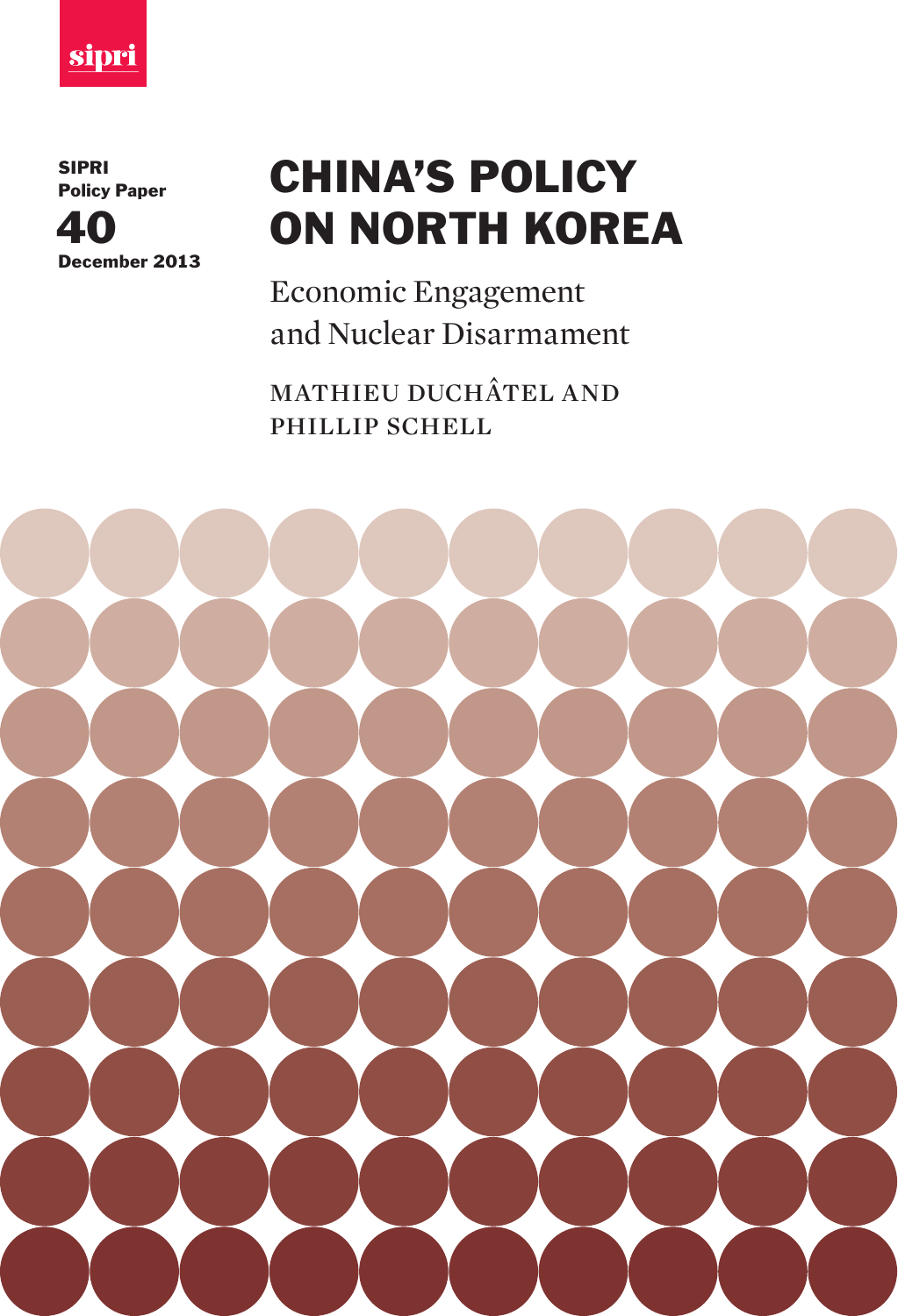#### STOCKHOLM INTERNATIONAL PEACE RESEARCH INSTITUTE

SIPRI is an independent international institute dedicated to research into conflict, armaments, arms control and disarmament. Established in 1966, SIPRI provides data, analysis and recommendations, based on open sources, to policymakers, researchers, media and the interested public.

The Governing Board is not responsible for the views expressed in the publications of the Institute.

#### GOVERNING BOARD

Göran Lennmarker, Chairman (Sweden) Dr Dewi Fortuna Anwar (Indonesia) Dr Vladimir Baranovsky (Russia) Ambassador Lakhdar Brahimi (Algeria) Jayantha Dhanapala (Sri Lanka) Ambassador Wolfgang Ischinger (Germany) Professor Mary Kaldor (United Kingdom) The Director

#### DIRECTOR

Professor Tilman Brück (Germany)



#### **STOCKHOLM INTERNATIONAL PEACE RESEARCH INSTITUTE**

 Internet: www.sipri.orgSignalistgatan 9 SE-169 70 Solna, Sweden Telephone: +46 8 655 97 00 Fax: +46 8 655 97 33 Email: sipri@sipri.org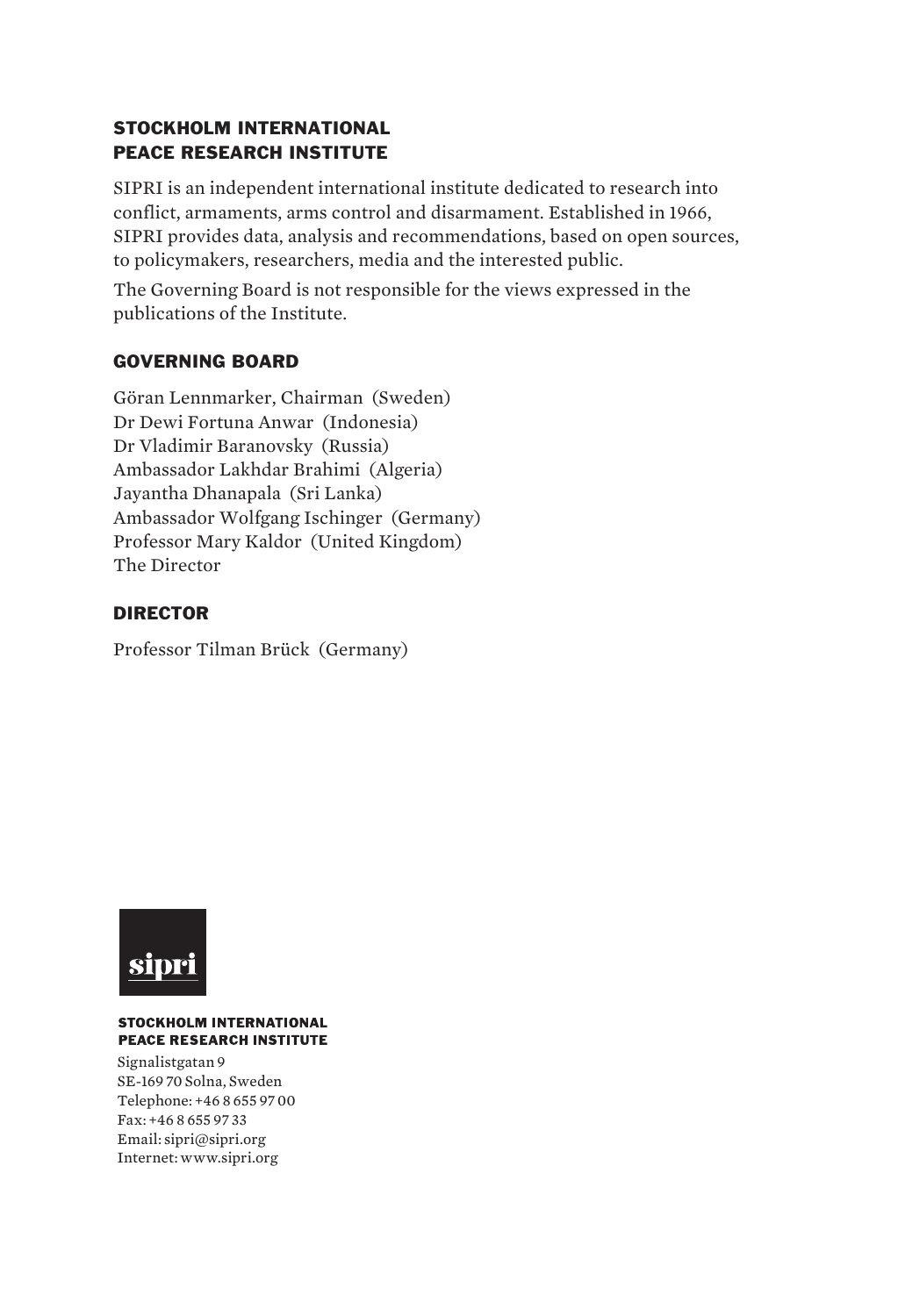# **China's Policy on North Korea**

Economic Engagement and Nuclear Disarmament

SIPRI Policy Paper No. 40

MATHIEU DUCHÂTEL AND PHILLIP SCHELL



**STOCKHOLM INTERNATIONAL PEACE RESEARCH INSTITUTE** 

December 2013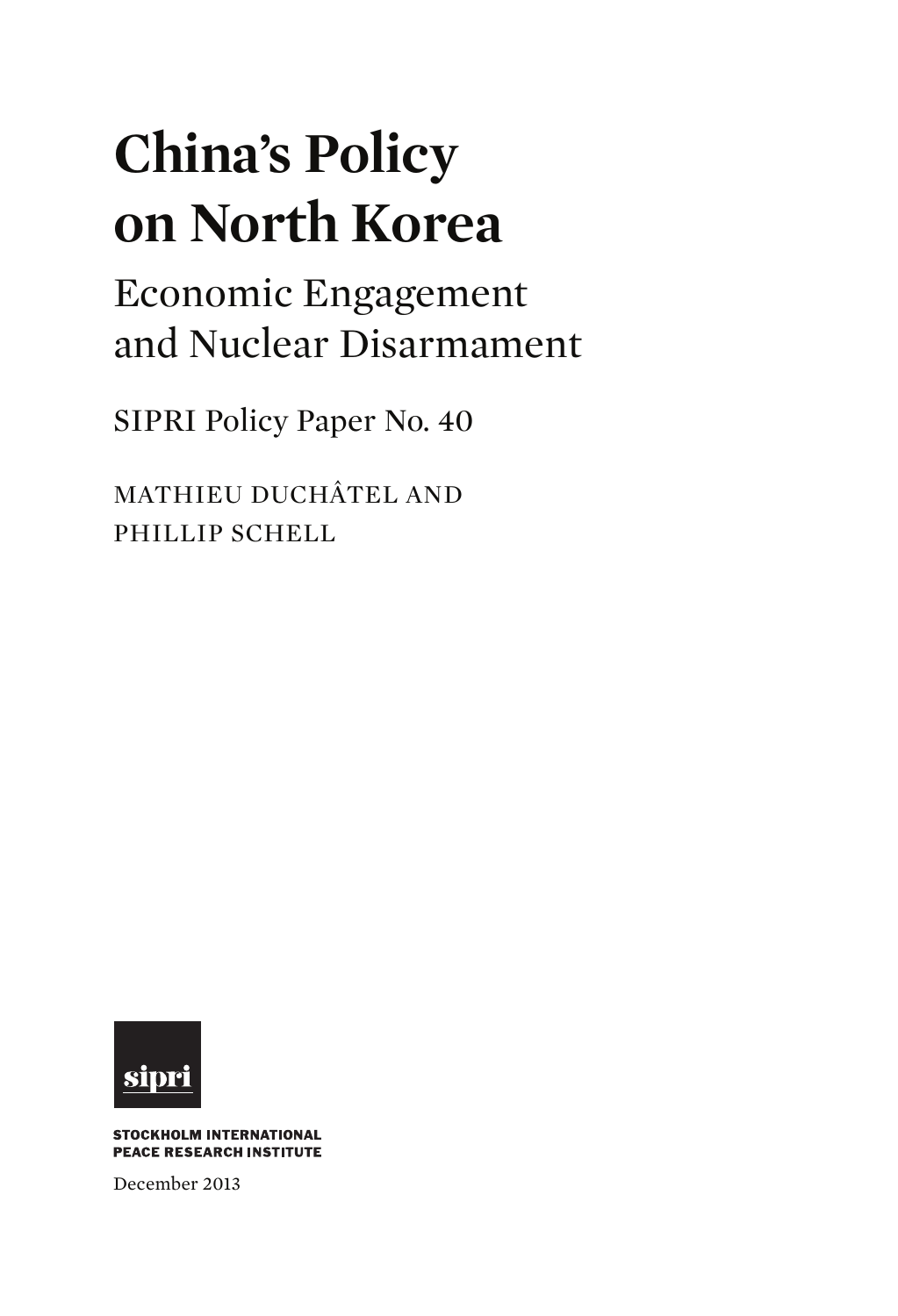#### © SIPRI 2013

All rights reserved. No part of this publication may be reproduced, stored in a retrieval system or transmitted, in any form or by any means, without the prior permission in writing of SIPRI or as expressly permitted by law.

Printed in Sweden

ISSN 1652–0432 (print) ISSN 1653–7548 (online) ISBN 978–91–85114–82–5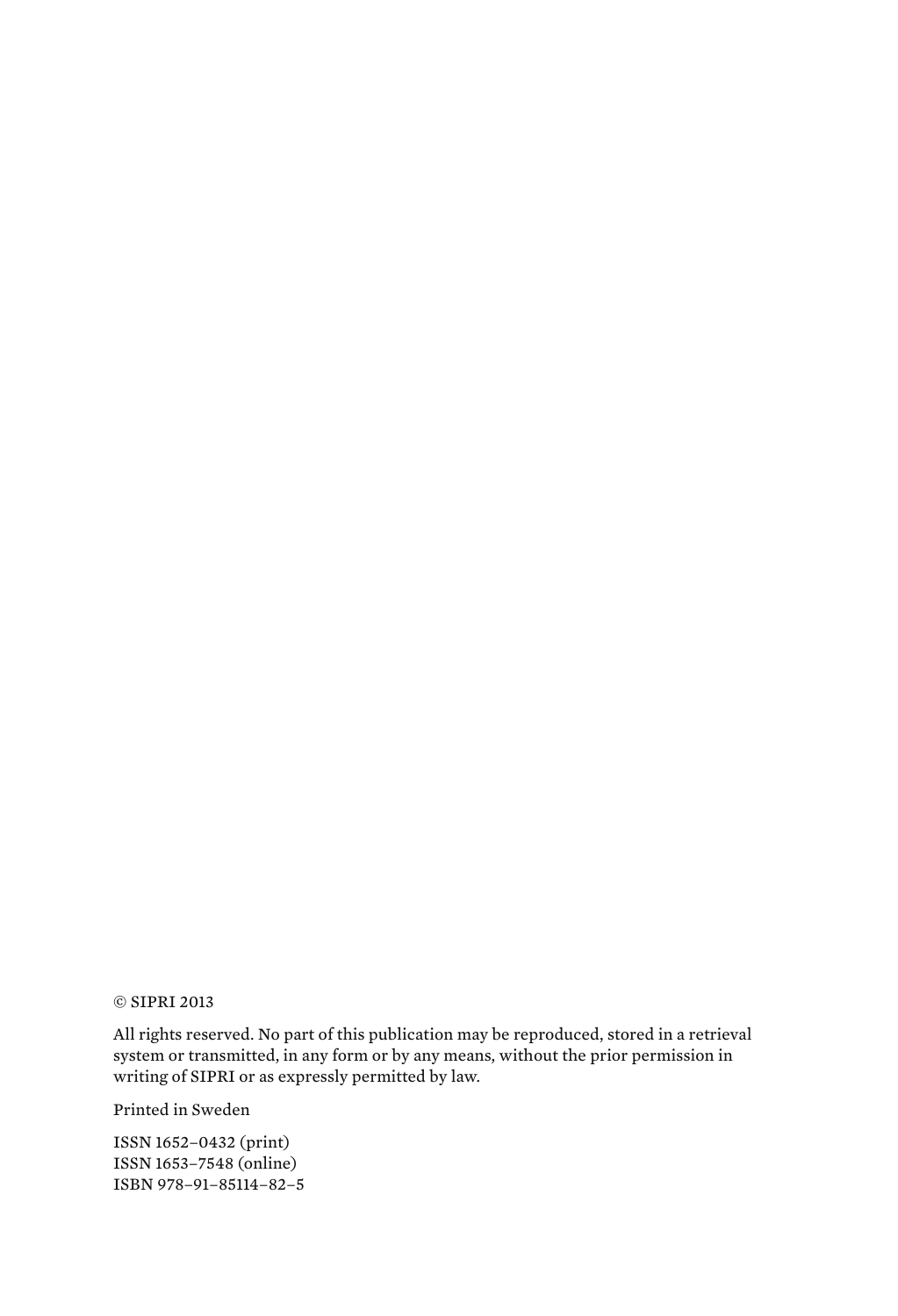### **Contents**

| Preface                                                                                                    | iv            |
|------------------------------------------------------------------------------------------------------------|---------------|
| Acknowledgements                                                                                           | $\mathcal{V}$ |
| Summary                                                                                                    | νi            |
| Abbreviations                                                                                              | viii          |
| 1. Introduction                                                                                            | $\mathbf{1}$  |
| 2. China's balancing act: supporting a stable succession in the context                                    | 5             |
| of nuclear crisis                                                                                          |               |
| China's reaction to the third nuclear test                                                                 | 6             |
| China's perceptions of regime stability in North Korea                                                     | $11\,$        |
| Box 2.1. North Korea's nuclear programme                                                                   | $\,8\,$       |
| Table 2.1. United Nations Security Council sanctions resolutions on North<br>Korea                         | 6             |
| Table 2.2. United Nations Security Council presidential statements on<br>North Korea                       | 7             |
| 3. China's support for North Korean economic development policies                                          | 17            |
| The North Korean economy                                                                                   | 17            |
| Bilateral trade, investment and aid                                                                        | 24            |
| North Korean special economic zones and regional economic integration:                                     | 34            |
| from neglect and opposition to support                                                                     |               |
| Box 3.1. North Korean illegal immigration: China's refugee problem                                         | 28            |
| Box 3.2. Cross-border drug trafficking                                                                     | 30            |
| Figure 3.1. North Korean special economic zones and the China-North<br>Korea border                        | 36            |
| Table 3.1. South Korea assistance and grants to North Korea, 2003-12                                       | 20            |
| Table 3.2. Bilateral trade between China and North Korea, 2003-12                                          | 24            |
| Table 3.3. Chinese foreign direct investment in North Korea, 2003-11                                       | 31            |
| 4. China's strategy to promote denuclearization: the role of economic                                      | 41            |
| engagement                                                                                                 |               |
| Chinese views of the North Korean nuclear weapon programme                                                 | 41            |
| China's support for the Six-Party Talks                                                                    | 45            |
| China's policies in support of economic exchanges: the interplay of market<br>and strategic considerations | 50            |
| China's evolving approach to United Nations Security Council sanctions                                     | 53            |
| <b>5. Conclusions</b>                                                                                      | 59            |
| <b>Appendix A. Official visits</b>                                                                         | 63            |
| Table A.1. Official visits from China to North Korea, 2009-13                                              | 63            |
| Table A.2. Official visits from North Korea to China, 2009-13                                              | 64            |
| Appendix B. Key statements and agreements of the Six-Party Talks                                           | 66            |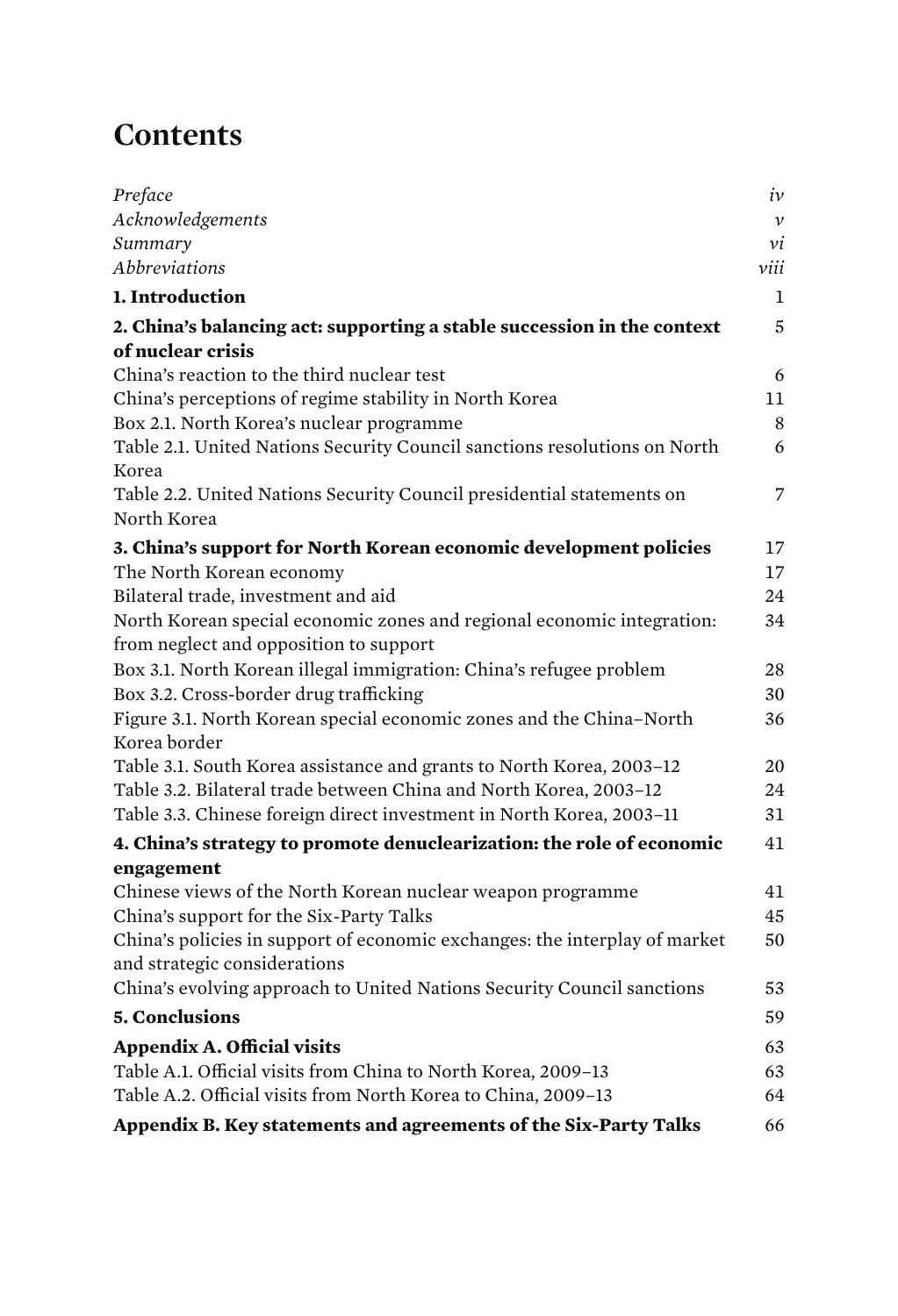### **Preface**

There has been a long-running debate about whether punitive sanctions or the offer of financial incentives, negotiations and reassurance is the best means of bringing a recalcitrant state into line with the rest of the international community. In the case of North Korea, neither approach has been successful in curbing its nuclear weapon programme since the crisis first erupted two decades ago. The international response has generally favoured targeted sanctions, isolation and pressure. However, after the second nuclear test, in May 2009, as the United States, South Korea and Japan were cutting aid and restricting their economic exchanges with North Korea, China adopted a divergent approach and began to intensify bilateral economic engagement.

This report is the first to systematically examine the impact on the nuclear issue of China's growing economic engagement with North Korea. In exploring the scope and the strategic rationale of the engagement, it concludes that China's promotion of economic reform in North Korea is part of a long-term re-engagement process that aims to change the way in which North Korea perceives nuclear weapons. The authors—Dr Mathieu Duchâtel, who is based in Beijing, and Phillip Schell—have placed a unique emphasis on Chinese perspectives, drawing on open-source analyses published by Chinese academics and experts, media reports that provide insights into China–North Korea economic relations, and extensive research interviews with Chinese academics, experts and officials over a period that saw the political succession and the third nuclear test in North Korea.

SIPRI is grateful to the Norwegian Ministry of Foreign Affairs for funding the research that led to this report. Thanks are also due to the authors for this excellent contribution to the literature on China–North Korea relations. Its insights and advice will have an impact in policymaking, diplomatic and academic communities around the world.

> Professor Tilman Brück Director, SIPRI Stockholm, December 2013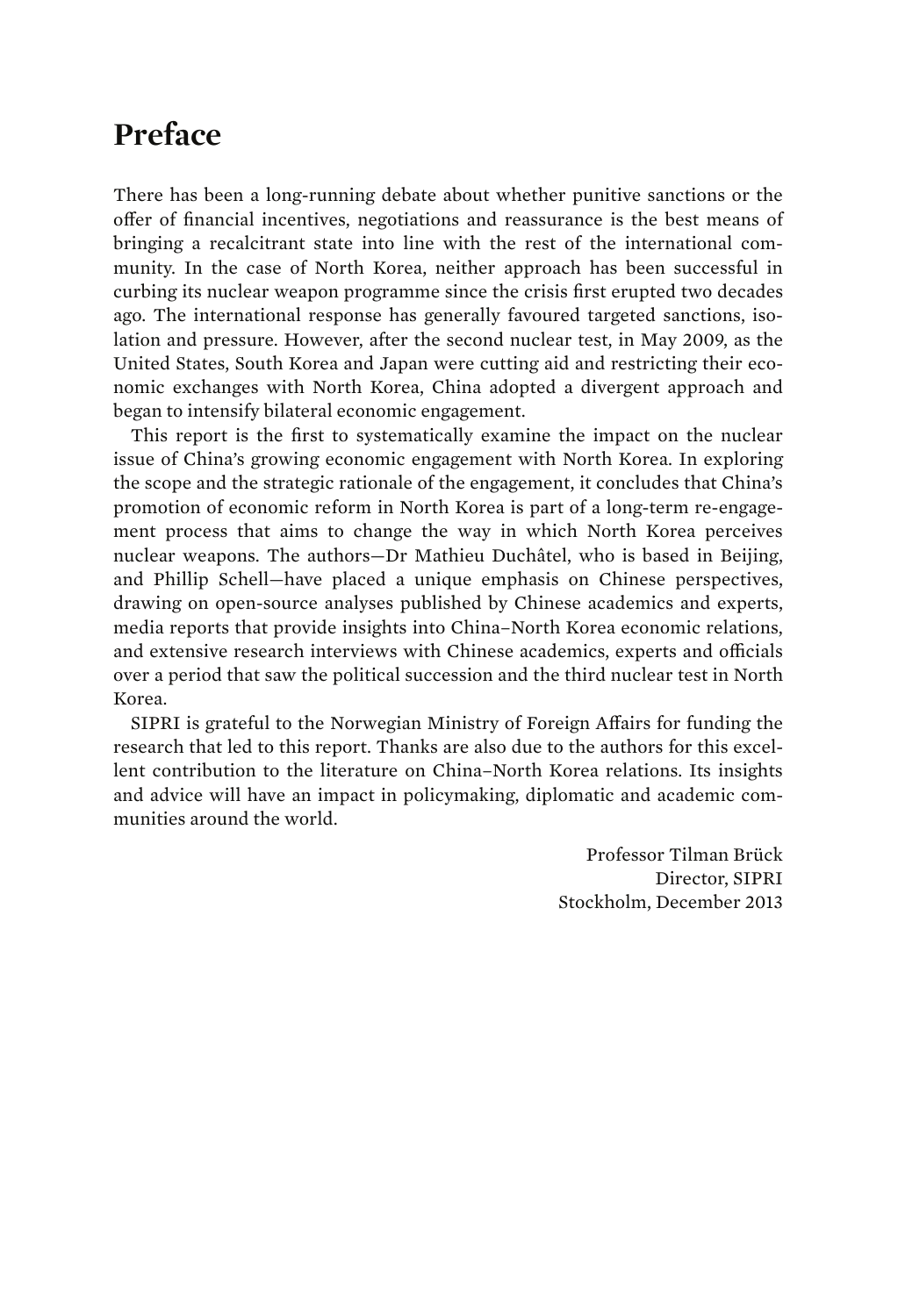### **Acknowledgements**

We gratefully acknowledge the generous grant from the Norwegian Ministry of Foreign Affairs that funded both this publication and the underlying research.

We are indebted to SIPRI colleagues Zhou Hang and Peng Jingchao for their excellent research assistance. We are also grateful to Stephanie Kleine-Albrandt for her expert review, to Nanna Skau of the World Food Programme and SIPRI colleagues Oliver Bräuner, Hugh Griffiths, John Hart and Shannon Kile for their comments, and to Dr David Cruickshank of the SIPRI Editorial and Publications Department for his sharp editorial assistance in preparing the manuscript for publication. Special thanks go to Nathan Beauchamp-Mustafaga, Fleur Huijskens, Nam Woo Kim and Zhu Jiayang for their assistance at different stages of this project.

A special note of appreciation goes to the China Arms Control and Disarmament Association (CACDA) for co-hosting the one-day seminar 'Promoting denuclearization and non-proliferation after the third North Korean nuclear test' in May 2013 in Beijing. Finally, the authors would like to thank Dr Bates Gill, former SIPRI director, for his support and advice.

As with all SIPRI publications, the research was conducted independently and the views expressed in this Policy Paper are those of the authors.

> Dr Mathieu Duchâtel and Phillip Schell Beijing and Stockholm, December 2013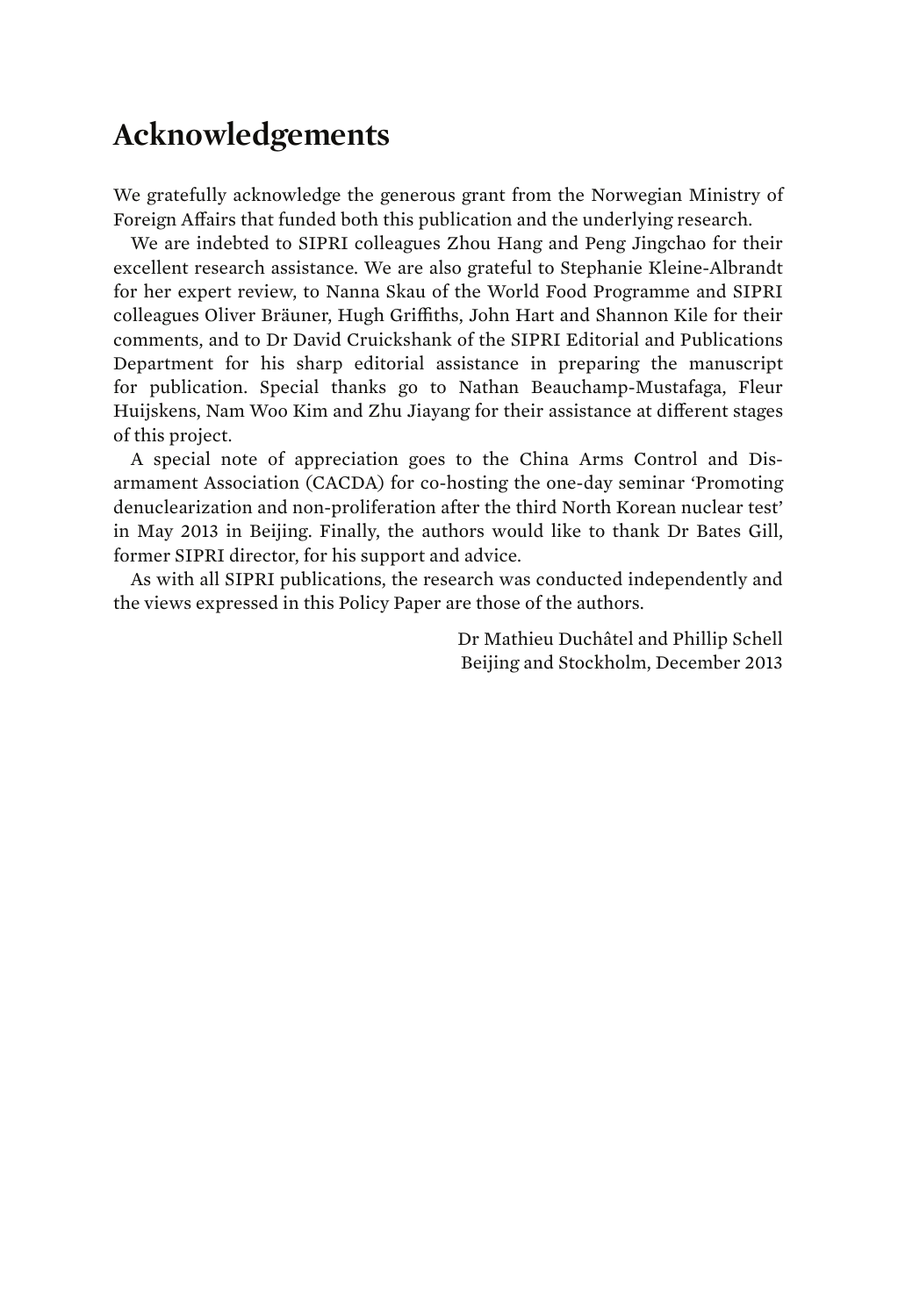### **Summary**

Since the death of Kim Jong Il, in December 2011, the new leadership of the Democratic People's Republic of Korea (DPRK or North Korea) has taken important steps to further develop its nuclear weapon programme and to consolidate the programme's political status. These developments, which culminated in a nuclear test explosion in February 2013, suggest that the acquisition of a nuclear deterrent is a strategic goal, rather than a tactical bargaining chip for North Korea.

China has played an important diplomatic role in efforts to curb the North Korean nuclear programme. In addition to supporting United Nations Security Council resolutions sanctioning North Korea, from 2003 the Chinese Government hosted the Six-Party Talks and is engaging in active diplomacy to try to restart the process. In response to the suspension of the talks in 2009, China returned to an approach that prioritized the bilateral relationship, with the immediate goal of stabilizing North Korea in a period of strategic uncertainties. The subsequent and unprecedented expansion of China–North Korea economic relations further influenced and complicated the strategic equation on the Korean peninsula.

China has taken steps over the past four years that suggest that support for North Korean economic development policies is now a key element of its policy on North Korea, although it has never been elevated to the rank of a formal policy guideline. On the one hand, China's economic engagement is most probably intended to consolidate its strategic position and leverage over North Korea; on the other hand, it proceeds on the assumption that economic strangulation by the international community would have no impact on North Korea's nuclear programme, which would be protected by the regime even in case of a new famine.

The long-term sustainability of China's economic engagement can be debated. Despite signs that the economic relationship is still developing, albeit slowly, after the 2013 nuclear test, Chinese policy priorities now appear more focused on the resumption of the Six-Party Talks and on providing assurances to the international community that progress is being achieved on better enforcement of UN Security Council sanctions.

Since China's own government transition in November 2012, the new Chinese leadership has given no public sign of high-level political support for deepening economic ties. Under Chinese President Xi Jinping, the question of the North Korean leadership succession is no longer a concern. The development of northeastern China and, over the long term, the shaping of an environment conducive to strategic stability and nuclear disarmament on the Korean peninsula are the two main factors underpinning China's economic engagement with North Korea. However, a number of factors may converge and lead to a resumption of highlevel support by China in the near future, including the stalemate on the Six-Party Talks, North Korea's emphasis on economic growth, the interests of China's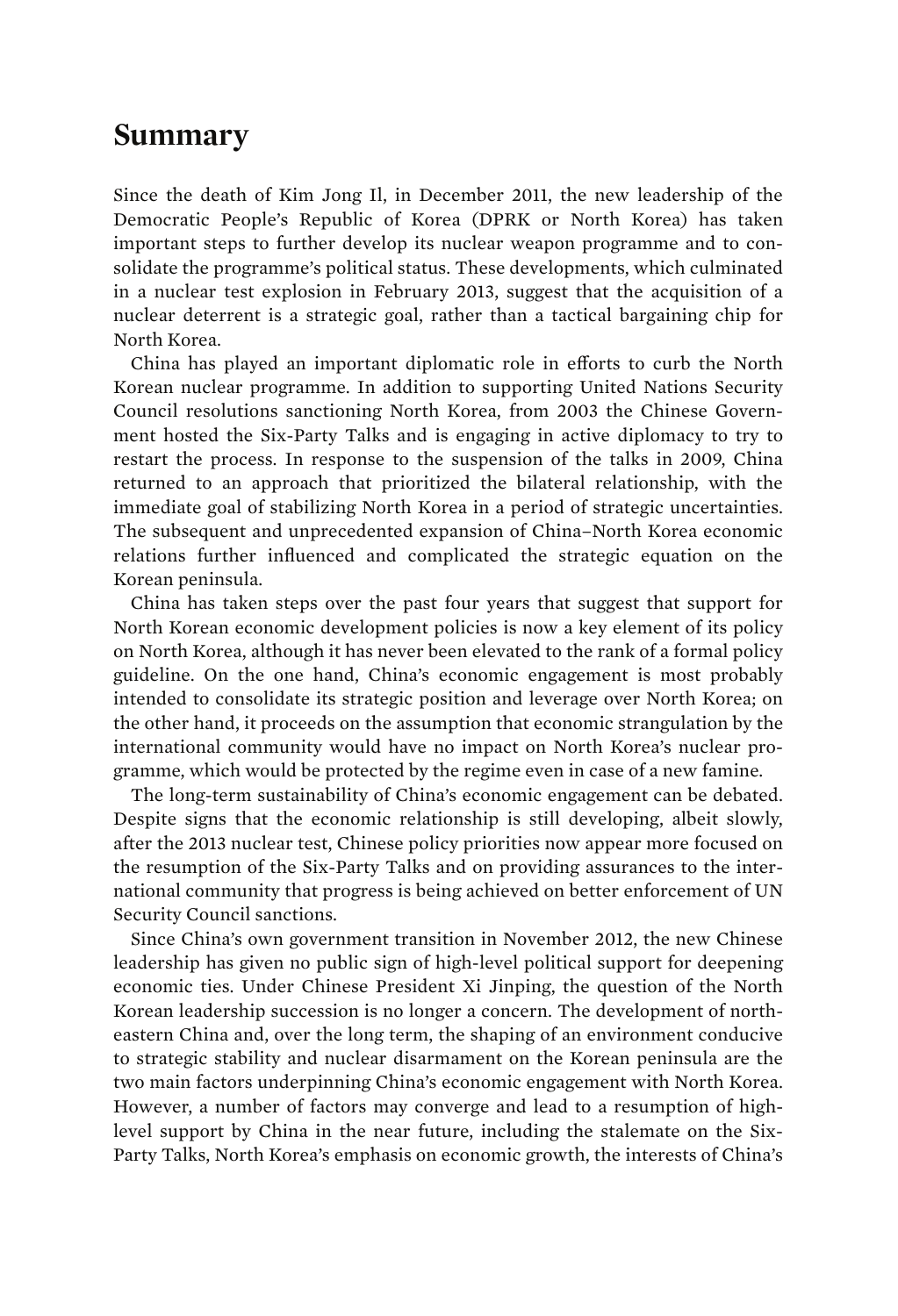north-eastern provinces, and the perception that targeted UN Security Council sanctions should be balanced by economic support.

One of the risks of Chinese economic engagement is that it may enable North Korea to further develop its military capabilities and increase its procurement and proliferation activities. However, most Chinese experts on the Korean peninsula argue that greater economic exchanges can serve the dual purposes of nonproliferation and nuclear disarmament.

At the same time, China appears to be re-examining the role of sanctions and pressure in addressing North Korea. There are now signs that China's policy which increasingly balances elements of pressure with political and economic inducements—is becoming more integrated in a general Chinese non-proliferation strategy.

While these observations do not postulate a fundamental change in China's policy on North Korea, they posit trends that suggest clear policy adjustments. These trends may be temporary and reversible, but they are a basis on which China can play a greater role to address risks of nuclear proliferation emanating from North Korea's nuclear weapons programme. While the denuclearization of the Korean peninsula still appears to be China's foreign policy goal, it seems increasingly out of reach in the short term. With the nuclear status of North Korea enshrined in its constitution, it is now evident that the nuclear programme is a non-negotiable strategic goal for North Korea, rather than something that can be bargained away. As a result, although the international community will not send signals that it could recognize the nuclear status of North Korea, nonproliferation and containment increasingly appear as intermediary goals that should be pursued through diplomatic efforts, including coercion through sanctions.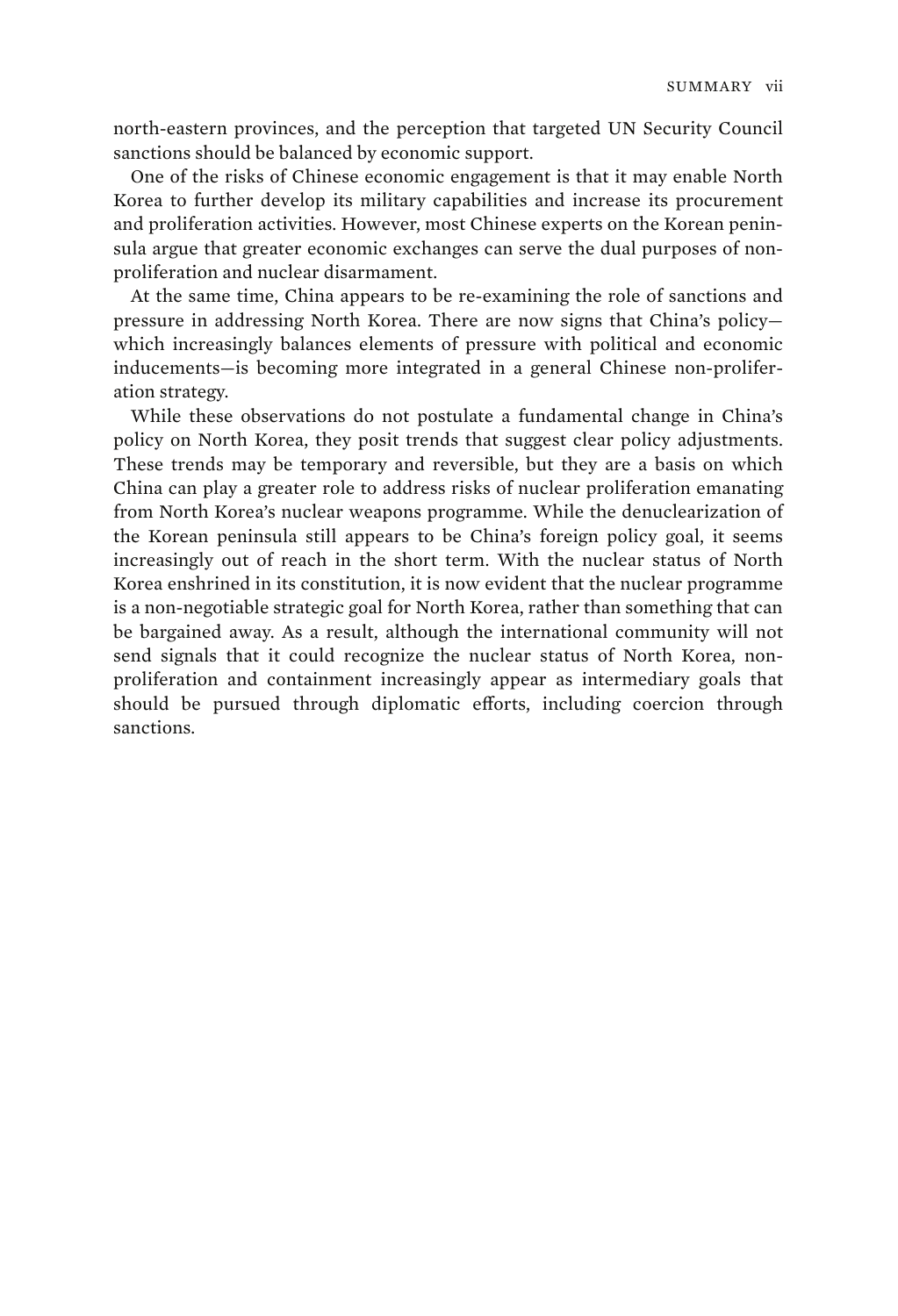### **Abbreviations**

| Communist Party of China              |
|---------------------------------------|
| Democratic People's Republic of Korea |
| Foreign direct investment             |
| Korean Central News Agency            |
| Korean People's Army                  |
| Ministry of Foreign Affairs           |
| Chinese Ministry of Commerce          |
| National Defence Commission           |
| Open Source Center                    |
| <b>Public Distribution System</b>     |
| Special economic zone                 |
| State-owned enterprise                |
| <b>United Nations</b>                 |
| World Food Programme                  |
| Weapons of mass destruction           |
| Workers' Party of Korea               |
|                                       |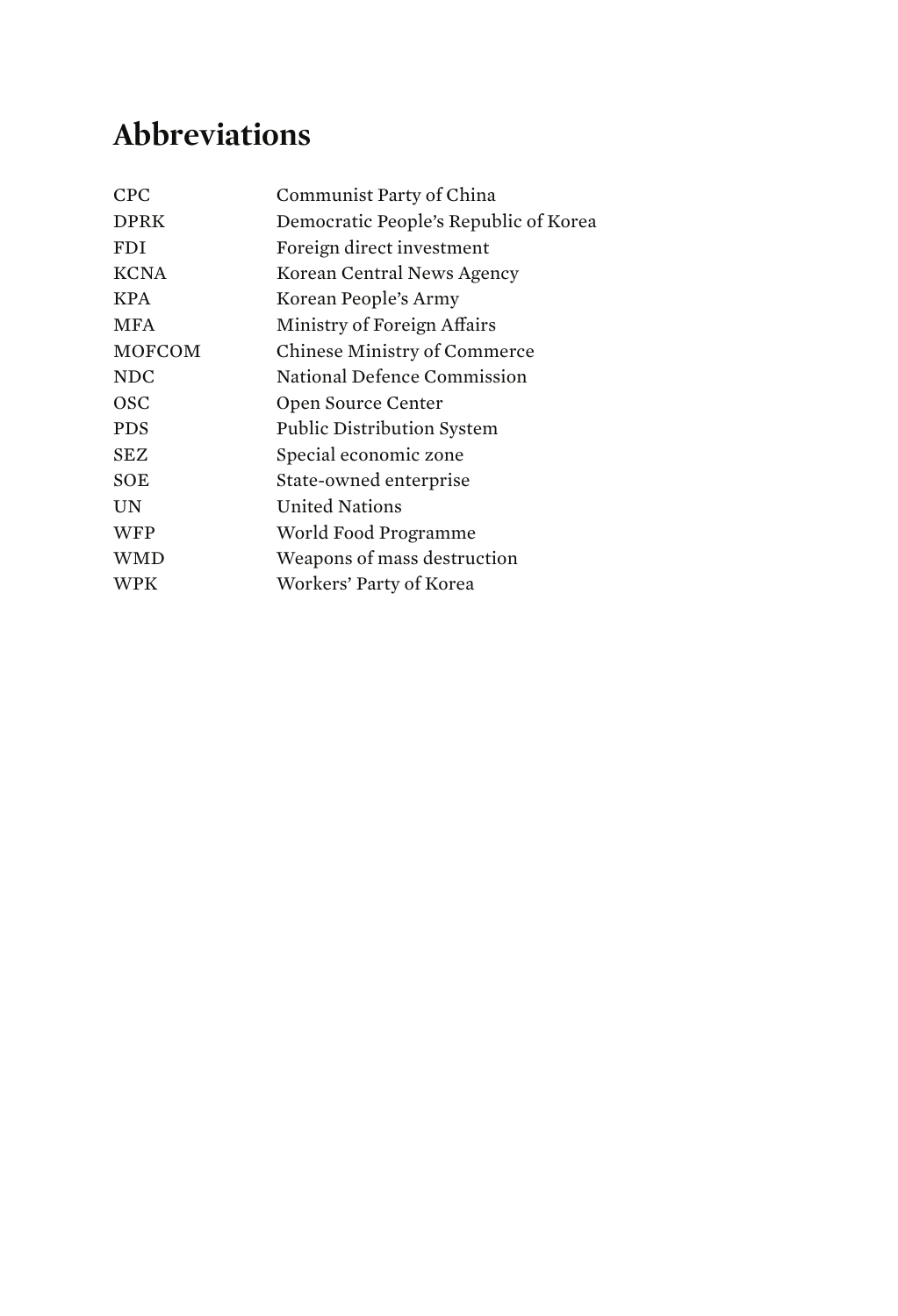### **1. Introduction**

Between the second nuclear test conducted by the Democratic People's Republic of Korea (DPRK or North Korea), in May 2009, and the third test, in February 2013, and in a context of political succession in North Korea, a new development started to have an impact on the strategic equation in the Korean peninsula: the expansion of China–North Korea economic relations at an unprecedented pace. A visit by the Chinese Prime Minister, Wen Jiabao, to Pyongyang in October 2009 to celebrate the 60th anniversary of the establishment of diplomatic ties between the two countries—the first visit of a Chinese prime minister in 18 years—signalled an adjustment of China's policy towards North Korea.<sup>1</sup> The visit took place within the context of a strengthening of the United Nations sanctions regime, interruption of aid from the Republic of Korea (ROK or South Korea) and the United States, and criticism of North Korean brinkmanship reaching new heights in the Chinese public sphere.<sup>2</sup> In response to the suspension of the Six-Party Talks on North Korea's nuclear programme, China returned to an approach that prioritized the bilateral relationship. The immediate goal was to stabilize North Korea in a period of strategic uncertainties, as reliable information regarding the poor health of Kim Jong Il was reaching Beijing and other capitals. This shift in Chinese policy coincided with a change of approach in North Korea, where Kim Jong Il decided to rely on China to help North Korea achieve economic development—a constrained choice best explained by a lack of alternatives.

Despite the death of Kim Jong Il in December 2011 and the power transition to his son, Kim Jong Un, there has been complete continuity in the development of North Korea's nuclear weapon programme. In the year following the transition, the new leadership took three important steps to further develop nuclear weapons and their means of delivery and to consolidate the political status of the programme: in May 2012 the Supreme People's Assembly (the North Korean Parliament) enshrined the acquisition of nuclear weapons in a revised preamble to the country's constitution; in December North Korea successfully launched a satellite into orbit (after a failed attempt in April) in violation of UN Security Council resolutions barring the country's use of ballistic missile technology; and on 12 February 2013 North Korea conducted a third nuclear test explosion, which it claimed used a miniaturized device.

These developments, along with official statements and other evidence, suggest that the acquisition of a nuclear deterrent is a strategic goal, rather than a tactical bargaining chip for North Korea.<sup>3</sup> Indeed, in April 2013 North Korea started linking resumption of talks with the USA with prior recognition of its status as a

<sup>&</sup>lt;sup>1</sup> '杨洁篪谈温家宝访问朝鲜取得两个成果' [Yang Jiechi describes the two main achievements of the visit of Wen Jiabao to North Korea], Xinhua, 6 Oct. 2009. <sup>2</sup>

 $2$  Chinese strategic debates after the 2nd nuclear test are documented in International Crisis Group (ICG), *Shades of Red: China's Debates Over North Korea*, Asia Report no. 179 (ICG: Brussels, 2 Nov. 2009). <sup>3</sup>

 $^3$  Official statements include e.g. Korean Central News Agency (KCNA), 'Law on consolidating position of nuclear weapons state adopted', 1 Apr. 2013. The KCNA is the North Korean state news agency. Its statements are available on the website of the Korean News Service in Tokyo, <http://www.kcna.co.jp/>.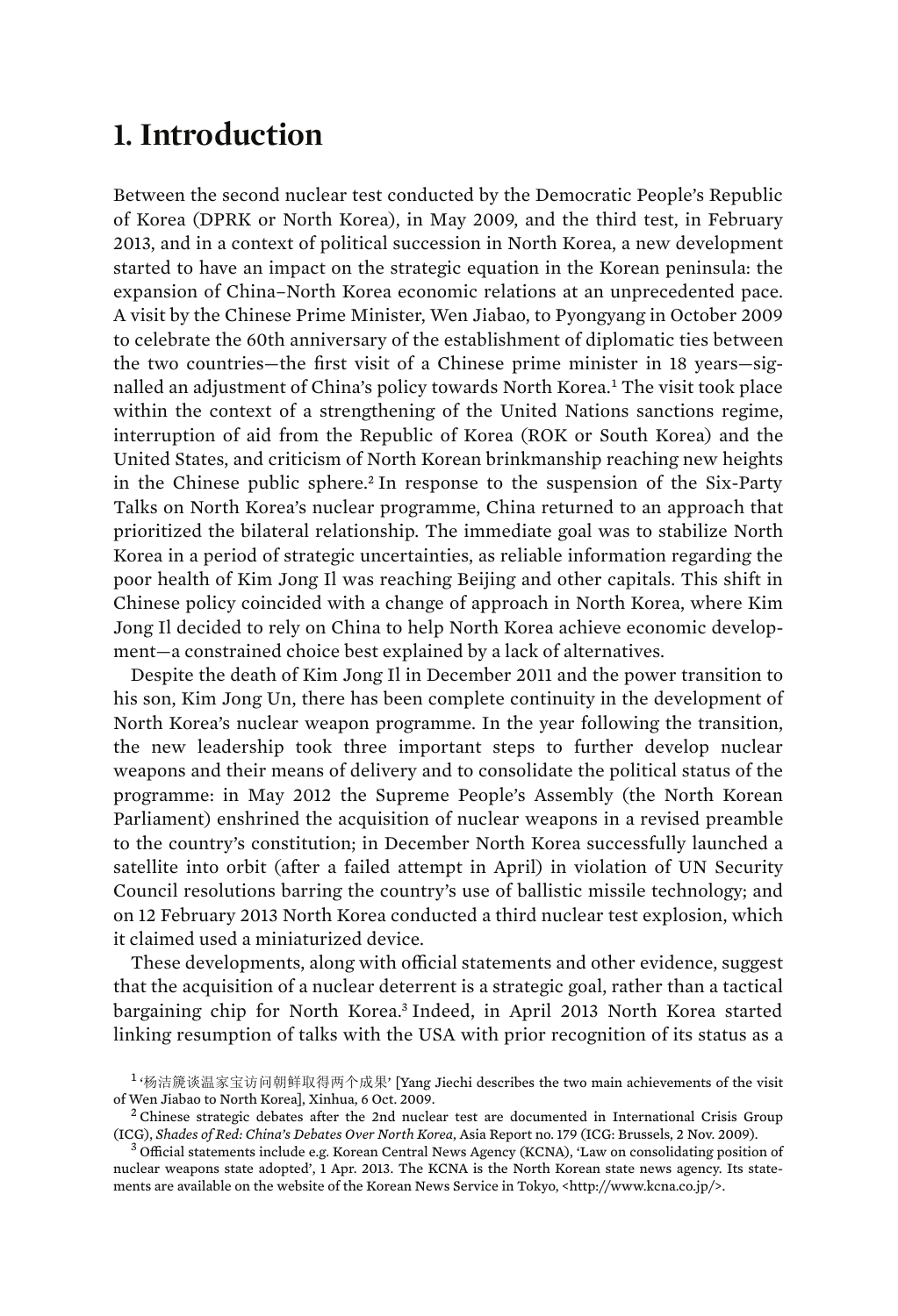nuclear-armed state. However, official North Korean statements still support the denuclearization of the Korean peninsula and general international nuclear disarmament, which suggests that North Korea may retain some degree of policy flexibility regarding its nuclear weapon programme.<sup>4</sup>

China has played an important diplomatic role in trying to curb the North Korean nuclear programme. In addition to supporting UN Security Council resolutions sanctioning North Korea, from 2003 the Chinese Government hosted the Six-Party Talks—an ambitious multilateral negotiation framework under which an agreement to dismantle the North Korean nuclear programme was reached in September 2005.<sup>5</sup> Although North Korea pulled out of the talks in April 2009 and announced it was not bound by the agreement, China is engaging in active diplomacy to try to restart the process. It has also reportedly taken other steps to try to persuade North Korea to negotiate nuclear disarmament and to refrain from proliferation, although these efforts have never been made public. At the same time, observers have criticized China for putting insufficient efforts into enforcing UN Security Council sanctions and refusing to exert serious pressure at the bilateral level on North Korea, a country with which it is still formally linked by an alliance treaty.

Economic engagement at the bilateral level has never been elevated by China to the rank of a formal policy guideline when dealing with North Korea, nor do Chinese officials publicly argue that they support the adoption of a Deng Xiaoping-style approach to reform and opening by North Korea. Nonetheless China has taken steps over the past four years that suggest that support for North Korean economic development policies is now a key element of China's policy on North Korea. The goal of this support can be debated in the light of a set of broader questions regarding Chinese policies: To what extent does China still see North Korea as a buffer against the USA and its allies? Is China merely trying to build political influence through increased and deepened economic exchanges? Or, on the contrary, is North Korea a strategic liability that would endanger many of China's interests without Chinese economic support? China's economic engagement most likely mixes these approaches. On the one hand, it consolidates China's strategic position and leverage over North Korea. On the other hand, it proceeds on the assumption that economic strangulation by the international community would have no impact on North Korea's nuclear programme, which would be protected by the regime even in case of a new famine.

However, the long-term sustainability of China's economic engagement can be debated. First, this policy was adopted in reaction to the risks of instability during the political succession in North Korea, that could in a worst-case scenario have created strategic insecurity, regime collapse or even a war. Second, market realities limit the amount of support that China can provide to North Korea, as there are extremely few opportunities to invest and Chinese companies

<sup>4</sup> North Korea uses the term 'denuclearization of the Korean peninsula' (which includes a verifiable promise by the USA not to station nuclear weapons in South Korea), while the USA and South Korea refer to 'North Korean nuclear disarmament'. <sup>5</sup>

The 6 parties to the talks are China, Japan, North Korea, South Korea, Russia and the USA.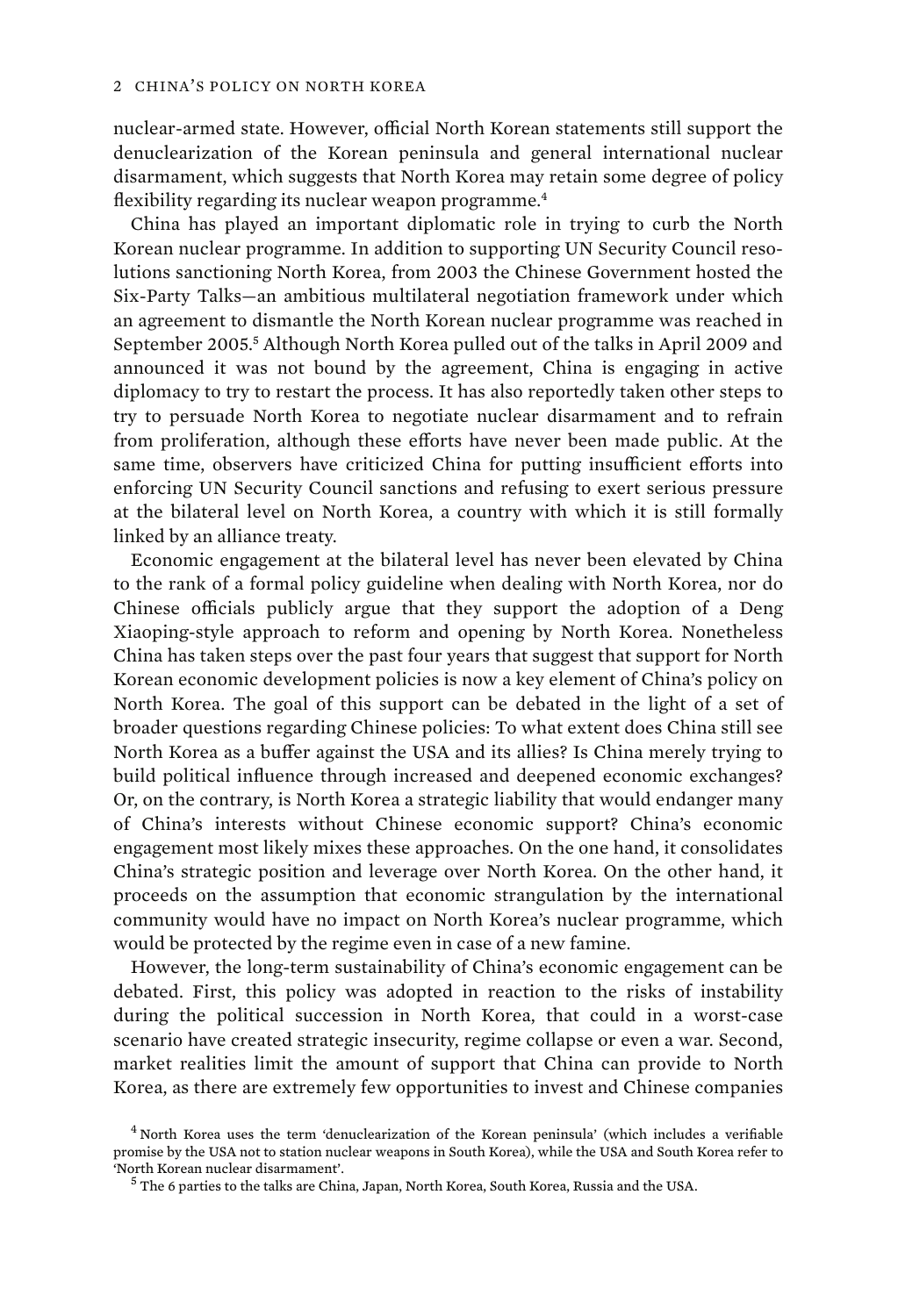remain cautious given the risks of extortion and expropriation. As a result, according to official Chinese sources, bilateral trade was only worth \$6 billion in 2012 and Chinese foreign direct investment (FDI) less than \$1 billion (although the reliability of these figures is uncertain and some exchanges might be unreported).<sup>6</sup> Finally, despite signs that the economic relationship has still been developing, albeit slowly, since the 2013 nuclear test, Chinese policy priorities have focused more on the resumption of the Six-Party Talks and on providing assurances to the international community that progress is being achieved on better enforcement of UN Security Council sanctions.

Since China's own government transition in November 2012, the new Chinese leadership has given no public sign of high-level political support for deepening economic ties. However, a number of factors may converge and lead to a resumption of high-level support by China in the near future, including the stalemate on the Six-Party Talks, North Korea's emphasis on economic growth, the interests of China's north-eastern provinces, and the perception that targeted UN Security Council sanctions should be balanced by economic support.

More broadly, one of the risks of Chinese economic engagement is that it may enable North Korea to further develop its military capabilities and increase its proliferation and procurement activities. However, most Chinese experts on the Korean peninsula argue that greater economic exchanges can serve the purpose of non-proliferation and nuclear disarmament. They describe economic engagement as part of a long-term process of re-engagement that will ultimately alter North Korea's strategic calculus regarding the role of nuclear weapons. According to this logic, once the North Korean people have better economic livelihoods and the economic gap with South Korea is narrowed, the rationale for retaining nuclear weapons will diminish. They also argue that during periods of diplomatic stalemate, economic engagement offers a unique opportunity to maintain a positive strategic dynamic. Trade and economic development address an internal aspect of North Korea's national security concerns, as domestic instability is another source of insecurity, in addition to external threats. Finally, economic engagement allows China to increase its leverage over North Korea, and thus reinforces China's hand in any future settlement of the nuclear issue.

A close examination of growing bilateral economic ties shows that Chinese policies are often reactive and address short-term concerns, such as the economic interests of China's north-eastern provinces or political stability in North Korea. Nevertheless, the overarching rationale that closer economic ties play a positive role in preparation of an ultimate settlement of the North Korean nuclear issue cannot be entirely discarded as a self-serving attempt to gain moral high ground.

This Policy Paper examines this widely held thesis—that China's expanded economic engagement is or was, wholly or partly, intended to bring North Korea back to the Six-Party Talks with the ultimate goal of achieving North Korea's denuclearization. In particular, in looking back at four years of Chinese policy on

<sup>6</sup> See chapter 3 in this volume.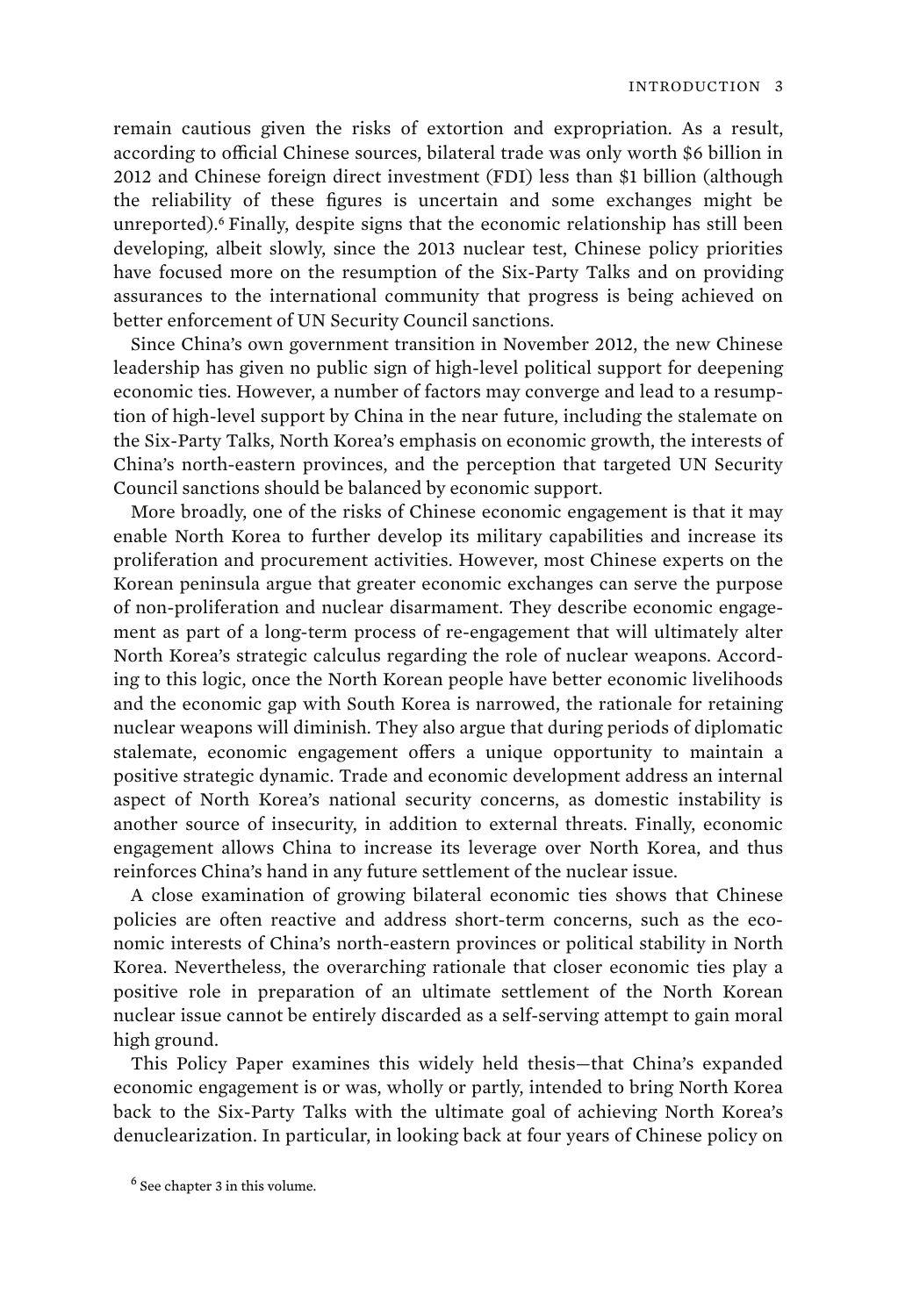North Korea, it analyses the impact on the nuclear issue of greater economic interactions between China and North Korea. The analysis has been compiled using open-source Chinese- and English-language material and draws on 50 interviews conducted with Chinese experts on North Korea and the Korean peninsula, in Beijing and north-eastern China.<sup>7</sup> Chapter 2 examines Chinese policy adjustments in reaction to the political succession process in North Korea and to Kim Jong Un's decision to conduct a third nuclear test. Based on Chinese sources, chapter 3 details China's support for North Korean economic development policies. Chapter 4 explores China's policies to promote non-proliferation and nuclear disarmament, discussing the relative weight of economic support, the Six-Party Talks and sanctions in order to assess the linkage between economic engagement and China's policy on North Korea's nuclear weapon programme. Chapter 5 presents conclusions and implications for addressing the nuclear issue.

 $^7$  The authors conducted interviews in June 2012, Nov. 2012 and May 2013 in Beijing, Changchun in Jilin province, Yanji in the Yanbian Korean Autonomous Prefecture of Jilin province, and Dandong and Shenyang in Liaoning province. The interviewees were experts, academics, military officers and party officials at Jilin Academy of Social Sciences, Jilin University, Liaoning Academy of Social Sciences, Yanbian University, the National Defense University, the Academy of Military Sciences, the China Institutes of Contemporary International Relations (CICIR), China Institute of International Studies (CIIS), Peking University, Renmin University, Tsinghua University, the China Center for Contemporary World Studies (CCCWS), the China Arms Control and Disarmament Association (CACDA), the China University of Political Science and Law (CUPL), the International Liaison Department of the Communist Party of China (CPC) and the Chinese Academy of Social Sciences. Interviews were also conducted with foreign diplomats and representatives in Beijing of international organizations. Individual interviewees are not identified here since both Chinese citizens and foreigners based in China are reluctant to speak candidly about foreign policy without a guarantee of anonymity.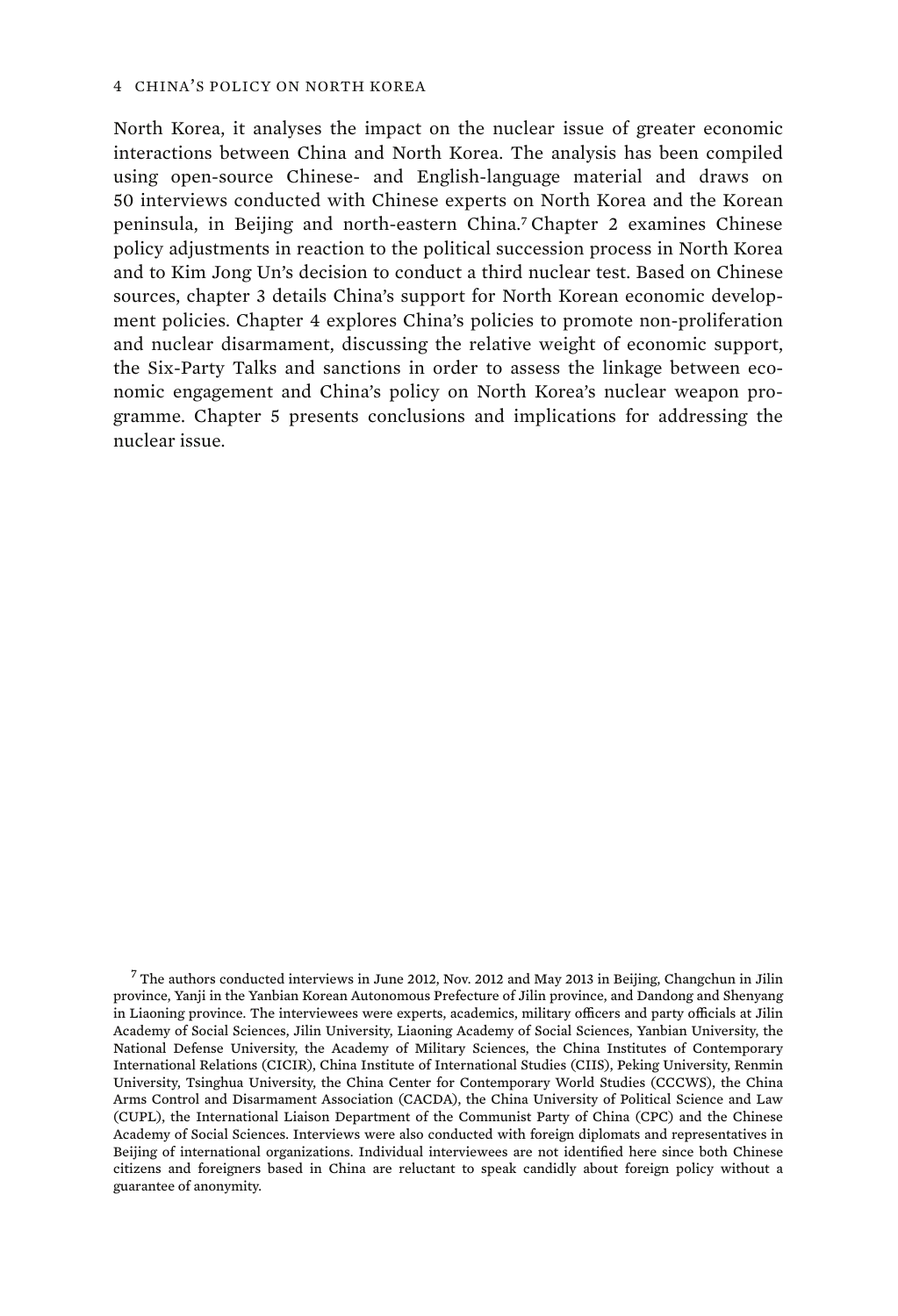### **2. China's balancing act: supporting a stable succession in the context of nuclear crisis**

Even prior to its announcement on 12 February 2013, there were many signs that North Korea would conduct a third nuclear test. After the UN Security Council condemned the attempted satellite launch on 13 April 2012 as a violation of its resolutions banning North Korea's use of ballistic missile technology, North Korea stated that it was no longer bound by any moratorium on nuclear testing and was 'able to take necessary retaliatory measures, free from the agreement'.<sup>8</sup> North Korea had responded with similar rhetoric to earlier condemnations of rocket launches in 2006 and 2009 (see tables 2.1 and 2.2), culminating in nuclear tests. Most observers expected that pattern to be repeated, as commercial satellite imagery indicated activity at the Punggye-ri test site.<sup>9</sup>

A satellite was subsequently launched successfully on 12 December 2012 and, following the established pattern, the UN Security Council adopted a resolution on 22 January 2013 condemning the launch. The North Korean National Defence Commission (NDC) reacted by announcing that 'We do not hide that a variety of satellites and long-range rockets . . . will be launched . . . and a nuclear test of higher level ... will be carried out'.<sup>10</sup> As in previous cases, North Korea reiterated the country's right to use outer space for peaceful purposes under international law and rejected the Security Council resolution as establishing double standards by framing the satellite launch as a long-range ballistic missile test.<sup>11</sup> These statements were followed by the test on 12 February 2013 (see box 2.1), which North Korea stated diversified its nuclear deterrent to 'defend the country's security and sovereignty' against 'U.S. hostile policy and arbitrary practices' and contributed to 'ensuring peace and stability in the Korean Peninsula and the region'.<sup>12</sup> In reaction to the test, the UN Security Council unanimously adopted Resolution 2094, which introduced new, stricter targeted sanctions.<sup>13</sup>

<sup>8</sup> United Nations, Security Council, Statement by the President of the Security Council, S/PRST/2012/13, 16 Apr. 2012; and Korean Central News Agency, 'DPRK rejects UNSC's act to violate DPRK's legitimate right to launch satellite', 17 Apr. 2012. The KCNA statement refers to the bilateral North Korean–US agreement of 29 Feb. 2012 (the 'Leap Day Deal'), which the USA suspended after the satellite launch attempt in Apr. 2012. For details of the agreement see appendix B in this volume.

<sup>9</sup> Brannan, P., 'Satellite imagery of North Korean nuclear test site shows growth in pile of material near test shaft; unclear if nuclear test will follow', Institute for Science and International Security (ISIS) Report, 10 Apr. 2012, <http://isis-online.org/isis-reports/detail/commercial-satellite-imagery-of-north-korean-nucleartest-site-shows-growth/>. 10 Korean Central News Agency, 'DPRK succeeds in satellite launch', 12 Dec. 2012; UN Security Council

Resolution 2087, 22 Jan. 2013; and Korean Central News Agency, 'DPRK NDC issues statement refuting

UNSC resolution', 24 Jan. 2013.<br><sup>11</sup> Korean Central News Agency, 'DPRK FM refutes UNSC's "resolution" pulling up DPRK over its<br>satellite launch', 23 Jan. 2013.

 $^{12}$  Korean Central News Agency, 'KCNA report on successful 3rd underground nuclear test', 12 Feb. 2013; and Korean Central News Agency, 'DPRK's underground nuclear test is just measure for self-defence: KCNA

<sup>13</sup> UN Security Council Resolution 2094, 7 Mar. 2013.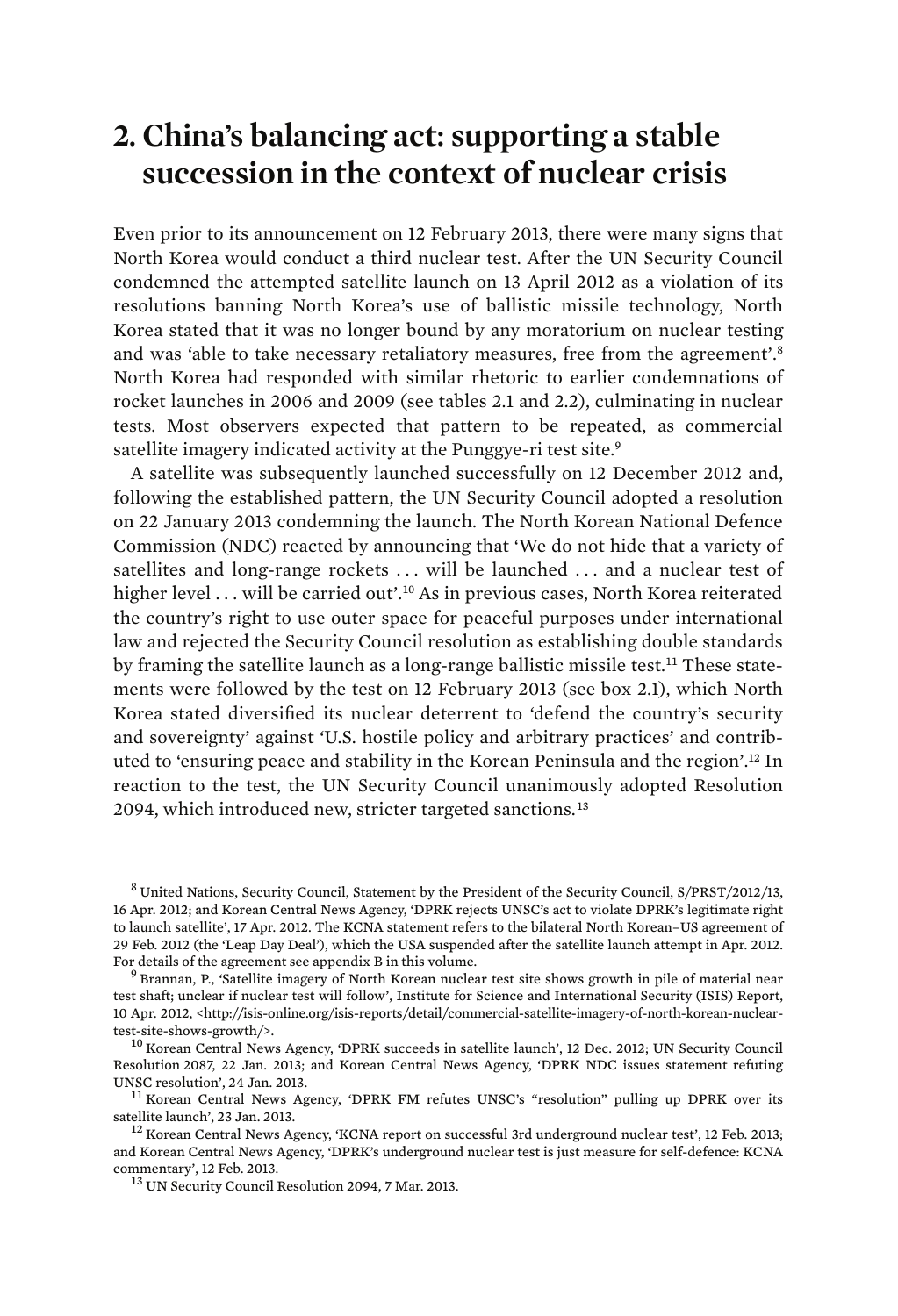| Date              | Resolution Details |                                                                                                                                                                                                                                                                                                                                                                                                                                                                                                                                                        |
|-------------------|--------------------|--------------------------------------------------------------------------------------------------------------------------------------------------------------------------------------------------------------------------------------------------------------------------------------------------------------------------------------------------------------------------------------------------------------------------------------------------------------------------------------------------------------------------------------------------------|
| 15 July 2006 1695 |                    | Condemns launch of ballistic missiles by North Korea on 5 July; demands<br>that it suspend all its activities related to its ballistic missile programme<br>and re-establish its commitments to a moratorium on missile launches; and<br>imposed sanctions                                                                                                                                                                                                                                                                                             |
| 14 Oct. 2006 1718 |                    | Condemns the 9 Oct. nuclear weapon test by North Korea; demands that it<br>not conduct further tests or launch ballistic missiles; imposes sanctions<br>against the country and individuals supporting its military programme and<br>sets up a sanctions committee; and demands that North Korea cease its<br>pursuit of weapons of mass destruction                                                                                                                                                                                                   |
| 12 June 2009 1874 |                    | Condemns the 25 May nuclear weapon test by North Korea; strengthens<br>the sanctions against the country by blocking funding for nuclear, missile<br>and proliferation activities; widens the ban on arms imports and exports;<br>and calls on UN member states to inspect and destroy all banned cargo to<br>and from North Korea if there are reasonable grounds to suspect violation                                                                                                                                                                |
| 22 Jan. 2013      | 2087               | Condemns the 12 Dec. 2012 missile launch by North Korea; again demands<br>that the country end its nuclear weapon and ballistic missile programmes;<br>strengthens the sanctions against officials of its missile launch facility and<br>satellite control centre; and calls on UN member states to exercise<br>'enhanced vigilance' in preventing the transfer of funds related to North<br>Korea's nuclear weapon and ballistic missile programmes                                                                                                   |
| 7 Mar. 2013       | 2094               | Condemns the 12 Feb. nuclear test by North Korea; strengthens the<br>sanctions on North Korea's trade and banking, extending them to officials<br>involved in the trade in arms-related material and to the Second Academy<br>of Natural Sciences in Pyongyang; demands that the country retract its<br>announcement of withdrawal from the 1968 Non-Proliferation Treaty; and<br>reaffirms its decision that North Korea 'shall abandon all nuclear weapons<br>and existing nuclear programmes, in a complete, verifiable and irreversible<br>manner' |

**Table 2.1.** United Nations Security Council sanctions resolutions on North Korea

*Source*: Bodell, N., 'Chronology', 2006–12, *SIPRI Yearbook: Armaments, Disarmament and International Security*, 2007–13 (Oxford University Press: Oxford, 2007–13).

#### **China's reaction to the third nuclear test**

#### *China's official policy response*

China's reaction to the third nuclear test included support for tightened UN Security Council sanctions, efforts to improve enforcement of sanctions, a decrease in the level and the frequency of political contacts with North Korea, attempts to resume the Six-Party Talks, and less political support for North Korea's economic development policies.

In its first reaction, in the form of a statement issued by the Ministry of Foreign Affairs (MFA), the Chinese Government expressed its 'firm opposition', called for the resumption of the Six-Party Talks, and 'strongly urge[d] [North Korea] to honor its commitment to denuclearization and refrain from any move that may further worsen the situation'.<sup>14</sup> Within hours of the announcement of the test, the

<sup>14</sup> Chinese Ministry of Foreign Affairs, Statement, 12 Feb. 2013, <http://www.fmprc.gov.cn/eng/zxxx/ t1013361.shtml>.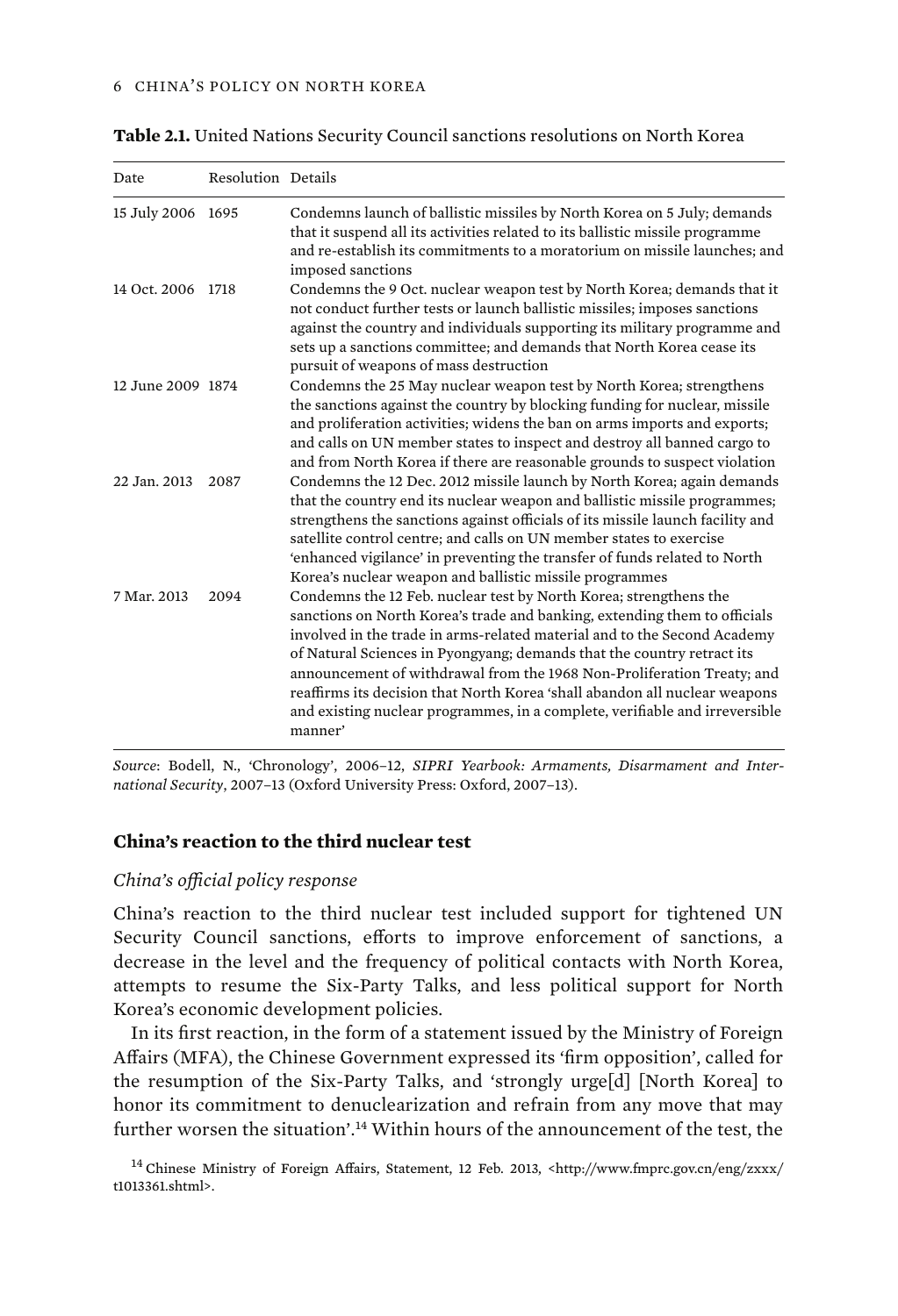| Date         | Statement Details |                                                                                                                                                                                                                                                                                                                     |
|--------------|-------------------|---------------------------------------------------------------------------------------------------------------------------------------------------------------------------------------------------------------------------------------------------------------------------------------------------------------------|
| 6 Oct. 2006  | 2006/41           | Expresses concern over North Korea's declaration that it will conduct a<br>nuclear test                                                                                                                                                                                                                             |
| 13 Apr. 2009 | 2009/7            | Condemns the 5 Apr. missile launch by North Korea as a contravention of<br>Resolution 1718; and demands that North Korea not conduct further<br>launches                                                                                                                                                            |
| 9 July 2010  | 2010/13           | Condemns the 26 Mar. attack which led to the sinking of the South Korean<br>corvette Cheonan; and encourages the settlement of outstanding issues on<br>the Korean peninsula by peaceful means                                                                                                                      |
| 16 Apr. 2012 | 2012/13           | Condemns North Korea's failed rocket launch of 13 Apr. as a serious<br>violation of resolutions 1718 and 1874; directs the Sanctions Committee to<br>take steps to update and strengthen the sanctions regime; and expresses<br>determination to act in the event of another North Korean launch or<br>nuclear test |

**Table 2.2.** United Nations Security Council presidential statements on North Korea

*Sources*: Bodell, N., 'Chronology', 2006–12, *SIPRI Yearbook: Armaments, Disarmament and International Security*, 2007–13 (Oxford University Press: Oxford, 2007–13); and Security Council Report, 'UN documents for DPRK (North Korea)', <http://www.securitycouncilreport.org/un-documents/ dprk-north-korea/>.

Chinese MFA reportedly summoned North Korea's ambassador to deliver the same message.<sup>15</sup> While the MFA statement was relatively mild, it is rare for China to publicize the summoning of an ambassador, suggesting that its rhetorical reaction was more intense than that following the second nuclear test, in 2009.<sup>16</sup>

In the UN Security Council, not only did China vote in favour of Resolution 2094, it closely cooperated with the USA in drafting the resolution.<sup>17</sup> US officials took this as a positive sign of stricter implementation of sanctions by China. The US Treasury Under Secretary, David S. Cohen, stated that 'We've heard nothing but the strong intention to implement the Security Council resolution, and we fully expect to work very cooperatively with the Chinese in the robust implementation of that resolution'.<sup>18</sup> The MFA described the resolution as 'balanced', and supporting 'common interests of the whole international community to safeguard peace and stability of the Peninsula and Northeast Asia'.<sup>19</sup> However, the Chinese Foreign Minister, Yang Jiechi, also emphasized that China believed 'that sanctions are not the end of the Security Council actions, nor are sanctions the funda-

<sup>15</sup> Agence France-Presse, 'China summons North Korea ambassador over nuclear test', *South China* 

ence on May 26, 2009', 27 May 2009, <http://www.fmprc.gov.cn/eng/xwfw/s2510/2511/t564893.shtml>.<br><sup>17</sup> Lauria, J., 'U.S. and China reach deal on North Korea sanctions', *Wall Street Journal*, 5 Mar. 2013.<br><sup>18</sup> Jones, T. Y.

 $^{19}$  Chinese Ministry of Foreign Affairs, 'Foreign Ministry spokesperson Qin Gang's remarks on the Security Council's adoption of a resolution on the DPRK's nuclear test', 8 Mar. 2013, <http://www.fmprc.gov. cn/eng/xwfw/s2510/2535/t1019774.shtml>.

<sup>&</sup>lt;sup>16</sup> Chinese Ministry of Foreign Affairs, 'Foreign Ministry spokesman Liu Jianchao's regular press conference on 10 October 2006', 11 Oct. 2006, <http://www.fmprc.gov.cn/eng/xwfw/s2510/2511/t275804.shtml>; and Chinese Ministry of Foreign Affairs, 'Foreign Ministry spokesperson Ma Zhaoxu's regular press confer-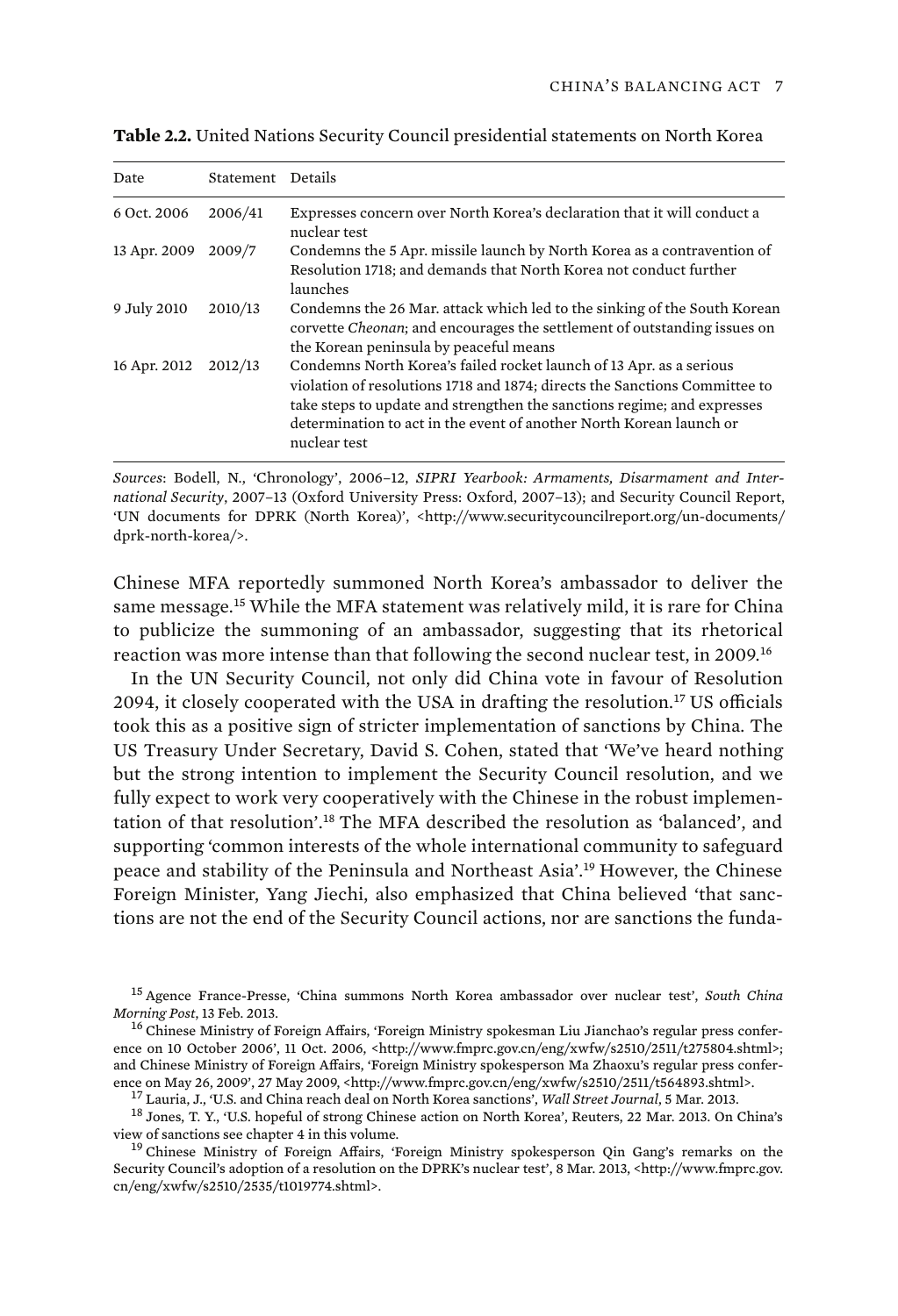#### **Box 2.1.** North Korea's nuclear programme

As of December 2013 North Korea had carried out three underground tests of nuclear explosive devices: the first, on 9 October 2006, which had an estimated yield of less than 1 kiloton and was widely considered to be a failure; the second, on 25 May 2009, which had an estimated yield of 2–6 kt; and a third test on 12 February 2013.*<sup>a</sup>*

On 12 February 2013 the Korean Central News Agency (KCNA) announced that North Korea had carried out an underground nuclear explosion in a tunnel at the Punggye-ri test site in the north-east of the country. According to the KCNA, 'The test was conducted in a safe and perfect way on a high level with the use of a smaller and light A-bomb unlike the previous ones, yet with great explosive power'.*<sup>b</sup>*

The Comprehensive Nuclear-Test-Ban Treaty Organization (CTBTO), which has a worldwide network of monitoring stations to detect nuclear explosions, recorded a 'seismic event with explosion-like characteristics' with a magnitude of 5.0, twice as large as North Korea's nuclear test in 2009 and much larger than the one in 2006.*<sup>c</sup>* In April 2013 the CTBTO detected radioactive noble gases that could be attributed to the latest North Korean nuclear test.*<sup>d</sup>* At the time of writing, no analytical results are available. Additional information about the technical parameters of the tested device will be difficult to determine. It will be virtually impossible to determine if the device was miniaturized, as North Korea claims.

There has been considerable speculation that North Korea is seeking to build nuclear weapons using highly enriched uranium (HEU) as the fissile material, rather than plutonium, which is believed to have been used in the first two tests.*<sup>e</sup>* While it is not known whether North Korea has produced HEU for use in nuclear weapons, it is believed to have an active uranium enrichment programme. By using HEU for nuclear weapons, North Korea could potentially overcome the constraints posed by its limited stock of weapon-grade plutonium. In 2008 North Korea declared that it had separated 31 kilograms of plutonium from the spent fuel produced by its 5-megawatt-electric graphite-moderated research reactor at Yongbyon prior to the reactor being shut down; it subsequently produced an estimated 8–10 kg of separated plutonium. Following the 2006 and 2009 tests, and depending on the amount of plutonium used in those tests, North Korea had sufficient plutonium to construct six to eight rudimentary nuclear weapons, assuming that each weapon used 5 kg of plutonium. $^f$  North Korea is currently building a new indigenously designed pressurized light water reactor at the Yongbyong site; while this is ostensibly a step toward a nuclear power generation capacity, the reactor could be used to produce plutonium for its nuclear weapon programme.

*a* On the 1st test see Fedchenko, V. and Ferm Hellgren, R., 'Nuclear explosions, 1945–2006', *SIPRI Yearbook 2007: Armaments, Disarmament and International Security* (Oxford University Press: Oxford, 2007), pp. 552–54. On the 2nd test see Fedchenko, V., 'Nuclear explosions, 1945–2009', *SIPRI Yearbook 2010: Armaments, Disarmament and International Security* (Oxford University Press: Oxford, 2010), pp. 371–73. *<sup>b</sup>*

 $<sup>b</sup>$  Korean Central News Agency, 'KCNA report on successful 3rd underground nuclear test', 12 Feb.</sup> 2013, <http://www.kcna.co.jp/item/2013/201302/news12/20130212-18ee.html>. *<sup>c</sup>*

 $c$  Preparatory Commission for the Comprehensive Nuclear-Test-Ban Treaty Organization, 'On the CTBTO's detection in North Korea', 12 Feb. 2013, <http://www.ctbto.org/press-centre/press-releases/ 2013/on-the-ctbtos-detection-in-north-korea/>. *<sup>d</sup>*

 $<sup>d</sup>$  Preparatory Commission for the Comprehensive Nuclear-Test-Ban Treaty Organization, 'CTBTO</sup> detects radioactivity consistent with 12 Feb. announced North Korea nuclear test', 23 Apr. 2013, <http:// ctbto.org/press-centre/press-releases/2013/ctbto-detects-radioactivity-consistent-with-12-februaryannounced-north-korean-nuclear-test/>. *<sup>e</sup>*

<sup>e</sup> Kile, S. N., 'North Korea's military nuclear capabilities', *SIPRI Yearbook 2013: Armaments, Disarmament and International Security* (Oxford University Press: Oxford, 2013), pp. 323–24. *<sup>f</sup>*

<sup>f</sup> Kile (note e), p. 324; and Glaser, A. and Mian, Z., 'Global stocks and production of fissile materials, 2012', *SIPRI Yearbook 2013* (note e), p. 328.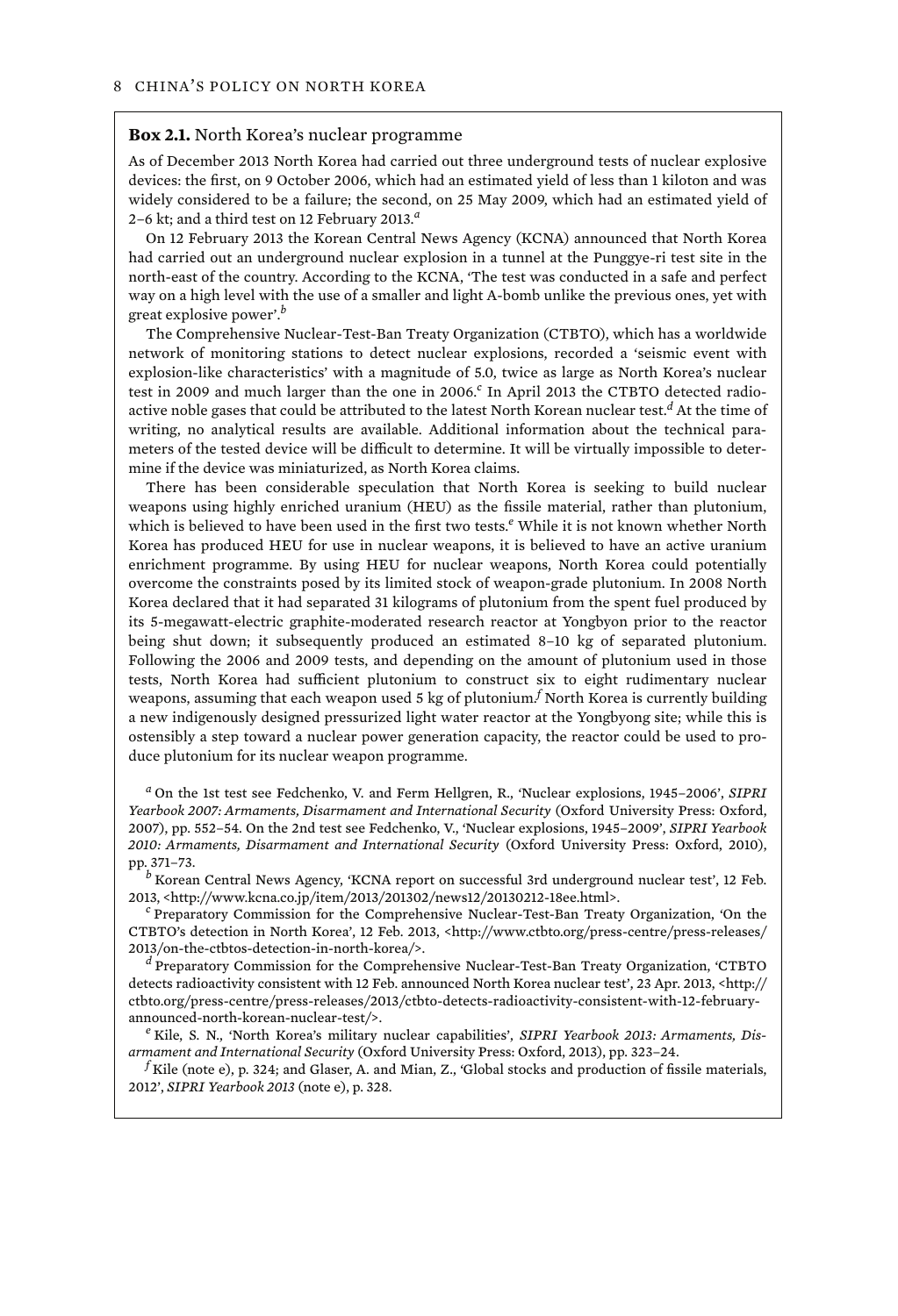mental way to resolve the relevant issues'.20 He clearly stated that Chinese support for tougher UN sanctions on North Korea should not be interpreted as a basic change in China's attitude.

In addition to Security Council diplomacy, there were other signs indicating that China was becoming more willing to openly apply pressure on North Korea, although these do not amount to a major policy shift.<sup>21</sup> A strong indicator of this is the low frequency of official visits between the two countries: the number of visits has fallen since Kim Jong Un came to power, and there was only one highlevel meeting between August 2012 and May 2013 (see tables A.1 and A.2 in appendix A). In particular, at the time of writing no political exchange since August 2012 had addressed economic cooperation. China has also taken public steps to enforce the new round of UN Security Council sanctions (see chapter 4).<sup>22</sup> While these moves were intended to curb North Korea's nuclear proliferation, they also served a more short-term objective: to send a message to Kim Jong Un that being blatantly provocative, unpredictable and vocally threatening, without giving China sufficient warning before taking actions, was not without consequences.

#### *Expert debates in China: the overstated rise of the 'abandonment school'*

North Korea's actions prompted the first significant policy debate in China about North Korea since 2009, with analysts debating whether China's policy on North Korea should change course.<sup>23</sup> This debate has raised a particularly challenging question: should North Korea be abandoned? Those who think that it should known as the 'abandonment school'—argue that North Korea has become a liability and China should use pressure to rein it in in order to prevent damage to China's security interests.<sup>24</sup> During the escalation of North Korea's belligerence in early 2013, this line of thinking was supported by a number of Chinese foreign and security policy analysts who expressed their frustration with North Korea in leading Western and Chinese media outlets. This open criticism gave the mistaken impression that the abandonment school reflected government thinking, was gaining ground and could lead to a major policy change.<sup>25</sup>

Professor Shen Dingli of Fudan University in Shanghai wrote in February 2013 that it was time for China 'to cut its losses and cut North Korea loose', arguing that North Korea's nuclear weapons and threatening behaviour are the cause of instability in the region.<sup>26</sup> According to Shen, 'the loss of this "ally" would be little felt in Beijing' as 'North Korea's value as a security buffer had much diminished'.

<sup>20</sup> Perlez, J., 'China says it won't forsake North Korea, despite support for U.N. sanctions', *New York Times*, 9 Mar. 2013. 21 Romberg, A. D., 'The Sunnylands summit: keeping North Korea in perspective', 38 North, 14 June 2013,

<sup>%&</sup>lt;http://38north.org/2013/06/aromberg061413/>.<br>
<sup>22</sup> Moore, M., 'China breaking UN sanctions to support North Korea', *Sunday Telegraph*, 13 Apr. 2013.<br>
<sup>23</sup> International Crisis Group (note 2).<br>
<sup>24</sup> Ren X., 'Rowing toge

<sup>(</sup>July 2013). 2013). 25 Kleine-Ahlbrandt, S., 'China's North Korea policy: backtracking from Sunnylands?' 38 North, 2 July<br>2013, <http://38north.org/2013/07/skahlbrandt070213/>.

<sup>&</sup>lt;sup>26</sup> Shen, D., 'Lips and teeth', *Foreign Policy*, 13 Feb. 2013.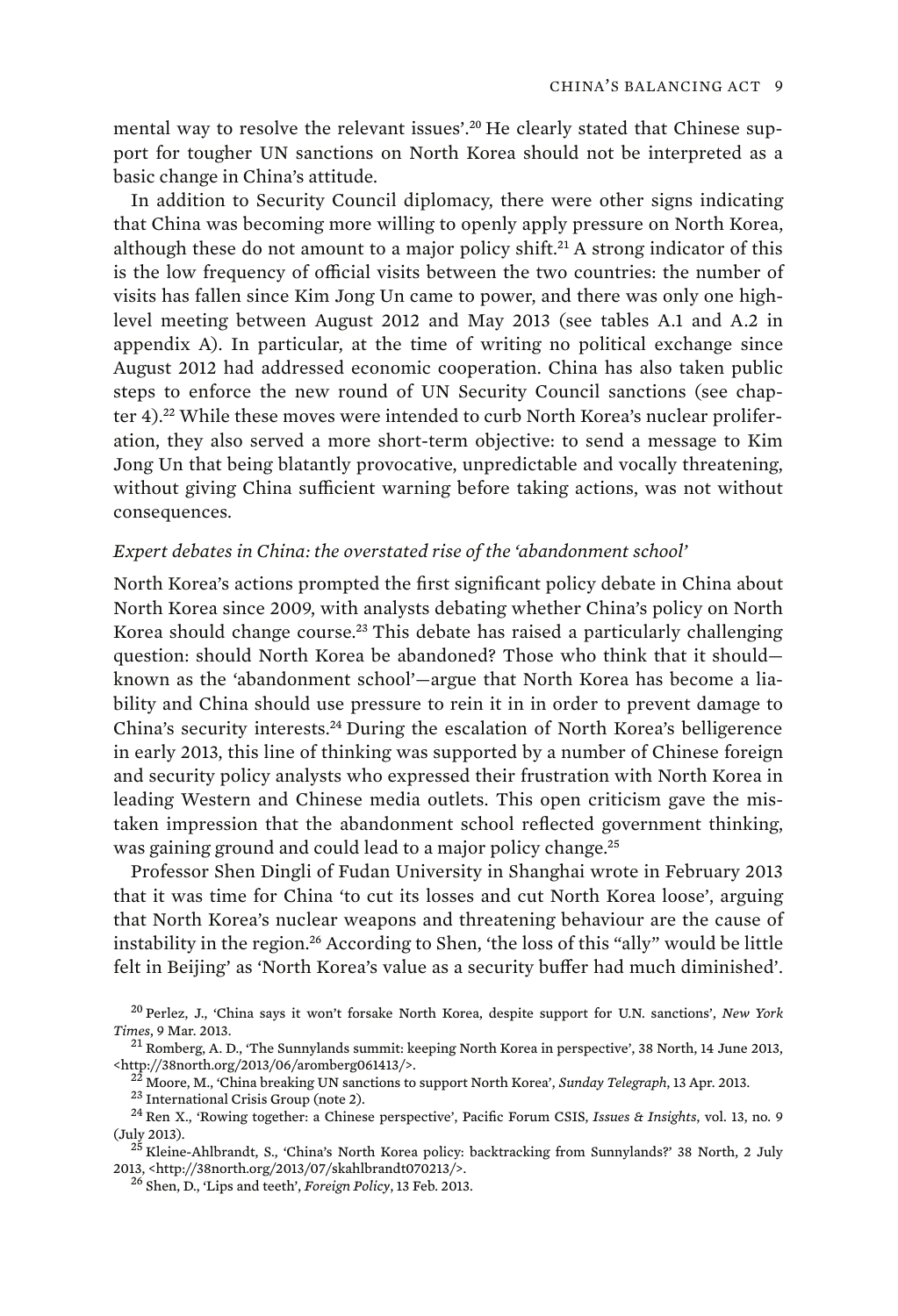In the same month, Deng Yuwen, deputy editor of the journal of the Central Party School of the Communist Party of China (CPC), argued that there was no hope that North Korea would overhaul its economy and become a normal country and that China should support Korean reunification under South Korea's lead.<sup>27</sup> He was later dismissed from his job after the Chinese MFA complained about the article.<sup>28</sup> Ren Xiao of Fudan University also argued that China should be prepared to accept a deterioration of relations with North Korea as a cost for policy change.<sup>29</sup> Other proponents of the abandonment school have also argued that North Korea's quest for nuclear weapons and brinkmanship had given the USA many reasons to strengthen its military presence in East Asia, including the development of a theatre missile defence system by Japan, South Korea and the USA, which is clearly not in China's interest.

It may have seemed that this line of thinking gained ground prior to the December 2012 satellite launch and the February 2013 nuclear test. Many Chinese analysts saw a window of opportunity to re-engage North Korea regarding its nuclear weapon programme within a multilateral framework, provided that there would be a period of calm with no provocations from either side. At the same time, they argued that a third nuclear test would have severe consequences for North Korea and would probably result in a reconsideration of China's stance towards the North Korean regime.<sup>30</sup> In reaction to the possibility of a third nuclear test, the Chinese Vice-Foreign Minister, Cui Tiankai, issued a rare public statement implying that another North Korean nuclear test would violate China's national interest: 'I am opposed to any act that damages peace and stability on the Korean Peninsula and in Northeast Asia, since such acts can damage the national security and interests of not only other countries but China's as well'.<sup>31</sup>

However, the majority of Chinese analysts disagree with the abandonment school, arguing instead that abandonment is naive and extreme.<sup>32</sup> They suggest practical and timely adjustments to a policy that has served Chinese interests well, rather than entirely recalibrating the policy.<sup>33</sup> Many Chinese experts agree that China should adjust its North Korea policy to better serve its own national interests.<sup>34</sup> In the words of a *Global Times* editorial,

The North has annoyed most Chinese. Voices pushing to 'abandon North Korea' can be heard. They have even become formal suggestions by some strategists. There is no need to hide Chinese society's dissatisfaction with the North, and the interests of North Korea and China have never coincided. However, the North remains at the forefront of China's geopolitics. The US pivot to the Asia Pacific has two strategic prongs, namely Japan and

<sup>27</sup> Deng, Y., 'China should abandon North Korea', *Financial Times*, 27 Feb. 2013.<br><sup>28</sup> Perlez, J., 'Chinese editor suspended for article on North Korea', *New York Times*, 1 Apr. 2013.<br><sup>29</sup> Ren (note 24).<br><sup>30</sup> Interview China's security], *Lingdao Zhe*, no. 2, 2012.<br><sup>34</sup> Chen, X., '中国应掌握半岛问题战略主动权' [China should control the strategic initiative on Peninsula

issue], China Institute of Contemporary International Relations, 16 Apr. 2013, <http://www.cicir.ac.cn/ chinese/newsView.aspx?nid=4697>.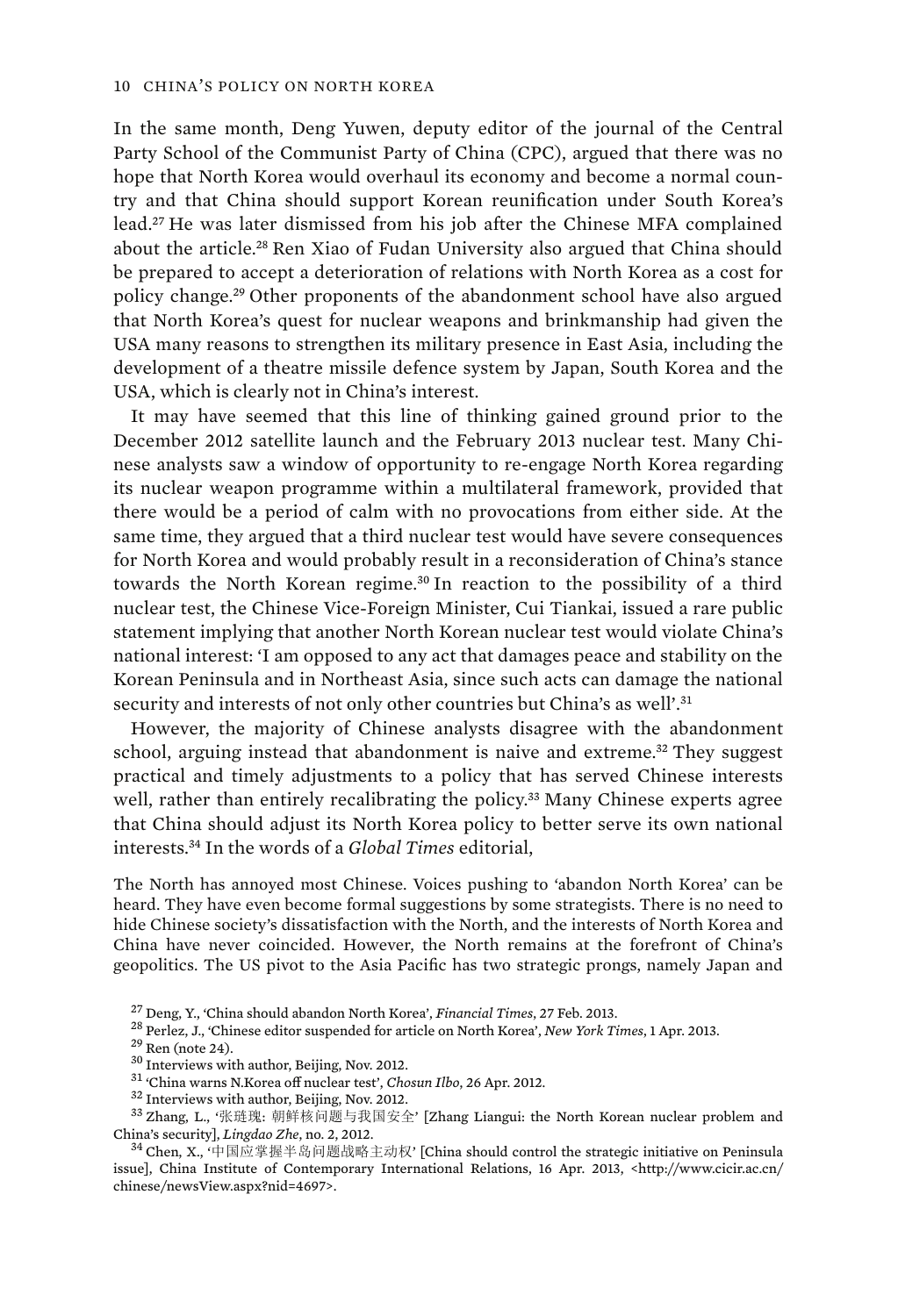South Korea, and North Korea is still a buffer closer to them. Whether there is a friendly North Korea toward China will impact the strategic posture in Northeast Asia.<sup>35</sup>

Li Kaisheng, professor of international politics at Xiangtan University, summarizes the mainstream view among the Chinese expert community as follows: although China should continue its efforts to make a breakthrough via the Six-Party Talks, given the instability caused by North Korea's nuclear activities and the USA's continued military presence, lasting security and peace on the Korean peninsula requires more than just a resolution of the nuclear issue.<sup>36</sup> He explains that China should act on two fronts.

1. It should begin by strengthening the security alliance with North Korea. Li notes that, although North Korea should not have nuclear weapons, it remains vulnerable in a legal state of war and does indeed have security concerns. He asserts that China has always been its ally and should not give up its security responsibilities in this regard.

2. In addition, China must actively promote political and economic steps that will help North Korean leaders realize that reform and opening up is the general trend, in line with the Korean nation and in the best interests of those in power.

#### **China's perceptions of regime stability in North Korea**

#### *Fears of a regime collapse, 2009–12*

China's response to the third nuclear test differed from its response to the second test due to the very different circumstances in which the tests occurred.

The accession to power of Chinese President Hu Jintao in 2002 brought significant changes to China's North Korea policy. China had not played a major role in the first nuclear crisis, in 1993–94, but less than one year after Hu took office it began facilitating the Six-Party Talks, hosting six rounds of talks between 2003 and 2008. This was widely interpreted as showing China's growing confidence in playing a greater role in its immediate neighbourhood.<sup>37</sup> In addition to its support for UN sanctions after the tests in 2006 and 2009, between 2003 and 2009 China cooperated with the USA to stop and reverse the North Korean nuclear programme.

Against this background, 2009 marked a profound shift in China's approach to North Korea. Chinese experts began to debate the risk of regime collapse in North Korea as a result of the stroke suffered by Kim Jong Il in August 2008 and the enhancement of the sanctions regime after the nuclear test in May 2009.<sup>38</sup> At

<sup>35</sup> 'Geopolitics makes abandoning NK naive', *Global Times*, 12 Apr. 2013. The editorial was altered after publication. Among other changes, the revised version, available at <http://www.globaltimes.cn/content/ 774425.shtm>, does not include the sentence 'There is no need to hide Chinese society's dissatisfaction with

the North, and the interests of North Korea and China have never coincided'.<br><sup>36</sup> Li, K., '朝鲜停核与中国的政策' [North Korea to stop nuclear policy with China], People.com.cn, 2 Mar.

<sup>2012, &</sup>lt;http://bbs1.people.com.cn/postDetail.do?id=116814788&bid=11>.<br><sup>37</sup> Zhu, F. and Beauchamp-Mustafaga, N., 'Chinese policy toward North Korea in the post-Kim Jong Il<br>era', *Korea Review*, vol. 2, no. 2 (Nov. 2012).

<sup>&</sup>lt;sup>38</sup> Interviews with author, Beijing, Nov. 2012.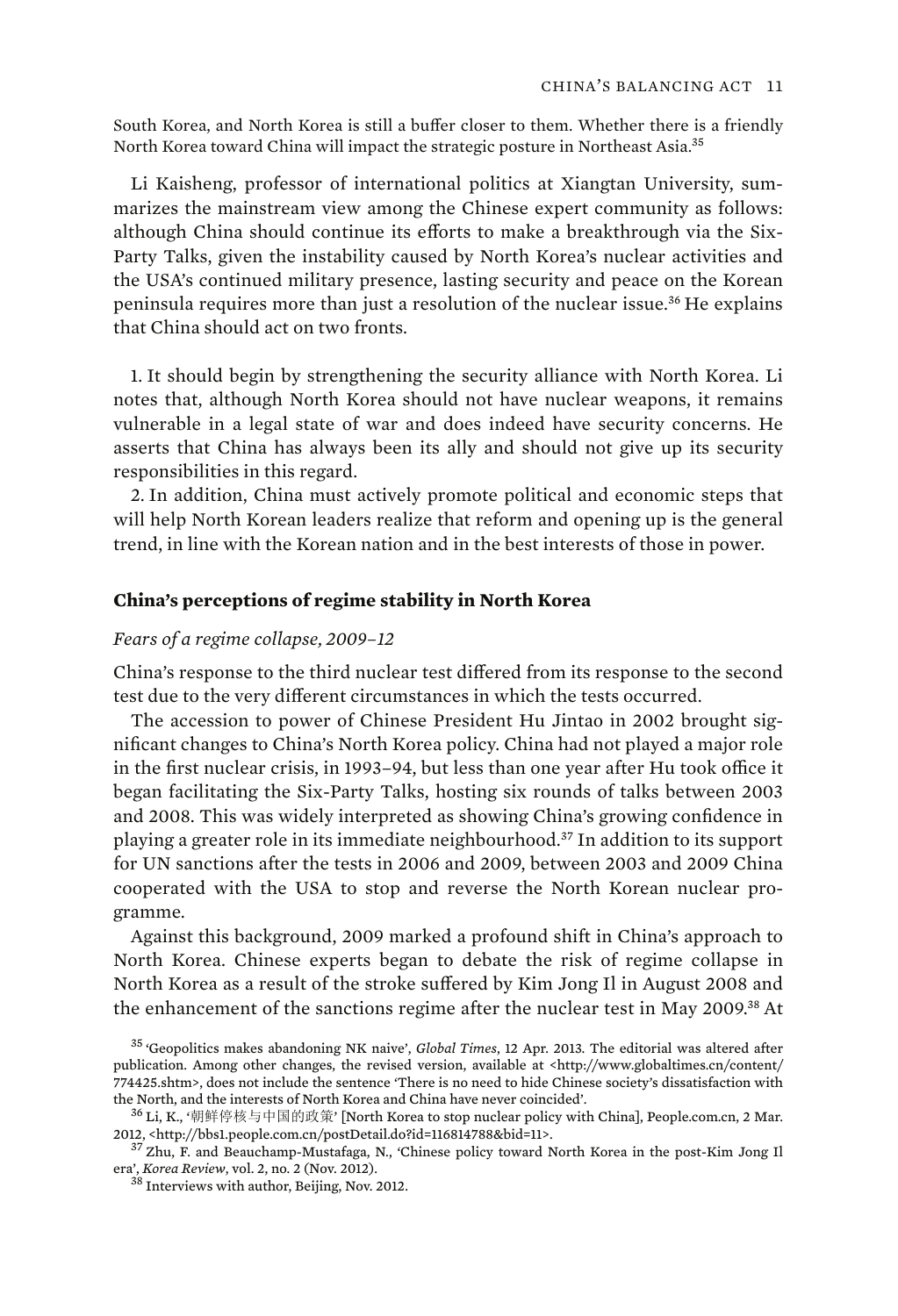the time, China's overriding priority on the Korean peninsula was to prevent political change or economic collapse in North Korea given the potential consequences for China's social and economic stability.<sup>39</sup> Experts argued that instability within North Korea could have pushed the regime to take further provocative action. Escalating tensions could then lead to actual military confrontation on the Korean peninsula or increased international pressure on North Korea, which would threaten China's own national interests.<sup>40</sup> In addition, China's support was related to the assessment that the USA and its allies were stepping up efforts to provoke regime change in North Korea. News of the bad health of Kim Jong Il produced radically different assessments in China and the USA, with the latter perceiving an opportunity to advance changes and the former fearing regime change. According to one Chinese analyst, 'in 2009 appeasement becomes a priority in order to handle the succession' and this led to a 'renewed alliance relationship'.<sup>41</sup>

Another strong concern, which started to emerge after the 2009 nuclear test, was that instability in North Korea could result in hundreds of thousands of refugees fleeing across the porous 1416-kilometre border into China—far more than the thousands who crossed the border at the height of North Korea's famine in the 1990s. Chinese policy advisers were also concerned about the possible trafficking of small arms and other items from North Korea, indicating their belief that the refugees might bring social, political and criminal complications with them.<sup>42</sup> Chinese analysts already emphasized that the collapse of the regime would result in strategic uncertainty in the form of potential South Korean or US intervention, and that Korean reunification could lead to China sharing a border directly with a US ally. The presence of US troops in such a sensitive region would fundamentally alter China's regional security perceptions and priorities.<sup>43</sup>

China's main concern thus became regime stability in North Korea. Its policy on North Korea was significantly adjusted, with reinforcement of the bilateral relationship, greater economic exchanges and increased support for North Korea.

#### *China's support of the political succession and regime consolidation under Kim Jong Un*

China took a number of actions to facilitate a smooth political succession in North Korea. According to Chinese experts, the most significant moves were to shape a stable security environment—to help assure the North Korean leadership that external pressure would not derail the process—and to provide strong public support to Kim Jong Un immediately after the death of his father.<sup>44</sup> According to Chinese scholars, a number of visible indicators exemplify China's policy shift after 2009: the sequence of high-level Sino-North Korean contacts between 2010

<sup>&</sup>lt;sup>39</sup> International Crisis Group (note 2).<br><sup>40</sup> Interviews with author, Beijing, Oct. 2012.<br><sup>41</sup> Interview with author, Beijing, Nov. 2012.<br><sup>42</sup> International Crisis Group (note 2).<br><sup>43</sup> International Crisis Group (note 2)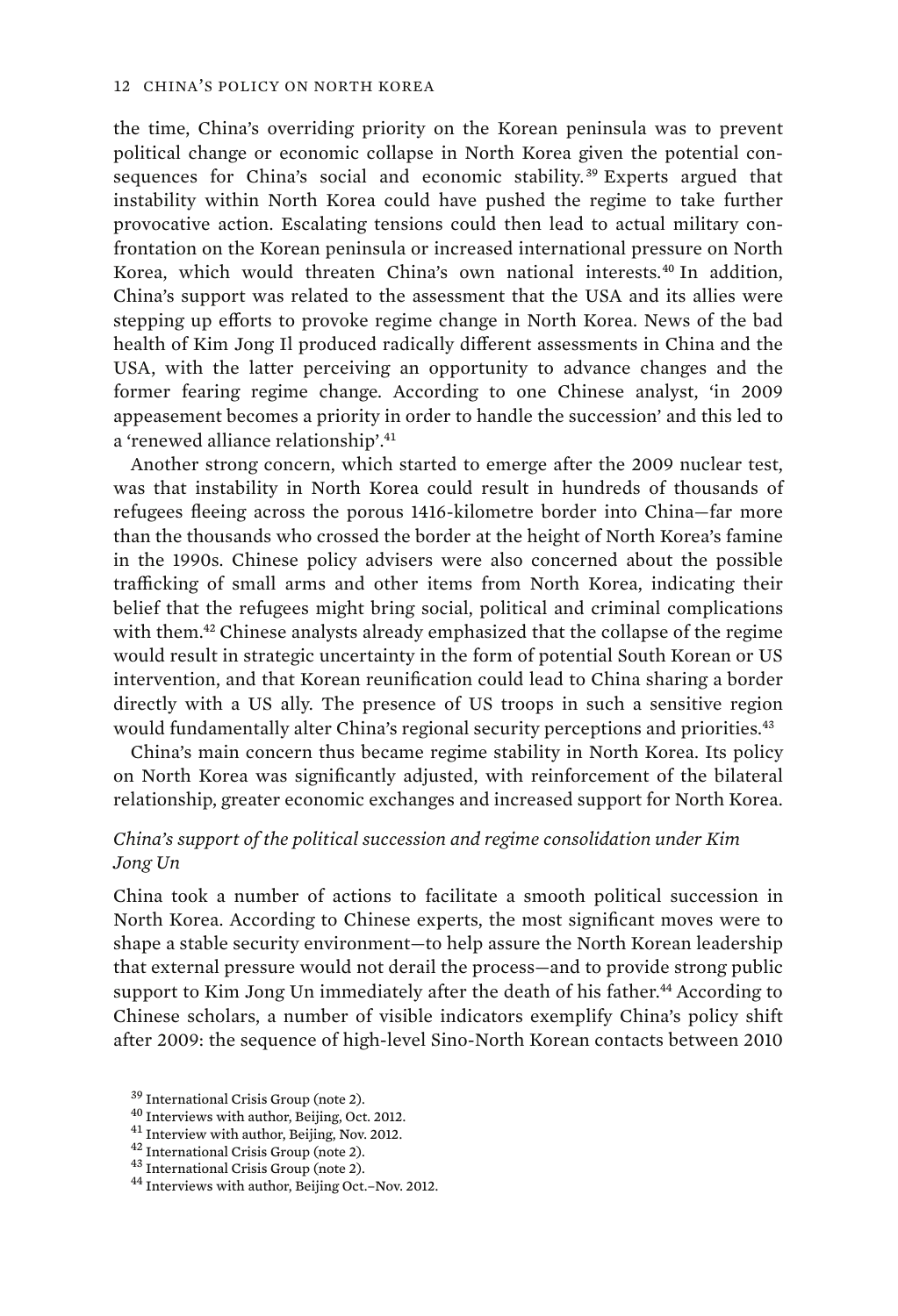and 2011, China's reactions to the sinking of the South Korean corvette *Cheonan* (26 March 2010) and the shelling of Yeongpyeong Island (23 November 2010), as well as increasing economic assistance (see chapter 3).<sup>45</sup>

China has not publicly condemned North Korea for either the sinking of the *Cheonan* or the shelling of Yeongpyeong. China prevented the UN Security Council from denouncing North Korea for sinking the *Cheonan* and instead favoured language calling all parties to exercise restraint. In the presidential statement agreed in July 2010, the Security Council 'takes note of the responses from other relevant parties, including from the DPRK, which has stated that it had nothing to do with the incident' and 'condemns the attack which led to the sinking of the *Cheonan*'.<sup>46</sup> MFA spokesman Qin Gang declared:

We condemn any act that undermines peace and stability of the Peninsula. We do not take sides and we make our judgments based on the merits of issues. What we should do at present is to proceed from the overall interests of peace and stability of the Korean Peninsula, call on and work with all parties to exercise calmness and restraint so as to prevent escalation of tension and in particular, avoid conflicts.<sup>47</sup>

The Prime Minister, Wen Jiabao, reiterated that 'The pressing task for the moment is to properly handle the serious impact caused by the Cheonan . . . incident, gradually defuse tensions over it, and avoid possible conflicts'.<sup>48</sup> In an interview with NHK, a Japanese TV channel, Wen described China's position as 'impartial'.<sup>49</sup>

This position reflects the widespread view in China that the evidence gathered by the international investigation team—made up of 49 South Korean experts and 24 experts from Australia, Sweden, the United Kingdom and the USA—was inconclusive. The report, released on 20 May, concluded that a 'strong underwater explosion generated by the detonation of a homing torpedo below and to the left of the gas turbine room' that had 'a shockwave and bubble effect' that in turned caused the *Cheonan* 'to split apart and sink'.50 A majority of Chinese experts reject the conclusions of this investigation, believing that the *Cheonan* incident was engineered to create the political conditions to justify a military offensive by South Korea.<sup>51</sup> Some argue that this belief is demonstrated by the ambiguous support for the report shown by the Swedish members of the

 $^{45}$  Interviews with author, Beijing Oct.–Nov. 2012.<br> $^{46}$  United Nations, Security Council, Statement by the President of the Security Council, S/PRST/2010/13,

<sup>9</sup> July 2010.<br><sup>47</sup> Chinese Ministry of Foreign Affairs, 'Foreign Ministry spokesperson Qin Gang's regular press confer-<br>ence on June 29, 2010', 30 June 2010, <http://www.fmprc.gov.cn/eng/xwfw/s2510/t712798.htm>.

<sup>&</sup>lt;sup>48</sup> Xinhua, 'Wen calls for defusing tensions over ROK warship sinking', *China Daily*, 30 May 2010.<br><sup>49</sup> 'Highlights of Wen's interview with NHK', Xinhua, 2 June 2010.<br><sup>50</sup> A 5-page summary of the report was published in 2010. Joint Civilian–Military Investigation Group, 'Investigation result on the sinking of ROKS "Cheonan" ', South Korean Ministry of National Defense, 20 May 2010, <http://news.bbc.co.uk/nol/shared/bsp/hi/pdfs/ 20\_05\_10jigreport.pdf>; and Joint Civilian–Military Investigation Group, *Joint Investigation Report on the*  A*ttack against ROKS Cheonan* (Myungjin Publication: Seoul, Sep. 2010).<br>51 Shi, Y., '天安号事件与国际危机管理' [The Cheonan incident and international crisis management],

*Heping yu Fazhan*, no. 5 (Oct. 2010), pp. 45–57; and Senior expert, Interview with author, Beijing, Nov. 2012.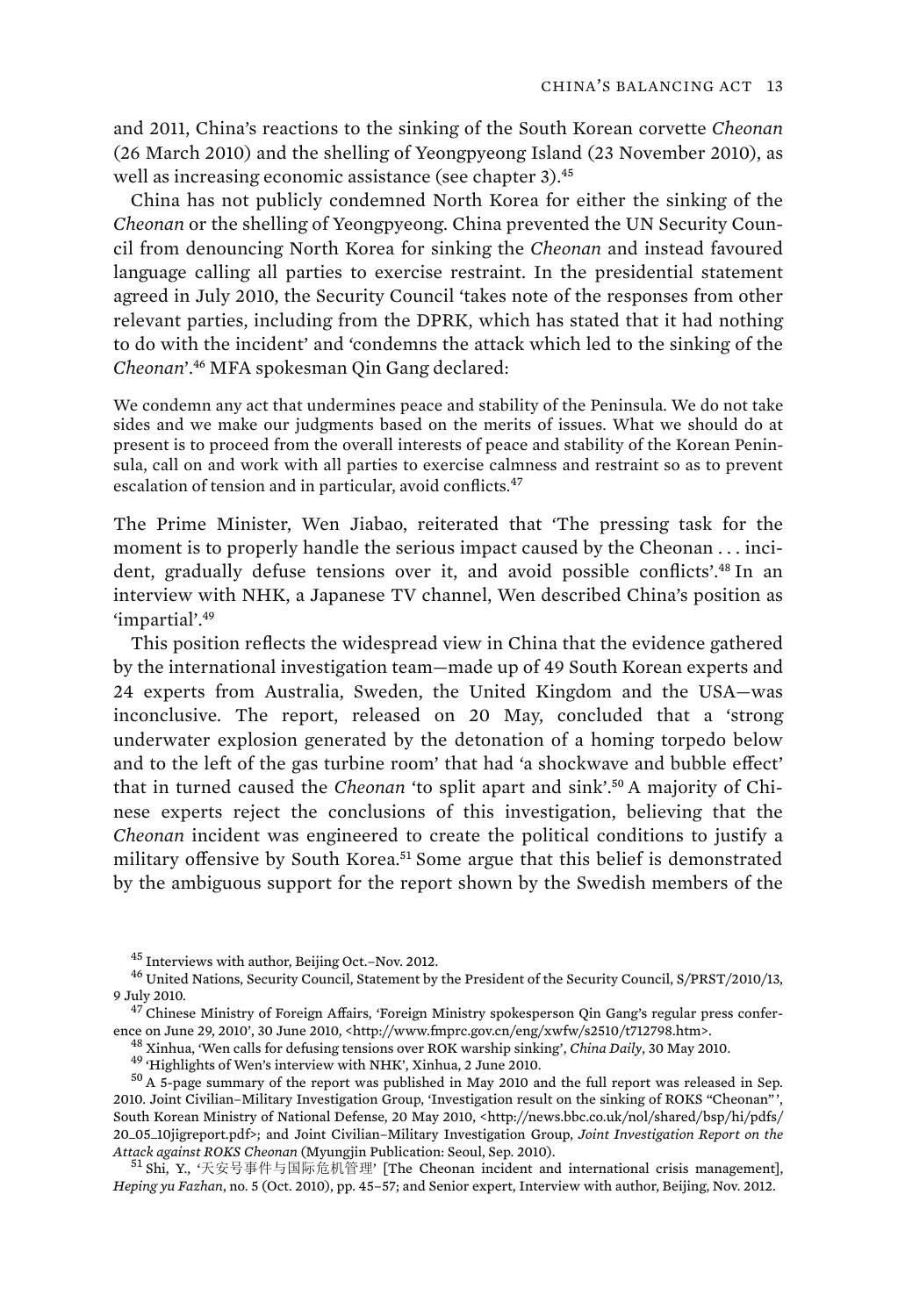investigative team.<sup>52</sup> Only a minority argues that 'few people in China realize that the political system in the United States and South Korea make a conspiracy impossible'.<sup>53</sup> China has neither endorsed the investigation report nor openly challenged its conclusions.

The frequent bilateral contacts between China and North Korea were also an important indicator of a shift in China's policy during that period. In 2010 and 2011 Kim Jong Il visited China four times, an unusually high frequency given that he had only visited China four times during the prior 15 years (see appendix A). This suggests that China played an active role in ensuring a peaceful succession. According to several media reports, during his August 2011 visit Kim introduced his son, Kim Jong Un, to the Chinese leadership. On 28 September 2010, at the first conference of the Workers' Party of Korea (WPK) since 1966, Kim Jong Un was elected a member of the WPK Central Committee and vice-chairman of the NDC.<sup>54</sup> Soon after the conference, the WPK Central Committee Secretary, Choe Thae Bok, visited Beijing to brief the CPC on the latest political developments in North Korea, a sign of strong party-to-party strategic coordination.

After the announcement on 19 December 2011 of the death of Kim Jong Il, in a highly unusual move, Hu Jintao and representatives of the CPC Politburo, the National People's Congress, the State Council and the Central Military Commission visited the North Korean Embassy to express the condolences of the CPC and to show Chinese support for a stable transition under the leadership of Kim Jong Un:

President Hu . . . expressed the belief that the Korean people will follow in the footsteps of Comrade Kim Jong Il, be closely united around the Workers' Party of Korea, and under the leadership of Comrade Kim Jong-un, turn grief into strength and make tireless efforts to build a powerful socialist country and achieve lasting peace and stability on the Korean Peninsula.<sup>55</sup>

#### *Regime consolidation under Kim Jong Un: Chinese analyses*

Today, an overwhelming majority of Chinese experts on North Korea argue that the regime enjoys domestic stability and can withstand enormous pressure from the international community without collapsing. Three main arguments are invoked to explain regime stability under Kim Jong Un: (*a*) the sources of legitimacy of the North Korean regime, (*b*) the capacity of the party-state to maintain control over society and (*c*) the cohesion in the regimes caused by the external threats, despite some divergences regarding the economic development strategy. According to a Chinese analyst interviewed as part of a previous analysis of

 $52$  Interviews with author, Beijing and Jilin, Nov. 2012; and Kwon, O., 'Sweden attempts to distance itself from Cheonan report', *The Hankyoreh*, 14 Sep. 2010.

<sup>&</sup>lt;sup>53</sup> Interview with author, Beijing, Nov. 2012 (authors' translation).<br><sup>54</sup> Huey, F., 'Understanding Kim Jong Un: the view from Beijing', *Asia Pacific Focus*, Australia Network,<br>12 Feb. 2012, <http://australianetwork.com

<sup>&</sup>lt;sup>55</sup> Chinese Ministry of Foreign Affairs, 'Hu Jintao and other Chinese leaders offer their condolence on the death of Kim Jong II at the DPRK Embassy in China', 21 Dec. 2012, <http://www.fmprc.gov.cn/eng/wjdt/ wshd/t889681.htm>. See also Cathcart, A. (ed.), *China and the North Korean Succession*, China–North Korea Dossier no. 1 (Sino–NK: sinonk.com, Jan. 2012), p. 13.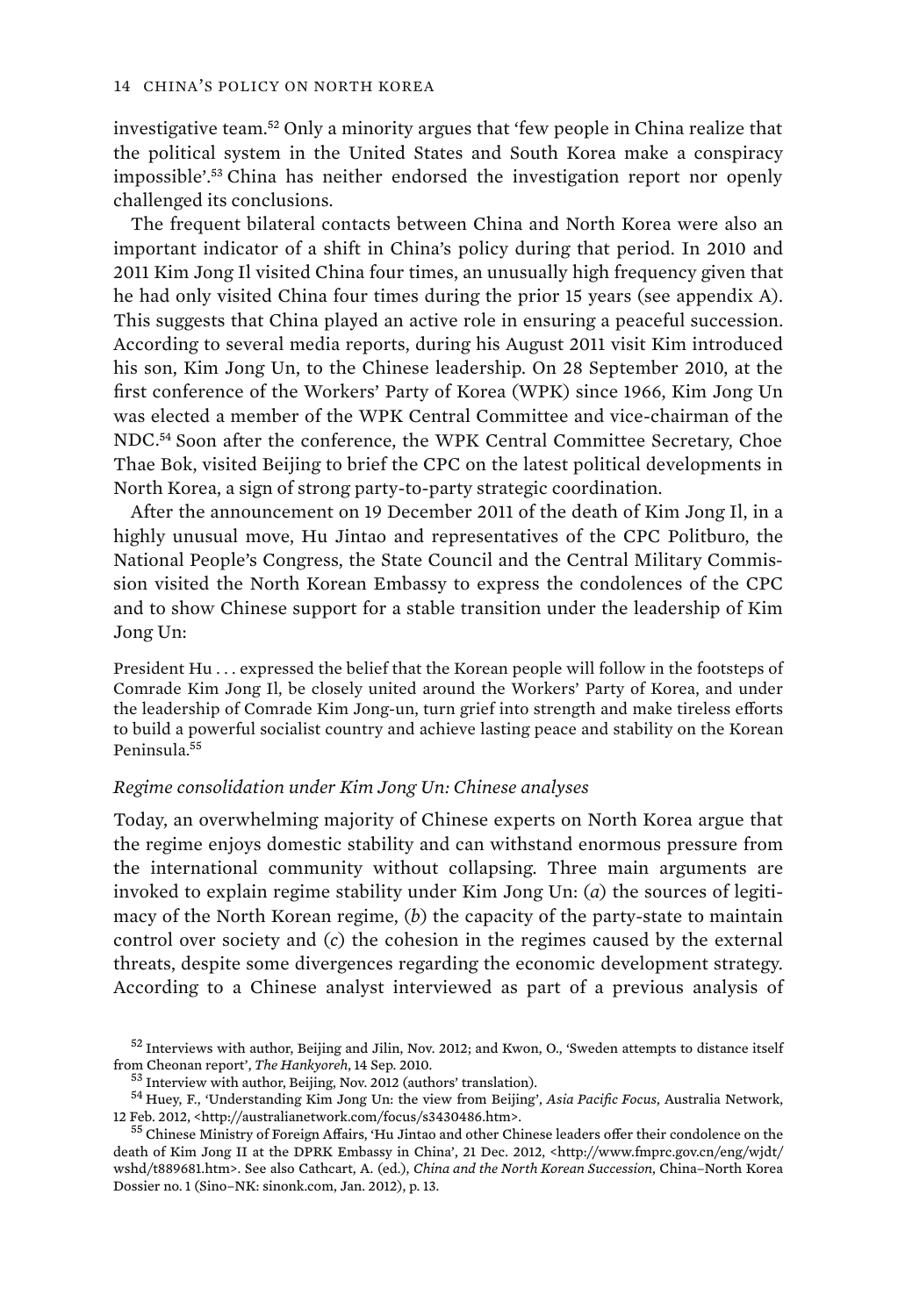China's North Korea policy, 'creating a sense of external crisis serves to stimulate hostile perceptions of the external environment, building national morale. North Korea needs stability . . . and nuclear provocation is the only way for the country to ensure its security.'<sup>56</sup>

Nevertheless, if most Chinese experts agree that the political succession of Kim Jong Un has proceeded smoothly, there are a greater variety of views regarding his actual power and the institutional balance of power within the regime. China has paid a great deal of attention to actions taken by Kim to consolidate his authority. Despite China's support, lots of uncertainties remain among the Chinese expert community concerning the future domestic political situation in North Korea and whether China can influence the outcomes. Some Chinese experts argue that North Korea is a system of collective leadership, with the NDC the most powerful institution.<sup>57</sup> Others argue that the regime-consolidation period is characterized by 'transitional collective leadership' (过渡性集体领导, *guodu xing jiti lingdao*).<sup>58</sup> However, most agree that the dismissal of Ri Yong Ho as chief of the General Staff and vice-chairman of the NDC in July 2012 marked the return to familial authoritarian rule, while also suggesting that this should be seen as Kim Jong Un's process of promoting individuals he can trust, and not trying to undermine his father's closest allies.<sup>59</sup>

Although Kim Jong Un was endorsed by his father, many scholars posit that he may suffer a deficit in legitimacy given his youth and lack of experience.<sup>60</sup> Before inheriting power, Kim spent a much shorter time in the highest circles than his father had prior to his ascension in 1994.<sup>61</sup> However, he was the only guarantee of political stability: according to most scholars, all other options would have led to an explosion of tensions among different interest groups within the regime. $62$ Chinese experts often explain North Korea's testing of ballistic technology in April and December 2012 as achievements that have been positioned as Kim Jong Il's revolutionary heritage, which Kim Jong Un was simply following.

After the increased frequency of high-level contacts during the succession period, there was a clear decrease after Kim Jong Un came to power, with an dramatic fall-off after August 2012 (see appendix A). Moreover, after the resumption of mutual visits in May 2013, all visits reflect China's active diplomacy to convince North Korea to return to the negotiation table and resume the Six-Party Talks without preconditions (see chapter 4).

In addition, North Korean communication channels with China were relatively weakened in 2013 as a result of the purge of Jang Song Taek in December for

<sup>56</sup> International Crisis Group (note 2), p. 9fn.<br><sup>57</sup> Interviews with author, Jilin, Nov. 2012.<br><sup>58</sup> Interviews with author, Liaoning, Nov. 2012.<br><sup>59</sup> Interviews with author, Liaoning, Nov. 2012.<br><sup>60</sup> Interviews with aut Committee and the NDC in 1980 and he was ranked 2nd in the leadership when has father, Kim Il Sung, died on 8 July 1994. The whole country had expected Kim Jong Il to take over since the 1960s. Cumings, B., *Korea's Place in the Sun: A Modern History*, 2nd edn (W.W Norton & Co.: New York, 2005), p. 425. 62 Interviews with author, Liaoning, Nov. 2012.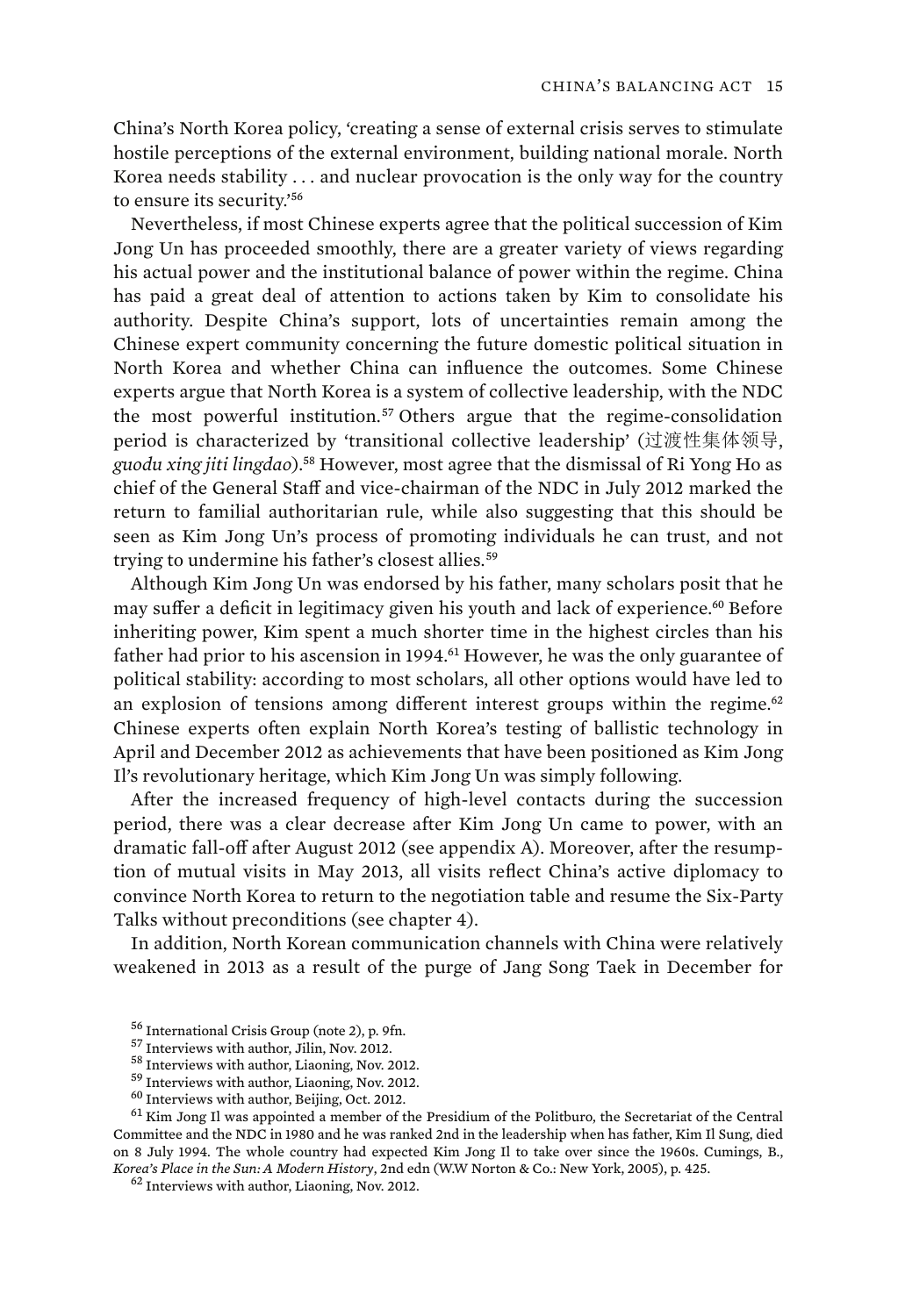'anti-party, counter-revolutionary factional acts'.<sup>63</sup> Jang was regarded by many in China as a reliable interlocutor and a strong advocate of the development of China–North Korea economic relations.<sup>64</sup> As a member of the Politburo and the National Defence Commission, Jang was one of the most senior leaders in the North Korean political system. In particular, he played a key role in supporting the development of special economic zones (SEZs) on the border with China, including during a high-level visit to Beijing in August 2012. Jang's demise seems motivated more by a power struggle and considerations of political loyalty than by issues of policy or an ideological rift.<sup>65</sup> North Korea has deprived itself of a senior official with good access in Beijing and will have to find a suitable replacement.

 $^{63}$  Korea Central News Agency, 'Report on enlarged meeting of Political Bureau of Central Committee of WPK', 9 Dec. 2013.

 $^{64}$  Interviews with author, Beijing and Jilin, Nov. 2012.<br> $^{65}$  Mansourov, A., 'North Korea: the dramatic fall of Jang Song Thaek', 38 North, 9 Dec. 2013, <http:// 38north.org/2013/12/amansourov120913/>.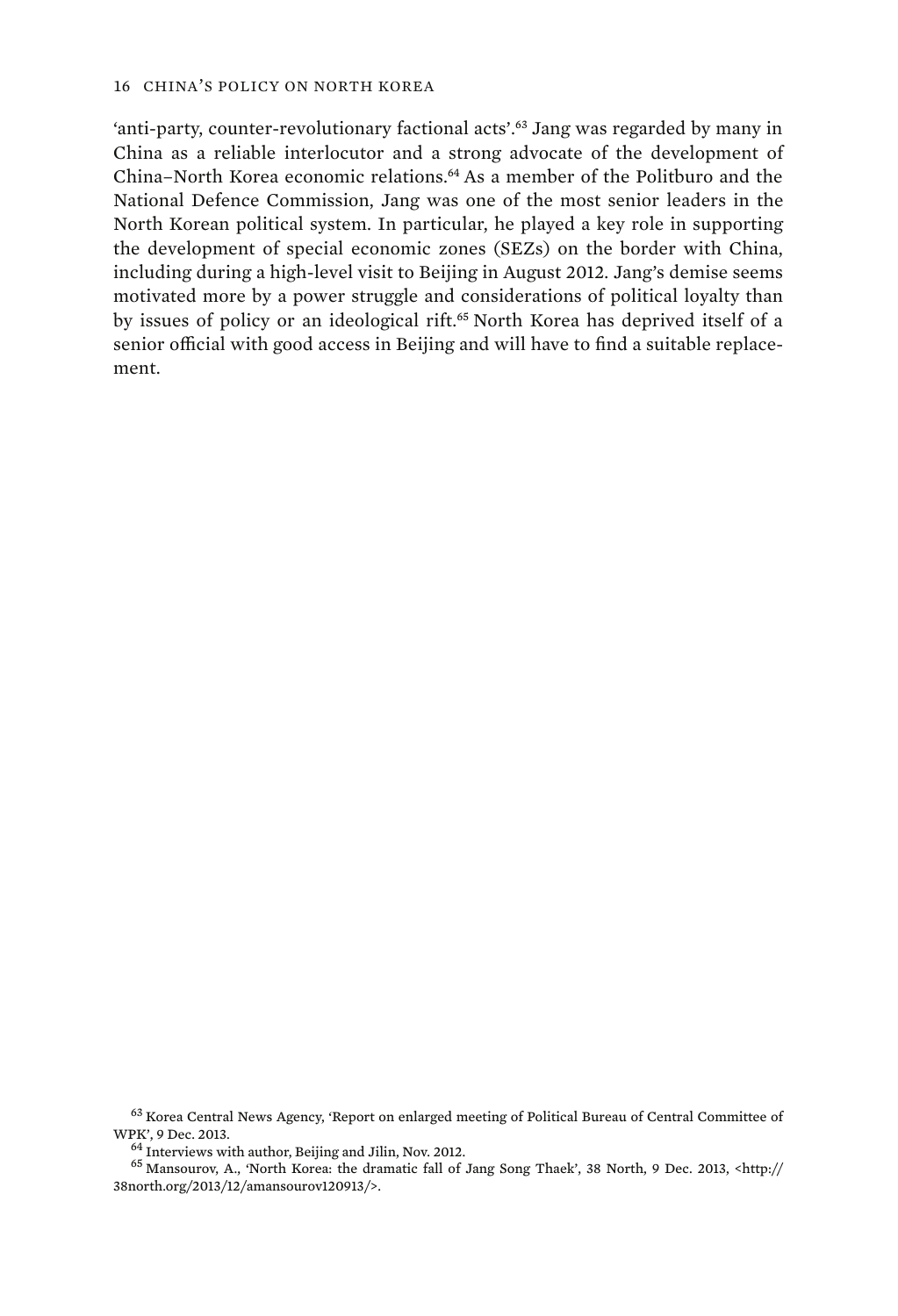### **3. China's support for North Korean economic development policies**

In late 2009 China started providing greater economic support to North Korea. Although this policy was primarily designed to mitigate risks of regime collapse, Chinese experts overwhelmingly argue that supporting North Korean economic development policies can also help solve the North Korean nuclear issue.

However, the degree to which this argument underpins China's current economic policy towards North Korea is nuanced. In reality, political support in China for China–North Korea economic relations face the enormous obstacle of market realities. As detailed below, Chinese firms remain cautious and often reluctant to invest in North Korea, given the risks of expropriation and the prospects of low returns or losses. Although during the past few years economic issues have gained more attention in China, since the conclusion of the political succession in North Korea political support for economic initiatives seems to have been significant only for those few projects that also serve Chinese economic interests, such as the port of Rason or the mining industry in the north of North Korea.

It could appear contradictory that, while promoting Chinese-style reform and opening, China only supports self-serving economic projects. However, this is in fact the quintessence of China's approach: identifying what in North Korea's economic agenda aligns with China's economic interests and selectively supporting projects, with the overarching rationale that all projects serve a long-term strategic agenda of promoting Deng Xiaoping-style economic reform (without political reform affecting one-party rule), stability in the Korean peninsula and, ultimately, nuclear disarmament.

#### **The North Korean economy**<sup>66</sup>

Despite an ideology of self-reliance (주체, *juche*), North Korea's economy has depended heavily on foreign assistance since the end of the 1950–53 Korean War. North Korea was able to benefit from the cold war to obtain aid and trade on preferential terms from the Soviet Union and China. The energy sector was particularly dependent on foreign assistance, with a direct impact on food security: imports of subsidized oil sustained the chemical industry that produced the fertilizer needed for agricultural production. Bruce Cumings estimates that, until the early 1980s, North Korea's per capita revenue was roughly equivalent to

<sup>66</sup> Statistics on North Korea are notoriously unreliable, including on such basic information as population and gross domestic product (GDP). The latest census counted a total of 24 million people in 2008. North Korean Central Bureau of Statistics (CBS), *DPR Korea 2008 Population Census: National Report* (CBS: Pyongyang, 2009). North Korea does not publish GDP data. The CIA estimates North Korea's GDP to have been \$28 billion at the official exchange rate in 2009 and \$40 billion at purchasing power parity in 2011. US Central Intelligence Agency (CIA), 'Korea, North', *The World Factbook* (CIA: Washington, DC, 2013), <https:// www.cia.gov/library/publications/the-world-factbook/geos/kn.html>.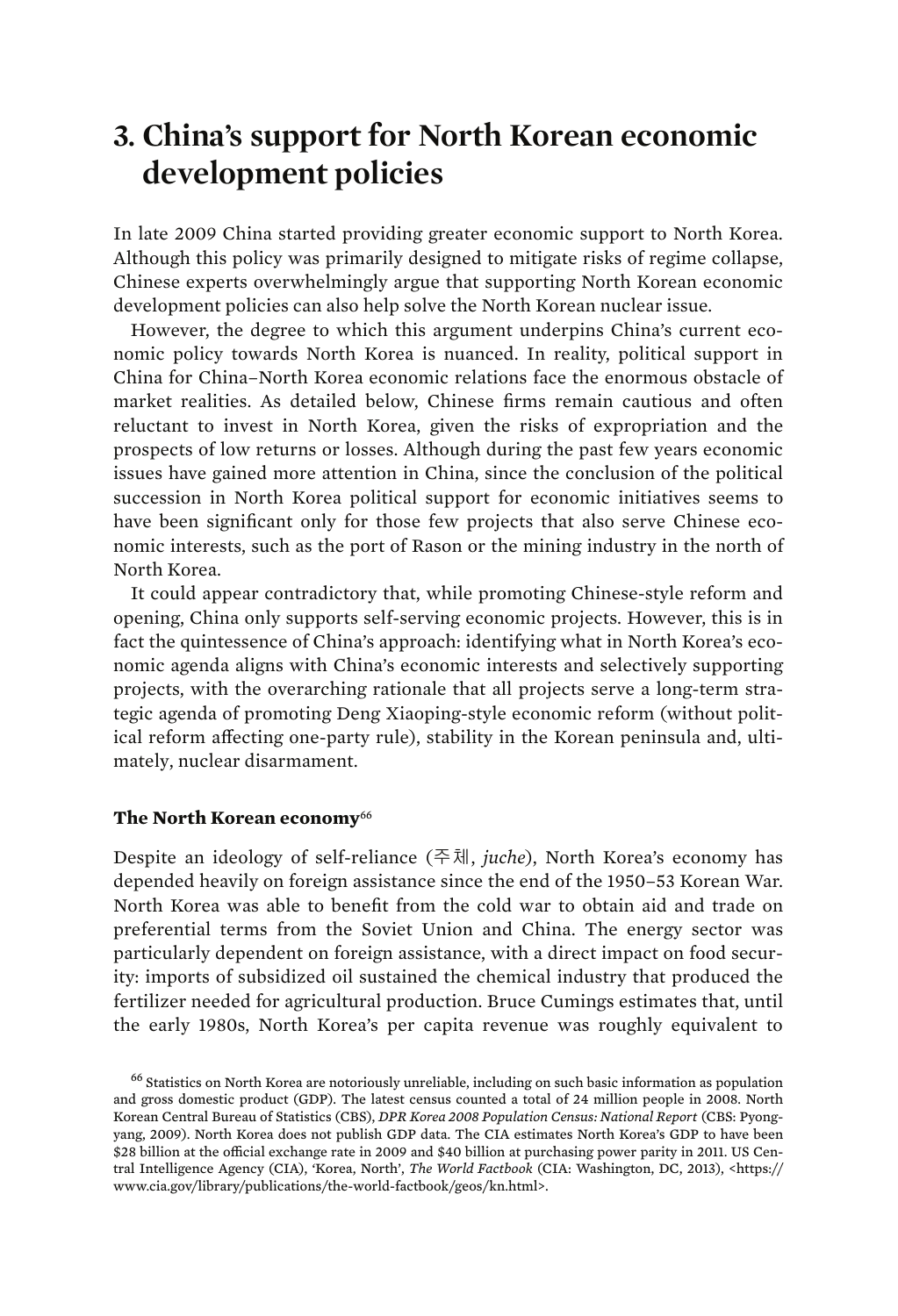South Korea's, while production of electricity, steel and fertilizer was comparable or higher.<sup>67</sup> The abrupt end of Soviet assistance in 1987–91 revealed the country's absolute dependence on subsidized trade and external financing of structural current account deficits. China's decision in 1993 to apply market prices to previously subsidized exports of fuel and food dealt another major external blow.<sup>68</sup> At the same time, the collapse of the Soviet bloc resulted in the sudden shrinking of North Korea's traditional export markets. Exports dramatically decreased while natural disasters, such as the cataclysmal floods of August 1995, amplified structural weaknesses. The North Korean economy contracted for nine consecutive years between 1990 and 1998; by the end of the 1990s, it was only onethird of its size in the 1980s.<sup>69</sup>

The succession from Kim Il Sung to Kim Jong Il in 1994 coincided with a famine in 1995–98—known as the Great Famine or the 'Arduous March'—that started with the collapse of the Public Distribution System (PDS), the rationing system ensuring distribution of food, and killed between 900 000 and 3.5 million North Koreans.<sup>70</sup> Fifteen years after the end of the famine and despite the introduction of market mechanisms, improvements in the agricultural sector and significant international aid, North Korea still faces a chronic malnutrition problem. The prevalence of global chronic malnutrition (stunting) among children under 5 years old was 27.9 per cent in 2012, a modest decrease from 32.4 per cent in 2009, and down from 45.2 per cent in 2000 and 62.3 per cent in 1998.<sup>71</sup> In July 2013 the World Food Programme (WFP) started implementing a new two-year programme. The cost of full implementation is estimated at \$200 million in food aid for a programme targeting 2.4 million women and children.<sup>72</sup> The November 2013 WFP assessment report on the crop and food situation in North Korea also found that, despite a new increase in the production of cereals, local agriculture was still unable to meet the nutritional needs of the population: 84 per cent of households had borderline or poor food consumption and the number of stunted children remained high.<sup>73</sup> Although the overall situation has improved over the past decade, economic development in North Korea is still a matter of human security.

<sup>67</sup> Cumings (note 61), p. 434.<br><sup>68</sup> Cumings (note 61).<br><sup>69</sup> Lin, J. and Quan, Z.,  $\mathbb{R}$ *f* Yanji, 2011), p. 67.  $^{69}$  Lin, J. and Ouan, Z., 现代朝鲜经济 [The modern North Korean economy] (Yanbian University Press:

 $^{70}$  Estimates vary regarding the total number of deaths. Noland, M., Robinson, S. and Wang, T., 'Famine in North Korea: causes and cures', *Economic Development and Cultural Change*, vol. 49, no. 4 (July 2011). 71 North Korean Central Bureau of Statistics (CBS), *Democratic People's Republic of Korea: Final Report* 

*of the National Nutrition Survey 2012, September 17th to October 17th 2012* (CBS: Pyongyang, Mar. 2013),

pp. 7, 72.<br><sup>72</sup> World Food Programme (WFP), 'Korea, Democratic People's Republic (DPRK): overview', <http://<br>www.wfp.org/countries/korea-democratic-peoples-republic-dprk/overview>.

 $^{73}$  Food and Agriculture Organization of the United Nations (FAO) and World Food Programme (WFP), *FAO/WFP Crop and Food Security Assessment Mission to the Democratic People's Republic of Korea* (FAO/ WFP: Rome, 28 Nov. 2013), pp. 4, 28.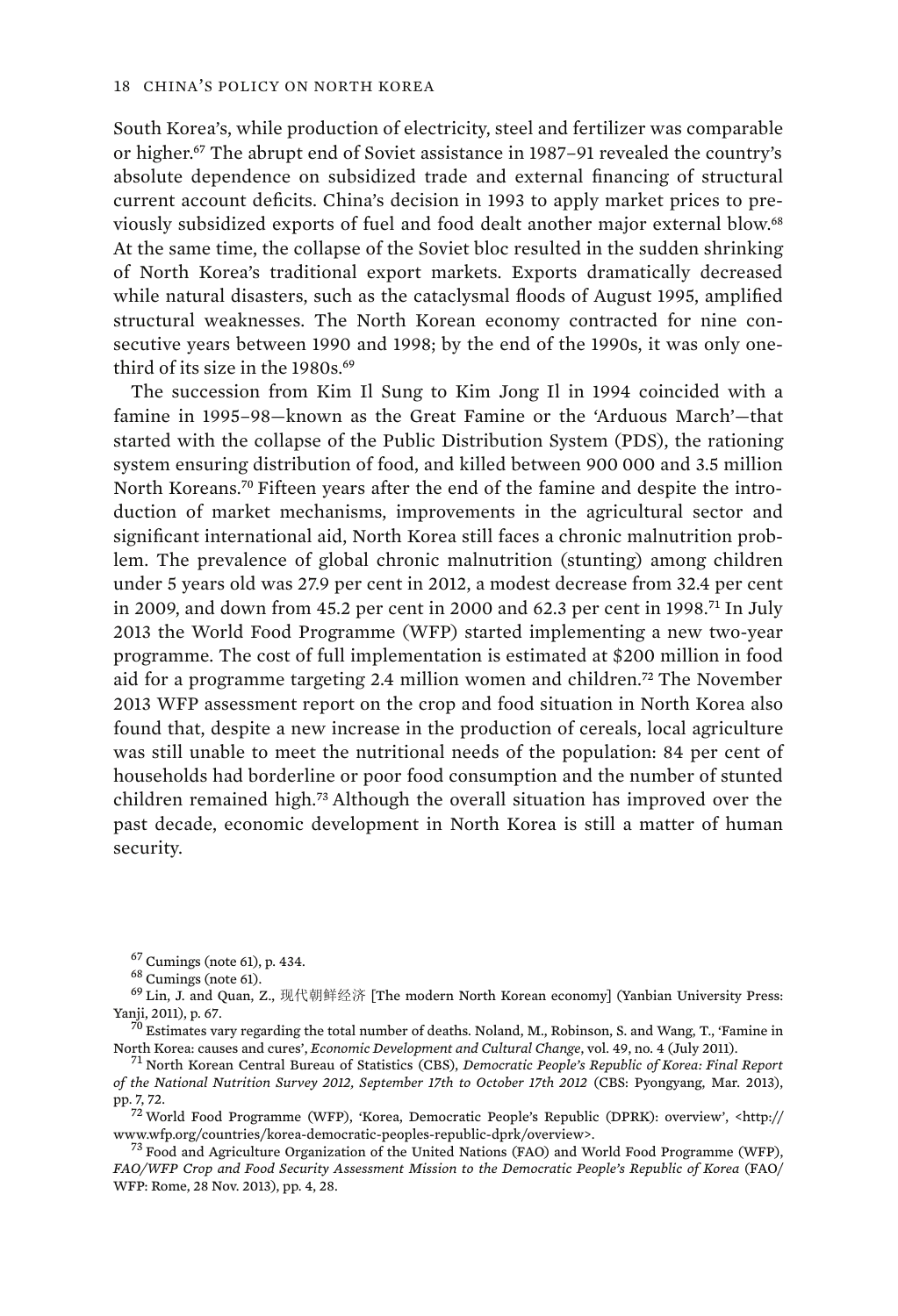#### *North Korea's 'economic improvement measures'*

On 1 July 2002 North Korea announced a package of 'economic management improvement measures' that legalized some market mechanisms within the centrally planned socialist economy.<sup>74</sup> The wording of the announcement was chosen to avoid the term 'reform' and to differentiate North Korea's strategy from Deng Xiaoping's 'reform and opening'.<sup>75</sup> Measures included a relaxation of price controls, increases in wages, a major depreciation of the North Korean won against the US dollar to encourage investment and support exports, the devolution of greater decision-making powers to production units, and the establishment of three special economic zones: at Sinuiju, the Kaesong Industrial Region and the Mount Kumgang Tourism Region.<sup>76</sup> Individuals were authorized to operate businesses in the service sector in the name of their work unit, and trade companies were encouraged to seek profits by being allowed to retain 20–40 per cent of their earnings in foreign currencies.<sup>77</sup> Markets for agricultural products were legalized.78 To a large extent, the measures institutionalized a 'marketization from below' that had occurred in North Korean society during the second half of the 1990s as a survival strategy to cope with the famine.<sup>79</sup> However, the measures went further, shaping an environment that was less unfavourable to an expansion of market activities.

Nevertheless, the pendulum swung back between 2005 and 2009 when the North Korean Government attempted to re-establish full central control over society and the economy through a major crackdown on market activities. New measures included closure of wholesale market centres, anti-market education campaigns, the banning of women under 40 from trading goods in markets, and severe punishment of black market traders.<sup>80</sup> The crackdown coincided with an attempt by the government to restore its monopoly on grain purchases and food distribution through the PDS.<sup>81</sup> In November 2009 the government announced a new currency reform, aimed at curbing private trade and strengthening the 'principle and order of socialist economic management', as explained by a Central Bank official.<sup>82</sup>

This policy was again reversed as North Korea's external environment worsened in the aftermath of the second nuclear test. In 2009 North Korea

<sup>74</sup> Park, J., 'The July-1 measures: a genuine change for economic reconstruction?', *East Asian Review*,

<sup>75</sup> Interviews with author, Liaoning and Jilin, Nov. 2012.<br><sup>76</sup> Cha, V., *The Impossible State: North Korea, Past and Future* (Harper Collins: New York, 2012), pp. 141–47. pp. 141–47.<br><sup>77</sup> Lin and Quan (note 69), p. 388.<br><sup>78</sup> Qin, X., '金日成铜像下的自由市场' [Free market under the statue of Kim Il Sung], *Nanfang Zhoumo*,

22 Mar. 2012. 79 Haggard, S. and Noland, M., *Famine in North Korea: Markets, Aid and Reform* (Columbia University

Press: New York, 2007). 80 Haggard, S. and Noland, M., *The Winter of Their Discontent: Pyongyang Attacks the Market*, Policy Brief

no. PB10-1 (Peterson Institute for International Economics: Washington, DC, Jan. 2010). <sup>81</sup> Lankov, A., *The Real North Korea: Life and Politics in the Failed Stalinist Utopia* (Oxford University Press: New York, 2013), p

 $82$  Haggard and Noland (note 80), p. 1.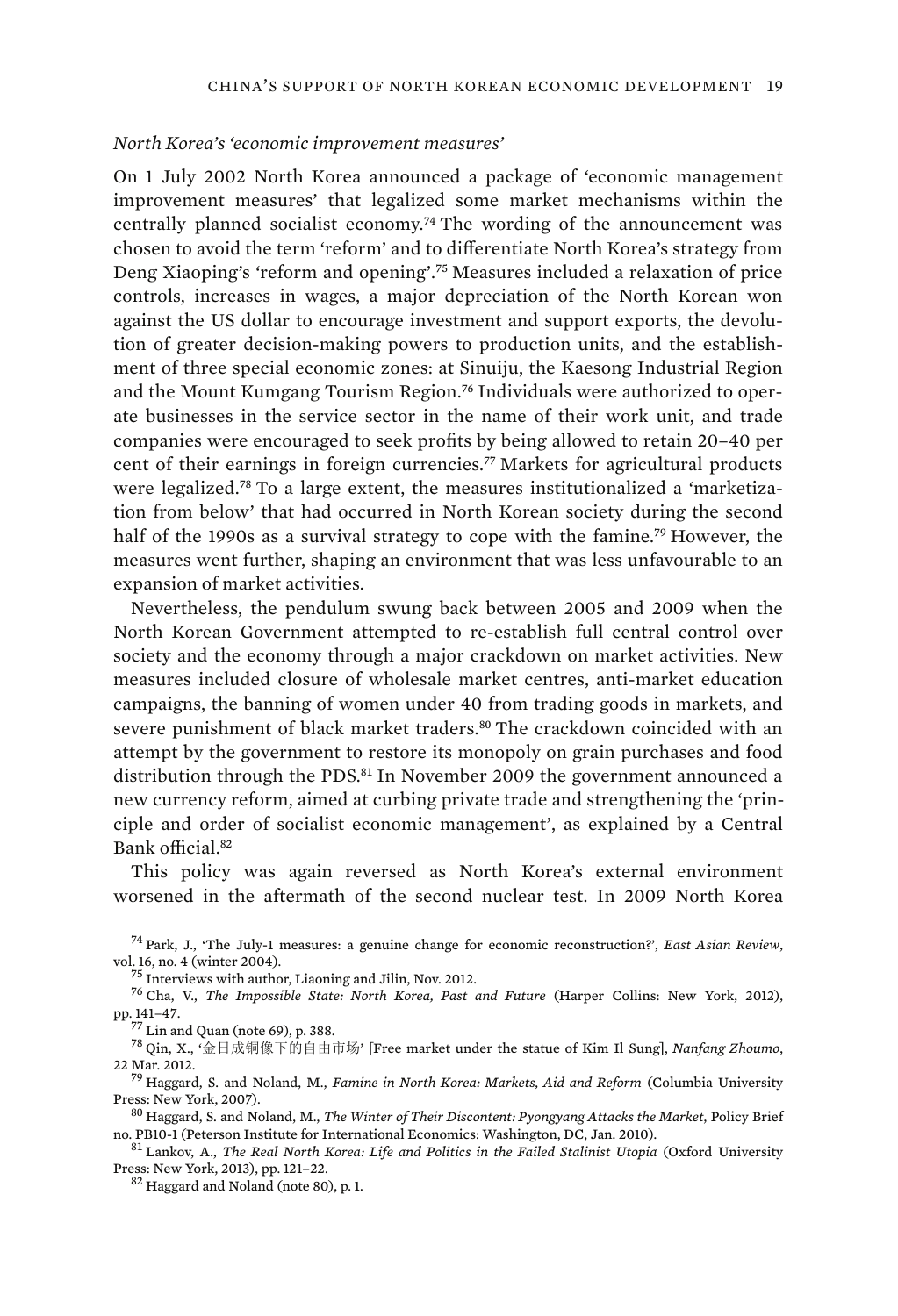| Year                  | 2003 | 2004                      |  | 2005 2006 2007 2008 2009 2010            |           |              | 2011               | 2012        |  |
|-----------------------|------|---------------------------|--|------------------------------------------|-----------|--------------|--------------------|-------------|--|
| Government<br>Private |      | 64.3 136.0 76.1 74.3 97.8 |  | 218.8 233.3 307.3 238.1 375.4 39.7 23.0  | 65.8 29.5 | 17.6<br>17.3 | 5 Q<br><b>11.8</b> | 2.0<br>10.5 |  |
| Total                 |      |                           |  | 283.1 369.3 383.4 312.3 473.2 105.5 52.5 |           | 34.9         | 17.7               | 12.5        |  |

**Table 3.1.** South Korea assistance and grants to North Korea, 2003–12

Figures are in US\$ million in current prices and exchange rates.

*Source*: South Korean Ministry of Unification, 'Major statistics in inter-Korean relations', <http://eng. unikorea.go.kr/CmsWeb/viewPage.req?idx=PG0000000541>.

re-emphasized the goal of achieving the construction of a 'strong and prosperous nation' in 2012 to celebrate the 100th anniversary of the birth of Kim Il Sung. In 2010 the government progressively withdrew the new restrictions or instructed local authorities not to enforce them.<sup>83</sup> A major incentive to allow and expand market activities was the interruption of Japanese, South Korean and US assistance. Japan banned all imports from North Korea after the first nuclear test and all exports to North Korea after the second test. $84$  In 2008 South Korean tours to Mount Kumgang stopped after a tourist was shot dead by a North Korean guard outside the tourist zone. In August 2011 North Korea expropriated the assets of South Korean investors in the resort (worth more than \$370 million).<sup>85</sup> In May 2010, after the sinking of the *Cheonan*, South Korean President Lee Myung-bak suspended inter-Korean trade and investment relations, with the exception of the Kaesong Industrial Region. The interruption had a marginal effect on trade figures, as Kaesong represented 70 per cent of bilateral trade in 2010 and continued growing in 2011: thus, bilateral trade increased from \$1.679 billion in 2009 to \$1.971 billion in 2012.<sup>86</sup> Nonetheless, it represented a significant loss of revenue for some sectors of the North Korean economy: South Korea estimates that exports of agricultural and fishery products to the South and industrial production by South Korean firms in the North were bringing annual profits of about \$300 million to the North until their suspension in 2010.<sup>87</sup> Finally, the Lee administration dramatically scaled back humanitarian assistance projects (see table 3.1). The USA also interrupted aid to North Korea in early 2009, having provided over \$1.3 billion in food and energy assistance between 1995 and 2008.<sup>88</sup>

Kim Jong Un's economic policies are in broad continuity with those of Kim Jong Il. North Korea continues to tolerate market activities, to lean towards ( $\overline{\phantom{a}}$ 

 $83$  Lankov (note 81), p. 130.<br> $84$  Office of the Japanese Prime Minister and Cabinet, 'Measures taken by Japan against North Korea (Announcement by the Chief Cabinet Secretary)', 5 Apr. 2013, <http://www.kantei.go.jp/foreign/96\_abe/

decisions/2013/0405tyoukanhappyou\_e.html>.<br><sup>85</sup> Laurence, J., 'Pyongyang expels South Koreans from "peace" resort', Reuters, 22 Aug. 2011.<br><sup>86</sup> South Korean Ministry of Unification, 'Major statistics in inter-Korean relati

 $^{87}$  'How the halt of inter-Korean trade hit N.Korea', Chosun Ilbo, 24 May 2013.<br> $^{88}$  Manyin, M. E. and Nikitin M. B., *Foreign Assistance to North Korea*, Congressional Research Service (CRS) Report for Congress R40095 (US Congress, CRS: Washington, DC, 11 June 2013). See also table 3.4 below.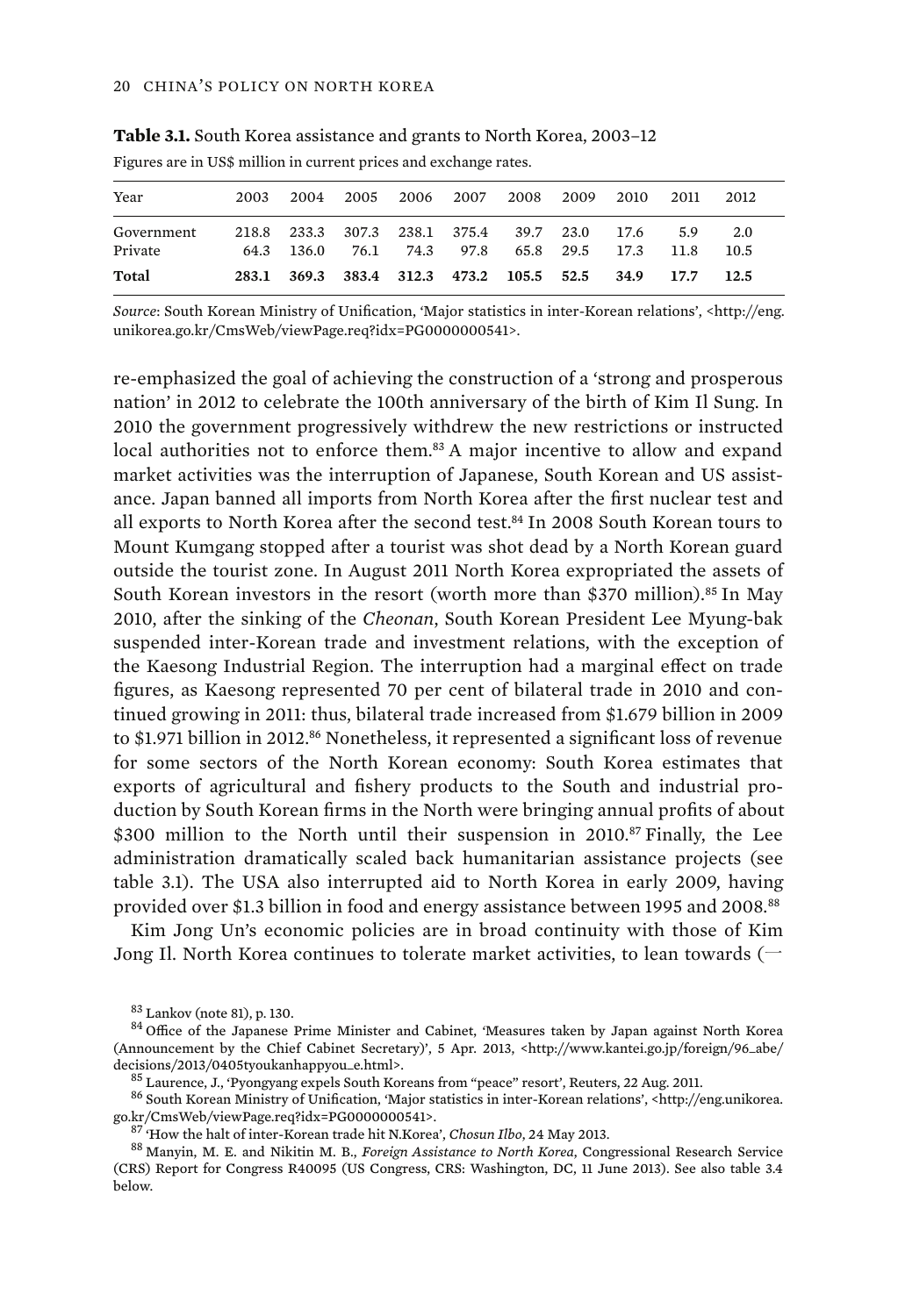边倒, *yibiandao*) trade with China and to reject US and South Korean conditions for resuming aid. After being installed in power, Kim Jong Un appeared to lay ideological foundations for policies prioritizing economic development. On 28 June 2012 he reportedly announced the 'establishment of a new economic management system in our own style' (known as the '6.28 measures', after the date of the speech).<sup>89</sup> The speech emphasized increasing production, and this was reiterated in Kim's 2013 New Year speech.<sup>90</sup> On 31 March 2013, in a speech to the WPK Central Committee, he announced 'a new strategic line on carrying out economic construction and building nuclear armed forces simultaneously'.<sup>91</sup> Known as the 'Byongjin line', it signalled an adjustment of Kim Jong Il's Military First (선군, songun) strategy. (Byongjin, 병진, means advance side by side, keeping pace, referring to the economy and the military.) While experts and analysts started discussing the '6.28 measures', there was no official confirmation that new measures had indeed been adopted. Chinese analysts argue that change has occurred on the ground since the June 2012 speech, especially with regards to the micro-level management of farming units. They point to measures reducing the farming unit size from 10–25 workers to 4–6 workers and increasing the proportion of harvests that farmers are allowed to keep for consumption or sale on markets. They also argue that subgroups authorized to sell agricultural products at markets have been established within the farming units.<sup>92</sup> While this falls short of adopting a household-based land contract system, as China did in the late 1970s, North Korea under Kim Jong Un seems to have embarked on the path of further decentralization of the agricultural sector in order to generate incentives for farmers to increase production.<sup>93</sup>

In its relations with the USA and South Korea, North Korea has favoured confrontation over opportunities to obtain assistance. By testing ballistic technology in April 2012 and breaking the North Korean–US agreement of 29 February 2012 (the Leap Day Deal), North Korea forfeited the 240 000 tonnes of food aid that the USA would have supplied.<sup>94</sup> In April 2013 North Korea unilaterally expelled South Korean staff from Kaesong and shut the complex until August, even though the industrial zone generates annual revenues of \$90 million in wages for its North Korean workers.95 The administration of South Korean President Park Geun-hye maintains that South Korea will not resume aid until North Korea apologizes for the sinking of the *Cheonan*. South Korea also maintains preconditions for the resumption of tours to Mount Kumgang: a joint investigation

- 
- 

*Journal*, 3 Apr. 2013, <http://blogs.wsj.com/korearealtime/2013/04/03/kaesong-closure-would-hurt-on-bothsides-of-the-border/>.

<sup>&</sup>lt;sup>89</sup> Although the text of the 28 June 28 speech has not been released and there has been speculation regarding the existence of the '6.28 measures', the North Korean press did mention measures taken by the Cabinet in line with new forms of economic management. Kim, S., 'Cabinet acknowledges June 28th news', Daily NK, 13 May 2013, <http://www.dailynk.com/english/read.php?cataId=nk09002&num=10565>.<br><sup>90</sup> Korea Central News Agency, 'New Year address made by Kim Jong Un', 1 Jan. 2013.<br><sup>91</sup> Korea Central News Agency, 'Report on pl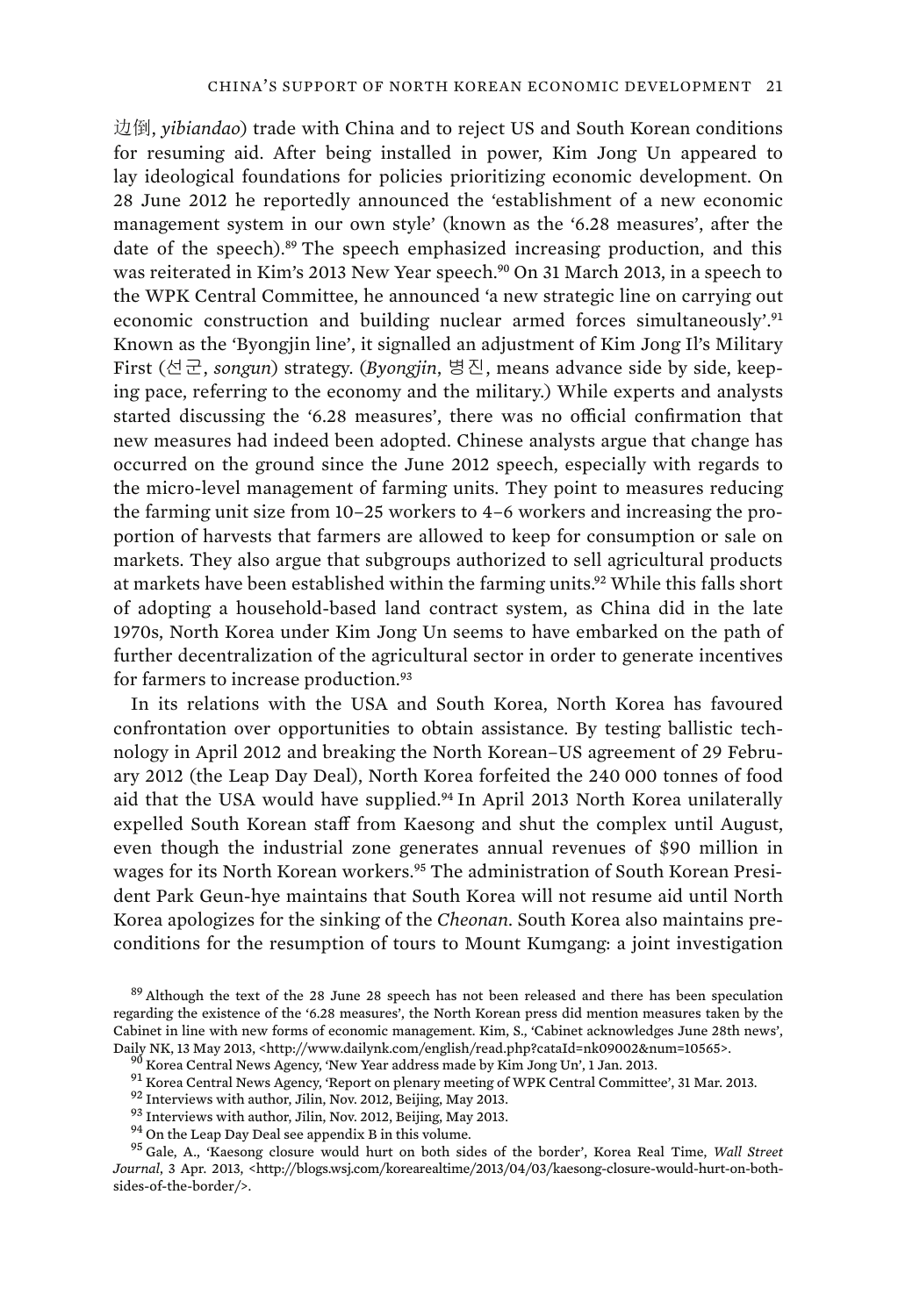of the 2008 shooting, a pledge that such incidents will not recur and a safety guarantee for tourists.<sup>96</sup>

#### *Chinese interpretations and assessment of Kim Jong Un's economic policy*

Chinese analysts tend to dismiss the significance of North Korea's policy reversals on the introduction of market mechanisms. They stress instead a relative continuity in the expansion of market economy since the famine. A comprehensive analysis of the North Korean economy published by Yanbian University argues that the overall trend is a constant progression of the market economy since the late 1950s. According to this analysis, reform and opening are historical necessities.<sup>97</sup> Even though the term 'reforms' remains taboo for North Korean officials, Chinese experts note an improvement from the 1990s, when China's reforms were dismissed as revisionism.98 Debates in China on North Korean economic policy generally address three main questions: What is the relative weight of market activities in the North Korean economy? Will the current government in North Korea support a significant expansion of market mechanisms in the short term? Will this ultimately lead to large scale reforms?

Some Chinese experts argue that the North Korean economy resembles China's in the mid-1980s because of its reliance on market mechanisms with weak foundations in law and institutions.<sup>99</sup> As the official average monthly income is 6000 North Korean won (\$45), an amount with which it is literally impossible to purchase anything, consumption relies on additional revenue earned in the grey economy.<sup>100</sup> Economists from Jilin argue that roughly half of the distribution of goods in North Korea takes place through illegal markets.<sup>101</sup> Based on interview with traders, *Nanfang Zhoumo* reported the existence of 300 major markets throughout the country in 2012, with a rapid increase in numbers since 2010.<sup>102</sup> Chinese analysts identify the strong support of Korean Chinese people with relatives in North Korea as being a key factor supporting a gradual expansion of market activities.

Chinese experts expect economic development to remain high on Kim Jong Un's agenda, with 'welfare' (民生, *minsheng*)—responding to the basic needs of the population—being a clear priority. They further assert that a significant change of attitude towards economic policy occurred in 2009 in North Korea, resulting from the awareness that it is 'no longer possible to ignore the suffering of the population'. The experts used the keywords 'pragmatic adaptation' and 'adjustments' to describe the change.<sup>103</sup> Chinese analysts tend to give credit to Kim Jong Un's emphasis on living conditions, as reflected in rhetorical adjustments and political appointments. They often quote one sentence from a speech

<sup>&</sup>lt;sup>96</sup> 'Hyundai Asan faces mounting losses from Mount Kumgang', *Chosun Ilbo*, 11 July 2011.<br><sup>97</sup> Lin and Quan (note 69), p. 388.<br><sup>98</sup> Interviews with author, Jilin, Nov. 2012.<br><sup>99</sup> Interviews with author, Jilin, Nov. 2012.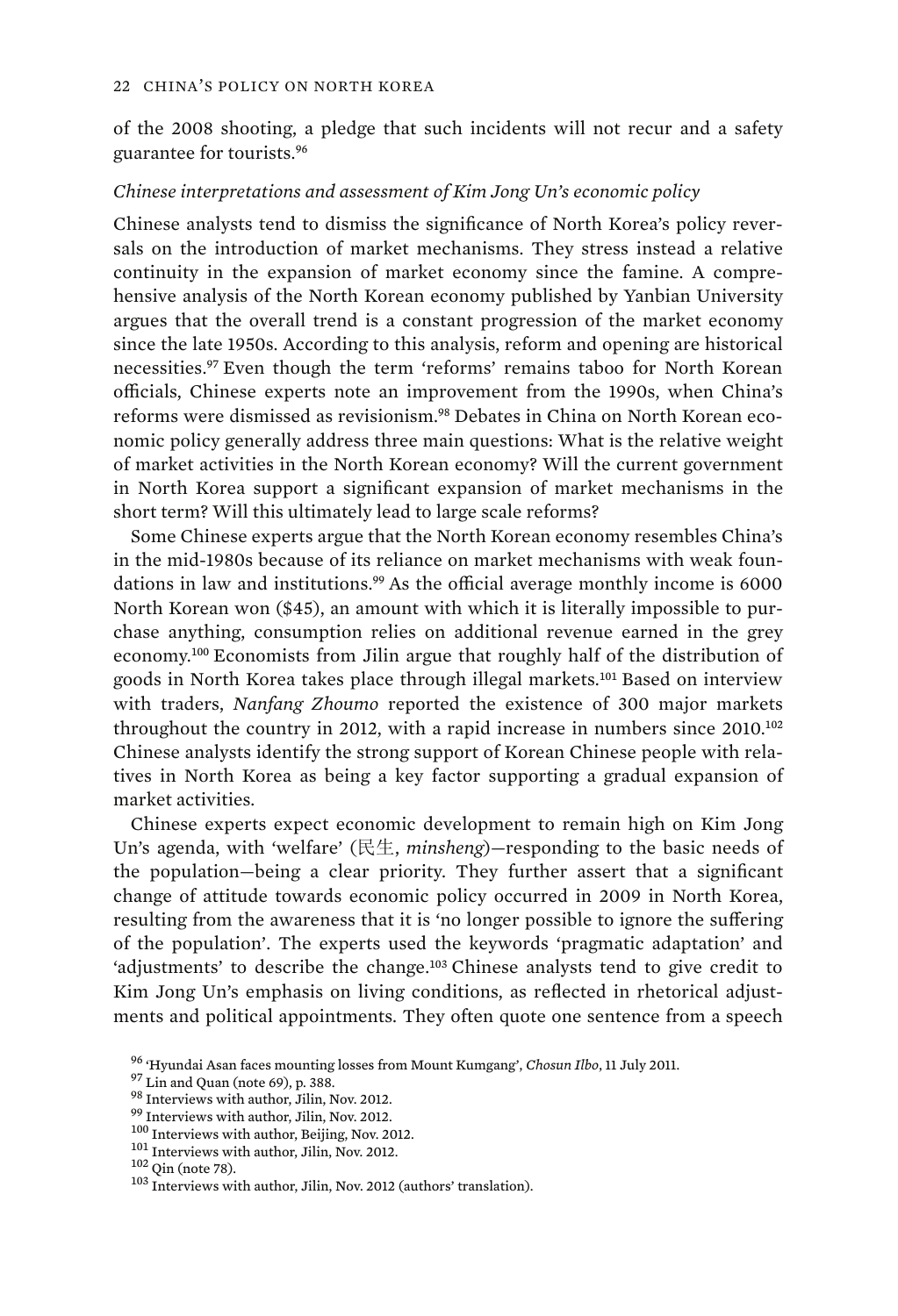made by Kim Jong Un in April 2012: 'It is the firm resolution of the Workers' Party of Korea to enable our people, the best people in the world who have remained loyal to the party, overcoming all difficulties, to live, without tightening their belts any longer, and fully enjoy wealth and prosperity under socialism'.<sup>104</sup>

Chinese analysts point to the increasing influence of the North Korean Government over economic management, which has long been a responsibility of the North Korean Army (the Korean People's Army, KPA) under the Military First policy.<sup>105</sup> They welcome the election in April 2013 of the supposedly reformist Pak Pong Ju as prime minister, who has made declarations on prioritizing the development of light industry and agriculture in order to improve living standards. However, Chinese analysts also underline four principal constraints that hinder a more ambitious adjustment in economic policy.

First, the heavy emphasis on the military undermines prospects for a significant increase in food production, because it diverts the work force and limited energy resources away from the agricultural sector.<sup>106</sup>

Second, they say that there will be no support for an ambitious reform agenda in North Korea as long as the old generation still occupies key posts at the top of the party and the military.<sup>107</sup> While Deng Xiaoping was able to generate support for bold experimentation in China's economic policy in the late 1970s, Kim Jong Un—even if he harboured similar ambitions—may lack the clout to impose a similar agenda on the WPK and its military elders.

Third, they believe that there will be no significant acceleration of economic reforms as long as the strategic environment is perceived as hostile, with regime change seen as the priority of the USA. In this context, Chinese experts often mention the quasi-simultaneity of the establishment of Chinese–US diplomatic relations and the launch of Deng's reforms.<sup>108</sup> Without sufficient security guarantees, they argue that the North Korean regime will resist change as it will continue to perceive economic reforms as opening the gate to 'peaceful transformation' (和平演变, *heping yanbian*, a Chinese term for regime change).<sup>109</sup>

Finally, Chinese analysts believe that North Korea's international isolation is a major problem since it leaves North Korea with a severe lack of capital, energy resources and know-how, giving the progress of market activities only a limited potential to simulate growth.<sup>110</sup> Therefore, the current emphasis on economic development can only have limited effects and a limited chance that they will lead to a more ambitious reform agenda.

Despite these caveats, Chinese experts argue that the current emphasis on raising living standards should not be dismissed as meaningless propaganda.

 $^{104}$ Korean Central News Agency, 'Kim Jong Un speaks at military parade', 15 Apr. 2012.<br> $^{105}$  Interviews with author, Jilin and Liaoning, Nov. 2012, Beijing, May 2013.<br> $^{106}$  Interviews with author, Liaoning, Nov. 20 nel. International Institute for Strategic Studies (IISS), *The Military Balance 2013* (Routledge: London, 2013),

<sup>&</sup>lt;sup>107</sup> Interviews with author, Jilin, Nov. 2012.<br><sup>108</sup> Interviews with author, Jilin, Nov. 2012.<br><sup>109</sup> Interviews with author, Jilin, Liaoning, Nov. 2012.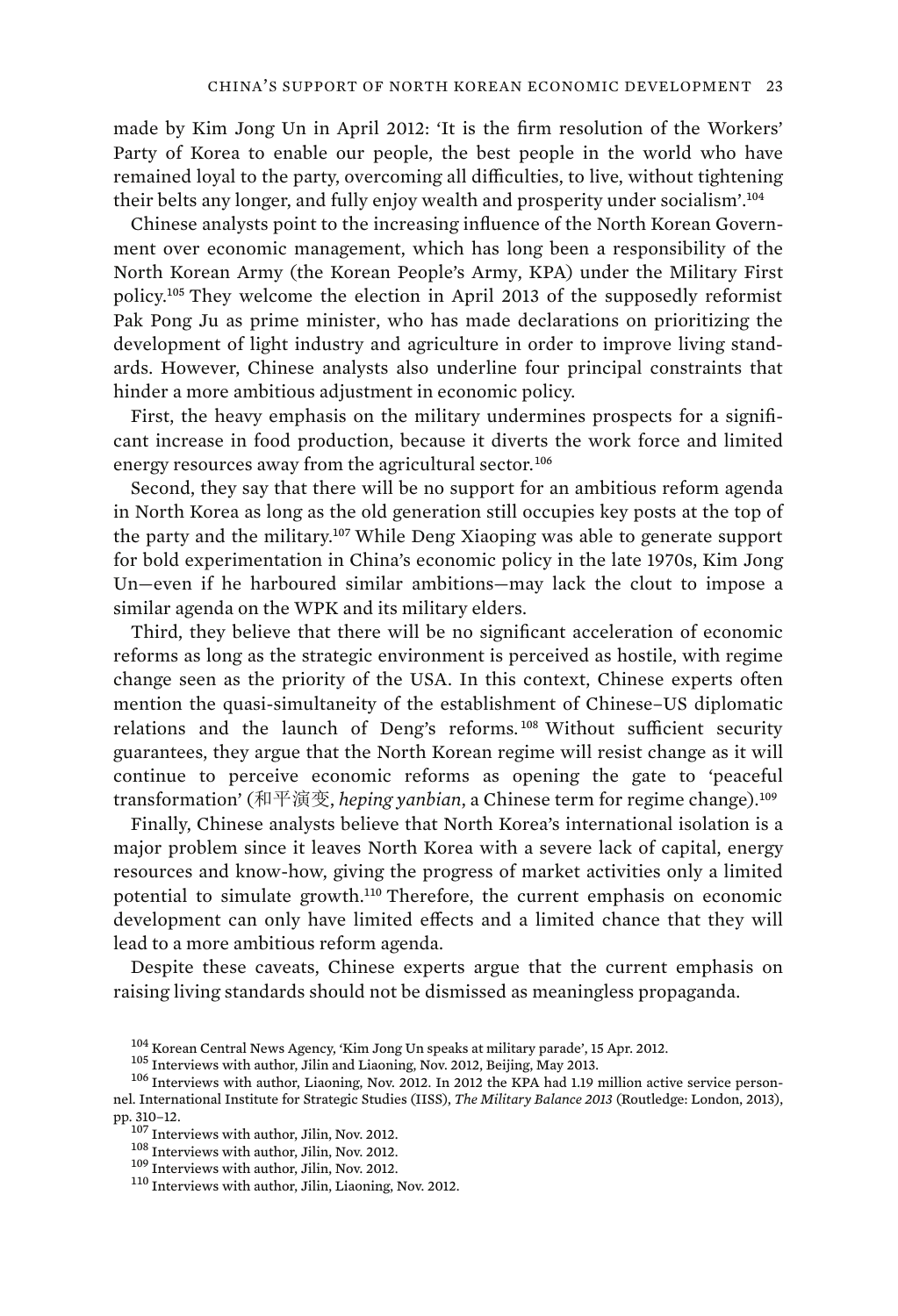|      | Bilateral trade    |                  | Chinese exports    |                  | Chinese imports    |                  | North Korea's<br>trade deficit |  |
|------|--------------------|------------------|--------------------|------------------|--------------------|------------------|--------------------------------|--|
|      | Value<br>(US\$ b.) | Growth<br>$(\%)$ | Value<br>(US\$ b.) | Growth<br>$(\%)$ | Value<br>(US\$ b.) | Growth<br>$(\%)$ | with China<br>(US\$ b.)        |  |
| 2003 | 1.023              | 38.6             | 0.628              | 34.2             | 0.395              | 45.8             | $-0.233$                       |  |
| 2004 | 1.385              | 35.4             | 0.800              | 27.4             | 0.586              | 48.4             | $-0.214$                       |  |
| 2005 | 1.580              | 14.1             | 1.080              | 35.0             | 0.499              | $-14.8$          | $-0.581$                       |  |
| 2006 | 1.700              | 7.6              | 1.232              | 14.0             | 0.468              | $-6.3$           | $-0.765$                       |  |
| 2007 | 1.976              | 16.2             | 1.393              | 13.0             | 0.583              | 24.7             | $-0.809$                       |  |
| 2008 | 2.793              | 41.3             | 2.032              | 46.1             | 0.760              | 30.3             | $-1.272$                       |  |
| 2009 | 2.680              | $-4.0$           | 1.888              | $-7.1$           | 0.793              | 4.3              | $-1.095$                       |  |
| 2010 | 3.472              | 29.6             | 2.278              | 20.8             | 1.193              | 50.6             | $-1.085$                       |  |
| 2011 | 5.641              | 62.5             | 3.165              | 38.9             | 2.477              | 107.6            | $-0.688$                       |  |
| 2012 | 5.933              | 5.2              | . .                | . .              | . .                | . .              | . .                            |  |

**Table 3.2.** Bilateral trade between China and North Korea, 2003–12 Figures are as reported by the Chinese General Administration of Customs.

*Sources*: National Bureau of Statistics of China, <http://data.stats.gov.cn/> (for 2003–11); and China Customs Information Center, <http://www.haiguan.info/> (for 2012).

#### **Bilateral trade, investment and aid**

#### *Trade*

According to data from China's customs agency, the General Administration of Customs, bilateral trade between China and North Korea is officially valued at \$5.9 billion for 2012, and \$4.69 billion for January–September 2013.<sup>111</sup> This pales in comparison with the \$215.1 billion of goods exchanged in 2012 with South Korea, China's third largest trade partner, and represents less than 0.2 per cent of China's global trade in 2012 (which totalled \$3.9 trillion according to the Chinese Ministry of Commerce, MOFCOM).<sup>112</sup> South Korean estimates of North Korea's trade reliance on China in 2012 vary between 70.1 per cent and 89 per cent.<sup>113</sup> According to Chinese customs data, North Korea's trade dependency on China increased from 25 per cent to 78.5 per cent between 2000 and 2009 when inter-Korean trade is excluded, and from 20.3 per cent to 52.6 per cent when inter-Korean trade is included.<sup>114</sup>

The year 2009 was pivotal (see table 3.2). In 2010, North Korean exports to China increased by 51 per cent, and in 2011 they grew by a further 134 per cent, which can largely be explained by North Korea's change of approach to exporting

<sup>&</sup>lt;sup>111</sup> Database of the China Customs Information Center, <http://www.haiguan.info/onlinesearch/Trade Stat/StatOriSub.aspx?TID=2>. See also 'N. Korea–China trade up 4.4 pct in Jan–Sept period despite sanctions', Yonhap, 5 Nov. 2013.<br><sup>112</sup> The South Korea customs data are as quoted by the Chinese MOFCOM. Chinese Ministry of Com-

merce, '2012 年韩国货物贸易及中韩双边贸易概况' [South Korea's trade of goods in 2012 and China–South Korea bilateral trade], Country report, 20 Feb. 2013, <http://countryreport.mofcom.gov.cn/record/view110<br>209.asp?news\_id=32719>.

<sup>209.</sup>asp?news\_id=32719>.<br>113 Mei, X., '开展对朝经贸, 中企当守稳准决' [In developing China–DPRK economic and trade relations, Chinese firms should be cautious], *Guoji Shanghao*, 25 Feb. 2013. 114 Lin and Quan (note 69), p. 313.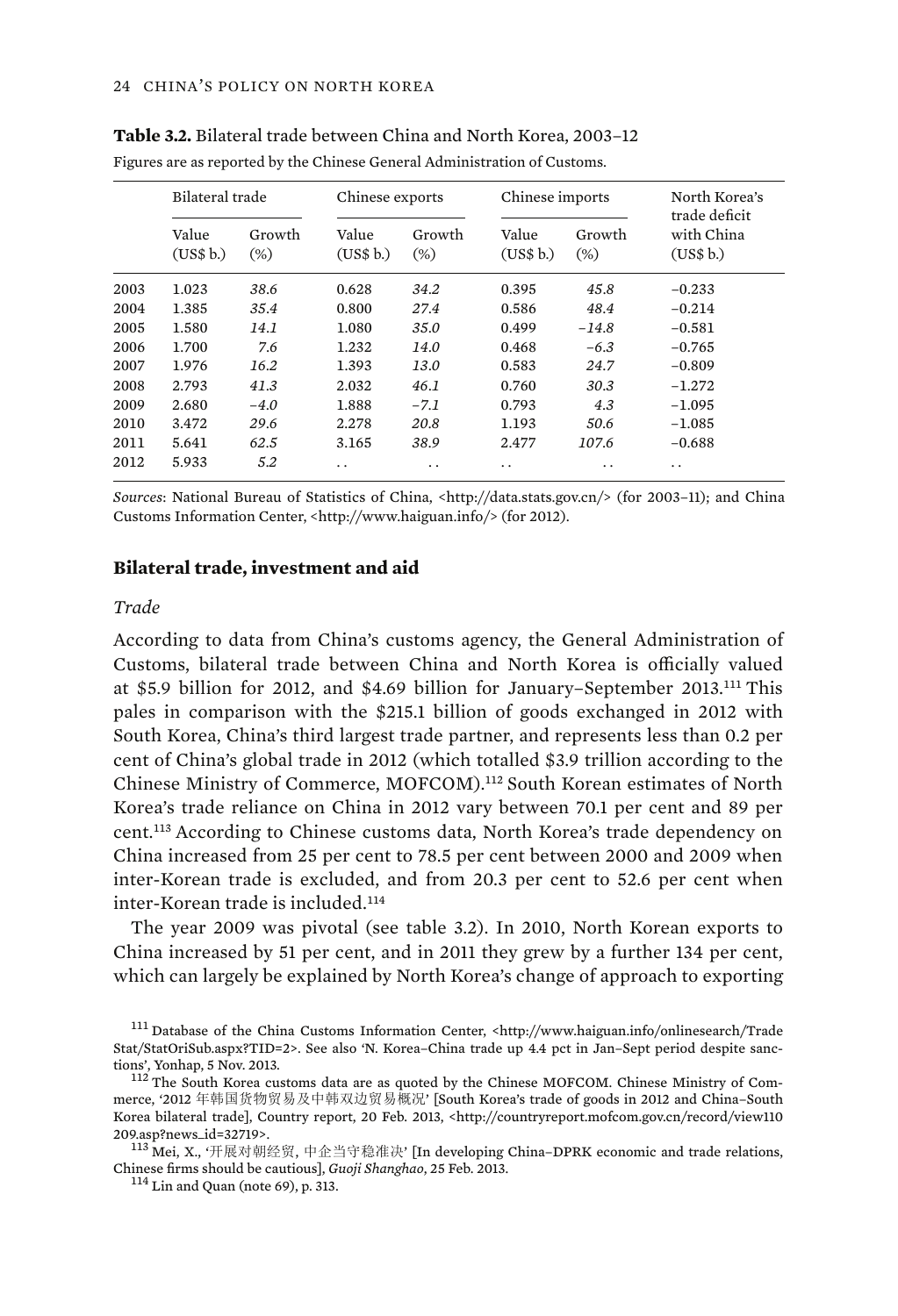raw materials produced near the Chinese border. According to Chinese customs data, minerals, iron ore and coal account for more than 60 per cent of Chinese imports from North Korea since 2007, and this share has grown rapidly since 2010, while fishery products and garments as a share of China's import have decreased.<sup>115</sup> The South Korean press reports that exports of mineral resources to China reached 8.4 million tonnes during the first nine months of 2011, up from an annual total of 4.8 million tonnes in 2010 and 2.5 million tonnes in 2008.<sup>116</sup> In 2010, according to Chinese customs data, coal imports from North Korea increased by 54 per cent and iron ore imports doubled. According to South Korean data, Chinese imports of North Korean steel amounted to \$82 million between January and October 2010.<sup>117</sup> Political support on both sides resulted in a trade pattern of imports of raw material from North Korea and exports of products directly benefiting North Korea's food security, such as rice, wheat and oil. There is a remarkable continuity in the past three years regarding trade by items: according to Chinese customs data, minerals and textiles consistently topped the list of categories exported from North Korea to China in 2010, 2011 and 2012.<sup>118</sup>

China's Liaoning and Jilin provinces play a pivotal role. Chinese academics estimate that 60–80 per cent of bilateral trade passes across the Friendship Bridge over the Yalu River, which links the cities of Dandong in Liaoning and Sinuiju in North Korea. Chinese customs data consistently ranks Liaoning first among Chinese provinces trading with North Korea, followed by Jilin and Shandong.<sup>119</sup> According to Shao Zhigao, an official at the Jilin branch of the Bank of China, citing the Jilin branch of MOFCOM, Jilin's trade with North Korea reached \$713.6 million in 2011, an annual growth of 39.9 per cent. Imports grew by 65.8 per cent, to reach \$338.3 million, while exports grew by 22.6 per cent to reach \$375.3 million.<sup>120</sup>

Tourism from China also contributed to the growth of bilateral trade. In 2011, 70 000 Chinese tourists visited North Korea, compared to 3500 from Western countries.<sup>121</sup> Both sides have launched initiatives to further expand Chinese tourism, with North Korea focusing on infrastructure and Chinese travel agencies negotiating new tour packages. Jilin's tourism authorities have noted a boom in cross-border tourism since the launch of charter flights from Yanji to Pyongyang and Mount Kumgang in July 2012.<sup>122</sup> Since the launch of a visa-free pro-

<sup>&</sup>lt;sup>115</sup> Lin and Quan (note 69), pp. 314–15.<br><sup>116</sup> 'N Korea, China agree to jointly develop three mines in North', Yonhap, 9 Aug. 2012.<br><sup>117</sup> Snyder, S. and Byun, S., 'China–Korea relations: can inter-Korean dialogue revive

 $^{118}$  Database of the General Administration of Customs, <http://www.haiguan.info/>. <sup>119</sup> Lin and Quan (note 69), p. 318.

<sup>120</sup> Shao, Z., 中朝贸易外汇管理便利化路径, 以吉林省对朝贸易为例' [Simplifying the management of foreign currency transactions in China–DPRK trade, the case of Jilin province], *Zhongguo Jinrong*, no. 7 (8 Apr.

<sup>2013).&</sup>lt;br><sup>121</sup> James, A., 'On expertise and ethics: tourism in North Korea', NK News, 27 Apr. 2013, <http://www.<br>nknews.org/2013/04/on-expertise-and-ethics-tourism-in-north-korea/>. nknews.org/2013/04/on-expertise-and-ethics-tourism-in-north-korea/>.<br><sup>122</sup> '吉林延吉开通直飞朝鲜平壤旅游包机' [Yanji in Jilin province opens tourism direct charter flights to

Pyongyang in North Korea], China News Network, 6 July 2012, <http://news.sina.com.cn/c/2012-07-06/195 724727463.shtml>.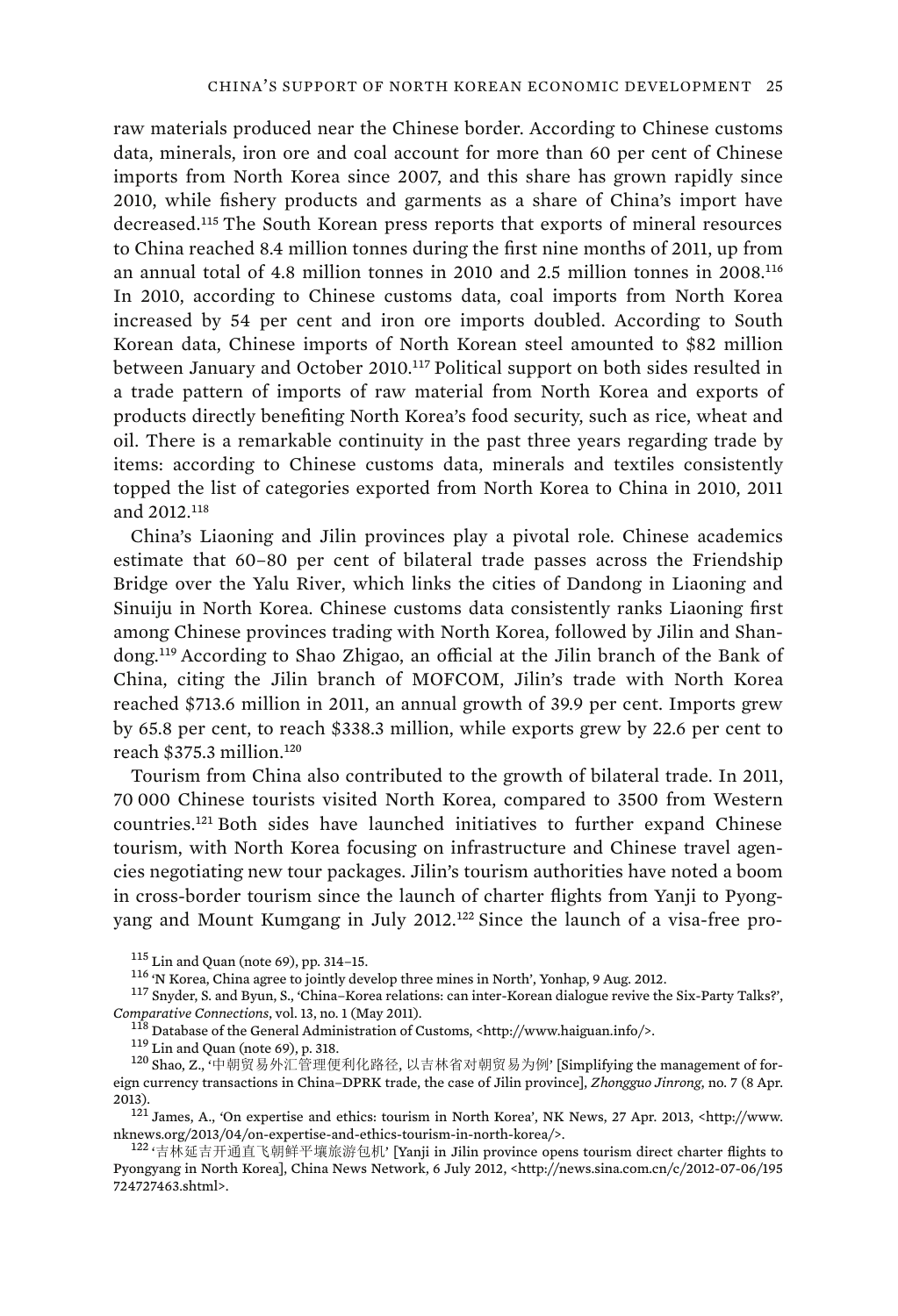cedure for Chinese nationals for one-day visits to Rason, Jilin tourist companies have started offering daily tours to Rason. North Korea is also trying to attract Chinese tourists to the Mount Kumgang resort. It launched a cruise tour from Rason in July 2011 but was not able to operate tours on a regular basis.<sup>123</sup> A newer cruise ship has been commissioned in the hope of attracting more tourists to the scenic area.

Chinese analysts distinguish between legal trade, characterized by standard customs procedures on both sides of the border, and 'trade conducted by individuals' (民间贸易, *minjian maoyi*). The latter consists mostly of trade in secondhand electronic products and cereals and is conducted by North Korean citizens and Korean Chinese citizens visiting their relatives in North Korea.<sup>124</sup> The size of this trade is difficult to estimate but has a strong influence on North Korean consumption patterns. Some Chinese analysts argue that the North Korean population survives on cross-border illicit trade controlled by the North Korean military.<sup>125</sup> It has clearly surpassed trade with Korean communities in Japan as a source of consumer products and revenue.

The structure of the bilateral financial relationship favours illicit and barter trade. As a result of the weakness of North Korean institutions, and the UN Security Council sanctions (as discussed below), Shao estimates that up to 60 per cent of Jilin's trade with North Korea is settled in cash in yuan, while a significant share of the rest is barter trade. Because transactions are mostly conducted in yuan, China enjoys a major advantage in trade with North Korea, argues Mei Xinyu, a researcher with a think tank of the Chinese MOFCOM.<sup>126</sup> Chinese traders do not trust the North Korean won because of its unstable value, and North Korean traders have limited reserves of other foreign currencies. The Chinese Foreign Currency Bureau has trouble providing accurate figures for capital flows between the two countries, a problem aggravated by the fact that firms tend to deposit profits in private rather than institutional accounts, in order to avoid taxation.<sup>127</sup> Although some banks in Dandong can transfer money to counterparts in Pyongyang, this type of transaction seems to be used to remit profits from North Korean economic activities in China rather than for bilateral trade, and UN Security Council sanctions make them increasingly difficult.<sup>128</sup> However, since statistics reflect the flow of registered goods, and not the actual flow of capital, Yanbian-based economist Piao Guangji notes that there is only a marginal impact on the figures for North Korea's foreign trade because North Korea uses yuan cash earned from goods exported to China to import Chinesemade goods.<sup>129</sup>

<sup>&</sup>lt;sup>123</sup> North Korea trying to attract foreign tourists', NK Brief, Institute for Far Eastern Studies, 27 Feb. 2013,

<sup>&</sup>lt;http://ifes.kyungnam.ac.kr/eng/FRM/FRM\_0101V.aspx?code=FRM130227\_0001>.<br><sup>124</sup> Shao (note 120).<br><sup>125</sup> Interviews with author, Jilin, Nov. 2012.<br><sup>126</sup> Mei (note 113).<br><sup>126</sup> Mei (note 113).<br><sup>126</sup> Moore, M., 'China breaking trade and economic relations and its countermeasures], *Dongbeiya Luntan*, vol. 101, no. 3 (Mar. 2012), pp. 44–53.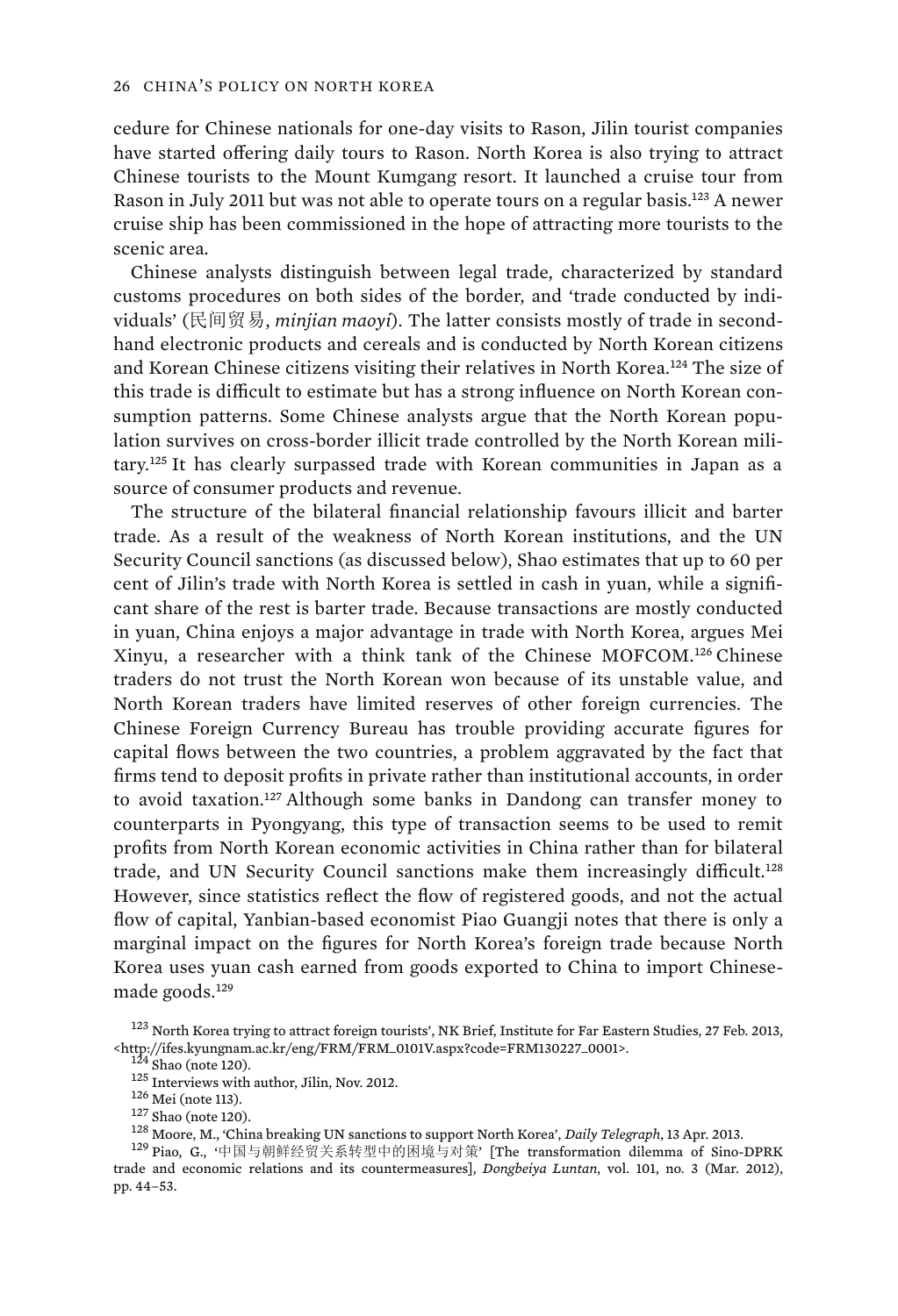In the future, the trade relationship may evolve to include more processing trade, as Chinese entrepreneurs take advantage of low costs in North Korea in labour-intensive sectors.<sup>130</sup> This nascent trend is reflected in the slow growth of Chinese investments in North Korea, as discussed below. According to this scenario, Chinese entrepreneurs would replicate in North Korea the role that firms from Hong Kong and Taiwan played in the development of Chinese SEZs.

For Jilin and Liaoning, economic interactions with North Korea are not without risk, as underlined by illegal immigration and drug trafficking (see boxes 3.1 and 3.2). A particular risk arising from the intensification of trade relations is proliferation of nuclear technology from North Korea.

North Korea is connected to international road, rail, air and sea transport networks, although interdictions of illegal shipments have been reported in only the latter two modes. While North Korea's air and sea fleets appears to have changed little over the past few years, a limited number of vessels sail under a flag other than that of North Korea. In 2010 the total number of vessels owned by North Korea sailing under foreign flags (mainly Cambodia, Mongolia, Panama and Sierra Leone) was estimated to be between 20 and 25.<sup>131</sup> Nonetheless, according to the UN Security Council Panel of Experts on the North Korean sanctions, there are strong indications that North Korea may be using foreign companies to act as front owners or operators. Analysis of recent exits from the North Korean registry suggests that a limited but noteworthy number of other vessels owned by North Korea may have been transferred to foreign front owners or operators located in Dalian and Hong Kong.<sup>132</sup> Under Resolution 2094 countries are to inform the UN Security Council's Sanctions Committee on North Korea when they suspect that a North Korean aircraft or vessel has been renamed or reflagged in order to evade the sanctions.<sup>133</sup> However, with the intensification of trade relations and increased air and sea traffic between North Korean and Chinese ports, such renaming or reflagging is increasing the risk of proliferation activities.

#### *Investment*

The Chinese Ministry of Commerce records an accumulated value of \$270 million of Chinese foreign direct investment in North Korea at the end of 2011, but the total amount is most probably higher (see table 3.3). There was a rapid increase in Chinese FDI in North Korea in 2011, which reached an unprecedented annual total of \$55.95 million. In an interview, the Chinese Ambassador to North Korea reported total investment to be \$440 million in 2010.<sup>134</sup> Both numbers represent a minor fraction—much less than 1 per cent—of total outgoing

 $130$  Mei (note 113).<br> $131$  United Nations, Security Council, Report of the panel of experts established pursuant to Resolution 1874 (2009), 12 May 2013, S/2013/337, 11 June 2013, para. 109. 109. 132 Lloyds List Intelligence, Maritime Intelligence Unit, Seasearcher, <http://www.lloydslistintelligence.

com>.<br><sup>133</sup> UN Security Council Resolution 2094 (note 13), para. 19.<br><sup>134</sup> Gill, B., 'China's North Korea policy: assessing interests and influences', United States Institute of

Peace (USIP) Special Report no. 283, July 2011, <http://www.usip.org/publications/china-s-north-koreapolicy>, p. 5.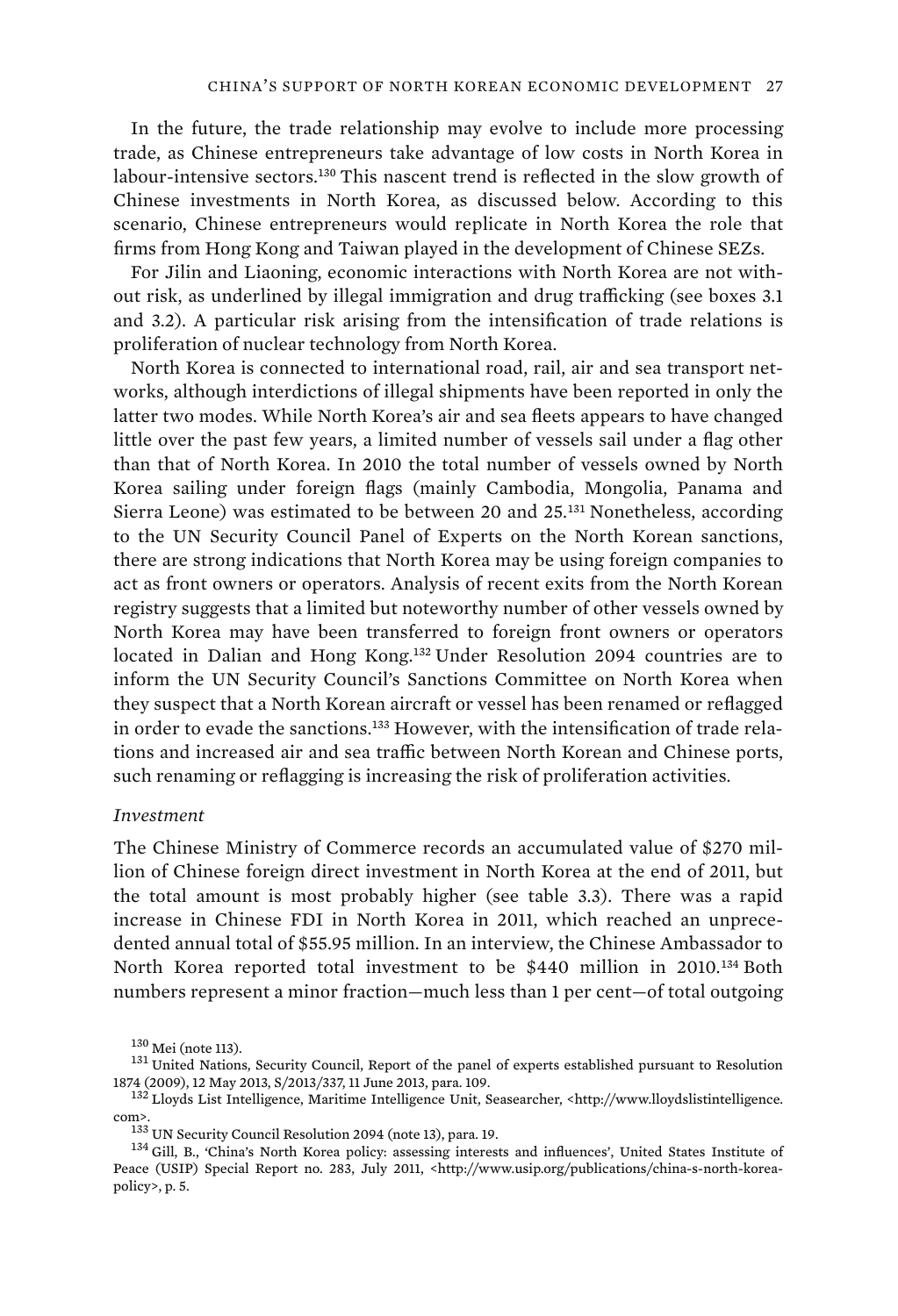#### **Box 3.1.** North Korean illegal immigration: China's refugee problem

Non-governmental organization (NGO) estimates of the number of North Korean refugees in China usually range between 50 000 and 300 000.*<sup>a</sup>* While human rights and United Nations organizations call North Koreans who illegally cross the border 'refugees', China defines them as 'illegal economic immigrants', which is the legal basis for their repatriation.*<sup>b</sup>* China's forced repatriation policy has attracted criticism by the UN and human rights organizations, who argue that China is violating its obligations stated in the 1951 Convention Relating to the Status of Refugees and the 1967 Protocol Relating to the Status of Refugees.*<sup>c</sup>*

Two main factors explain China's approach. First, China fears a large influx of North Korean refugees, resulting in a permanent refugee population that would have a destabilizing effect on the economy of its north-eastern provinces and on its relationship with North Korea.<sup>d</sup> Second, China has concerns related to public security, such as drugs and human trafficking.*<sup>e</sup>*

Border crossings significantly increased during the 1995–98 famine in North Korea.*<sup>f</sup>* In reaction, the Chinese Government has gradually implemented stricter policies since the end of the 1990s.<sup>*g*</sup> In recent years, in particular since Kim Jong Un came to power, the two governments have further expanded cross-border cooperation against crime and illicit trafficking.*h* The South Korean press has reported increased border controls and the installation of barbed-wired fences along the border, as well as crackdowns on activists from foreign NGOs and religious activists, such as Christian missionaries, who provide support to North Koreans in China.<sup>i</sup> As a result, the influx of North Korean refugees has dramatically decreased since 2012. According to the South Korean Ministry of Unification, the number of North Korean refugees that entered South Korea via China dropped from 2706 in 2011 to 1509 in 2012. In 2013 the number has continued to drop.*<sup>j</sup>*

*a* E.g. South Korea's Database Center for North Korean Human Rights estimates that around 200 000 North Korean refugees were hiding in China in 2012, while the UNHCR estimates that the number at around 100 000. 'China extends North Korean border fences to bolster security', Radio Free Asia, 5 Aug. 2013, <http://www.rfa.org/english/news/korea/fences-08052013162858.html>; Anderson, M. S., 'Stateless: an introduction to the North Korean refugee issue', Sino-NK, 31 Jan. 2013, <http:// sinonk.com/2012/01/31/nk-refugees/>; and Interview with author, Beijing, Nov. 2012.

 $<sup>b</sup>$  Hoon, Y. and Park, J., 'China's "way out" of the North Korean refugee crisis: developing a legal</sup> framework for the deportation of North Korean migrants', *Georgetown Immigration Law Journal*, vol. 25, no. 2 (winter 2011), p. 518. *<sup>c</sup>*

 UN General Assembly Resolution 66/174, 29 Mar. 2011; and UN High Commissioner for Refugees (UNHCR), 'UNHCR protests Chinese deportation of North Koreans', Press release, 13 Jan. 2000, <http://www.unhcr.org/cgi-bin/texis/vtx/news/opendoc.htm?tbl=NEWS&page=home&id=3ae6b81460> *<sup>d</sup>*  $d$  Hoon and Park (note b), pp. 517-18.

*e* Zhang, Y., 'Drug trafficking from North Korea: Implications for Chinese policy', 3 Dec. 2010, <http://www.brookings.edu/research/articles/2010/12/03-china-drug-trafficking-zhang>. *<sup>f</sup>*

 Noland, M., Robinson, S. and Wang, T, 'Famine in North Korea: causes and cures', *Economic Development and Cultural Change*, vol. 49, no. 4 (July 2011); and Freeman, C. and Thompson, D., *China on the Edge. China's Border Provinces and Chinese Security Policy* (Center for the National Interest/ Johns Hopkins SAIS: Washington, DC, Apr. 2011), p. 25.

'中朝边境往来者: 哪边能吃饱就涌向哪边' [The wanderers of the China–North Korea border: we go where we find food], *Zhongguo Xinwen Zhoukan*, 24 June 2009. *h* Cho, J. et al., *White Paper on Human Rights in North Korea* (Korea Institute for National Uni-

fication: Seoul, July 2013). pp. 201–204. *<sup>i</sup>*

'China blamed for defector abuse', *Korea Herald*, 30 May 2012. *<sup>j</sup>*

 $\lambda$  South Korean Ministry of Unification, 'Major statistics in inter-Korean relations', <http://eng.uni korea.go.kr/CmsWeb/viewPage.req?idx=PG0000000541>.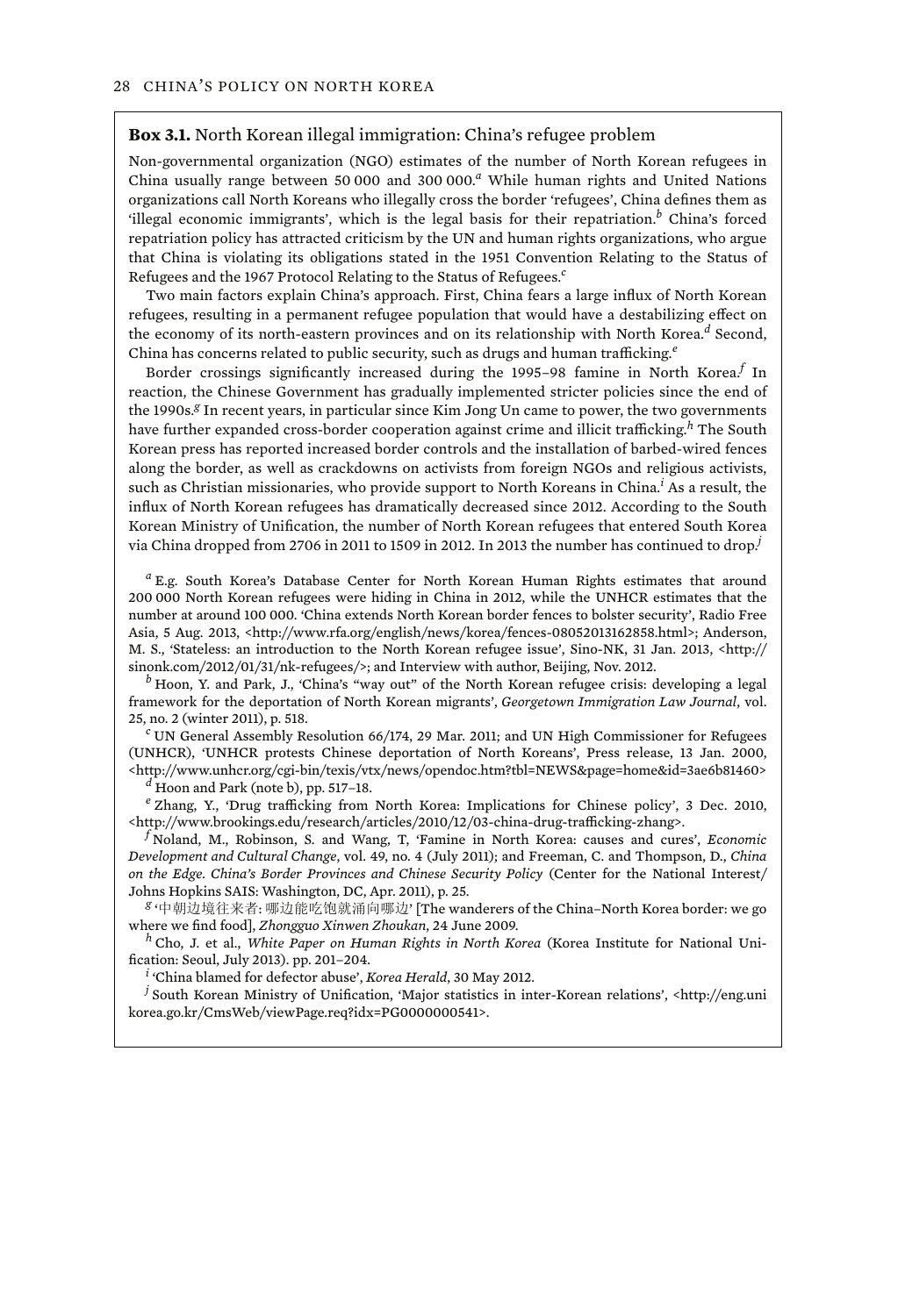Chinese FDI, which was \$74.65 billion in 2011 according to MOFCOM.<sup>135</sup> One reason for under-reporting is that, instead of providing financial support to their joint venture partner, most Chinese companies tend to supply factory facilities and raw materials directly. As a result, the actual total value of investment is larger than the amount of financial support agreed at the start of a joint venture.<sup>136</sup> In addition, a portion of Chinese FDI is simply not registered with MOFCOM.

Liaoning and Jilin are key sources of investment for the North Korean economy. The website of MOFCOM lists 172 Chinese firms with direct investments in North Korea in 2013. Among them, 59 are registered in Liaoning, including 4 in Dalian city, and 60 in Jilin.<sup>137</sup> In a March 2012 report, the Open Source Center (OSC) of the US Central Intelligence Agency (CIA) listed 351 foreign firms with direct investments in North Korea; the largest number, 205, came from China, distantly followed by Japan, with 15 firms.<sup>138</sup> The OSC report noted that 87 per cent of Chinese–operated joint ventures in 2011 had been established since 2004. In addition, 6 of the 10 largest joint ventures in terms of capital were Chinese, and 5 were provincial-level state-owned enterprises (SOEs) registered in Jilin and Liaoning. The report noted that these investments represented less than 1 per cent of total FDI of companies registered in these two provinces.

North Korean officials have identified three main areas capable of attracting Chinese investment: mineral resources, five-stars hotels in Pyongyang and infrastructure in Rason.<sup>139</sup> However, Rason and the Pyongyang luxury real estate sector offer few opportunities, and there has been limited Chinese penetration in these areas.<sup>140</sup> Instead, Chinese investments in North Korea are concentrated in the mining industry, especially extraction of iron ore, gold, coal, copper, zinc, magnetite, molybdenum, lead and titanium. According to the North Korea Resources Institute (NKRI) and the Korea Resources Corporation, Chinese firms signed 31 contracts for 20 mines in North Korea between 2003 and 2009.<sup>141</sup>

AF%CF%CA>.<br><sup>138</sup> 'North Korea: characteristics of joint ventures with foreign partners', Open Source Center, 1 Mar. 2012.<br>1<sup>39</sup> China Overseas Investment, '发起朝鲜投资专项基金' [Special fund investment North Korean

 $^{135}$  Chinese Ministry of Commerce, 对外投资合作国家个别指南: 朝鲜 [Guide to investing abroad: North<br>Korea] (Chinese Embassy in North Korea: Pyongyang, 2012).

 $^{136}$  Jeong, H., Kim, J., Lee, J. and Hong, I., [Change in North Korea's policy for foreign direct investment and future direction of the inter-Korean economic cooperation], Policy Analysis no. 11-21 (Korea Institute for International Economic Policy: Seoul, 30 Dec. 2011), pp. 27-28.

for International Economic Policy: Seoul, 30 Dec. 2011), pp. 27–28.<br><sup>137</sup> Chinese Ministry of Commerce, '境外投资企业(机构)名录' [Foreign-invested enterprises (institutions) list], <http://wszw.hzs.mofcom.gov.cn/fecp/fem/corp/fem\_cert\_stat\_view\_list.jsp?manage=0& check\_dte\_nian=0&check\_dte\_nian2=0&check\_dte\_yue=0&check\_dte\_yue2=0&COUNTRY\_CN\_NA=%B3%

launched], 22 Sep. 2013, <http://www.coi.hk/news/html/?615.html>. China Overseas Investment (COI) is a private company registered in Hong Kong that specializes in helping Chinese firms to invest abroad. Its CEO has prioritized North Korea. The quote is from the head of North Korea's Investment Office in a Sep. 2012 conference sponsored by COI in Beijing.<br><sup>140</sup> Chinese companies are reportedly involved in the construction of a new 5-star hotel in Pyongyang.

Loaiza, Y., 'Luxury hotels building boom in Pyongyang continues', NK News, 13 Mar. 2013, <http://www. nknews.org/2013/03/luxury-hotel-building-boom-in-pyongyang-continues/>. <sup>141</sup> Jeong at el. (note 136), p. 81.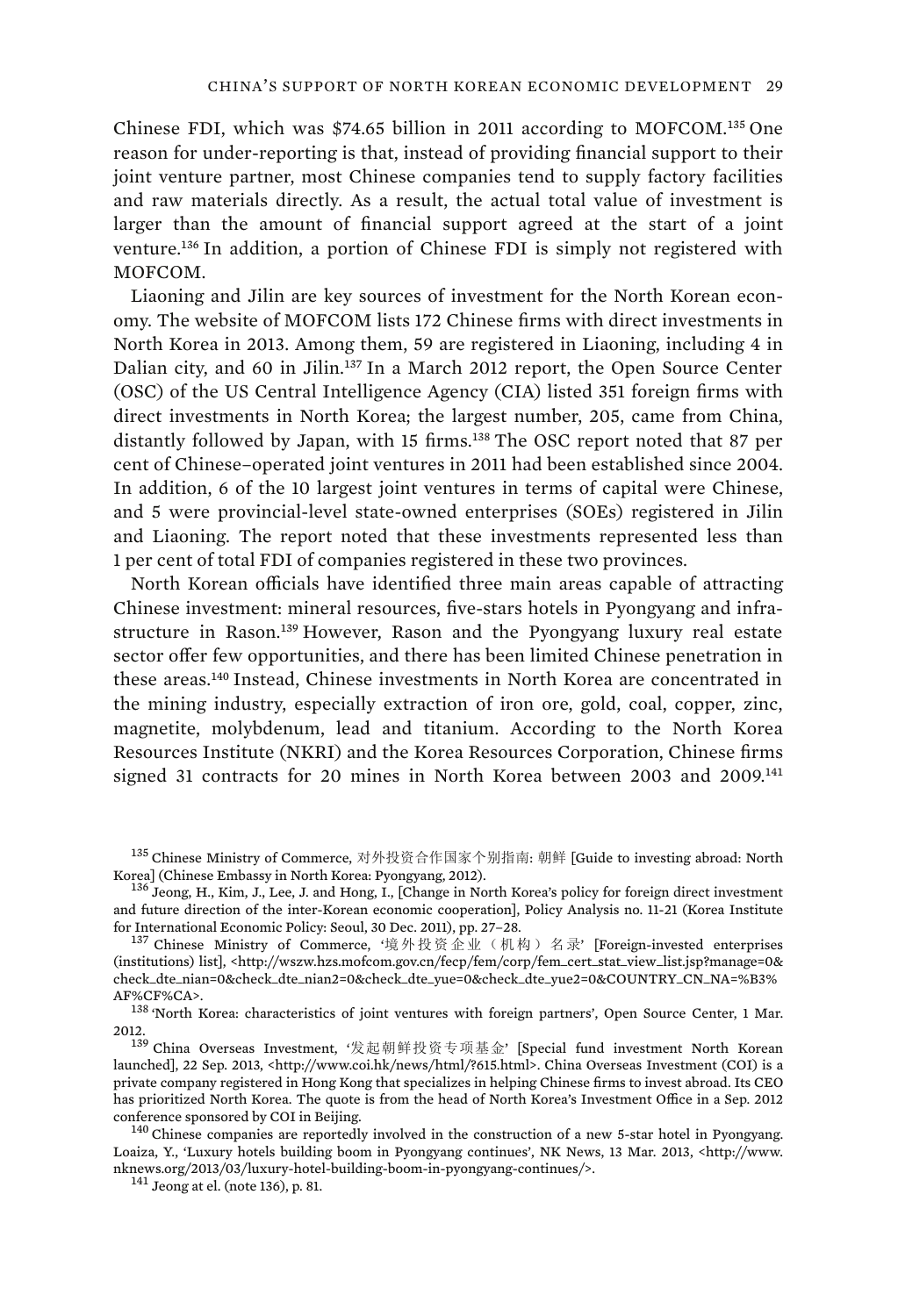#### **Box 3.2.** Cross-border drug trafficking

Drug trafficking from North Korea is a major public security problem in north-eastern China.*<sup>a</sup>* Drug use is linked to minor criminal offences and prostitution, but also to the presence of larger criminal organizations that control trafficking.*<sup>b</sup>* The spread of HIV/AIDS in north-eastern China, which has been described as having reached epidemic proportions, is also connected to drug use, even to non-intravenous drug users.*<sup>c</sup>*

There is only limited information on which to base an estimate of the value of drug trafficking between China and North Korea; most available data is qualitative and unreliable.*<sup>d</sup>* Of the drugs seized in north-eastern China, the majority are methamphetamines produced in North Korea, also known as 'crystal meth' or 'ice'.*<sup>e</sup>* There were 10 000–60 000 drug addicts in Jilin province in 2010.*<sup>f</sup>* The director of the Chinese Narcotics Control Bureau (NCB, which falls under the Ministry of Public Security), Liu Yuejin, stated that in 2011 over 70 per cent of the drug users who were caught in north-eastern China were using synthetic drugs, such as ecstasy and methamphetamine.<sup>*g*</sup> There is a clear correlation between the reported increase of methamphetamine production in North Korea around the mid-2000s and its use in Jilin.*<sup>h</sup>*

Although the manufacturing does not require specialized chemical knowledge, the key ingredients, ephedrine and phenylacetone, are not easy to obtain in North Korea and reportedly often come from China.*<sup>i</sup>* There is clearly cross-border cooperation, with North Korea perceived as a drug-production safe haven by Chinese criminal groups.*<sup>j</sup>* Smuggling into Jilin and Liaoning allegedly requires bribing border control officers.*<sup>k</sup>* Although international trafficking of drugs by North Korean diplomats and security services is well-documented, there is no evidence that North Korea has a state-sponsored programme to smuggle methamphetamines into China to earn foreign currency. The state programme seems to have ceased to function around 2004 or 2005 and been replaced by private production.*<sup>l</sup>*

The Chinese Government does not publicly acknowledge the North Korean origin of drugs seized in north-eastern China, with the Chinese press pointing instead to drug trafficking from an unidentified country.<sup>*m*</sup> In addition to steps taken at the national level to increase the efficiency of its struggle against drugs, in recent years the Chinese Government has also launched largescale drug crackdown campaigns in the provinces that border North Korea, most recently in Jilin during the first months of 2013. The Chinese press reported a decrease in the use of drugs in Jilin after these campaigns.*<sup>n</sup>*

*a* Yong, Z., 'Drug trafficking from North Korea: implications for Chinese policy', Brookings Institution, 3 Dec. 2010, <http://www.brookings.edu/research/articles/2010/12/03-china-drug-traffickingzhang>. *<sup>b</sup>*

 Swanström, N., 'Narcotics and China: an old security threat from new sources', *China and Eurasia Forum Quarterly*, vol. 4, no. 1 (Feb. 2006) pp. 130–31. *<sup>c</sup>*

 $c$  Swanström (note b), p. 130.

*d* Lankov, A. and Kim, S., 'A new face of North Korean drug use: upsurge in methamphetamine abuse across the northern areas of North Korea', *North Korea Review*, vol. 9, no. 1 (spring 2013), p. 58. *<sup>e</sup>*

 Lankov, A., 'Narco-capitalism grips North Korea', Asia Times Online, 18 Mar. 2011, <http://www. atimes.com/atimes/Korea/MC18Dg02.html>. *<sup>f</sup>*

 $f$ Yong (note a).

*g* Li, C., 'Drugged by comrades', *Global Times*, 12 Mar. 2013. *h* Lankov and Kim (note d), p. 46.

 $i$  Lankov and Kim (note d), pp. 49–52.

*j* Lankov (note e).

 $h^k$  'Crystal meth and Tesco', *The Economist*, 16 Feb. 2013.

 $l$  Lankov and Kim (note d), p. 48.

*<sup>m</sup>* Yong (note a).

 $n$  Li (note g).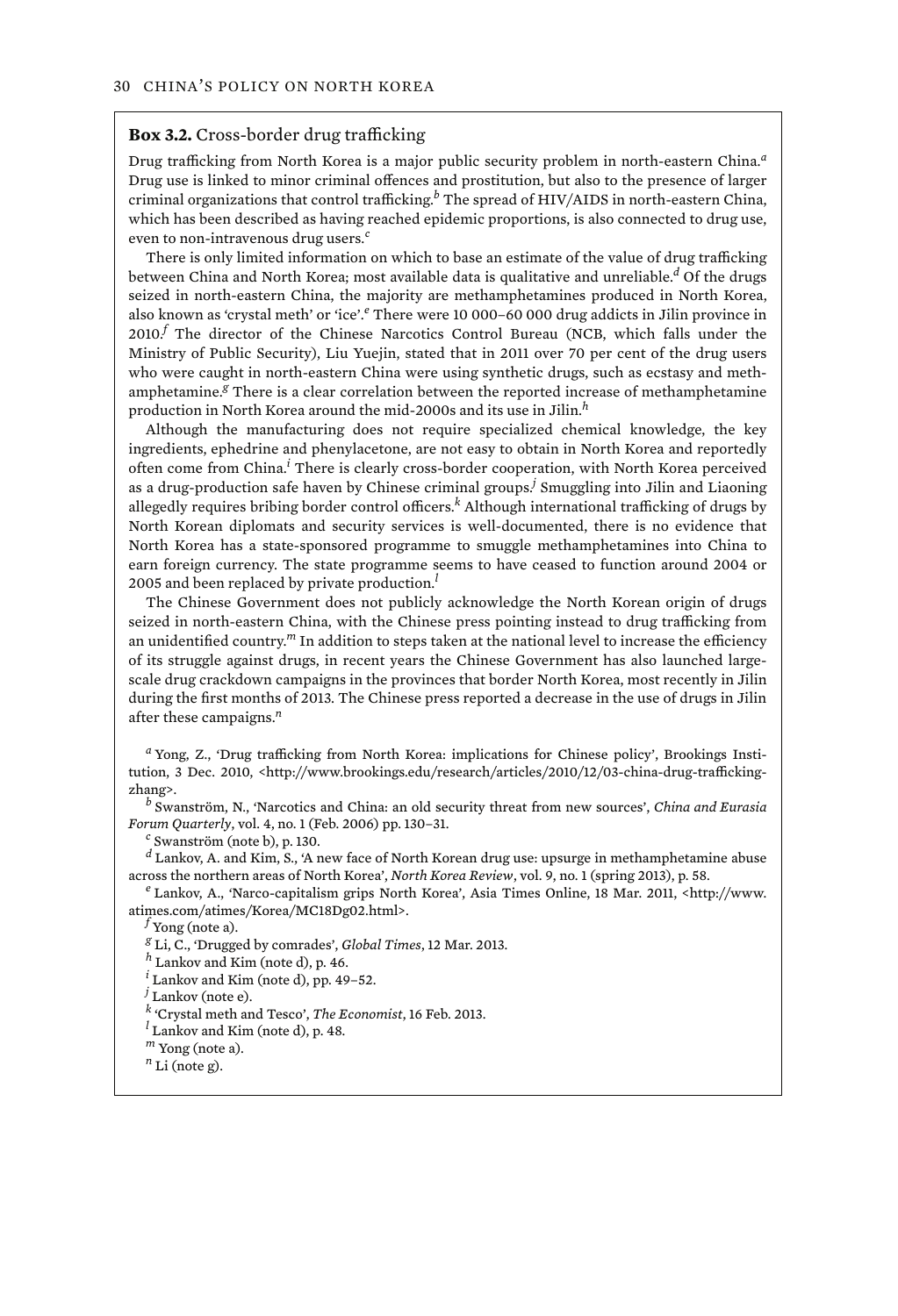| Year                                                                       |  |  | 2003 2004 2005 2006 2007 2008 2009 2010 2011 |  |  |
|----------------------------------------------------------------------------|--|--|----------------------------------------------|--|--|
| Yearly inflow 1.12 14.13 6.50 11.06 18.40 41.23 5.86 12.14 55.95           |  |  |                                              |  |  |
| Accumulated value 1.17 21.74 31.04 45.55 67.13 118.63 261.52 240.10 312.61 |  |  |                                              |  |  |

**Table 3.3.** Chinese foreign direct investment in North Korea, 2003–11

Figures are in US\$ m.

*Sources*: Chinese Ministry of Commerce data for 2003–10 quoted in Piao, G., '中国与朝鲜经贸关系转 型中的困境与对策' [The transformation dilemma of Sino-DPRK trade and economic relations and its countermeasures], *Dongbeiya Luntan*, vol. 101, no. 3 (Mar. 2012), pp. 44–53; and data for 2011 from Chinese Ministry of Commerce, National Bureau of Statistics and State Administration of Foreign Exchange, 2011 年度中国对外投资统计公报 [2011 statistical bulletin of China's outward foreign direct investment] (China Statistics Press: Beijing, 2012).

Travellers report heavy mining activities near the Chinese border, with Chinese companies bringing their own food.<sup>142</sup>

The flagship investment in North Korea's mining industry was made in November 2007 by Wanxiang (a private company registered in China's Zhejiang province) in Hyesan copper mine, North Korea's largest. The resulting joint venture between Wanxiang and a North Korean state enterprise gave Wanxiang 51 per cent of the exploitation rights in Hyesan for 15 years. According to the Chinese press, Wanxiang agreed to invest approximately 150 million yuan (\$25 million).<sup>143</sup> The case gained international media attention when Wanxiang entered into conflict with North Korean authorities. Costs were continuously raised and Chinese personnel were expelled from the country in early 2009, prompting the intervention of Wen Jiabao during his October 2009 visit, which resolved the case. The Chinese press reported that by 2012 Wanxiang had already injected three times the amount initially agreed, but that copper extracted from Hyesan had still not been shipped to China.<sup>144</sup>

Most Chinese investments in the mining sector are less high profile and proceed without Chinese authorization. These unregistered investments are a mix of licit and barter trade. According to Shao Zhigao of the Bank of China, Chinese companies receive payments in kind, such as mine products, but their investment is registered as trade, as they export the material needed for the exploitation of the mine.145 Due to the fact that they use trade to circumvent investment regulations, Chinese companies are also left without legal protection in case of conflict

A second area of Chinese investment is fishery resources. Several Chinese companies from Liaoning and Zhejiang have invested in a joint venture with North Korea's Samtaesung Trading Company. The agreement gives Chinese trawlers the right to fish between June and October off the north-east coast of North

<sup>&</sup>lt;sup>142</sup> European diplomat, Interview with author, Beijing, Nov. 2012.<br><sup>143</sup> '投建惠山青年铜矿以超 5,6 亿元' [Investment in Hyesan copper mine has already exceeded 560 mil-<br>lion yuan], *Shidai Zhoubao*, no. 223, 7 Mar. 2013.

<sup>144 ·</sup> 投建惠山青年铜矿以超 5,6 亿元<sup>,</sup> (note 143). 145 Shao (note 120).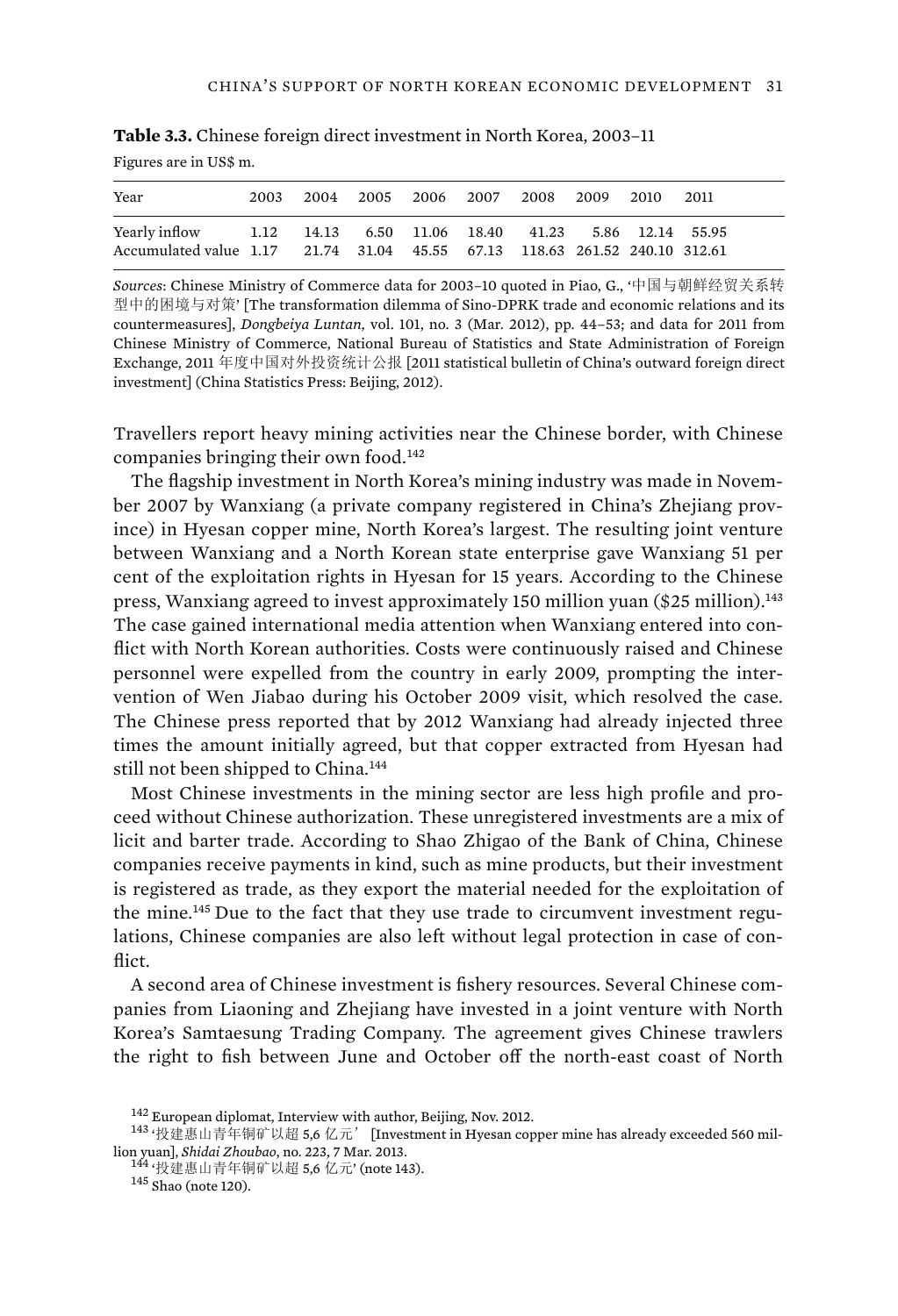Korea, near the ports of Rajin and Chongjin. According to a South Korean academic source, payments to Samtaesung include electronic products and cash and are worth about \$25 000–30 000 per ship.146 Fisheries are perceived as a promising area of bilateral trade in Jilin, where seafood from North Korea has been smuggled for decades.

Chinese firms are also active in the retail sector. Some major Chinese firms are present: for example, Haier sells washing machines with instructions in Korean, and BYD sells cars to, among others, the North Korean police forces and operates an after-sales service centre in Pyongyang.<sup>147</sup> Two other flagship investments are the Tianjin Bicycle Company (Daiji Te'er, 2005) and the Kwangbok area supermarket, which opened in Pyongyang in January 2012, and which Kim Jong Il was pictured visiting shortly before he died.<sup>148</sup> The presence of these Chinese companies has had a transformative effect on consumption patterns, in Pyongyang at least.

Overall, North Korea remains an extremely risky environment for Chinese companies. In 2007 the Liaoning-based Xiyang Group became the largest private investor in North Korea when it agreed to invest \$37.14 million in an iron ore processing plant, in a joint venture owned 75 per cent by Xiyang and 25 per cent by North Korea. In February 2012 North Korea suspended the implementation of the contract and cancelled Xiyang's corporate registration after the Chinese company rejected proposed contract modifications. In March the North Korean police expelled Xiyang's Chinese personnel from the country.<sup>149</sup> The Korean Central News Agency (KCNA, North Korea's state news agency) and Xiyang gave contradictory explanations of the cause of the conflict. Xiyang argued that in 2007 it obtained a promise from the North Korea Government that the joint venture law would soon be amended to raise the limit on foreign shares in joint ventures from 70 to 75 per cent. Five years later, North Korea used the (unchanged) 70 per cent threshold to expropriate Xiyang.<sup>150</sup> Xiyang Group also stated that North Korea violated its own investment laws by raising costs in order to illegally acquire the company's assets and technology.<sup>151</sup> The KCNA accused Xiyang of not fully carrying out its contractual obligations.<sup>152</sup> This development, and the embarrassment caused to both sides by the publication in the international press of Xiyang's vivid description of the corrupt practices of its North Korean guests during trips to China, prompted the Chinese Government to prioritize the question of the legal investment framework in North Korea.153 In con-

<sup>153</sup> See e.g. the account in Rank, M., 'Chinese company vent venom on North Korea', Asia Times online, 15 Aug. 2012, <http://www.atimes.com/atimes/Korea/NH15Dg01.html>.

<sup>&</sup>lt;sup>146</sup> Jeong at el. (note 136), p. 87.<br><sup>147</sup> Mei (note 113).<br><sup>148</sup> 'Kwangbok department store', North Korean Economy Watch, 21 Feb. 2012, <http://www.nkecon watch.com/2012/02/21/kwangbok-department-store/>; and Korean Central News Agency, 'Kwangbok area

supermarket opens', 5 Jan. 2012.<br>
<sup>149</sup> 'Investment in N.Korea has been a nightmare: Chinese group', *Dong-a Ilbo*, 9 Aug. 2012.<br>
<sup>150</sup> 'Investment in N.Korea has been a nightmare: Chinese group' (note 149).<br>
<sup>151</sup> 'North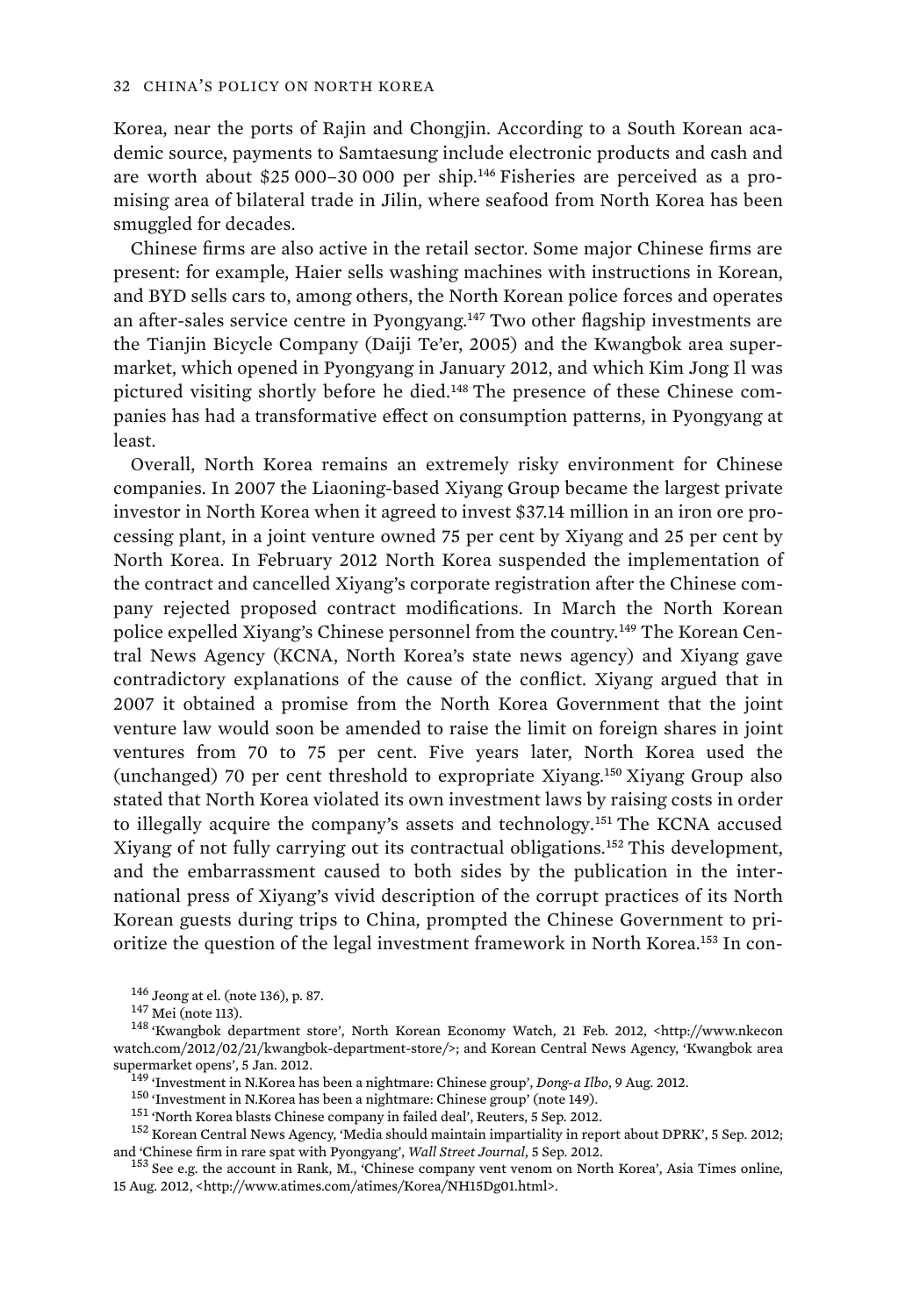trast to the Wanxiang case, the Chinese Government did not intercede to help Xiyang, which probably signals an internal assessment that responsibility for the dispute was shared.

As a consequence of their reluctance to build factories in North Korea given the risks of expropriation, Chinese firms have explored another option: bringing North Korean workers to north-eastern China, which eliminates this risk, while allowing them to take advantage of low labour costs. The inflow of North Korean labour to north-eastern China is a new trend: the two sides began discussing the recruitment of North Korean workers in China in 2010 or 2011. *The Los Angeles Times* has reported a non-officially confirmed 2012 agreement under which Chinese firms would hire about 40 000 North Korean labourers to work in China, with estimated annual cash remittances of about \$2000 each.<sup>154</sup> The Chinese press relied mostly on foreign reports to cover this issue, and confirmed neither this arrangement nor the *Chosun Ilbo*'s estimate that 120 000 North Korean individuals were working in China.<sup>155</sup> An exception was an investigative report published by *Zhongguo Jingji Zhoukan* based on interviews in north-eastern China. The article reported an average monthly salary of 1200 yuan (\$190) for North Korean workers in Tumen in Yanbian Korean Autonomous Prefecture, Jilin, and 1200–1500 yuan (\$190–237) in Dandong.<sup>156</sup>

# *Aid*

There is clearly a sense of history in China's approach to aid to North Korea, where Chinese refugees have found shelter and which provided assistance to China during the famine caused by the Great Leap Forward  $(1958-62).$ <sup>157</sup> There is no official record of the amount of Chinese aid to North Korea. A 2011 white paper defines foreign aid (对外援助, *duiwai yuanzhu*) as encompassing donations, zero-interest loans and preferential loans.<sup>158</sup> Donations dominate the outflow of aid. In 2011 the MOFCOM Vice-Minister, Fu Ziying, stated that China's aid to North Korea—which started during the Korean War—has never included cash, and instead has focused on goods and industrial projects.<sup>159</sup> However, the most recent case of Chinese aid in the form of an industrial project was the Chinese Government's donation of the Daean Friendship Glass Factory, which was inaugurated by President Hu in 2005.<sup>160</sup>

Since 2010 China has become a minor donor to the WFP assistance programmes in North Korea. It agreed in 2010 that \$500 000 of its general contrib-

<sup>&</sup>lt;sup>154</sup> 'China hires tens of thousands of North Korea guest workers', *Los Angeles Times*, 1 July 2012.<br><sup>155</sup> 'North Korea to export 120,000 workers to China: media', Caijing, 25 June 2012, <http://english.<br>caijing.com.cn/20

<sup>156 &#</sup>x27;揭秘在华朝鲜劳动在华揭秘' [North Korean workers in China], *Zhongguo Jingji Zhoukan*, 24 July 2012.  $^{157}$  Interviews with author, Jilin, Nov. 2012.

国的对外援助 [China's foreign aid], White paper (Information Office of the State Council: Beijing, Apr. 2011).<br>- <sup>159</sup> '中国第一批援助是给朝鲜提供' [The first batch of Chinese aid goes to North Korea], *Zhongguo* 

*Xinwen wang*, 26 Apr. 2011. 160 Interview with author, Liaoning, Nov. 2012; and Xing Z. and Jiang Z., 'Hu ends fruitful visit to Pyong-

yang', *China Daily*, 31 Oct. 2005.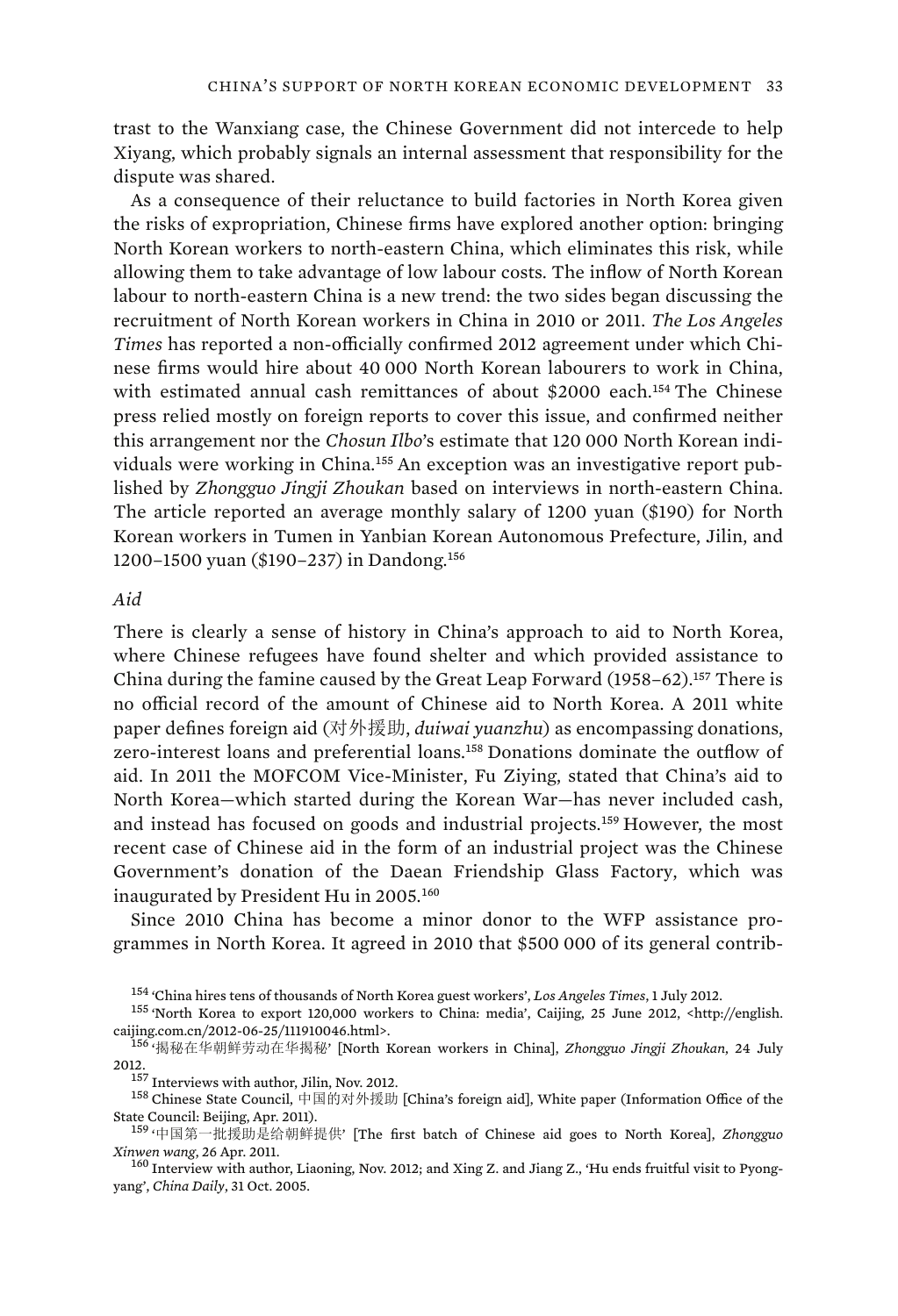ution to the WFP be directed to North Korea. It provided a \$1 million grant in 2011 and another in 2012 for North Korean programmes, without an obligation to purchase products in China.<sup>161</sup> Since the interruption of South Korean food aid to North Korea in 2009, China has also become the main bilateral contributor of food aid: international food assistance totalled 28 750 tonnes (98 per cent from the WFP) in 2010/11, about 400 000 tonnes in 2011/12 (including 253 211 tonnes from China and 120 573 tonnes from multilateral sources, mostly the WFP); and about 100 000 tonnes in 2012/13 (including 60 724 tonnes from China and 32 935 tonnes from multilateral sources).<sup>162</sup>

With the exception of recent support for WFP activities, China's aid is handled entirely bilaterally, with little transparency. There is no evidence that Chinese food aid is delivered to the PDS and there is no publicly available information on whether China has a system to monitor deliveries. In all likelihood, Chinese aid is delivered at the border to North Korean authorities.<sup>163</sup> The official MFA line is that China provides aid to North Korea as its 'capacity allows'.

When covering Chinese aid, the Chinese press usually quotes foreign reports, especially from South Korea. However, there have been a handful of reports in the Chinese press in recent years based on first-hand information. In 2009 *Zhongguo Xinwen Zhoukan* reported that China provided 30 million yuan (\$4.4 million) of unconditional aid and 520 000 tonnes of cereals during the 1995–98 great famine.<sup>164</sup> After the death of Kim Jong Il, the Chinese Red Cross Society announced a delivery of 6000 boxes of instant noodles to North Korea (valued at 300 000 yuan, \$46 000) at the request of its North Korean counterpart.<sup>165</sup>

# **North Korean special economic zones and regional economic integration: from neglect and opposition to support**

North Korea's interest in SEZs on the border with China started at the end of the cold war, but China has long disregarded initiatives promoting regional or local integration. In the early 1990s, China was not fully supportive of the 'Greater Tumen Initiative', a regional integration project sponsored by the UN Development Programme (UNDP).<sup>166</sup> Chinese policies now support greater integration between North Korea and Liaoning and Jilin, two border provinces that share a

 $161$  WFP representative in Pyongyang, Interview with author, Beijing, Nov. 2012.<br> $162$  Food and Agriculture Organization of the United Nations (FAO) and World Food Programme (WFP), *FAO/WFP Crop and Food Security Assessment Mission to the Democratic People's Republic of Korea*, 2011–13

edns (FAO/WFP: Rome, Nov. 2011–Nov. 2013).<br><sup>163</sup> Interview with author, Beijing, Nov. 2012.<br><sup>164</sup> Chen, X., '中国如何面对朝鲜' [How China faces North Korea], Special report, *Zhongguo Xinwen* Zhoukan, 24 June 2009.<br>1<sup>65</sup> '中国红十字会援助朝鲜 30 万元食品' [Chinese Red Cross announces 300 000 yuan of food aid to

North Korea], Chinese Red Cross Society, 16 Jan. 2012, <http://www.redcrossol.com/sys/html/lm\_2/2012-

<sup>&</sup>lt;sup>166</sup> The initiative was launched in 1991 as the Tumen River Area Development Programme, involving China, North Korea, South Korea, Mongolia and Russia. North Korea withdrew in 2009.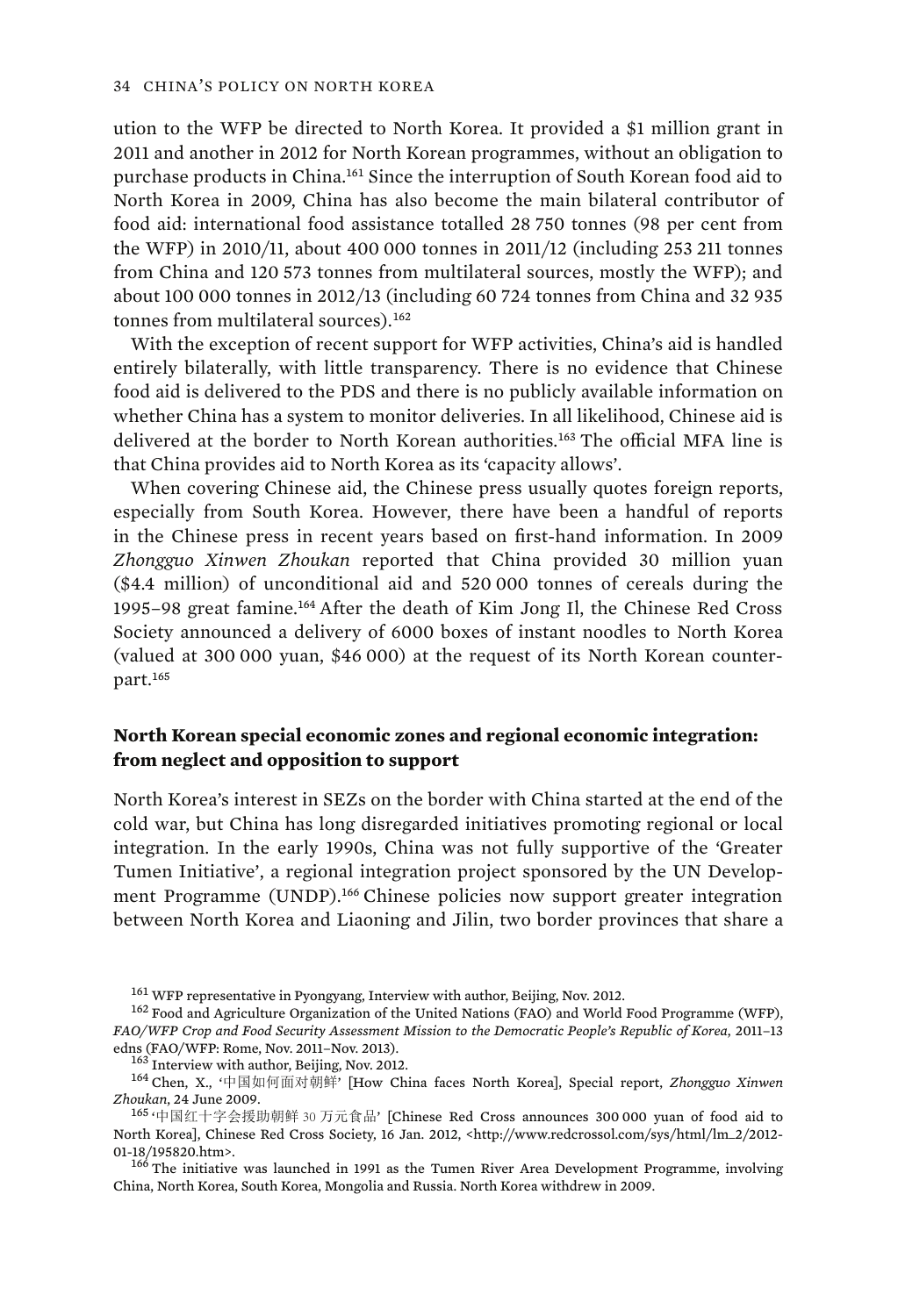1416-km border with North Korea and lag behind other eastern provinces in their economic development.<sup>167</sup>

North Korea first established Rajin–Sonbong as a free-trade zone in 1991, with the goal of generating profits from processing trade after the loss of its traditional export markets in the Communist bloc. In 1996 the cities of Rajin and Sonbong were merged in a single administrative entity, Rason, which borders Jilin and Russia in the far north-east (see figure 3.1). But without support from China and South Korea, Rason's economy did not take off and the project was abandoned during the famine in the 1990s.

In September 2002, as part of the 'improvement measures', the North Korean Government announced the establishment of the Sinuiju Special Administrative Region in the far north-west of the country, bordering Liaoning (see figure 3.1). It was equipped with a relatively liberal basic law that recognized private property for 50 years and even authorized foreign nationals to be elected members of the local legislative assembly. However, in October 2002, Yang Bin, a Chinese–Dutch dual citizen who had been chosen by North Korea to head the project, was arrested at his home in Shenyang, Liaoning, on charges of fraud and given an 18-year prison sentence.<sup>168</sup> There are a number of possible explanations for this move. China may have viewed negatively the emergence of a competitor to cities in Liaoning for foreign capital. It may have feared a loss of influence over the North Korean economy if Sinuiju were to successfully attract capital from the USA, Japan and South Korea.<sup>169</sup> Some analysts suggest that the arrest may have been prompted by North Korea's unilateral decision to appoint Yang without prior consultation with China.<sup>170</sup> Most importantly, there was little enthusiasm in China for the plan to develop a casino in Sinuiju, especially under the leadership of a dual citizen with proven ties to the Chinese underworld, as it could have aggravated public security problems on the Chinese side of the border.<sup>171</sup> Lu Chao, a prominent North Korea expert at the Liaoning Academy of Sciences, argues that North Korea learned a lesson: no border project would succeed 'without close China–DPRK cooperation'.<sup>172</sup>

Given this record, Wen Jiabao's 2009 visit marked a policy shift. Border SEZs finally emerged as a cooperation item on the bilateral agenda. In November 2009

<sup>167</sup> In 2012 Liaoning was ranked 7th and Jilin 22nd among China's provinces in GDP, with respective GDPs of \$392.9 billion and \$285.1 billion. In 1978, Liaoning ranked 2nd. Chinese National Bureau of Statistics, *Chinese Statistical Yearbook 2012* (China Statistics Press: Beijing, 2012); and Chung, J., Lai, H. and Joo, J., 'Assessing the "Revive the Northeast" (*zhenxing dongbei*) programme: origins, policies and implementation', *China Quarterly*, no. 197 (Mar. 2009). In terms of GDP per capita, Liaoning ranked 7th among Chinese provinces in 2012 (\$9002.50), while Jilin ranked 11th (\$6908). 2012 年全国各省人均 GDP 排 名 延吉超过 25 个省 [Provinces ranked by GDP per capita, Yanji fares better than 25 provinces], *Yanji* Caijing Ban, 2 Apr. 2013.<br><sup>168</sup> O'Neill, M., 'Tycoon Yang Bin gets 18 years jail', *South China Morning Post*, 18 July 2003.<br><sup>169</sup> Kim, W., 'Cooperation and conflict among provinces: the three northeastern provinces of Ch

Russian Far East, and Sinuiju, North Korea', *Issues and Studies*, vol. 44, no. 3 (Sep. 2008).<br><sup>170</sup> Interviews with author, Beijing and Liaoning, Nov. 2012.<br><sup>171</sup> Snyder, S., 'China-Korea relations: Beijing in the driver' Koreas', *Comparative Connections*, vol. 4, no. 4 (2002).<br><sup>172</sup> Liu, Y., '一桥两岛与世界机遇' [One bridge, two islands and a world-class opportunity], *21 Shiji Jingji* 

*Baodao*, 22 Jan. 2013 (authors' translation).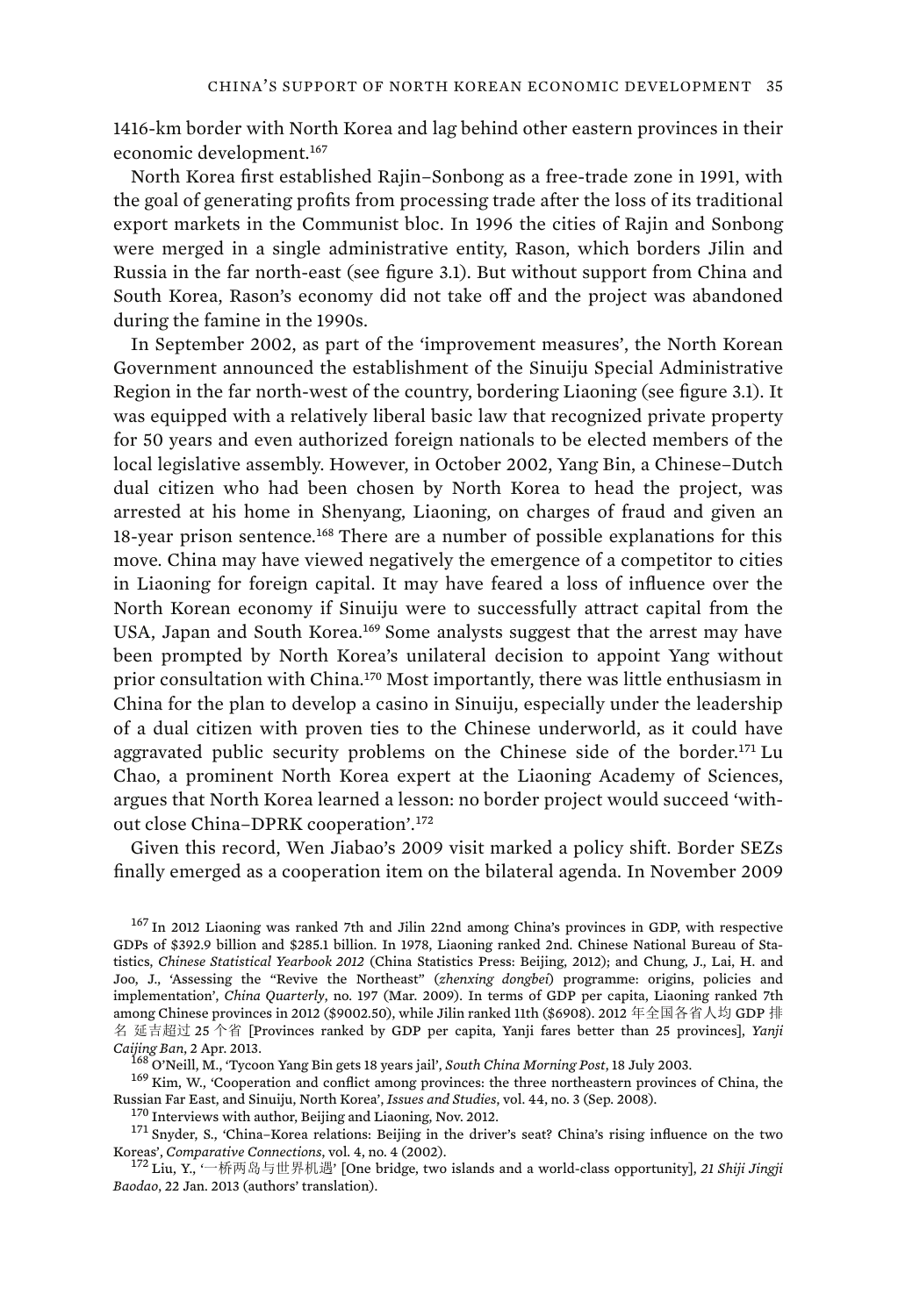

**Figure 3.1.** North Korean special economic zones and the China–North Korea border

the Chinese State Council approved the National Development and Reform Commission's 'Planning guidelines for cooperation and development in the Tumen River Area—Changchun/Jilin/Tumen as a pilot for regional development', a plan initiated by Jilin Provincial Government.<sup>173</sup> In April 2010 North Korea granted Rason the administrative status of 'special municipality', similar to Pyongyang and Kaesong. However, the key moment in the development of the SEZs was Kim Jong Il's May 2010 visit to China. The two sides reached a consensus on how to operate the SEZs, which led to the creation of two 'joint steering committees for the guidance of development cooperation' (开发合作联合指导委员会, *kaifa hezuo lianhe zhidao weiyuanhui*), one for each SEZ. In June 2011 North Korea officially

<sup>&</sup>lt;sup>173</sup> Jilin Provincial Government, Special dossier on the Greater Tumen Project, <http://jl.gov.cn/zt/cjtkfk fxdq/>.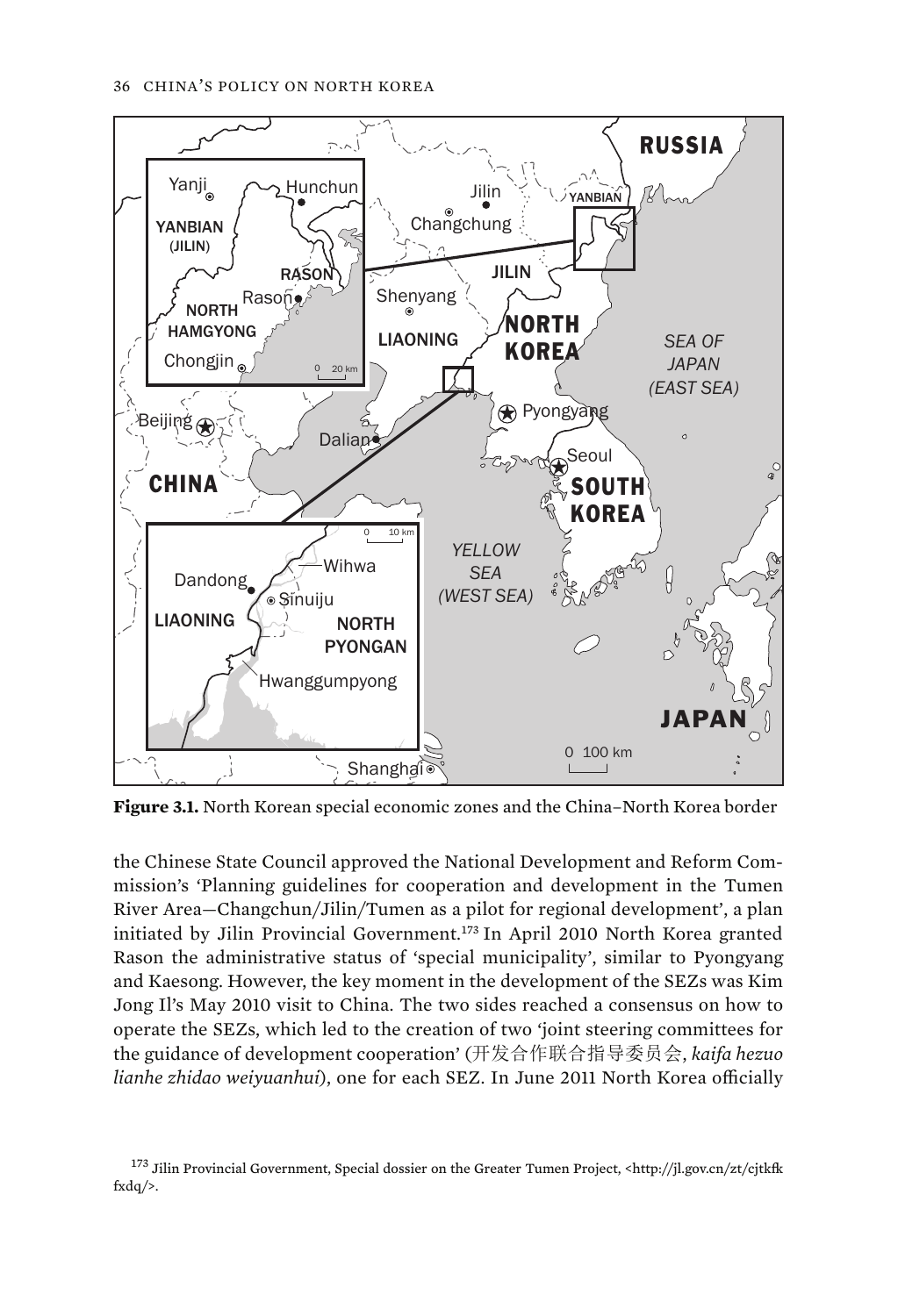approved guidelines to develop the Hwanggumpyong and Wihwa Economic Zone in the greater Sinuiju area, and amended Rason's regulatory framework.<sup>174</sup>

The two SEZs are continuing to make slow progress under Kim Jong Un. In March 2012 North Korea made public the 2011 Law on the Hwanggumphyong and Wihwado Economic Zone and the most recent version of the 1993 Law on the Rason Economic and Trade Zone.<sup>175</sup> In August Jang Sung Taek led a North Korean delegation to Beijing and attended the third meeting of the joint steering committees with Chen Deming, the Minister of Commerce. The joint communiqué mentioned the creation of a management committee for the two zones.<sup>176</sup> While the steering committees appear to focus on strategic guidance and political impulse, the management committees were conceived to handle daily affairs. The two North Korean laws mention management committees but no article stipulates that their composition should be exclusively Sino-Korean. In essence, while North Korea prepared a legal framework for international investors from any number of countries, it operates the two zones bilaterally.

The following two subsections describe China's cautious support for the North Korean SEZs. While Jilin province, Yanbian prefecture and Dandong city are the most enthusiastic supporters of the North Korean SEZs, there is no sign that the central authorities in Beijing view this issue as a strategic priority. China offers limited support in the form of infrastructure (mostly on the Chinese side of the border) in order to create the conditions for future success, and responds positively to North Korean requests only insofar as they also serve Chinese economic interests.

#### *Rason*

China sees Rason as an opportunity to promote the global integration of Jilin, a landlocked province.<sup>177</sup> As the northernmost ice-free port in North East Asia, Rason provides Jilin with a route via the Sea of Japan (the East Sea) to sell products to East Asia, and possibly an Arctic route to Europe. The immediate priority for China in Jilin is to reduce logistical costs and transport goods to the Shanghai area.<sup>178</sup> Between 2011 and May 2012, Hunchun Chuangli Logistics Company regularly shipped coal from Jilin to Shanghai through Rason.<sup>179</sup> Some Chinese experts argue that Rason is more reliable than Russian ports because of 'forces in Russia that oppose Chinese investment' and 'increase costs regularly' as

174 Zhang, L., '罗先经济特区新历记' [Chronology of the Rason Special Economic Zone], *Huanqiu zazhi*, 10 Dec. 2012. 108 Democratic People's Republic of Korea of the Hwanggumphyong and Wihwado Economic

meeting in Beijing', 15 Aug. 2012, <http://english.mofcom.gov.cn/aarticle/newsrelease/significantnews/2012<br>08/20120808286632.html>.

Zone, Adopted by Decree no. 2006 of the Presidium of the Supreme People's Assembly 31 Dec. 2011; and Law of the Democratic People's Republic of Korea on the Rason Economic and Trade Zone, Adopted by decision no. 28 of the Standing Committee of the Supreme People's Assembly on 31 Jan. 1993, as amended up to 3 Dec. 2011—both available via 'KCNA publishes DPRK SEZ laws', North Korean Economy Watch, 19 Mar. 2012, <http://www.nkeconwatch.com/2012/03/19/kcna-publishes-dprk-sez-laws/>. 176 Chinese Ministry of Commerce, 'China–DPRK joint steering committee of economic zones held third

<sup>&</sup>lt;sup>177</sup> Interviews with author, Jilin, Nov. 2012.<br><sup>178</sup> Interviews with author, Liaoning, Nov. 2012.<br><sup>179</sup> Wu Y. and Liu M., 'Stronger links show countries mean business', *China Daily*, 21 Sep. 2012.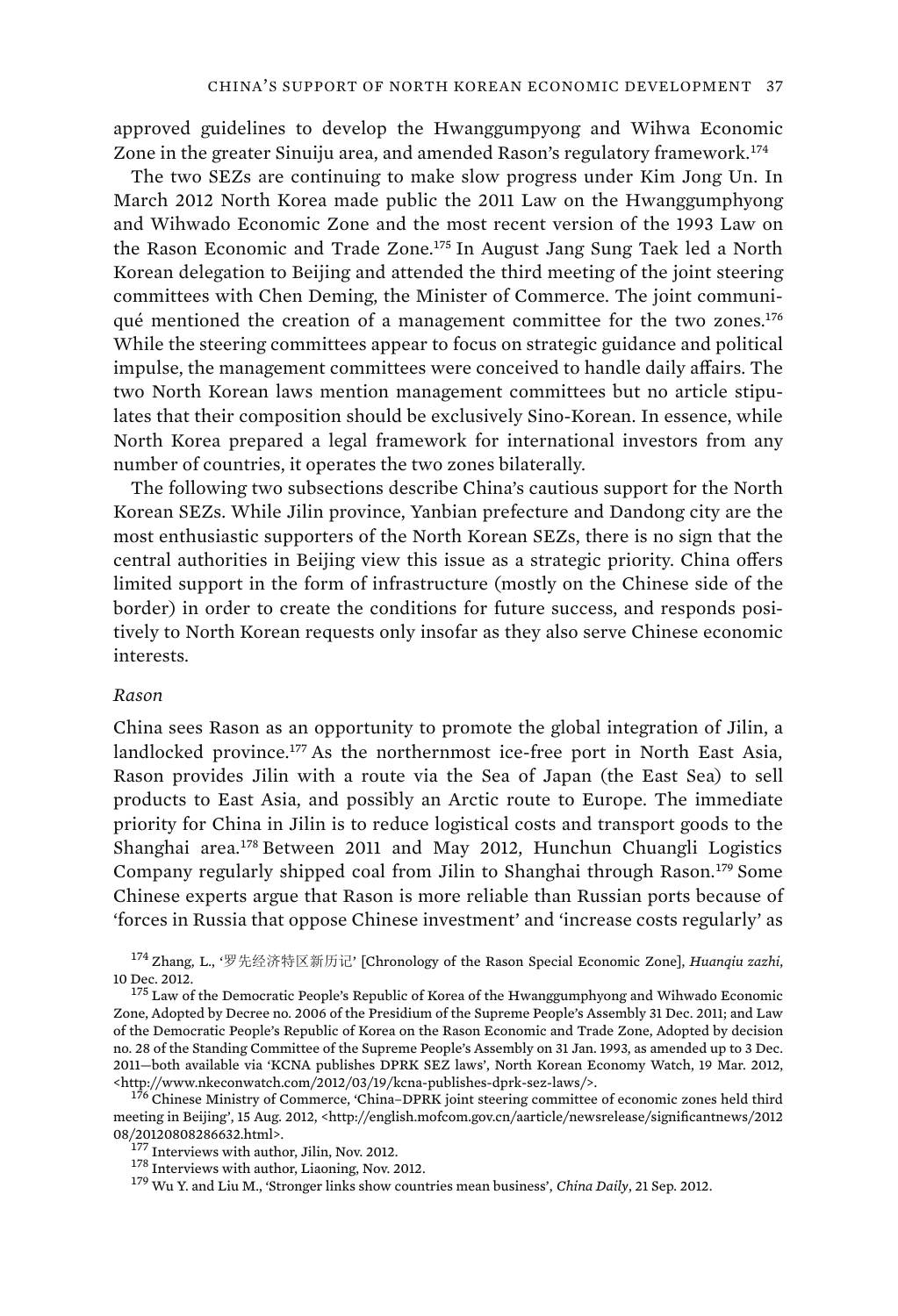a result of their 'unrealistic mentality'.<sup>180</sup> In addition to its strategic location, Rason benefits from the proximity of ethnic Koreans in the Yanbian Korean Autonomous Prefecture, who enjoy simplified visa procedures to travel to and invest in North Korea.<sup>181</sup>

China's support for Rason has centred on infrastructure. A new 48-km paved road from Hunchun to Rason, completed in 2012, reduced the transport time from at least 3 hours to less than 1 hour. The Hunchun Municipal Government financed the road at a cost of 150 million yuan (\$24 million). Hunchun is connected to Changchun, the capital of Jilin, by a highway completed in September 2010. China is also building a high-speed railway that will reduce the transportation time from Jilin City to Hunchun from the current 8 hours to 2 hours in 2016, at an estimated cost of \$6.3 billion.<sup>182</sup> In March 2013 the Jilin Provincial Government also announced plans to renovate the railway connection between Tumen, in Jilin, and Rason and Chongjin over the border.<sup>183</sup> Meanwhile, State Grid Corporation, a major central SOE, has completed a study on the feasibility of constructing a power line linking Rason to the Chinese network, a project approved by the State Council.<sup>184</sup> However, plans to export Chinese electricity to Rason have yet to be implemented.<sup>185</sup>

Chinese firms are also active in improving infrastructure inside North Korea. Contradictory information circulates regarding the proportion of infrastructure at Rason port that is Chinese. There are currently three piers at Rason harbour. A Yanbian-based company secured an agreement to use (but not run) pier 1 in 2008, while pier 2 is run by North Korea and pier 3 by Russia. There have been discussions on the construction of piers 4, 5 and even 6 by Chinese companies, and their subsequent lease for 50 years.<sup>186</sup> An August 2012 report by Choson Exchange, a non-governmental organization that runs projects in support of economic development in North Korea, argues that the construction of three additional piers is not going to start until traffic justifies an increase in capacities.<sup>187</sup> Another Yanbian-based company signed a joint venture agreement in 2012 to operate two piers at Chongjin harbour for 50 years.<sup>188</sup> These recent developments show that market considerations prevail. China's interest is sea access, not the development of Rason into a market economy outpost from which economic development could spread into North Korea.

<sup>&</sup>lt;sup>180</sup> Mei (note 113) (authors' translation).<br><sup>181</sup> According to the 2010 national census, there are *c*. 2 million ethnic Koreans in China, including 850 000 in the Yanbian Korean Autonomous Prefecture. Liu, W., Meng, H. and Liu, W., ' 成立 60 年, 探寻幸福风景' [Yanbian Korean Autonomous Prefecture was founded 60 years ago: explore the

landscape of happiness], *Renmin Ribao*, 3 Sep. 2012.<br><sup>182</sup> Page, J., 'China builds up its links to North Korea', *Wall Street Journal*, 6 June 2013.<br><sup>182</sup> Page, J., 'China-North Korea railway links to undergo upgrade',

*cratic People's Republic of Korea* (Choson Exchange: Beijing, Aug. 2012).<br><sup>186</sup> '从罗先透视朝鲜改革' [Reform in North Korea as observed from Rason], *Zhongguo Xinwen Zhoukan*, no. 30, 2012. 187 Abrahamian (note 185). 188 Xu, T., 'China inks second port deal with North Korea', *Global Times*, 12 Sep. 2012.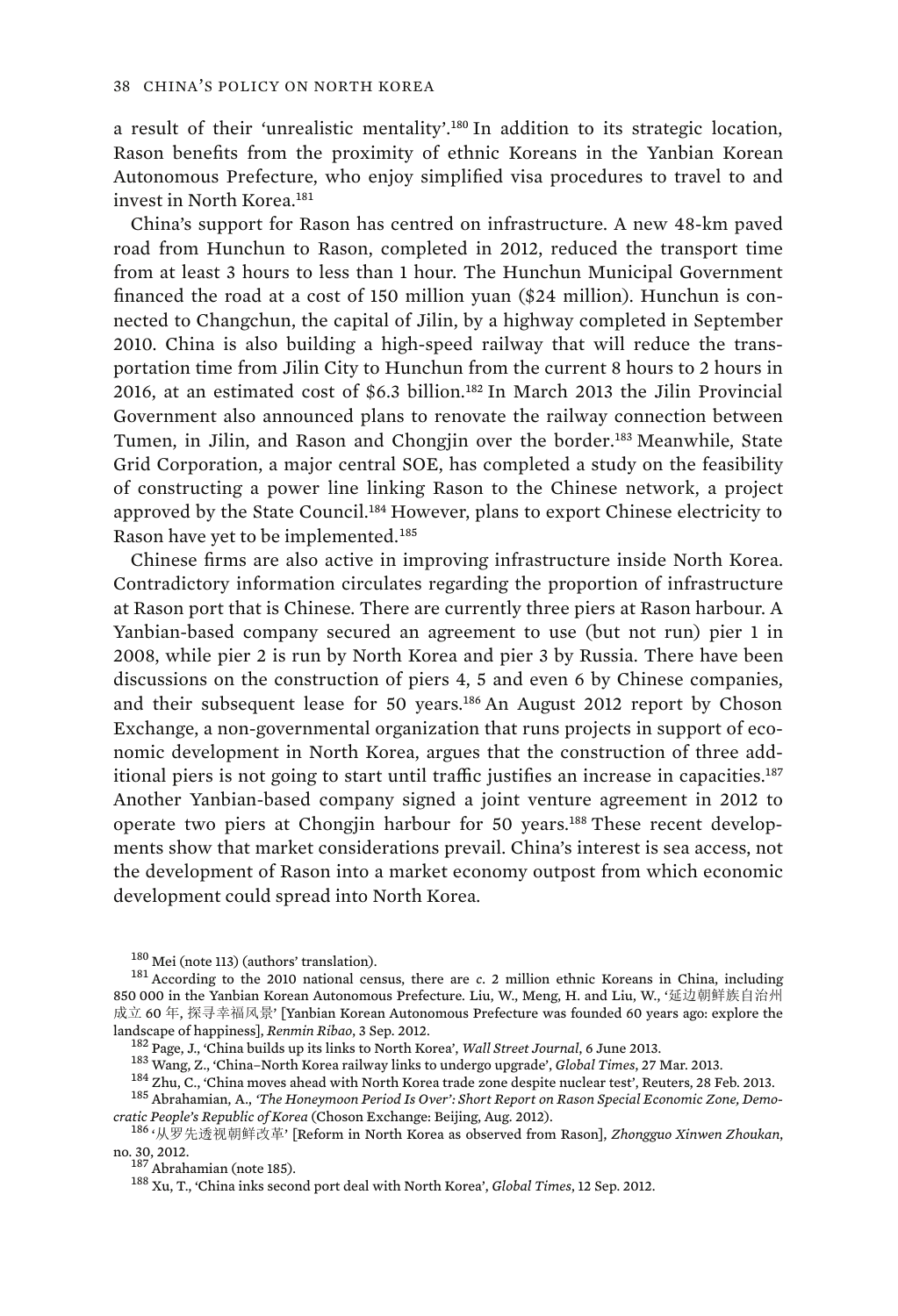Chinese economic activity in Rason is real but limited. North Korea welcomes Chinese companies to take advantage of low labour costs in Rason and develop its processing trade.189 So far, only a few companies have explored this opportunity. The flagship investments are a cement factory built by Changchun-based Yatai Group, a model farm operated by the Heilongjiang-based Beidahuang Group, and a cigarette factory. Jilin-based economists estimate that small- and medium-sized Chinese enterprises represent 78.7 per cent of total foreign investment in Rason, but there are no reliable figures regarding the amount invested.<sup>190</sup>

### *Hwanggumpyong and Wihwa*

The Hwanggumpyong and Wihwa Economic Zone is part of a larger administrative ensemble that includes Sinuiju. Geographically, Hwanggumpyong is the only part of North Korean territory located on the right bank of the Yalu River, while Wihwa is a small island further upstream (also known as Wihwado). Development in the new SEZ is planned to start in Hwanggumpyong and then expand into Wihwa, Sinuiju and surrounding territories. North Korea has identified three priorities for development in Hwanggumpyong: fish processing, software development and garment production.<sup>191</sup>

North Korea's best ally in the development of Hwanggumppyong is the ambition of Dandong, a Chinese city running daily advertisements on Chinese TV describing itself as the 'hub of North East Asia'. Dandong plans to take advantage of a future opening of the North Korean economy and become a major regional trade centre. A number of infrastructure projects have been authorized in the past few years. A new bridge over the Yalu River, the third, bears particular strategic importance as it is expected to play the key role in linking North Korea with a network of railways, highways and port facilities in the Dandong area.<sup>192</sup> Dandong is not on the route of the Harbin–Changchun–Shenyang–Dalian highspeed railway, which started operating in December 2012. However, in March 2010 construction started on high-speed railways linking Dandong to Shenyang and Dandong to Dalian, both expected to be completed in 2014. The city of Dandong has invested in improving port infrastructure. Although far behind Dalian in levels of traffic, Dandong handled 1.25 million containers in 2012 and 96 million tonnes of merchandise traffic.<sup>193</sup> In addition, Liaoning Provincial Government and the China Council for the Promotion of International Trade supported Dandong's initiative to launch the first China–North Korea Economic, Trade, Culture and Tourism Fair in October 2012, with a delegation of 500 North Koreans, strong representation from China's trade-promotion agencies and

<sup>&</sup>lt;sup>189</sup> Xia, Y., '商务部专家, 中方制裁朝鲜并非断绝贸易' [MOFCOM expert: China sanctions North Korea

but it doesn't mean interruption of trade], Xinhua, 10 June 2013.<br><sup>190</sup> Guo, R. and Su, H., '朝鲜式特区与中朝边境经济合作' [North Korea-style SEZ economy and China– DPRK cross-border cooperation], *Yatai Jingji*, Feb. 2013, pp. 119–25.<br><sup>191</sup> Interviews with author, Liaoning, June 2012.<br><sup>192</sup> Mei (note 113).<br><sup>193</sup> Chinese Port and Harbours Association, '丹东港: 货物吞吐量增 26.2%集装吞吐量增 117.9%'

Port: cargo throughput increased by 26.2% and 117.9% increase in container throughput], 20 Feb. 2013, <http://www.port.org.cn/info/201302/161602.htm>. Dalian port ranks 7th in China container traffic, with 8 million containers in 2012.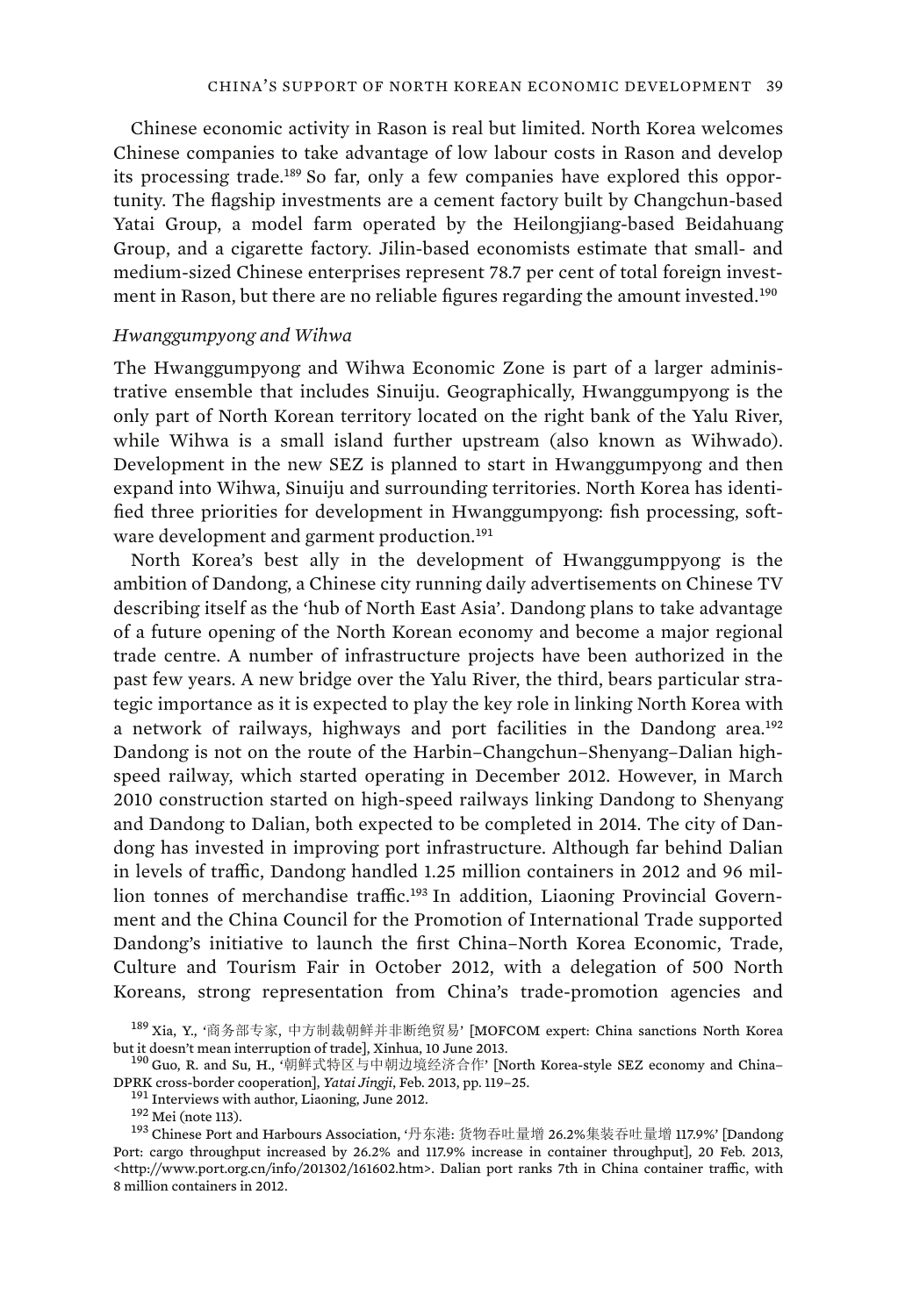400 Chinese enterprises.<sup>194</sup> A Chinese investigative report noted that although Dandong was successful in attracting investors from China and Singapore to the city's real estate sector, North Korea owed more than \$30 million to Dandongbased trade companies.<sup>195</sup>

Two years after the bilateral agreement was signed and joint steering committees established, the future of Hwanggumpyong remains uncertain. According to a Japanese media report, China withdrew support for Hwanggumpyong in May 2012 after the failed satellite launch, but the Chinese MFA denied this.196 Sceptical observers doubt the level of support of the Liaoning Provincial Government, as Dalian, the major provincial port, certainly perceives Dandong as a potential competitor. <sup>197</sup> They also complain that Dandong lacks autonomy, as most decisions related to infrastructure need to be approved at the provincial and central levels. In addition, the strategic rationale for the central government to support Hwanggumpyong is weaker than for Rason, which offers China a new sea route.

In mid-2013 Hwanggumpyong was still a wasteland without basic infrastructure, and its development continued to face bureaucratic complications. According to a Chinese expert, it took North Korea several months to remove a military unit that was positioned in the SEZ.198 Satellite photos show that construction started in the early autumn of 2012, with a main access road, an administrative building, and customs and security buildings.<sup>199</sup> Although progress is slow and there are reasons to doubt its viability without political support at the highest level in China, Hwanggumpyong may emerge in the medium term as a production centre for simple industrial products.

<sup>194</sup> Si, X., '中国"边城"丹东打造东北亚对朝贸易"桥头堡", [China's 'border town' Dandong constructs

its role as the 'bridge<br>head' of North East Asian trade with North Korea], Guoji Shangbao, 17 Oct. 2012.<br><sup>195</sup> Liu (note 172).<br><sup>196</sup> Chinese Ministry of Foreign Affairs, 'Foreign Ministry spokesperson Hong Lei's regular p

 $^{197}$  Interviews with author, Liaoning, June 2012.<br>  $^{198}$  Interview with author, Liaoning, Nov. 2012.<br>  $^{198}$  Therview with author, Liaoning, Nov. 2012.<br>  $^{199}$  'New construction activity at the Hwanggumpyong Econom 38north.org/2013/06/hgp061713/>.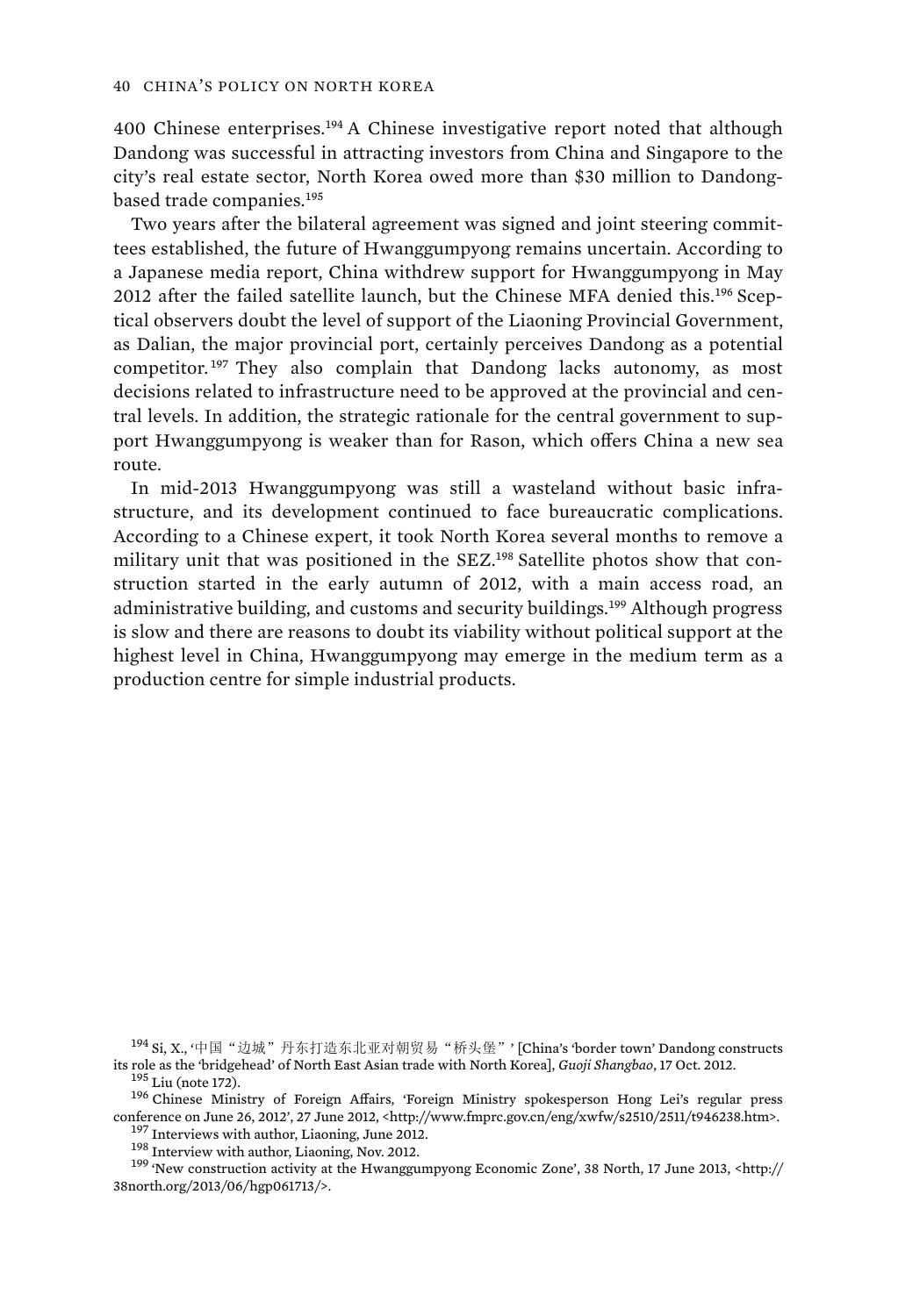# **4. China's strategy to promote denuclearization: the role of economic engagement**

During the four years between the second and third nuclear tests, China's priority moved from creating the conditions for a stable succession to resuming the Six-Party Talks. As shown below, economic engagement, which started as a policy to address risks of regime collapse, was also intended to prepare the ground for a reduction of strategic tensions and, ultimately, nuclear disarmament by North Korea. Although denuclearization is not the primary goal of China's economic engagement, bilateral economic relations nonetheless play a role in shaping the strategic environment in which North Korea pursues its nuclear weapon programme.

Expanded trade also creates additional proliferation risks if not complemented by adequate inspections of shipments transiting through Chinese ports and airports. After the third nuclear test, China put more emphasis on enforcing sanctions and much less on economic engagement, while diplomatic efforts focused on the seemingly impossible task of resuming the Six-Party Talks. In the absence of multilateral negotiations, China's strategy to promote denuclearization and non-proliferation thus increasingly seems to stand on the two pillars of economic engagement and sanctions. The respective importance of these pillars at any moment depends on a number of factors, such as North Korea's proliferation activities and China–USA relations.

## **Chinese views of the North Korean nuclear weapon programme**

### *Reasons for acquiring nuclear weapons*

Most Chinese analysts argue that North Korea's pursuit of nuclear weapons is rational and view its origin as stemming from the pursuit of national security. Assessments by Chinese experts routinely describe North Korea as having been 'forced' down the nuclear path to seek 'self-protection' since it is faced with 'double standards' and threats of 'nuclear coercion'.<sup>200</sup> North Korean declarations in the lead-up to its third nuclear test stated that it would not give up its nuclear weapons until 'the denuclearization of the world is realized'.<sup>201</sup> Such wording mirrors that used by China to describe the origins of its own nuclear deterrent.<sup>202</sup> Chinese experts also often cite the US-led 2003 invasion of Iraq as an event that significantly strengthened North Korea's perception that, in order to avoid a similar fate, it had to quickly develop a nuclear capability. The North Atlantic Treaty Organization (NATO) operation in Libya in 2011 reinforced this per-

<sup>&</sup>lt;sup>200</sup> Interviews with author, Beijing, Nov. 2012 (authors' translation).<br><sup>201</sup> Korean Central News Agency, 24 Jan. 2013 (note 10); and Korean Central News Agency (note 11).<br><sup>202</sup> Sun, X., 'Analysis of China's nuclear poli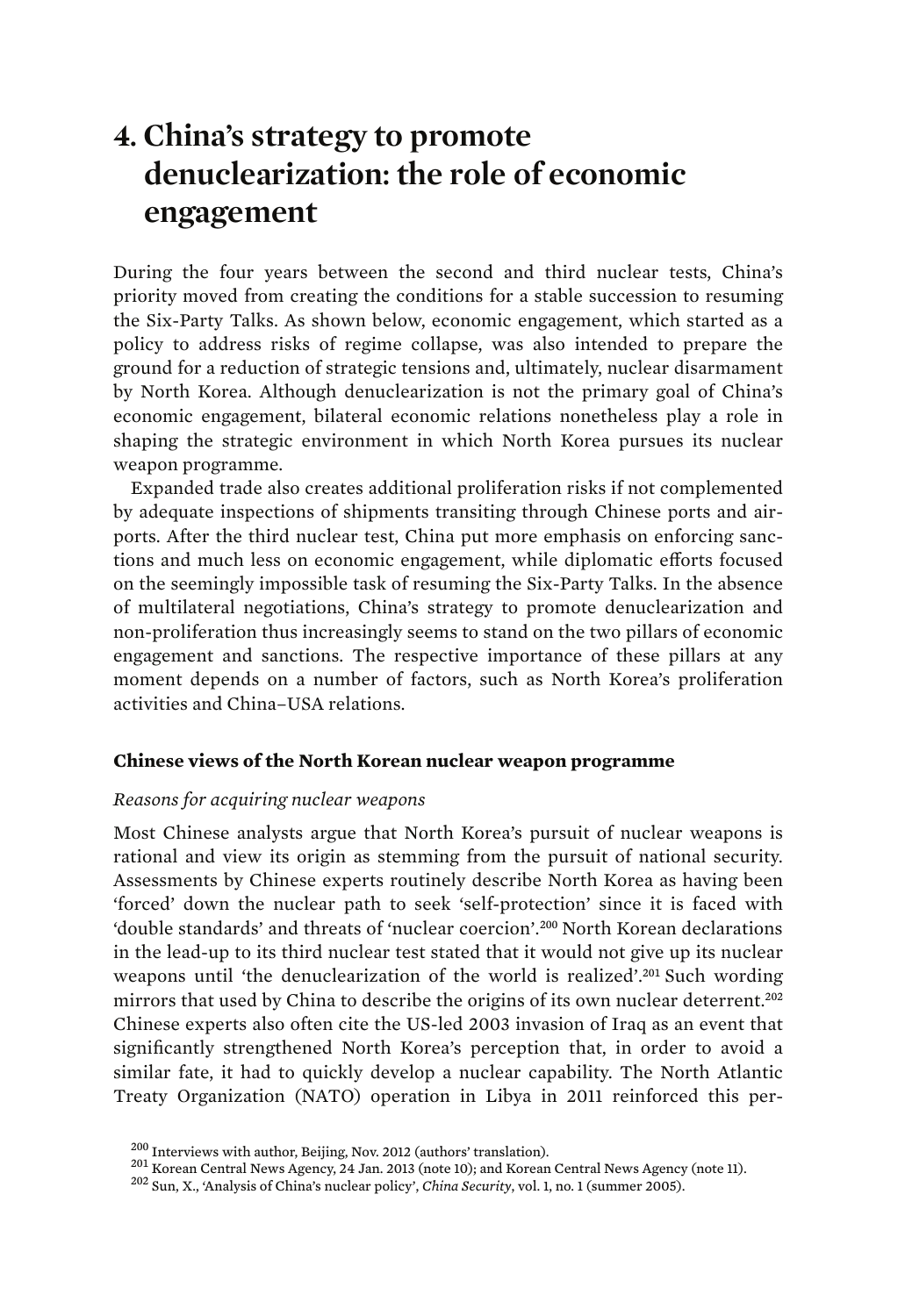ception. Chinese experts view the relinquishment by Iraq and Libya of their nuclear-weapon programmes as having inevitably led to the collapse of their regimes.<sup>203</sup>

In sum, Chinese experts have a deep understanding of and empathy with the logic behind North Korea's nuclear and other weapon programmes, which is often attributed to hostile US policy and insufficient security guarantees given to North Korea.204 While Chinese experts continue to stress North Korea's nonproliferation obligations, there appears to be a tendency for them to do so in tandem with the caveat that they comprehend the motivations behind North Korea's nuclear weapon programme. At the same time, Chinese scholars recognise that North Korea's vulnerable nuclear weapon capability paired with its aggressive and hostile policies are likely to invite coercive responses rather than encourage diplomatic efforts—this can be seen as one reason for China's growing frustration with North Korea's belligerent actions.<sup>205</sup>

Other prominent North Korea scholars point out that, although North Korea mainly attributes its nuclear weapon programme to the USA's hostile policy and its need for self-defence, the current motives appear to be more complex. According to many experts, North Korea has been playing a double game by presenting different, simplified versions of its motives, depending on the party to whom it talks (见人说话*, jian ren shuohua*).<sup>206</sup> To many Chinese analysts, however, the fact that North Korea continued to push ahead with its nuclear weapon programme in opposition to the global non-proliferation regime reveals the multifaceted rationale behind its pursuit of nuclear weapons.<sup>207</sup> As well as a reaction to perceived US hostility, they see North Korea's nuclear weapons as being a tool to restore the strategic balance in relation to South Korea's increasing conventional superiority and a means to strengthen the North's claim for unification on its terms.<sup>208</sup> In addition, Chinese experts see a strong domestic and ideological role for North Korea's nuclear weapons. They argue that, since nuclear weapons are considered to be a paramount national scientific achievement and an indicator of national strength and power, the development of nuclear weapons is at the core of the Military First policy but is also a means to consolidate the absolute authority of the leadership.<sup>209</sup>

Based on these assessments, it is the mainstream view among Chinese North Korea scholars that acquiring a nuclear capability is the ultimate strategic goal of North Korea, rather than a bargaining chip. After North Korea's first nuclear test in 2003, many in China argued that the aim of the weapon programme was to obtain diplomatic recognition from the USA and Japan, a peace treaty with the

- 
- 

<sup>203</sup> Saalman, L., *Balancing Chinese Interests on North Korea and Iran* (Carnegie–Tsinghua Center for Global Policy: Beijing, Apr. 2013).<br>
<sup>204</sup> Sun (note 202).<br>
<sup>205</sup> Interviews with author, Beijing, Nov. 2012.<br>
<sup>206</sup> Interviews with author, Beijing, Nov. 2012; and Zhang (note 33).<br>
<sup>207</sup> Interviews with author, Beijing,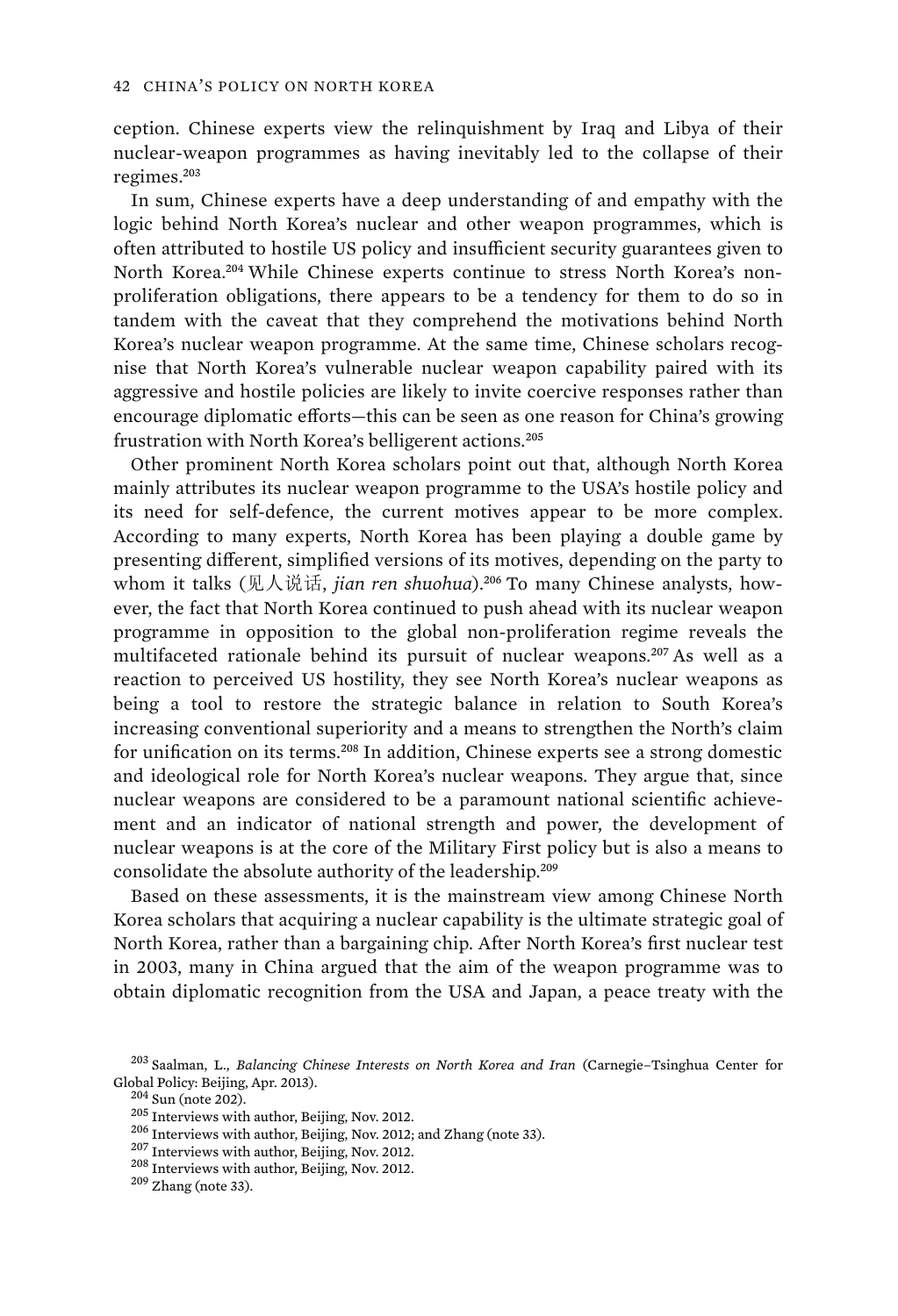USA, or economic assistance from its neighbours.<sup>210</sup> This perception has changed over time. Today, most analysts argue that North Korea has followed a policy of 'two steps forward and one step back' ( $\sharp \pm \sharp \pm \sharp \pm \sharp$ , *jin er tui yi*) in the sense that North Korea knows when to be assertive and proactive and when to offer a compromise, while ultimately achieving all it wants (), *yu xiong jian de*, which literally means 'get both fish and the paws of a bear'). Zhang Liangui, a prominent scholar, summarizes these perceptions by stating that 'as a result, North Korea is able to conduct nuclear tests, be viewed as pragmatic and flexible, and gain economic benefits—hitting three birds with one stone'.<sup>211</sup>

#### *Is denuclearization still an option?*

China's current stance on nuclear issues marks a departure from the policies of the first generation of Chinese leaders. China no longer promotes nuclear proliferation; it has gradually adhered to the non-proliferation regime since the early 1990s and now consistently supports the 1968 Non-Proliferation Treaty (NPT).<sup>212</sup> However, while there has been an official break with a past policy that viewed non-proliferation as cementing discrimination and inequality, these sentiments have not been entirely eradicated. Many in the Chinese arms control community often argue that countries seeking nuclear weapons are frequently trying to guarantee their security and survival in the face of external threats, often seen to be emanating from the USA.<sup>213</sup>

Despite the official policy on non-proliferation, China views the continued development of nuclear weapons by North Korea as well as its proliferation activities as less of a direct threat than does the USA. However, Chinese analysts emphasize that the North Korean nuclear issue involves China's major security interests and that North Korea's weapon-procurement activities threaten to result in a deterioration of China's security environment. Within China, nonproliferation is often framed as an excuse behind which the USA is able to expand missile defence capabilities and more frequent military exercises in China's neighbourhood. South Korea and Japan for their part are seeking to upgrade their missile defence and precision strike capabilities. While South Korea's military spending has risen quickly since 2003, the Japanese Ministry of Defence has requested a significant increase in 2013 for the first time in years.<sup>214</sup> Chinese accounts even emphasize how the hostility and rigidity of US policies on North Korea have exacerbated proliferation.215 As a result, achieving denuclear-

<sup>&</sup>lt;sup>210</sup> Interviews with author, Beijing, Nov. 2012.<br><sup>211</sup> Zhang (note 33) (authors' translation). See also Interview with Professor Li Kaisheng, '李开盛: 中国应 改善对朝交往方式, 而不是放弃朝鲜' [Li Kaisheng: China should improve DPRK relations, rather than abandon Korea], Huanqiu Wang, 25 May 2012, <http://bbs.huanqiu.com/thread-1406308-1-1.html>. <sup>212</sup> Treaty on the Non-Proliferation of Nuclear Weapons (Non-Proliferation Treaty, NPT), opened for sig-

nature 1 July 1968, entered into force 5 Mar. 1970, IAEA Information Circular INFCIRC/140, 22 Apr. 1970. China became a party to the NPT in 1992. Medeiros, E. S., *Reluctant Restraint: The Evolution of China's Non-*

proliferation Policies and Practices, 1980–2004 (Stanford University Press: Stanford, CA, 2007).<br><sup>213</sup> See e.g. Wang, X. and Song, J., '朝核问题: 内在逻辑与中国的外交政策选择' [The North Korean nuclear issue: internal logic and China's foreign policy choices], *Guoji guancha*, no. 3 (2011).<br><sup>214</sup> Takenaka, K., 'Japan seeks biggest defense budget rise in 22 years', Reuters, 30 Aug. 2013.<br><sup>215</sup> Saalman, L., 'Why Beijing st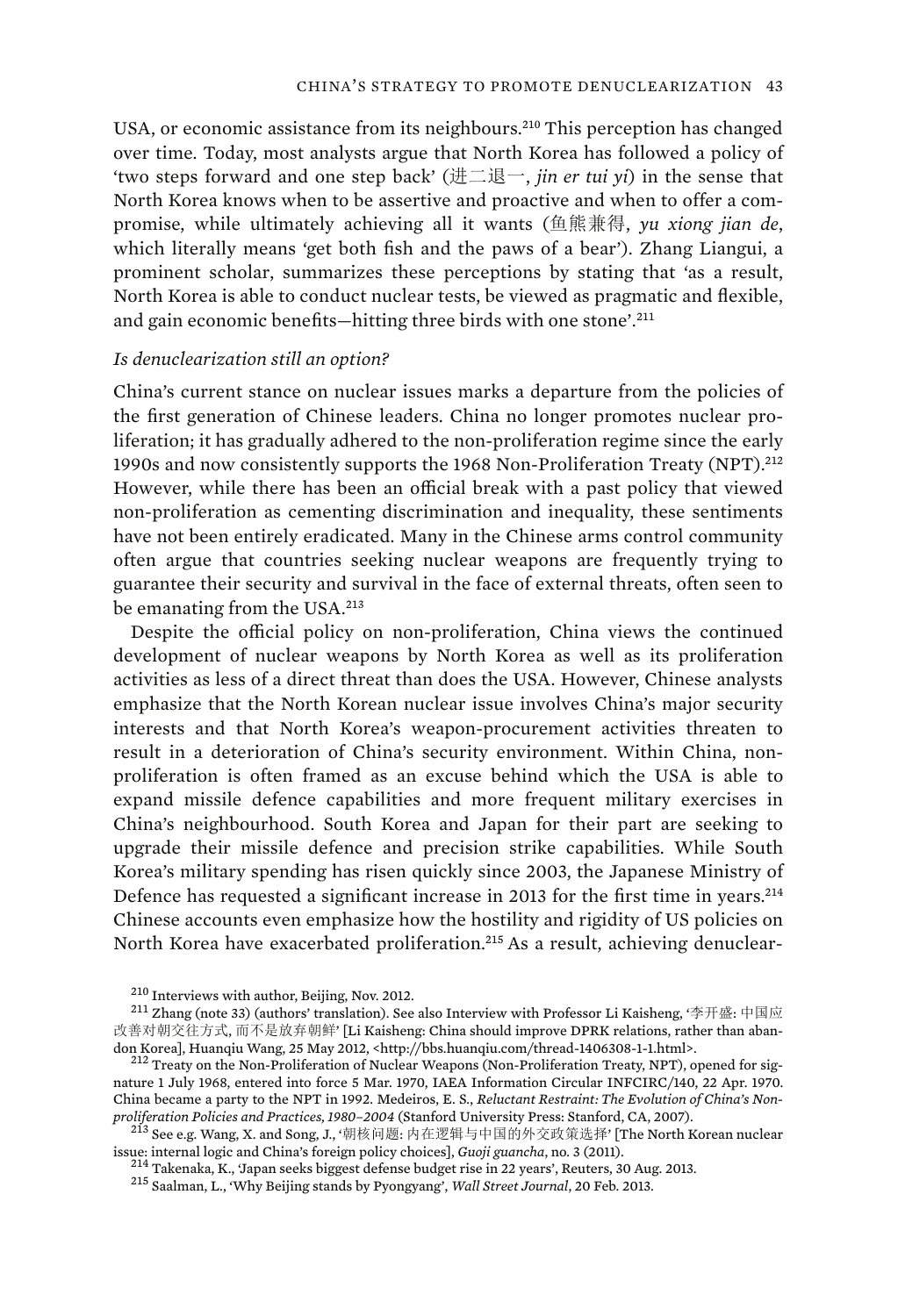ization and preventing proliferation on the Korean peninsula is important to Chinese interests but has been deemed less critical than maintaining peace and stability in the region.<sup>216</sup>

With North Korea's nuclear status now enshrined in its constitution and the resulting awareness among Chinese North Korea experts that a nuclear capability indeed appears to be North Korea's national strategic goal, the question remains whether denuclearization still is or can be a viable option. The majority of Chinese scholars interviewed agree that it is still an option, but they differ on ways to achieve it.

While analysts concur that the denuclearization of the Korean peninsula is out of reach in the short term, it is still cited as one of China's foreign policy guidelines. China's North Korea policy is still based on the strategic principles of 'no war, no instability, no nuclear weapons' (不战, 不乱, 无核, bu zhan, bu luan, wu *he*).<sup>217</sup> Chinese experts emphasize that, while these three strategic principles reflect China's policy priorities in relation to the North Korean nuclear issue, it is paramount to understand that they also reflect interim stepping stones as part of an incremental process to re-engage North Korea on nuclear disarmament. The three pairs of characters are seen as having a strong internal logic and causality: the first pair is a prerequisite of the latter two and the order cannot be changed.<sup>218</sup>

China's current emphasis on economic engagement can be explained as resulting directly from this policy.<sup>219</sup> In this sense, although the implications for each single step are a lot more complex, Chinese scholars explain the rationale behind this approach as mitigating tensions and avoiding conflict by bringing all parties back to the negotiation table. Experts argue that since the North Korean nuclear issue currently cannot be solved by political means, the domestic economic situation should be given a higher priority to stabilize the country internally. It is their view that, by focusing on economic tools for assistance, China will be able to use this cooperation to create an environment that is conducive to renewed engagement on political issues—including the nuclear and ballistic missile programmes.<sup>220</sup>

This marks a fundamental difference between the Chinese and the US approaches. Chinese experts often state that the USA is only interested in deals yielding immediate results, by setting nuclear disarmament as a precondition for new negotiations. China, in contrast, views denuclearization as the outcome of a long and incremental process, in which North Korea needs to be convinced to give up its nuclear weapons in exchange for enhanced security. At the same time, Chinese analysts believe that it is ultimately the responsibility of the USA to

<sup>&</sup>lt;sup>216</sup> Guo, X., '美国"重返亚洲"对中国外交的消极影响' [The negative impact of the US 'pivot to Asia' on China's foreign policy], *Xue Lilun*, no. 7 (July 2012), pp. 34–35. <sup>217</sup> The term is widely used by Chinese experts. Although only a few official statements mention it, the

Chinese Ministry of National Defence has used the term. 我国防部: 韩媒报道捕风捉影 [Our Ministry of Defence: South Korean media reports unfounded], *Chengdu Wanbao*, 19 June 2013.<br><sup>218</sup> Interview with author, Beijing, Nov. 2012.<br><sup>219</sup> Interviews with author, Beijing, Nov. 2012.<br><sup>220</sup> Interviews with author, Jilin, Nov. 2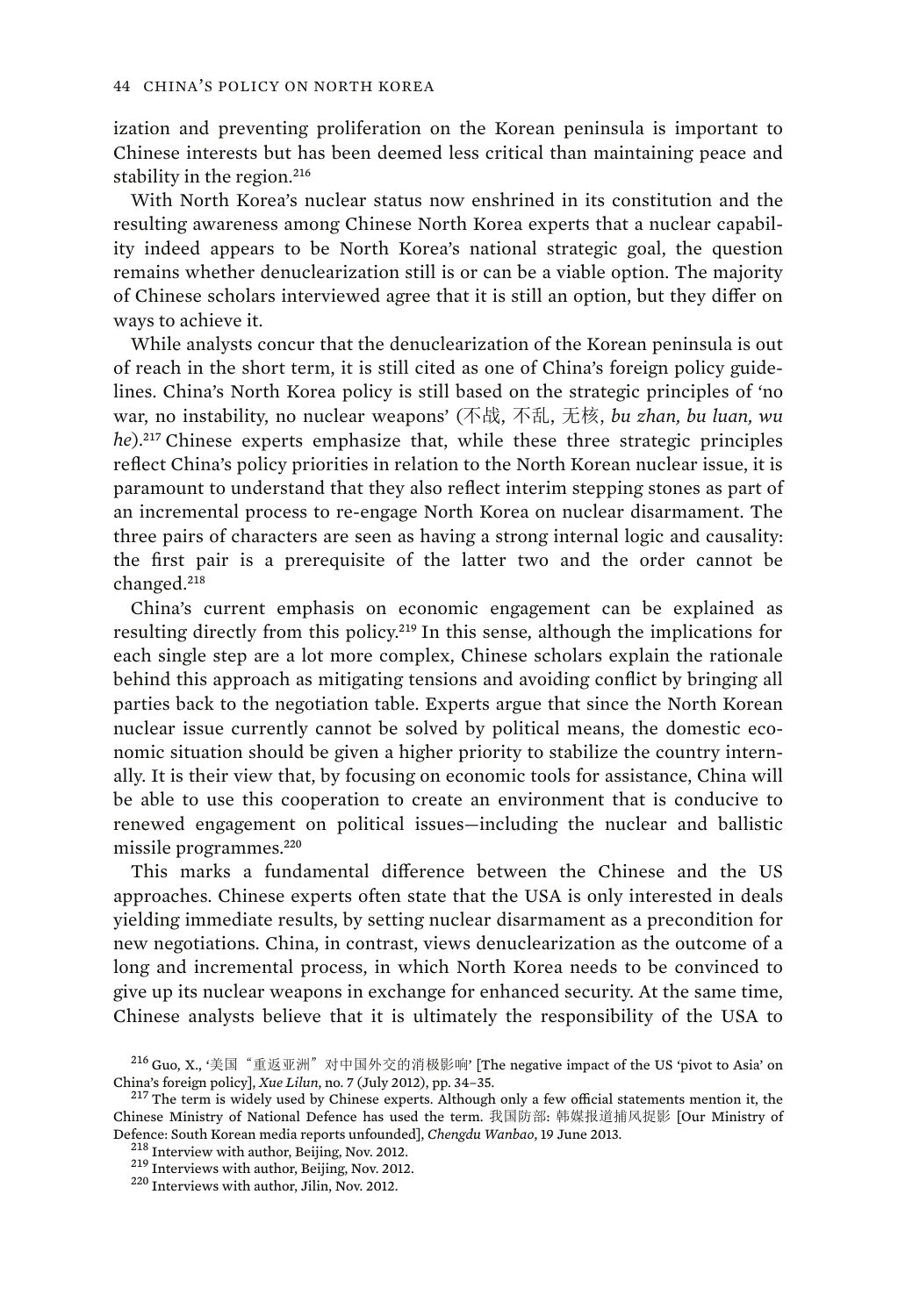address the root cause of the North Korean nuclear problem by easing the country's security concerns. In reference to the USA, Chinese strategists often say, 'the one who ties the knot is responsible for untying it' (解铃还需系铃人, *jie ling hai xu xi ling ren*). Chinese analysts believe that the USA is not only responsible for creating the problem but also for missing opportunities in the past two decades by neglecting the issue. In this context, the USA's approach of 'strategic patience' is seen in China as 'strategic ignorance'. Furthermore, even despite the recent North Korean provocations, China still ultimately holds the view that the USA and its allies pose a greater challenge to China's regional strategic interests than North Korea.<sup>221</sup>

#### **China's support for the Six-Party Talks**

Despite North Korea's violation of UN Security Council resolutions and defiance of the global non-proliferation regime, the Chinese Government has consistently responded with continuous diplomatic commitment to resolve 'the issue of denuclearization of the Peninsula through dialogue and consultation within the context of the Six-Party Talks'.<sup>222</sup> Since their inception in 2003, China has consistently viewed the Six-Party Talks as the most viable framework to address the North Korea nuclear issue in a peaceful manner and is actively attempting to restart the negotiations.<sup>223</sup> While allowing China to remain engaged, the role as host and chair of the Six-Party Talks does not necessarily require China to take sides. Instead, it allows China to shape the talks' outcome.

Today, while some prominent academics have gone so far as to argue that multilateral diplomacy and sanctions have in fact shaped a regional environment conducive to peaceful and stable denuclearization of North Korea, it appears more likely to Chinese analysts that the Six-Party Talks are seen less as a real exercise in denuclearization than an exercise in mitigating risk.<sup>224</sup> One prominent Chinese academic has explained that North Korea believes that the USA is not going to attack it as long as the negotiations continue. Throughout the Six-Party Talks, North Korea has therefore alternated between being aggressive, being subdued, being soft or being assertive, depending on whether its tactical priority was to make progress on the denuclearization front or to seek compensations. The academic noted that, through this kind of brokerage, North Korea won six years of peace between 2003 and 2009 and time to accelerate its nuclear programme, enabling it to conduct its first nuclear test in October 2006.<sup>225</sup> However, the mainstream view remains that the Six-Party Talks is the most viable framework to address both regional security in North East Asia in general and the North Korean nuclear issue in particular.

<sup>&</sup>lt;sup>221</sup> Interview with author, Beijing, Nov. 2012.<br><sup>222</sup> Chinese Ministry of Foreign Affairs (note 14).<br><sup>223</sup> Interviews with author, Beijing, Oct.–Nov. 2012.<br><sup>224</sup> Zhang, L., 'Lacking a bottom line, Americans have become m *Huanqiu Ribao*, 3 Mar. 2009; and Saalman (note 203), p. 9. 225 Zhang (note 33).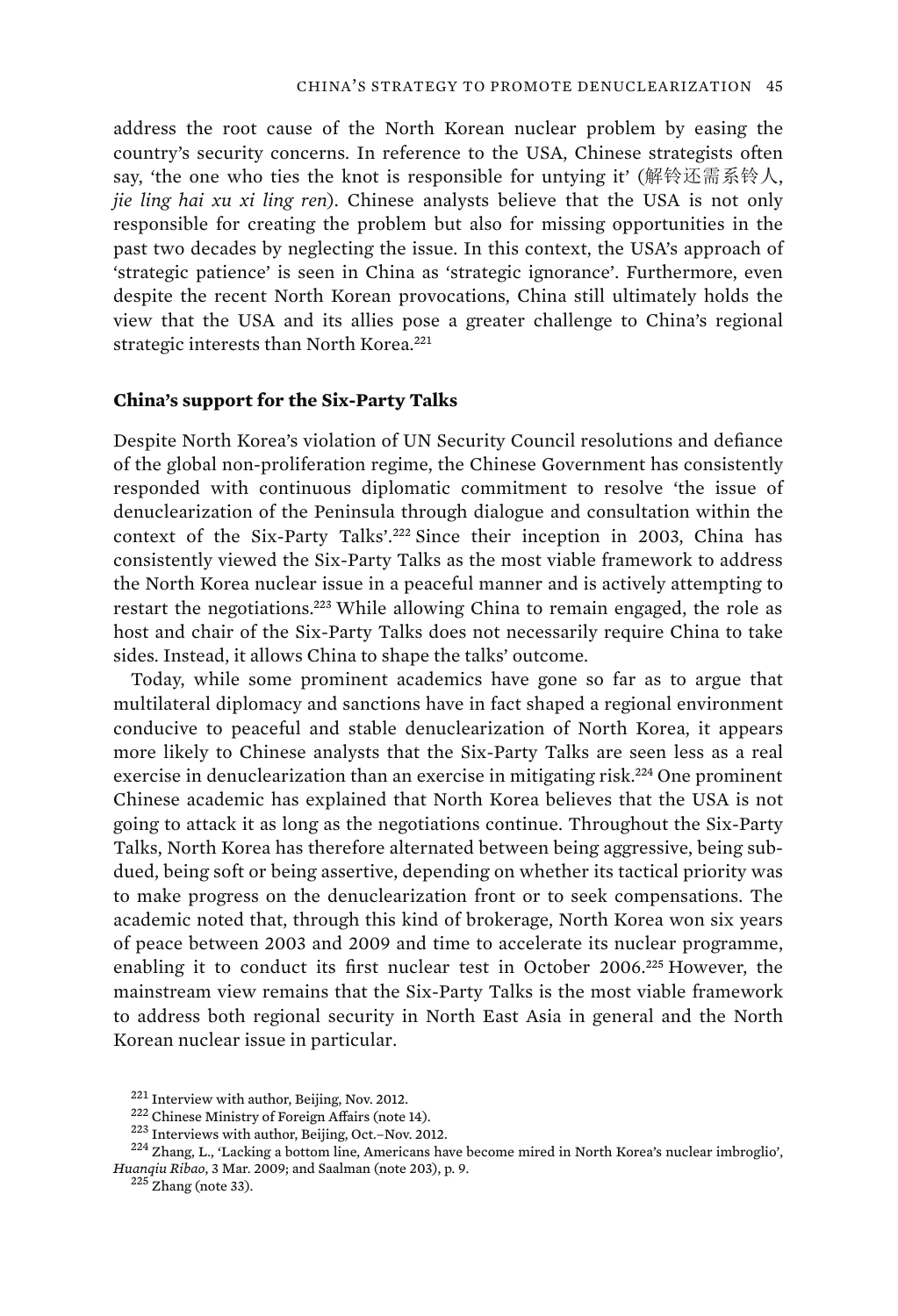#### *Chinese views on the role and the concrete achievements of the Six-Party Talks*

Although the Six-Party Talks have so far failed to achieve their ultimate goal—the verifiable and irreversible denuclearization of the Korean peninsula—China is still persevering in its efforts. Chinese experts stress that the framework's achievements should be measured by the process itself and by the incremental steps that it has achieved (see appendix B). Analysts view a number of developments throughout the six rounds of talks between 2003 and 2009 as positive results pertaining to the denuclearization of the Korean peninsula and contributing to regional stability.<sup>226</sup>

When the Six-Party Talks were launched in 2003, they were hailed not only for establishing a platform for multilateral consultations but also for facilitating bilateral contacts, easing confrontation and preventing an escalation of tensions in North East Asia.<sup>227</sup> Chinese analysts emphasize that the Six-Party Talks defused the second Korean nuclear crisis that started in 2002, which had led to the breakdown of the Agreed Framework reached in October 1994. In addition, two statements by the chairman and the Joint Statement of 19 September 2005 built basic consensus and established general principles that narrowed the differences in interests of the six parties and increased their mutual trust.<sup>228</sup> Although differences between the USA and North Korea over the scope and method of investigating the dismantlement of North Korea's nuclear facilities eventually prevailed, the 2005 Joint Statement led to North Korea disabling its nuclear facilities at Yongbyon, with the televised demolition of the cooling tower of the experimental reactor at the site in June 2008.<sup>229</sup> One Chinese expert states that an additional major achievement of the talks was that the parties reached consensus that the first step towards denuclearization is to implement a nuclear freeze, and they agreed to seek a peaceful resolution of the nuclear issue in an incremental process, following the principle of 'words for words' and 'action for action'—that is, every statement or action by one side of the dispute is met by an equivalent statement or action from the side.<sup>230</sup>

It is a mainstream perspective in China that China has always prioritized maintaining a stable environment around the Korean peninsula, and that it views this as an additional major goal and achievement of the six rounds of Six-Party Talks. However, experts also argue that, in order to stabilize North Korea, one of the additional goals of the Six-Party Talks was to gain more international support for North Korea's economy. Despite this, after six rounds of talks there were no economic gains for North Korea. With the failure of the Six-Party Talks in 2009, China lost influence over nuclear and ballistic missile developments in North

 $^{226}$  Interviews with author, Beijing, Nov. 2012; and Huang, H. and Wu, X., '新形势下中国对朝外交政策调

 $\frac{m}{2}$ <sup>27</sup> [The adjustment of China's policy on North Korea under a new situation], *Dongbeiya Luntan*, no. 5 (2011).<br><sup>227</sup> Huang, F. and Jin, X., 'Assessment of the Korea nuclear Six-Party Talks', *Contemporary Intern Relations*, vol. 22, no. 1 (Jan./Feb. 2012), pp. 96–97. 228 See appendix B in this volume; Chairman's Statement of third round of Six-Party Talks, 26 June 2004,

<sup>&</sup>lt;http://english.peopledaily.com.cn/200406/26/eng20040626\_147642.html>; and Statement by Chair of Six-Party Talks, 26 June 2008, <http://english.peopledaily.com.cn/90001/90776/90883/6437657.html>. <sup>229</sup> Huang and Jin (note 227).<br><sup>229</sup> Interview with author, Jilin, Nov. 2012.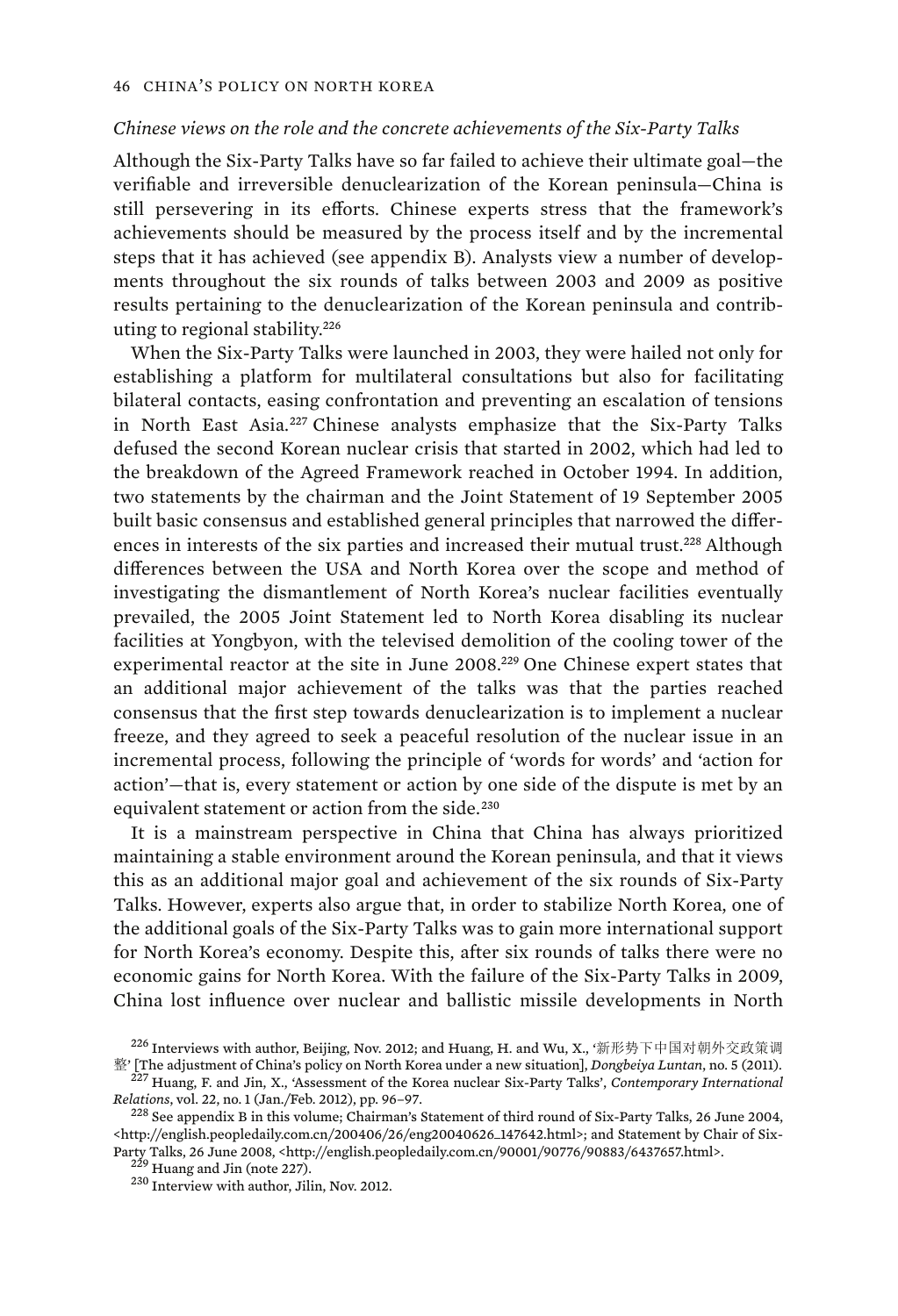Korea. A majority of analysts see this as the main rationale for China to focus its policy on North Korea on unilateral economic assistance.<sup>231</sup>

Chinese experts argue that diverging interests and lack of mutual trust among all six parties—China, Japan, North Korea, South Korea, Russia and the USA hindered the progress of the talks. China prioritizes regional stability, finding a diplomatic and peaceful solution, denuclearization, and maintaining its traditional bilateral relations with North Korea. The USA wants denuclearization with or without stability and either through regime collapse or multilateral diplomacy. South Korea prioritizes denuclearization, stability and unification. Finally, Japan has a specific agenda related to the issue of abductees.<sup>232</sup> Ultimately, Chinese experts see responsibility for the breakup of the framework as lying with the USA. After a long process that started in 2003, the six delegations actually came close to solving the nuclear issue. The problem was that the USA did not accept the final agreement due to a lack of US domestic support.<sup>233</sup> Ever since, political recognition and security guarantees for North Korea have not been an option for the USA, and many in China view this as the reason why the talks collapsed. Chinese analysts argue that North Korea resumed its nuclear activities because of the USA's repeated insistence on new requirements, especially its insistence on verification.<sup>234</sup>

#### *China's efforts to resume the Six-Party Talks*

Despite the breakup of the Six-Party Talks in 2009, the prevailing mainstream view in China is that the Six-Party Talks remain the most viable and effective framework to address the North Korean nuclear issue. Chinese analysts argue that the talks are the best format for all regional stakeholders to address this issue in a cooperative manner.<sup>235</sup>

China is actively mediating between the USA and North Korea. The Chinese MFA has insisted that China is trying to stay in close communication with its neighbour to prompt each side to quickly restart dialogue and consultation.<sup>236</sup> In May 2013, during a visit to Beijing, the North Korean special envoy Choe Ryong Hae expressed Kim Jong Un's support for China's efforts to restart Six-Partytype talks; and during his visit to Beijing in June 2013, the North Korean First Vice-Foreign Minister, Kim Kye Gwan, reiterated an offer to hold high-level talks with the USA, stating, 'The denuclearization of the Korean peninsula was the dying wish of Chairman Kim Il Sung and General Secretary Kim Jong Il'. <sup>237</sup>

In July 2013 China took its message to North Korea by sending Vice-President Li Yuanchao, the highest-ranking Chinese official to visit North Korea since Kim

- 
- 
- 
- 

<sup>&</sup>lt;sup>231</sup> Interviews with author, Jilin, Nov. 2012.<br><sup>232</sup> Wu, A., 'What China whispers to North Korea', *Washington Quarterly*, vol. 28, no. 2 (spring 2005).<br><sup>233</sup> Interviews with author, Beijing, Nov. 2012.<br><sup>234</sup> Interviews Choe, S., 'North Korea proposes high-level talks with U.S.', *New York Times*, 15 June 2013; and Cain, G., 'Denuclearized North Korea was Kim Jong Il's "dying wish", says diplomat', *Global Post*, 20 June 2013.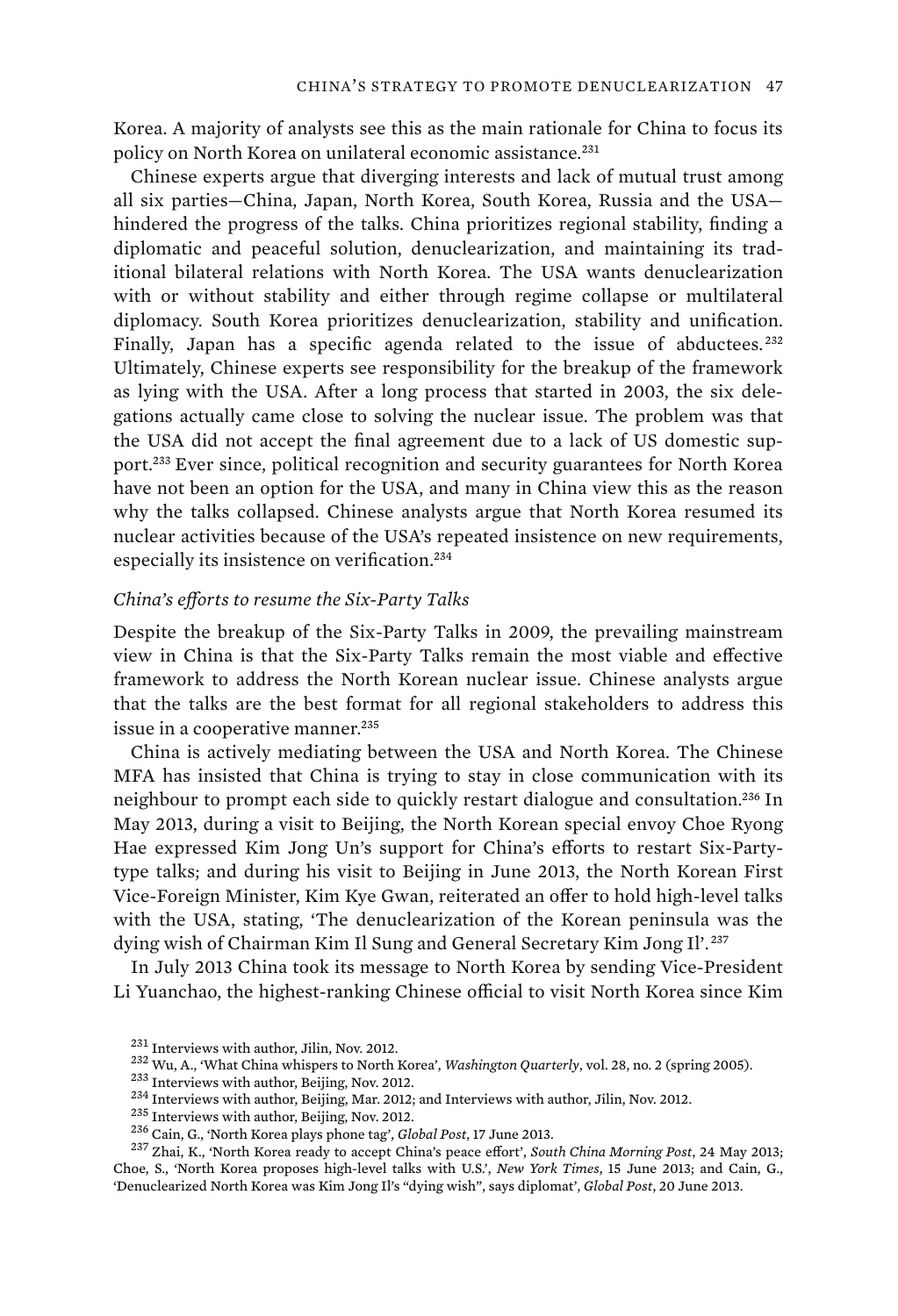Jong Un took power. Li delivered a personal message from President Xi Jinping to Kim. In his published comments, Li appeared to encourage North Korea to rein in its confrontational approach. As he reiterated China's call for denuclearization and dialogue, the state-run Chinese news agency Xinhua quoted Kim as saying that North Korea 'supports China's efforts to restart the six-party talks, and is willing to work together with all sides to maintain the peace and stability of the Korean Peninsula'.<sup>238</sup> Kim was also quoted as saying that his country needed 'a stable external environment' so that it could focus on developing its economy. However, reporting on the same meeting, the KCNA made no direct mention of denuclearization or supporting China's efforts to reconvene the Six-Party Talks.<sup>239</sup>

In September 2013 North Korea appeared to be in a newly conciliatory mood after its period of belligerent rhetoric in early 2013. Although it had declared in 2009 that it would never return to the Six-Party Talks, North Korea communicated that it would be open to new negotiations similar to the high-level bilateral talks that it had already offered to hold with the USA in June but without preconditions.<sup>240</sup> Meanwhile, China has been placing pressure on the USA to relax its conditions for re-joining the Six-Party Talks, arguing that North Korea has come closer to the US position and that the USA needs to be more flexible.<sup>241</sup>

As described above, many in China see the USA—and in particular its provision of extended deterrence in North East Asia—as being central to the failure to resolve the nuclear issue. Due to the fact that the maintenance of the status quo has already resulted in a larger US presence and stronger alliances in the region, China also faces the strategic risk of increased US presence and expanded leverage in the region once the nuclear issue is solved. Against this background, Xi Jinping's comment at the Boao Forum in April 2013 that 'no one should be allowed to throw a region and even the whole world into chaos for selfish gains' can be seen as being directed at both North Korea and the USA.<sup>242</sup> Beyond North Korea, the USA's policies in the East and South China seas were also certainly on Xi's mind.<sup>243</sup>

As a result, the gulf between the positions of North Korea and the USA is widely viewed as being the main obstacle to the resumption of negotiations. While the USA has not categorically ruled out the possibility of holding new talks, both countries have laid out their respective preconditions for a return to the negotiation table. Given that each side views the other's preconditions as unacceptable, a quick resumption of negotiations in any form remains unlikely.<sup>244</sup> The USA has made clear that there can only be talks once North Korea has

<sup>238</sup> Choe, S. and Buckley, C., 'North Korean leader supports resumption of nuclear talks, state media say', New York Times, 26 July 2013.<br><sup>239</sup> See e.g. Korea Central News Agency, 'Kim Jong Un meets delegation of PRC', 25 July 2013.<br><sup>240</sup> 'North Korea calls for return to Six-Party Talks on unconditional basis', Global Security

Nuclear Threat Initiative, 18 Sep. 2013, <http://www.nti.org/gsn/article/senior-n-korean-official-calls-return-<br>six-party-talks-unconditional-basis/>.

<sup>&</sup>lt;sup>241</sup> The authors are indebted to the referee for this point.<br><sup>242</sup> 'Full text of Xi Jinping's speech at opening ceremony of Boao Forum (3)', Xinhua, 8 Apr. 2013.<br><sup>243</sup> Interviews with author, Beijing, Oct.–Nov. 2012.<br><sup>24</sup>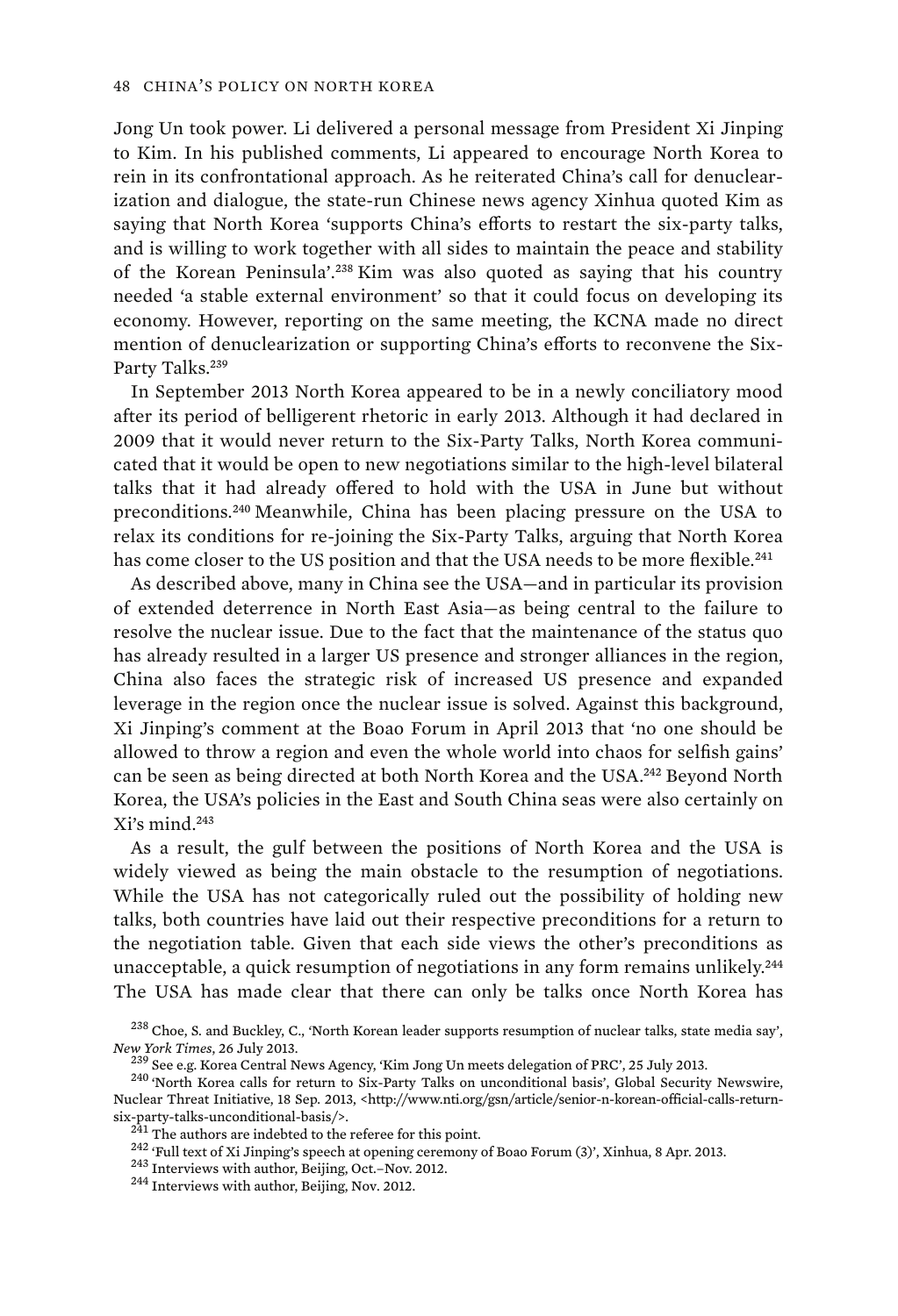proved its commitment to denuclearization. North Korea's preconditions have included a withdrawal of UN sanctions, a permanent suspension of South Korean–US military drills, the withdrawal of strategic offensive means in the vicinity of the Korean peninsula and an apology to restore North Korea's dignity.<sup>245</sup>

In its latest endeavour, China hosted a semi-formal 'track 1.5' discussion among the six states in September 2013. However, the USA and South Korea did not send their high-level negotiators.<sup>246</sup> The USA's special envoy for North Korea policy, Glyn Davies, stated the US Government's view that, without a clear demonstration of North Korea's commitment to denuclearization before any new negotiations will be held, 'it's difficult to imagine how six-party rounds could be productive at the moment'.<sup>247</sup> During the discussions, which took place in Beijing on 18 September to commemorate the 10th anniversary of the inception of the Six-Party Talks in August 2003, North Korea's First Vice-Foreign Minister, Kim Kye Gwan, signalled some change in North Korea's position by calling for a return to the Six-Party Talks without preconditions. The US position, however, remained unchanged.<sup>248</sup>

Despite these efforts, there is a widely acknowledged sense of pessimism among the Chinese expert community that, while the Six-Party Talks have possibly slowed the North Korean nuclear weapon and ballistic missile programmes, the time to achieve disarmament and denuclearization goals through the talks has probably already passed.<sup>249</sup>

#### *Non-proliferation instead of denuclearization?*

Despite the widely held view that the Six-Party Talks cannot achieve denuclearization in the short term, many Chinese experts believe that they can still realistically achieve other results, such as regional stability, non-proliferation and the enhancement of China's status as a responsible power. While denuclearization of the Korean peninsula is still viewed as the ultimate goal of the process, most experts concur that issues pertaining to non-proliferation could be addressed instead.<sup>250</sup>

Regarding regional stability, analysts argue that future prospects depend on changes to the North East Asian regional security environment as well as the North Korean–US and Chinese–US relationships.<sup>251</sup> Some experts go as far as to suggest the establishment of a sustainable regional security dialogue in East Asia. A regional security arrangement might serve to address North Korea's security concerns, as North Korea has repeatedly stated that it would be open to talks

<sup>&</sup>lt;sup>245</sup> Choe (note 237).<br><sup>246</sup> 'U.S., China discuss possible North Korea nuclear talks', Global Security Newswire, Nuclear Threat Initiative, 11 Sep. 2013, <http://www.nti.org/gsn/article/us-discusses-north-korea-situation-china/>. 247 'U.S. demands N. Korea show readiness to denuclearize before any talks', Global Security Newswire,

Nuclear Threat Initiative, 9 Sep. 2013, <http://www.nti.org/gsn/article/us-demands-n-korea-show-willing ness-denuclearize-ahead-any-talks/>.<br><sup>248</sup> 'North Korea calls for return to Six-Party Talks in unconditional basis' (note 240).<br><sup>249</sup> Interviews with author, Beijing and Jilin, Nov. 2012.<br><sup>250</sup> Interviews with author, Bei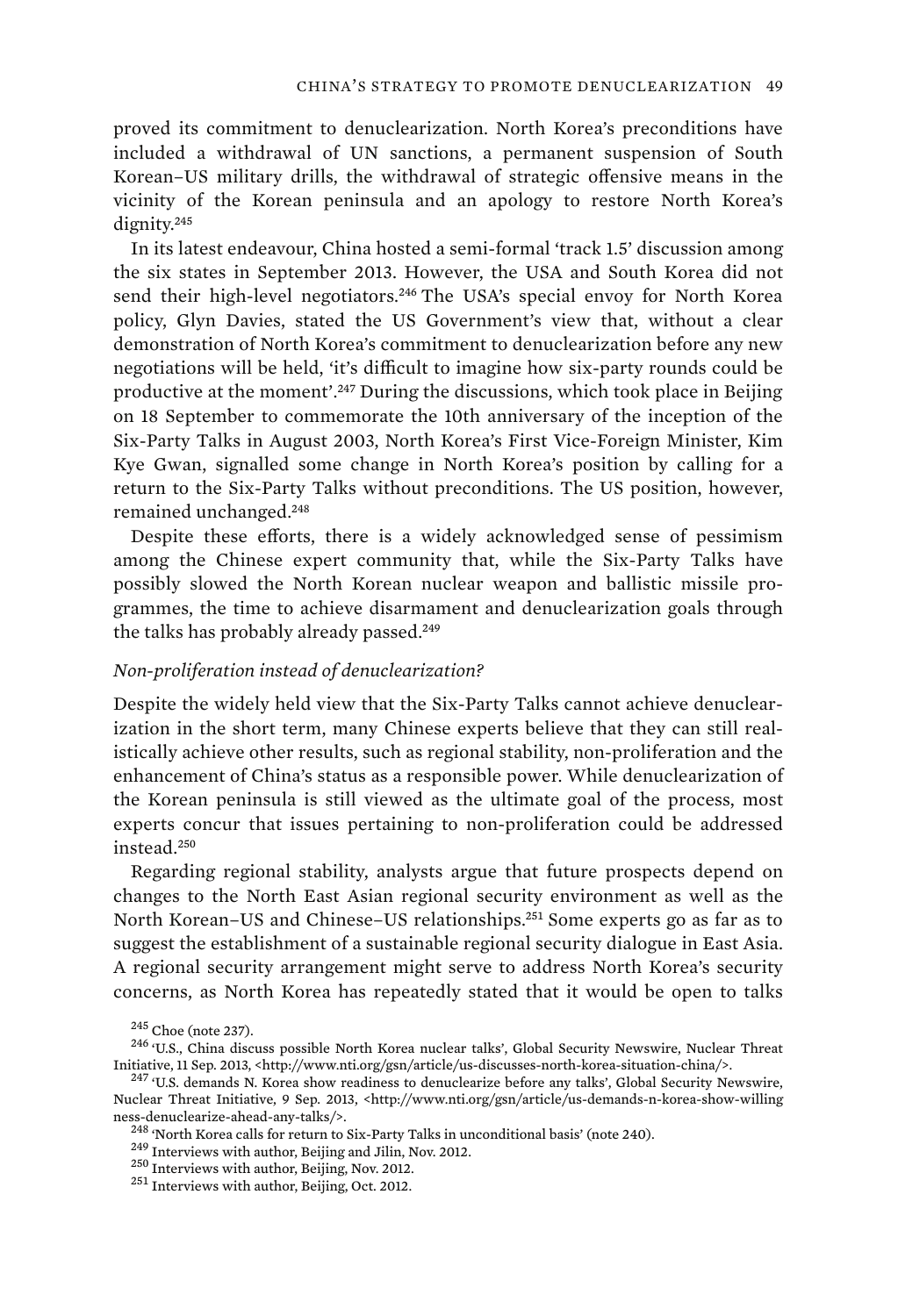pertaining to regional peace and security.<sup>252</sup> With such a framework in place, the Six-Party Talks could resume with an alternative structure focused on regional security and non-proliferation, and might even be able to achieve some progress on the nuclear issue at a later point.<sup>253</sup> However, experts mostly fall short of offering detailed proposals or possible alternatives.

With regards to North Korea's nuclear weapon programme, the majority of Chinese analysts argue that the 2005 Joint Statement and the 2012 Leap Day Deal are existing concrete achievements of previous negotiations and should be the starting point of future discussions on the denuclearization of the Korean peninsula. They argue that, in such a scenario, North Korea's current nuclear programme could possible be frozen at its existing stage. Many scholars refer to the proposal of Dr Siegfried Hecker, a former director of the USA's Los Alamos National Laboratory and currently professor at Stanford University, entailing: (*a*) 'no more bombs—don't make any more plutonium and don't make highly enriched uranium, and then have some way of verifying that'; (*b*) 'no better bombs', and so 'no more nuclear tests'; and (*c*) 'no export'.<sup>254</sup> In return, the USA and China would have to address North Korea's concerns about its security.

At the same time, most experts admit that, at this point, such approaches are merely conceptual thinking, and remain doubtful that North Korea is willing to make meaningful concessions or that other countries are prepared to reciprocate such steps.<sup>255</sup> Given recent reporting on the possible restarting of North Korea's plutonium production reactor and the possible expansion of its uranium enrichment facility at Yongbyong, such scenarios appear even more unlikely.<sup>256</sup>

# **China's policies in support of economic exchanges: the interplay of market and strategic considerations**

The Chinese argument that economic engagement serves the goal of ultimate denuclearization by North Korea starts with a balance-of-power rationalization of the North Korean nuclear weapon programme as a means of asymmetric balancing against the South Korean–US alliance. However, the mainstream Chinese view that the North Korean nuclear programme is a strategic objective and not a bargaining chip also recognizes the flexibility in North Korea's official policy line. Indeed, the denuclearization of the Korean peninsula and the entire globe remains a foreign policy goal for North Korea, which suggests that North Korea's strategic calculus can still change, and that economic engagement can play a role in this regard.

<sup>252</sup> Li (note 36). 253 Interviews with author, Beijing and Liaoning, Nov. 2012. 254 Interview with author, Beijing, Nov. 2012; and 'What does North Korea really want?', *Stanford Magazine*, Mar./Apr. 2011.

<sup>&</sup>lt;sup>256</sup> Albright, D. and Avagyan, R., 'Recent doubling of floor space at North Korean gas centrifuge plant: is North Korea doubling its enrichment capacity at Yongbyon?', Institute for Science and International Security (ISIS) Imagery Brief, 7 Aug. 2013, <http://isis-online.org/isis-reports/detail/recent-doubling-of-floorspace-at-north-korean-gas-centrifuge-plant/>; and Hansen, N. and Lewis, J., 'North Korea restarting its 5 MW reactor', 38 North, 11 Sep. 2013, <http://38north.org/2013/09/yongbyon091113/>.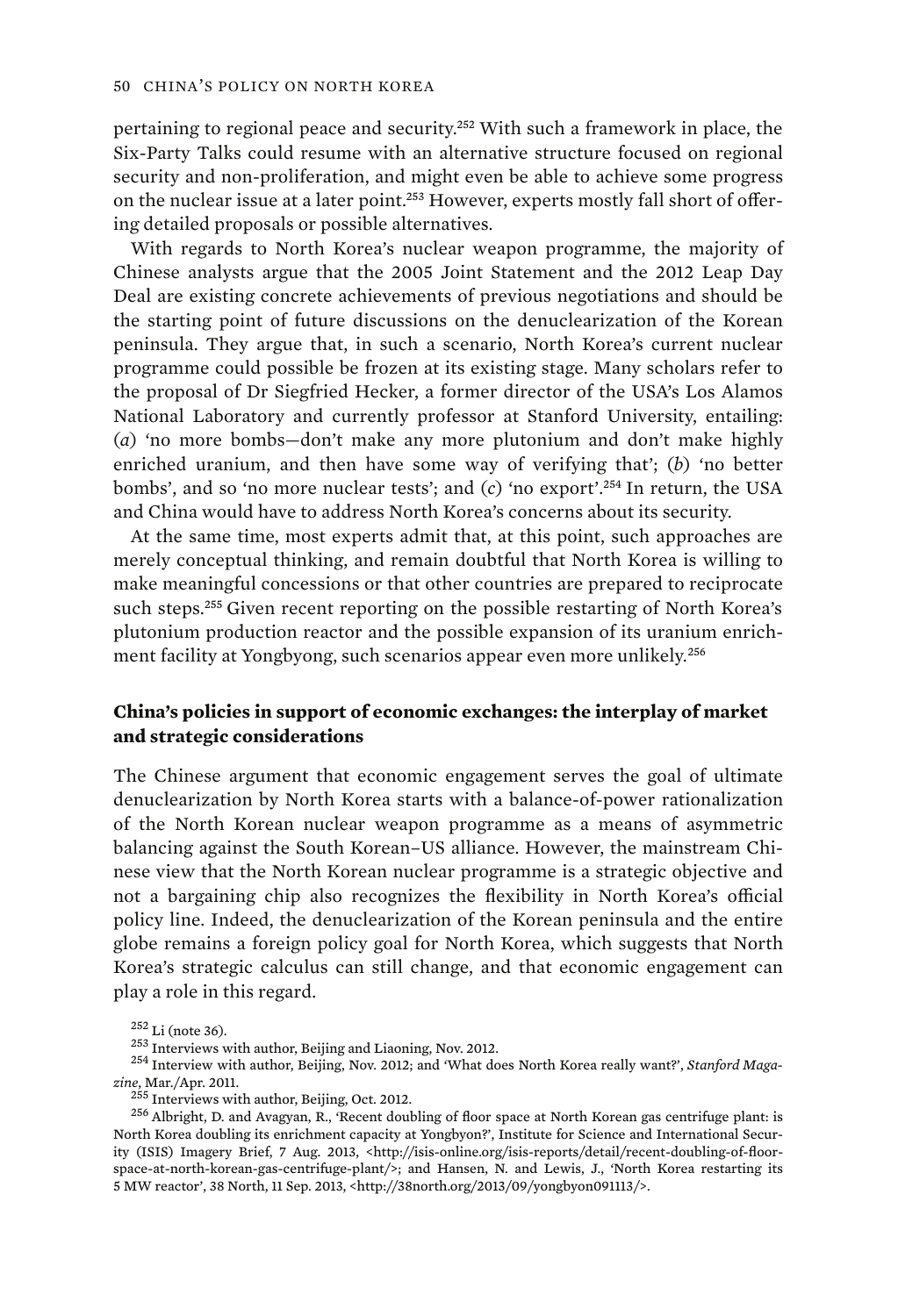Since 2009 China has developed a number of policies in support of Chinese investment in North Korea. Although these policies fit into a greater strategic narrative that highlights opening up of the North Korean economy and, ultimately, denuclearization, they have served a much more narrowly defined objective: making sure that interactions with North Korea are economically viable. The emphasis on infrastructure on the Chinese side of the border indicates that, at this stage, Chinese policies focus on external conditions that may boost growth of Chinese–North Korean trade and investment relations in the future. Political and strategic considerations do not mean that China is willing to write a blank cheque for North Korea. In reality, China's policies are marketoriented.

The Chinese Government has focused on improving the legal framework within which Chinese firms operate in North Korea by raising the issue politically or by carrying out capacity-building projects. The issue topped the agenda of Jang Sung Taek's August 2012 meetings with Wen Jiabao in Beijing.257 The Chinese MOFCOM plays a leading role in the implementation of this policy, as it funds training programmes for North Korean cadres in a number of northeastern Chinese cities, including Changchun (at Jilin University), Shenyang and Tianjin, with a focus on economics and law. A special programme trains the legal committee of the North Korean Supreme People's Assembly.258 Building the capability of North Korean officials to improve and enforce their legal system is clearly a Chinese priority.<sup>259</sup>

Indeed, the lack of a sound legal environment and the risk of expropriation weigh more than strategic interests when considering further economic exchanges. A MOFCOM official argues that North Korea's 'extreme nationalism' makes it difficult for Chinese firms to invest.<sup>260</sup> In response to an editorial written by a MOFCOM official encouraging Chinese companies to invest in North Korea, the vice-general manager of Xiyang Group, Wu Xisheng, said publicly that this was a 'wrong' policy.<sup>261</sup> Piao Guangji argues that four main obstacles prevent more Chinese investment in North Korea: the overall weakness of the economy, the lack of flexibility of the political system, the deficiencies of the legal framework (or its absence in certain areas) and the backwardness of the infrastructure.<sup>262</sup> Piao, a leading specialist on the North Korean economy, advocates exercising caution until a legal framework is put in place to protect the rights of Chinese investors. According to him, the Chinese Government should reassess positively the strategic dimension of bilateral trade, as it directly affects the regional security order.<sup>263</sup>

Despite being market-oriented, Chinese policies can also be justified by a narrative highlighting their positive impact on promoting stability, reform

<sup>&</sup>lt;sup>257</sup> Interviews with author, Beijing and Jilin, Nov. 2012.<br><sup>258</sup> Interviews with author, Liaoning, Nov. 2012.<br><sup>259</sup> Interviews with author, Liaoning, Nov. 2012.<br><sup>260</sup> Xia (note 189) (authors' translation).<br><sup>261</sup> North Ko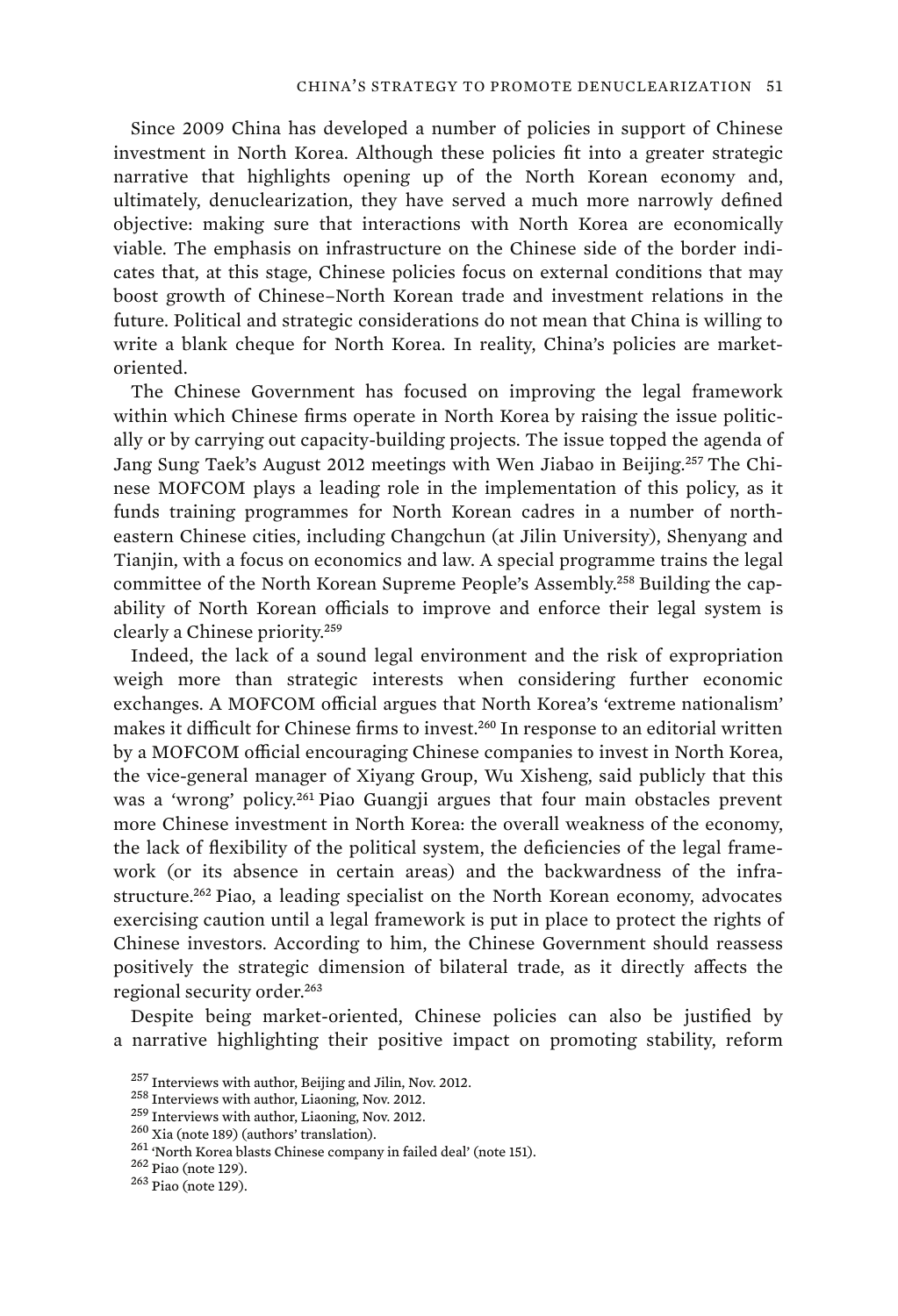and denuclearization. A Chinese four-character proverb best encapsulates this dimension: 'exert a subtle and imperceptible influence to transform someone' (潜移默化, *qianyimohua*). Chinese actions also aim at discretely promoting the Deng Xiaoping model of reform, through a modus operandi characterized by two courses of action: indirect communication and tactical passivity.

First, China proceeds indirectly by providing North Korean officials with an opportunity to experience Chinese development. During his four trips to China in 2010 and 2011, Kim Jong Il's agenda included many economic items, including a visit to the Pudong SEZ in Shanghai, the symbol of China's integration into the global economy. The rationale for this was to 'provide North Korea with a communication channel and a window to observe the outside world' and an 'opportunity to learn the rules of the game of international trade'.<sup>264</sup> Along these lines, China's approach is also based on the assumption that a success story in a North Korean SEZ would lead North Korea to reassess positively the benefits of reforms.<sup>265</sup> This approach has been pursued at all levels of bilateral interactions, with North Korean delegations being shown Chinese development successes.

Second, while China does not actively promote particular economic development projects, it responds positively to North Korean requests for economic cooperation while insisting that projects should be economically viable and should be implemented by businesses. In 2005 the Chinese Prime Minster, Wen Jiabao, announced a 16-character policy framework to guide the development of China–North Korea economic relations: 'governments provide guidance, firms are the core element, exchanges follow market mechanisms, relations are win– win and mutually beneficial' (政府引导, 企业为主, 市场运作, 互利共赢, *zhengfu yindao, qiye weizhu, shichang yunzuo, huli gongying*).<sup>266</sup> This formula has been discussed for years between the two sides. Despite patient diplomacy, China has never been able to fully overcome North Korea's reluctance to apply 'market mechanisms' to economic relations.<sup>267</sup> The formulation of the policy framework, and Chinese efforts to persuade North Korea to adopt market principles, have met continuous opposition from North Korea, which prefers to frame economic exchanges in purely political and strategic terms. In that sense, passivity is tactical, as being proactive is perceived as counterproductive: China prefers to build on the requests coming from North Korea. North Korea also strongly mistrusts China, seeing it as having come too close to the Western economic model.

Chinese experts defend this indirect and passive approach by arguing that this is the only realistic path. China does not 'push for reforms, it contributes an atmosphere conducive to reforms'.<sup>268</sup> In the words of one analyst, 'Directly telling the North Koreans that the investment climate is hostile does nothing to improve

<sup>&</sup>lt;sup>264</sup> Interviews with author, Jilin, Nov. 2012 (authors' translation).<br><sup>265</sup> Interviews with author, Jilin, Nov. 2012.<br><sup>266</sup> Teng, K. and Yang, X., 中朝金融合作的驱动因素与对策分析 [Driving factors and countermeasures of Sino-DPRK financial cooperation], *Dongbeiya Luntan*, vol. 22, no. 105 (Jan. 2013), pp. 10–18 (authors' trans-

 $^{267}$  Interviews with author, Beijing, Aug. 2012.<br> $^{268}$  Interviews with author, Beijing, Nov. 2012 (authors' translation).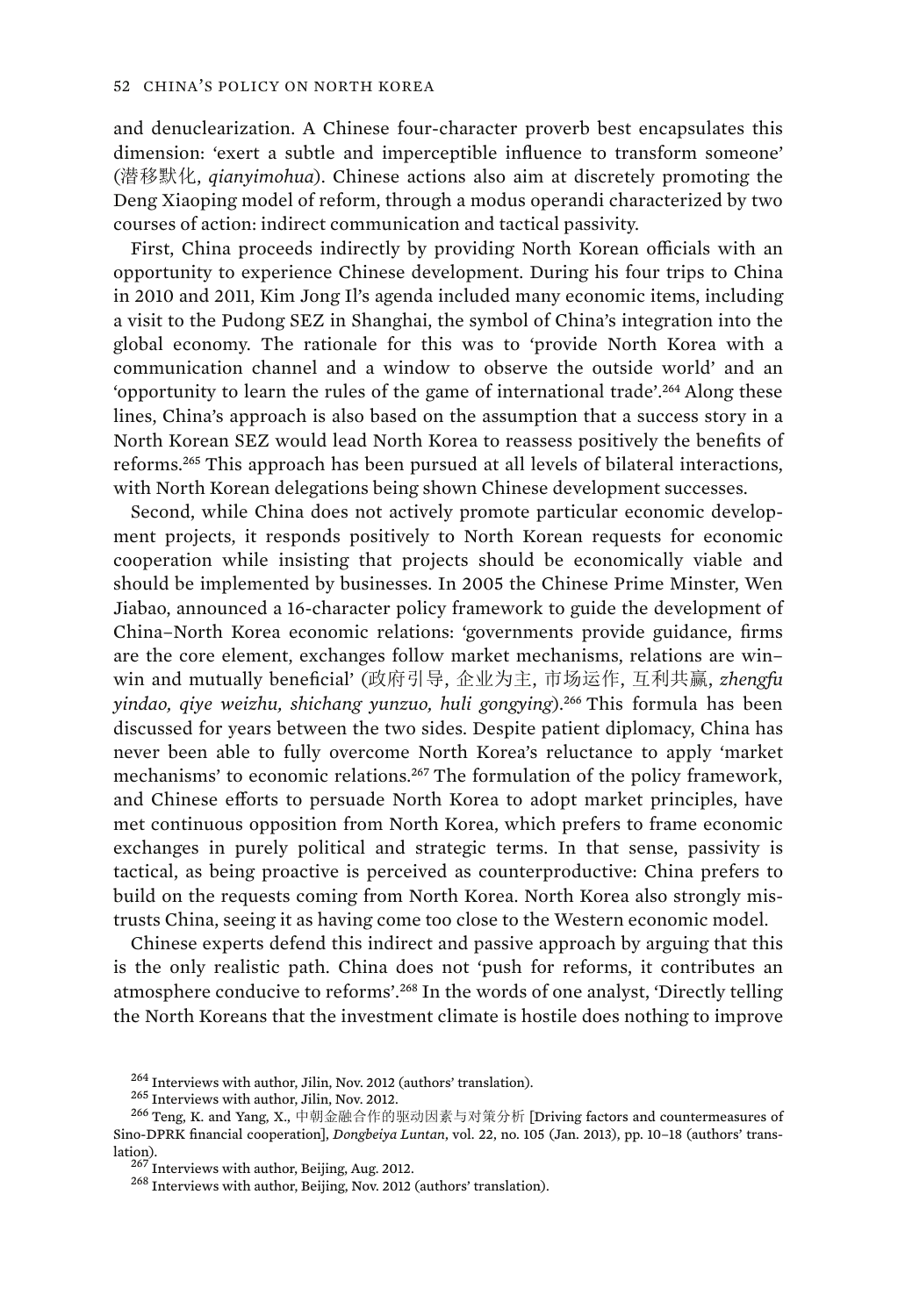the situation'.<sup>269</sup> Most North Korean officials see proactive advocacy of 'economic reforms' as hostile, so Chinese negotiators avoid confrontation in order to foster more constructive discussions.<sup>270</sup>

There are three main arguments linking economic support to the goal of denuclearization.

First, trade and investment address one of the most important sources of North Korea's sense of insecurity: its economic backwardness compared to South Korea.<sup>271</sup> According to this line of thinking, the nuclear programme is North Korea's only leverage to balance against South Korea, whose economy is four times larger. Trade and economic development address an internal aspect of North Korea's national security concerns, as domestic weakness is another source of insecurity, in addition to external threats.

The second argument involves pragmatism. According to Chinese analysts, addressing the nuclear issue first is bound to fail because it creates direct antagonism, while gradual economic change is a more realistic entry point, and the only area of China–North Korea relations in which actual progress can be secured.<sup>272</sup> Advocates of this approach argue that as denuclearization talks are currently stalled, economic engagement is China's only viable option to serve its policy goals. According to this view, economic and trade relations can contribute to shaping an environment conducive to a re-evaluation by North Korea of the role of nuclear weapons, and can serve as stepping stones in the incremental process of re-engaging North Korea on its nuclear programme.

Third, China's approach is motivated by a quest for leverage and strategic influence. This last argument fits into the discourse that Chinese influence over North Korea is constantly overstated. Chinese experts argue that Russian President Boris Yeltsin's decision to terminate aid to North Korea resulted in an absolute loss of influence over Korean strategic affairs.<sup>273</sup> According to this view, China takes a longer-term approach aiming at creating the future conditions for exerting decisive influence on the question of nuclear armament on the Korean peninsula. This is closely linked to China's fear that North Korea would turn to the USA if China interrupted economic support or put heavy pressure on North Korea, an argument that is heard more frequently in Beijing since Myanmar adopted political reforms and turned to the West.<sup>274</sup>

### **China's evolving approach to United Nations Security Council sanctions**

UN Security Council sanctions against North Korea have targeted conventional weapons, weapons of mass destruction (WMD) and their components and means of deliveries, and luxury products. They have included embargos, travel bans,

<sup>&</sup>lt;sup>269</sup> Interviews with author, Beijing, Nov. 2012 (authors' translation).<br><sup>270</sup> Interviews with author, Jilin, Nov. 2012.<br><sup>271</sup> Interviews with author, Beijing, Nov. 2012.<br><sup>272</sup> Interviews with author, Jilin, Nov. 2012.<br><sup>2</sup>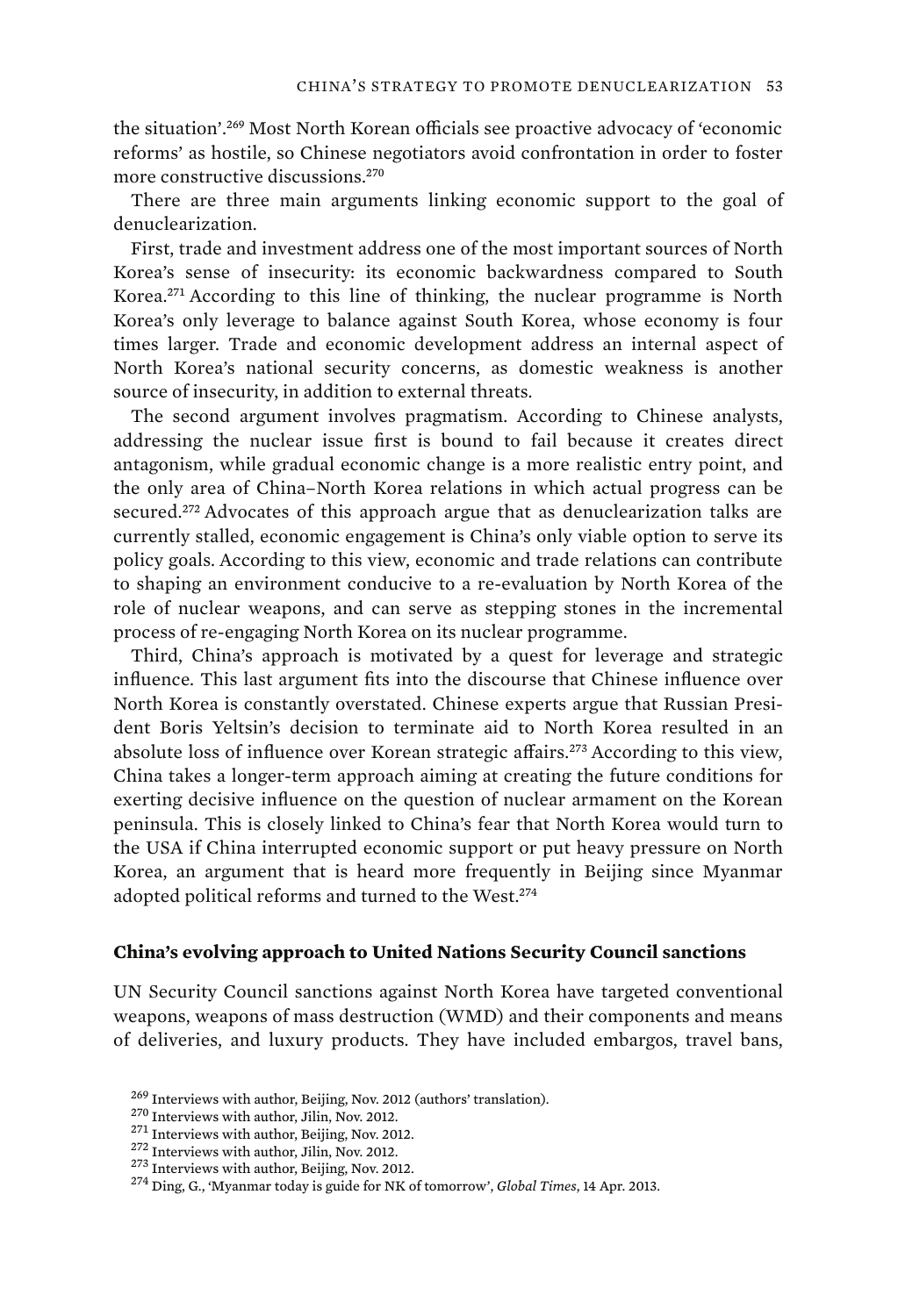financial freezes on targeted individuals and entities, and demands on UN member states to inspect cargo to and from North Korea. Sanctions have sought to minimize the impact on human security in North Korea by targeting the ruling elite and individuals and entities involved in proliferation.

There is a large body of evidence documenting failed attempts by North Korea to procure conventional weaponry and export both conventional arms and WMD and missile components, although successful illicit transfers have not been documented in open-source material.<sup>275</sup> The most authoritative sources are the reports of the UN Panel of Experts on the North Korean sanctions, the latest of which documents a dozen cases of violations of UN Security Council resolutions.<sup>276</sup>

After voting for UN Security Council Resolution 2094 in March 2013, China took a number of visible steps to enforce the new round of sanctions. The Chinese Government issued orders to a number of government agencies to strictly enforce UN sanctions on North Korea.<sup>277</sup> In September MOFCOM for the first time released a 236-page list of dual-use items and technologies subject to export control that could be used in the production of missiles and nuclear, chemical and biological weapons.<sup>278</sup> According to a government statement, the export ban reflects China's move to further comply with the relevant Security Council resolutions directed at North Korea.<sup>279</sup> The list was clearly adopted to increase the capability of relevant law-enforcement agencies to prevent individuals and firms from pursuing deals in violation of UN Security Council sanctions, rather than as a public diplomacy message to the USA and other proponents of stricter sanctions: no English translation was published, and no prior coordination with the USA or others was undertaken.<sup>280</sup>

These visible steps to enforce the new round of sanctions came after concerns were raised regarding China's record of implementing the sanctions regime. The UN Panel of Experts has documented trans-shipments through Dalian of banned luxury goods purchased via Chinese companies.<sup>281</sup> According to media reports citing leaked US Government cables, the USA's repeated requests that China stop the transport of ballistic missile components from Pyongyang to Tehran through

Administration of Customs and National Energy Agency, List of banned dual-use items and export ban to North Korea, Notice no. 59 of 2013, 23 Sep. 2013, <http://file.mofcom.gov.cn/article/gkml/201309/201309 00317758.shtml> (in Chinese).<br><sup>279</sup> Chinese Ministry of Commerce (note 278).<br><sup>280</sup> Foreign diplomats, Interviews with author, Beijing, Sep. 2013.<br><sup>281</sup> See the annual reports of the UN Security Council Panel of Experts on

un.org/sc/committees/1718/annualreports.shtml>.

 $^{275}$  E.g. on a recent case currently under UN investigation see Griffiths, H. and Sirtoola, R., 'Full disclosure: contents of North Korean smuggling ship revealed', 38 North, 27 Aug. 2013, <http://38north.org/

<sup>2013/08/</sup>hgriffiths082713/>.<br><sup>276</sup> United Nations, S/2013/337 (note 131).<br><sup>277</sup> See e.g. Chinese Ministry of Transport, International Cooperation Department, '关于执行联合国安理 会第 2094 号决议的通知' [Notification on the implementation of UN Security Council Resolution 2094], 25 Apr. 2013, <http://www.moc.gov.cn/zizhan/siju/guojisi/duobianhezuo/guojiheyue/duobiantiaoyue/2013 04/t20130425\_1402013.html>. 278 Chinese Ministry of Commerce, Ministry of Industry and Information Technology, General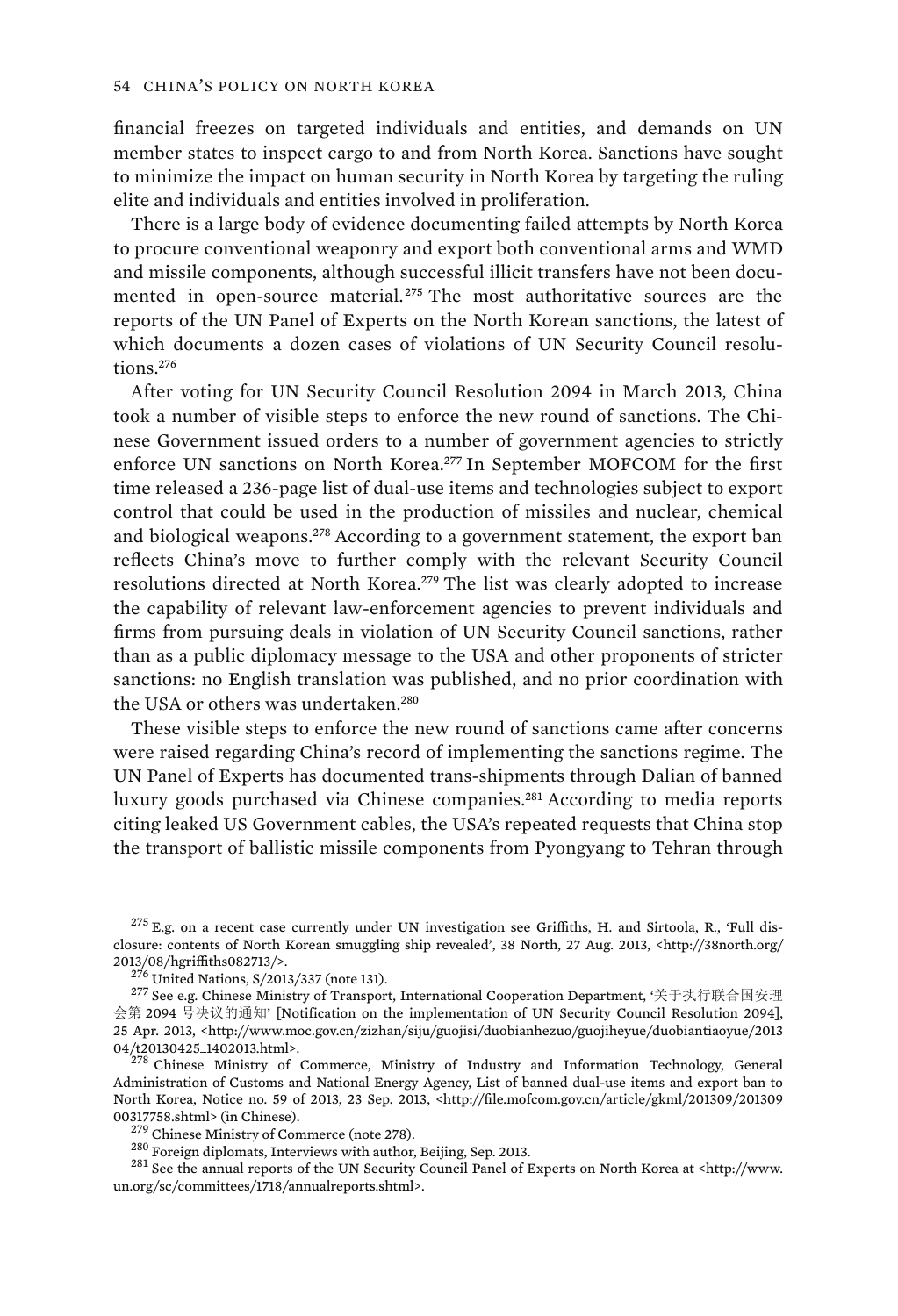Beijing Airport had been ignored.<sup>282</sup> Other cables reveal that this was not an isolated case, as missile technology-related dual-use goods appear to have been shipped from North Korea to Iran through Chinese territory, in certain cases with the possible direct involvement of Chinese companies.<sup>283</sup> The risk of such shipments going undetected will grow as bilateral Chinese–North Korea trade increases.

China's support for stricter enforcement of sanctions is also notable given that it has generally taken a critical stance towards the concept of sanctions.<sup>284</sup> Today, despite the targeted approach of UN Security Council sanctions, most Chinese experts interviewed by the authors argue that the UN Security Council sanctions regime weakens the North Korean economy and reflects a Western intention to bring the North Korean regime to its knees.<sup>285</sup> In general, Chinese criticism of UN Security Council sanctions now focuses on three elements.<sup>286</sup> First, many experts think that targeting luxury products is counterproductive. The list published by MOFCOM does not include luxury goods, only conventional weaponry and dualuse items that could be used for WMD and missile development. Second, China insists that sanctions must be complemented by dialogue and incentives. Third, some experts argue that North Korea has a right to civilian space technology and that the sanctions imposed by Resolution 2087—which targeted officials of the North Korean missile launch facility and satellite control centre—are severe.<sup>287</sup>

However, there have been no concrete signs that China plans to take action against North Korea beyond the strict letter of the UN sanctions or that China's fundamental view on the role of sanctions had changed. China's policy on sanctions, as described in a *note verbale* to the UN Security Council Sanctions Committee on North Korea, is that 'the implementation of the resolution should not influence the national development of [North Korea], its normal external contacts or the normal lives of its people'.<sup>288</sup> After the adoption of Resolution 2094 in March 2013, the Chinese MFA stated that the resolution was balanced but that sanctions were not the final and only option of the Security Council, calling for renewed negotiations while urging calm and restraint from sides.<sup>289</sup> Many Chinese experts stress that China's rationale for supporting UN Security Council sanctions is not to punish North Korea, but to induce a return to the Six-Party Talks.<sup>290</sup>

<sup>&</sup>lt;sup>282</sup> 'North Korea supplied powerful ballistic missiles to Iran, cables reveal', Global Security Newswire, Nuclear Threat Initiative, 29 Nov. 2010, <http://www.nti.org/gsn/article/north-korea-supplied-powerful-<br>missiles-to-iran-cables-reveal/>.

 $^{283}$  United Nations, Security Council, Panel of Experts on North Korea (note 281).<br> $^{284}$  Wuthnow, J., 'China and the processes of cooperation in UN Security Council deliberations', *Chinese*  $\begin{array}{l} \textit{Journal of International Politics, vol. 3, no. 1 (spring 2010).}\\ \textit{285}~\textit{Interviews with author, Beijing, Oct. -Nov. 2012.}\\ \textit{286}~\textit{Interviews with author, Beijing, Oct. 2012.}\\ \textit{287}~\textit{UN Security Council Resolution 2087 (note 10).}\\ \textit{288}~\textit{United Nations, Security Council, Committee established pursuit to Resolution 1718 (2006), Note} \end{array}$ 

*verbale* dated 3 August 2009 from the Permanent Mission of China to the United Nations addressed to the

 $^{289}$  Chinese Ministry of Foreign Affairs (note 19).  $^{290}$  Interviews with author, Beijing, Oct. 2012.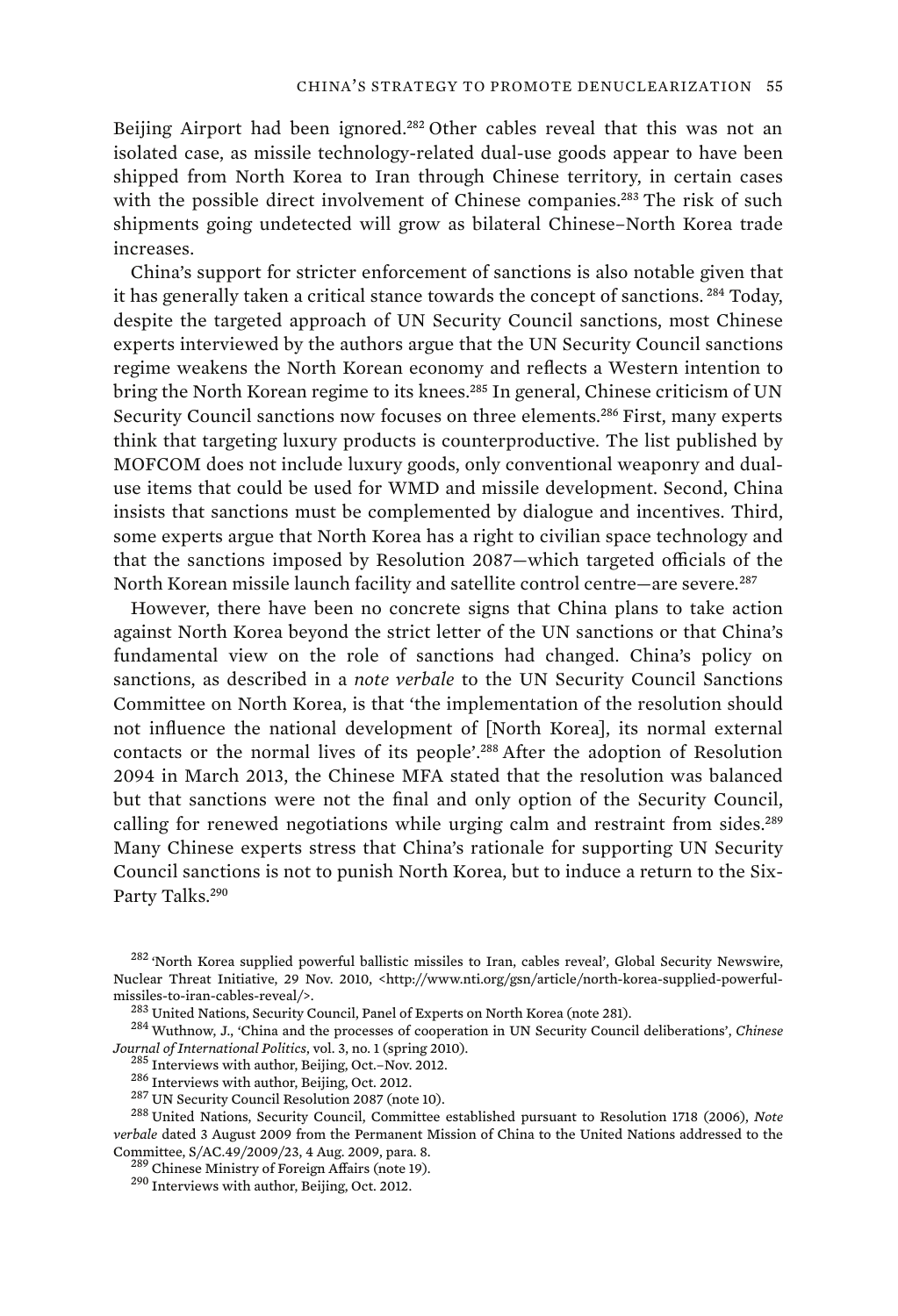Some Chinese experts, especially in the north-east, argue that UN Security Council sanctions aim at suffocating economic development in North Korea in order to induce regime collapse. However, as argued by MOFCOM researcher Mei Xinyu after the vote on Resolution 2094, sanctions 'cannot change the fact that China is North Korea's biggest, most reliable and most important trading partner'.<sup>291</sup> Targeted sanctions have not prevented the growth of trade and investment relations since 2009. Although there are considerable difficulties in distinguishing legitimate transactions from activities covering illicit trade, Chinese experts and officials support the UN 'smart' approach to sanctions, which separates proliferation activities from other economic activities.<sup>292</sup>

The most direct impact of sanctions on the development of China–North Korea economic cooperation has been in finance, an area where distinguishing legitimate and illicit activities is particularly difficult. UN Security Council sanctions have targeted financial entities involved in proliferation activities.<sup>293</sup> Resolution 2094 strengthened financial sanctions by taking a catch-all approach, stating that UN member states should not conduct transactions that contribute to North Korea's proliferation activities. This new approach creates a legal basis for more international cooperation, especially between China and the USA, placing the US Treasury, which implements the USA's unilateral sanctions, in a legitimate position to request support from China. In this regard, the announcement in March 2013 by the US Treasury of sanctions against the North Korean Foreign Trade Bank, which is accused of financing proliferation activities, was closely followed by reports that China had cut ties with the bank.<sup>294</sup> The greater emphasis on financial sanctions also creates new challenges, as such sanctions can have a negative impact on humanitarian activities and on the activities of foreign embassies.<sup>295</sup>

While the sanctions regime explains to a certain degree the weakness of financial ties between China and North Korea, another factor is the inherent weakness of North Korea's own financial infrastructure. Shao Zhigao notes that, as a result of sanctions, 'transactions need to be settled through banks in third countries, such as Hong Kong, Macao and Sweden, and exporting companies are usually paid 20 days after receiving an order'.296 In 1999 the North Korean Golden Triangle Bank established a branch in Hunchun to offer traders the possibility of conducting transactions in US dollars, euros, yen and yuan and signed an agreement with the Jilin branch of the China Construction Bank to facilitate cross-border trade.<sup>297</sup> Other banks, such as Kwangson Banking Corporation

<sup>&</sup>lt;sup>291</sup> Mei (note 113) (authors' translation).<br><sup>292</sup> Interview with author, Beijing, May 2013.<br><sup>293</sup> Financial entities sanctioned by the UN Security Council are Tanchon Commercial Bank, Amroggang Development Banking Corporation and Bank of East Land. United Nations, Security Council, Sanctions Committee on North Korea, 'Consolidated list of entities and individuals', 28 Aug. 2013, <https://www.un. org/sc/committees/1718/>.<br><sup>294</sup> US Treasury sanctions were adopted on 11 Mar. 2013. Rabinovitch, S., 'China banks rein in support for

North Korea', *Financial Times*, 13 May 2013.<br><sup>295</sup> 'North Korean sanctions threaten humanitarian aid', Reuters, 23 May 2013.<br><sup>296</sup> Shao (note 120).<br><sup>297</sup> Shao (note 120).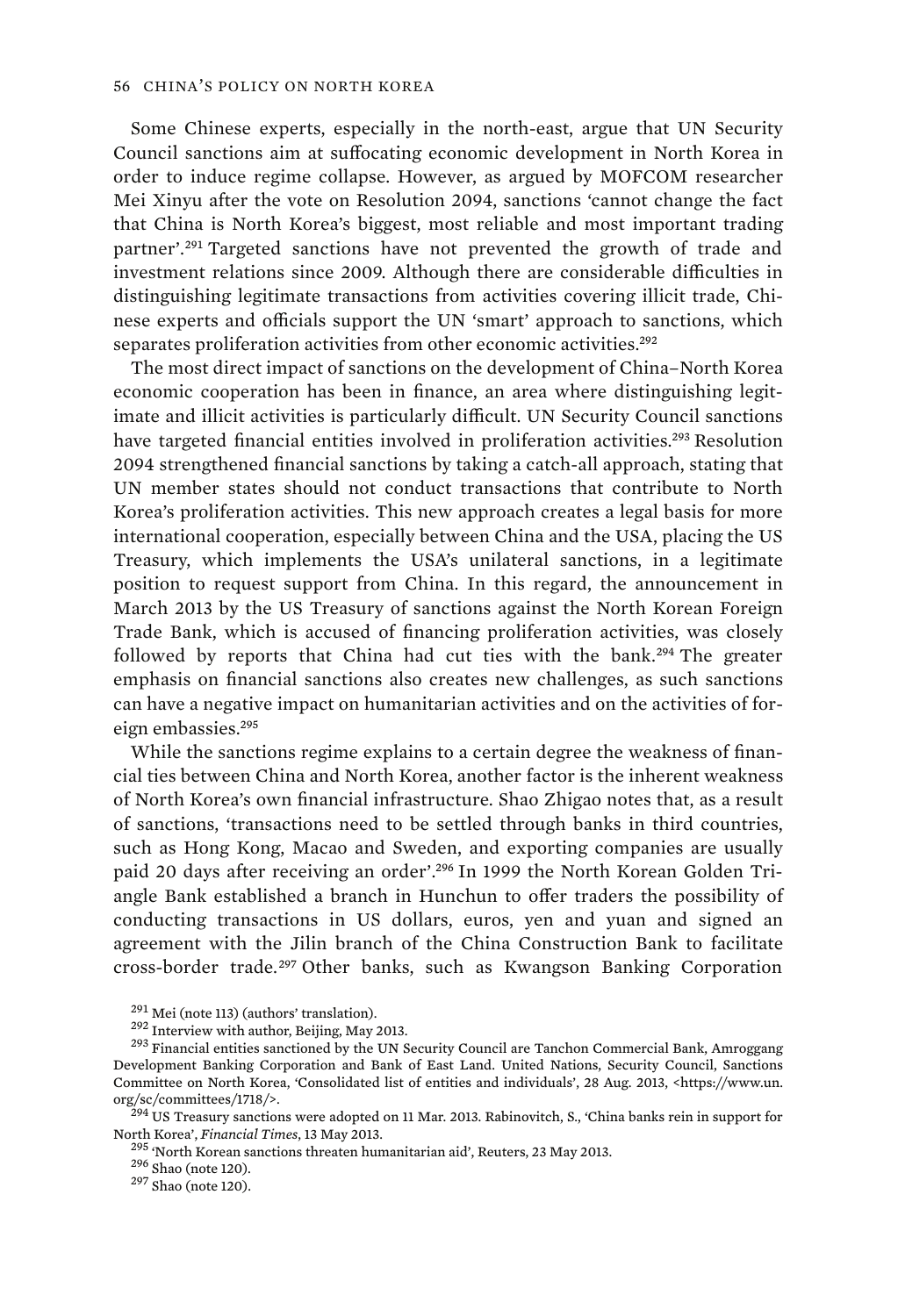(which is subject to US Treasury sanctions), are authorized to handle border trade settlements in either yuan or North Korean won. New sanctions under Resolution 2094 will arguably make it even more difficult for North Korean banking corporations to play a role in trade and investment exchanges with China. In this sense, sanctions limit the growth potential of bilateral economic ties. In addition, constraints on financial transactions create incentives for exchanges in cash and barter trade and explain why North Korean trading companies are at the forefront of increased economic ties, as they are the best structure to replace banks.

One area of China–North Korea economic relations is particularly controversial from the perspective of UN Security Council sanctions: luxury products. Until Resolution 2094 was adopted, there was no agreed list of what constituted luxury products. Each country had to decide according to its own laws, regulations and policies. The 2012 and 2013 UN Panel of Experts reports documented either trans-shipment or the intermediary involvement of Chinese companies in the transfer to North Korea of luxury products, such as Mercedes cars, alcohol, notebook computers and cosmetics.<sup>298</sup> Between May 2012 and May 2013, Japan reported nine cases of exports of luxury goods to North Korea in which Chinese companies were involved in trans-shipment or as intermediaries.299 Resolution 2094 now provides a short list of agreed luxury products, limited to jewellery (including gems), yachts, luxury automobiles (without definition) and racing cars, although states can choose to extend this definition.<sup>300</sup> The differences between the UN Security Council list and the longer list of items subject to export control by the European Union, the USA and Japan are likely to continue to provoke controversy regarding the practices of certain companies in China. The implementation of the latest round of UN Security Council sanctions on transfers of cars will be an indicator of China's commitment to adjust its approach to enforcement of bans on luxury products. Meanwhile, a debate continues within the Chinese expert community regarding the effects of sanctions on the lifestyle of the North Korean elites, with many denouncing a counterproductive approach that reinforces mutual hostility without directly affecting proliferating entities.<sup>301</sup>

Several experts in the West have suggested that China could reduce trade and economic relations with North Korea as a means of curbing the latter's proliferation activities, or even cut aid, which would amount to adopting unilateral sanctions. Reports that China unilaterally cut off supplies of oil after the first and the second nuclear tests were never officially confirmed.<sup>302</sup> Chinese experts have denied reports that oil supplies were cut off again during the winter of 2013, citing technical reasons and reduced activity that is routine during the Chinese

<sup>&</sup>lt;sup>298</sup> See note 281.<br><sup>299</sup> United Nations, S/2013/337 (note 131).<br><sup>300</sup> UN Security Council Resolution 2094 (note 13), annex IV.<br><sup>301</sup> Interviews with author, China, Aug. 2012, Nov. 2012 and May 2013.<br><sup>302</sup> Kahn, J., 'Chin oil supplies to N.Korea after 2009 nuke test', *Chosun Ilbo*, 4 Apr. 2013.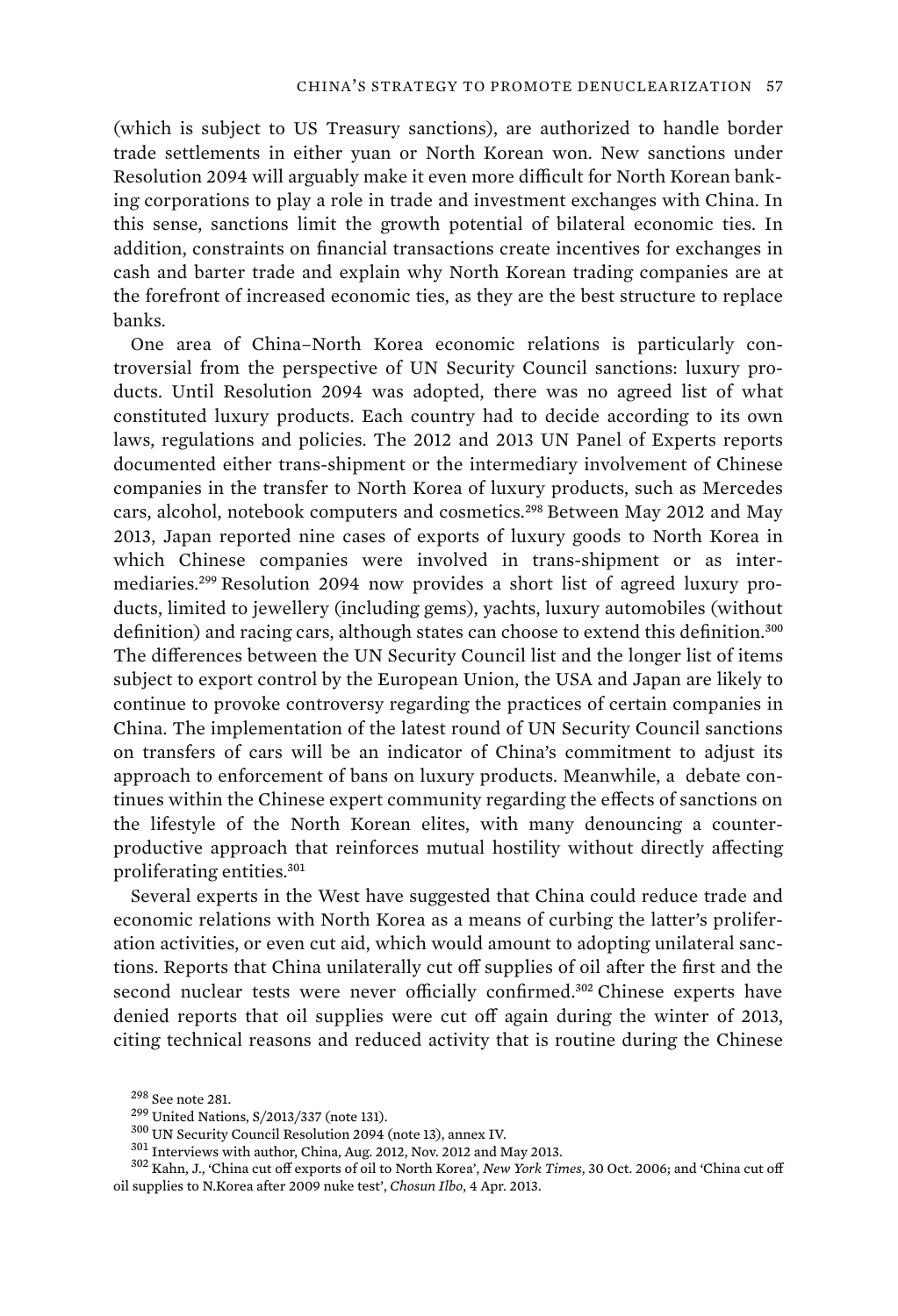New Year period.<sup>303</sup> Since the third nuclear test, in addition to action taken against North Korea's Foreign Trade Bank, there have also been occasional reports of Chinese customs authorities conducting more extensive checks in the port of Dalian on containers and cargo bound for North Korea.<sup>304</sup>

In sum, all new Chinese actions have a basis in Resolution 2094, and expectations that China might be willing to go further appear groundless. Nevertheless, the current multilateral approach of targeting entities involved in proliferation activities (including transfers of conventional arms), possibly including North Korean trade companies with a representation in China, is clearly a good basis for expanding international cooperation with China.

 $303$  Interviews with author, Beijing, May 2013.<br> $304$  Abrahamian, A., 'Mixed evidence on Chinese implementation of NK sanctions', NK News, 29 Aug. 2013, <http://www.nknews.org/2013/08/mixed-evidence-on-chinese-implementation-of-n-korea-sanctions/>.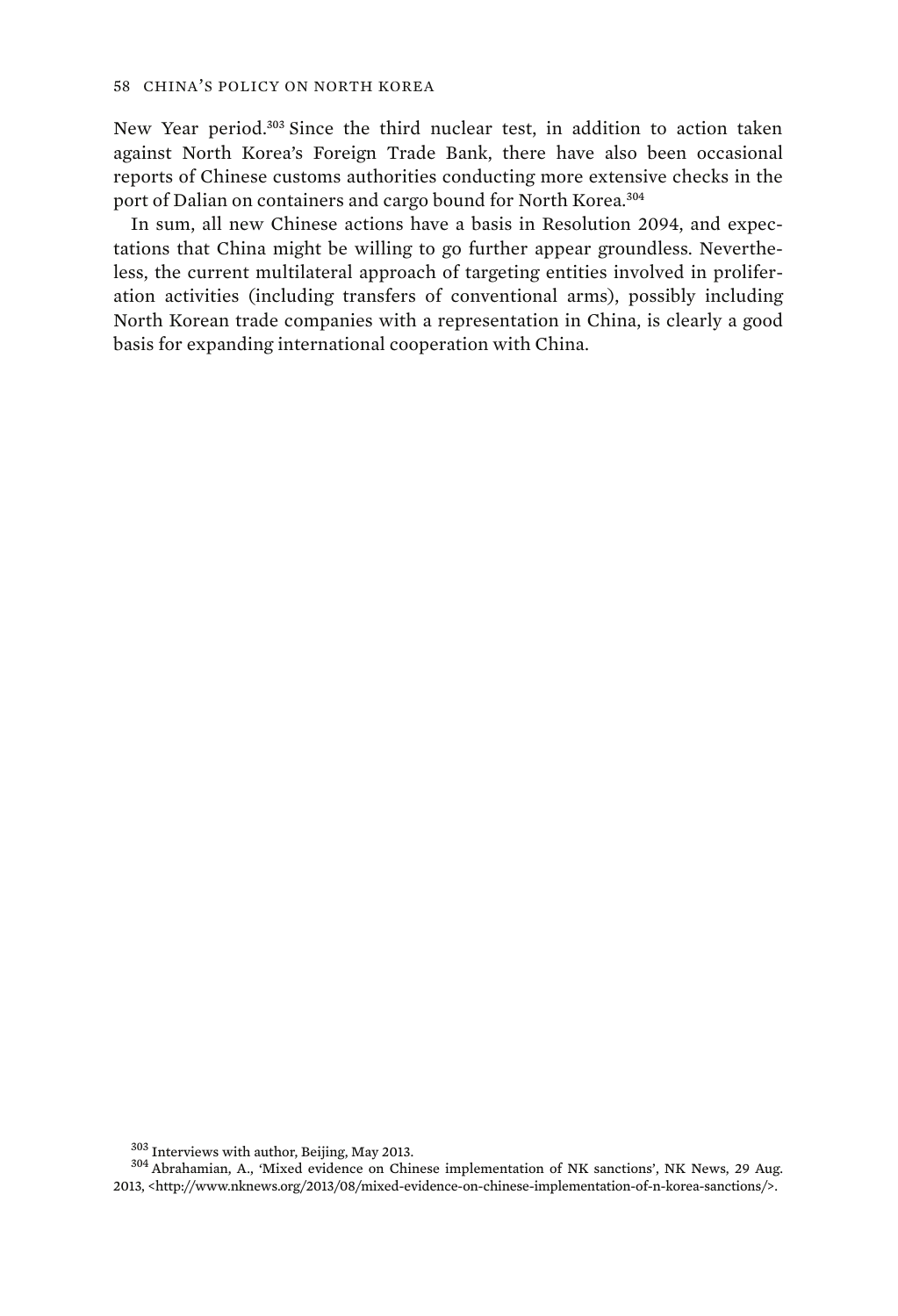# **5. Conclusions**

Many argue that Sino-North Korean economic relations and China's policy on the North Korean nuclear issue follow two separate tracks. In fact, the above analysis reveals that they are linked. China views its promotion of economic reform in North Korea as part of a long-term re-engagement process that will affect the way in which North Korea perceives nuclear weapons.

Over the past decade, as this policy has evolved, there have been two broadly continuous factors and two significant policy adjustments. China has continued to support regime stability in North Korea. Unlike mainstream thinking in the West, China's approach is based on the assumption that the North Korean regime is not going to collapse and that the nuclear issue should be dealt with by the existing regime rather than through regime change (although a minority in the expert community has publicly advocated the abandonment of the North Korean regime). The second factor that has not changed is China's commitment to the resumption of the Six-Party Talks, which is still viewed as the most viable framework for addressing security on the Korean peninsula, including the nuclear question. While adhering to these long-term policies, China has clearly adjusted its economic and trade policy on North Korea, greatly expanding bilateral trade and investment since 2009, while more recently adjusting its views on the strategic utility of sanctions on North Korea in order to more strictly implement UN Security Council resolutions and enforce multilateral sanctions.

Between 2009 and 2012, the priority of China's economic and trade policy was facilitating a stable political succession to Kim Jong Il. China's economic engagement thus aimed at relieving external strategic pressure on North Korea. In particular, China countered perceived attempts by the United States and South Korea to seize the opportunity of the succession to foster regime change. As a result, trade and investment grew significantly, and China has provided support for increased cross-border exchanges between its Jilin and Liaoning provinces and North Korea.

The rationale underlying China's economic agenda has evolved since Xi Jinping became president in 2013 and after North Korea's third nuclear test. Under Xi, the succession question is no longer a concern. The development of north-eastern China and, over the long term, shaping an environment conducive to strategic stability and nuclear disarmament on the Korean peninsula are the two main factors underpinning China's economic engagement with North Korea. Chinese policies are market driven, and so differ from previous South Korean and US approaches that favoured humanitarian aid in exchange for military concessions. Although China is only promoting Deng Xiaoping-style reform and opening in North Korea in a low-key manner, the promotion of market mechanisms and special economic zones is underpinned by the overarching belief that providing North Korea with a window on the global economy is a strategic step that will have a positive impact on regional security over the long term.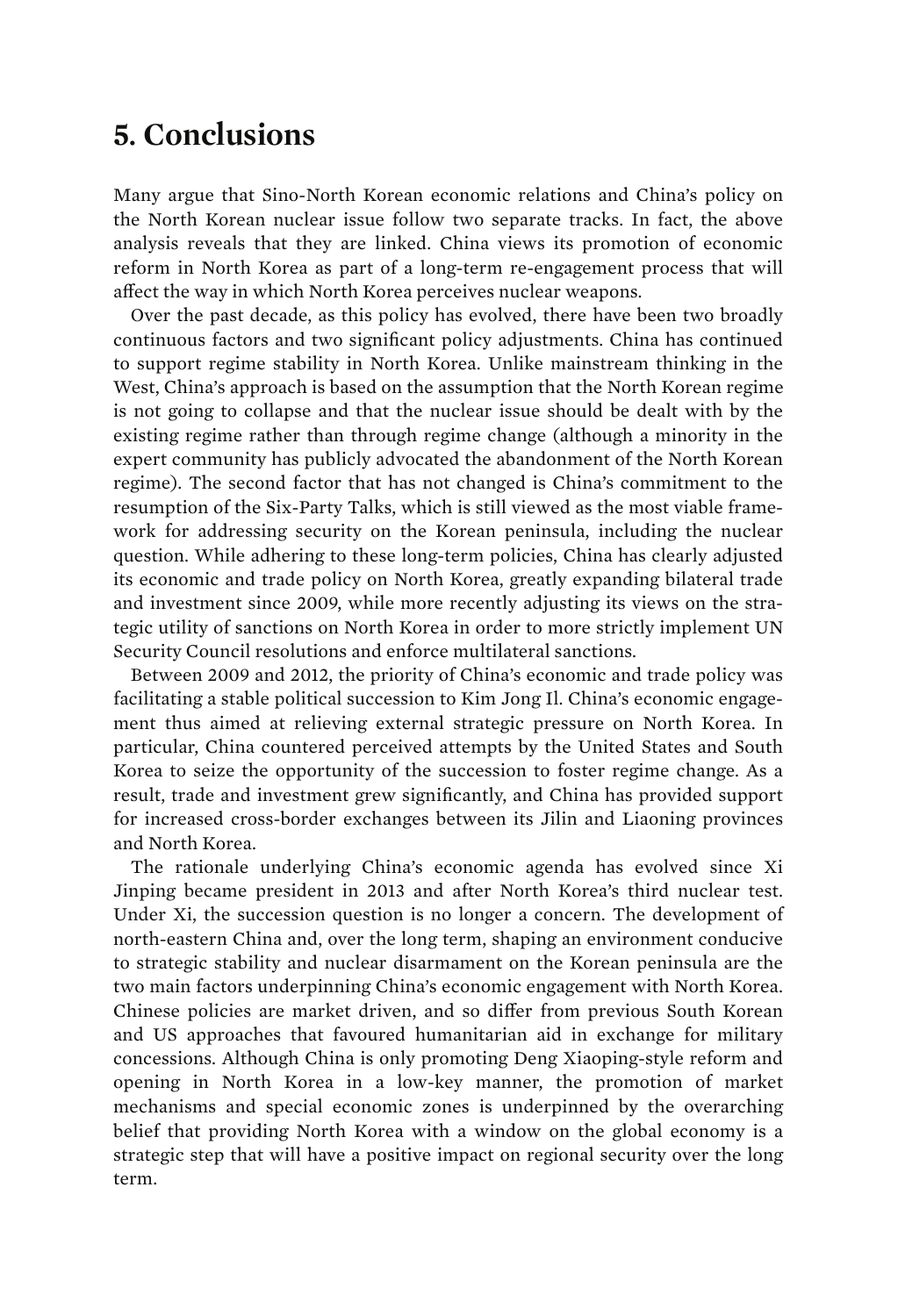China's policy of economic engagement with North Korea does not differ in essence from policies pursued by China in unstable or insecure regions or countries. There is clearly a pattern in the combination of narrow economic interests, through selective political support for individual projects, with broader, longterm strategic goals such as regional stability and regional economic development. A similar approach can be observed, for example, in Afghanistan and Pakistan, where the policy discourse portrays market-driven economic projects as contributing to strategic stability. Nevertheless, three factors make China's use of economic development to promote strategic goals in North Korea unique. First, China currently faces no competition from any other economic actor—North Korea is isolated from its other neighbours by UN Security Council sanctions and takes an extremely restrictive approach to economic exchanges with South Korea, Japan and the USA. Second, North Korean trade in strategic goods subject to UN sanctions is a major international security challenge and China's economic engagement risks undermining non-proliferation goals if it is not strictly controlled. Third, ideology matters. In promoting Deng Xiaoping-style development, China is in a unique position to assuage North Korean concerns that adopting market-oriented reforms will bring about contamination by Western political values and ultimately regime collapse.

The mainstream view in China regarding sanctions on North Korea is increasingly converging, albeit to a limited degree, with the mainstream in South Korea and the USA. Undoubtedly, differences remain. Many in China still tend to perceive sanctions as a tool to prevent North Korean provocations and induce it to return to negotiations—in other words, as a diplomatic tactic to achieve immediate stabilization rather than a long-term strategy to promote denuclearization. Increasingly, however, sanctions appear to have become integrated into a Chinese non-proliferation strategy—thus the greater convergence with South Korea and the USA.

More broadly, China appears to be re-examining the role of sanctions and external pressure in addressing North Korea. While traditionally opposed to the concept of comprehensive economic sanctions, there are now signs that China's policy is increasingly balancing elements of pressure with political and economic inducements. UN Security Council Resolution 2094 is a special case, as China closely cooperated with the USA in drafting the resolution. Previously, China had worked to soften the wording and impact of UN Security Council resolutions. The Chinese expert community expresses strong interest in the notion of 'smart sanctions' that target entities directly involved in North Korea's military build-up and proliferation activities while minimizing negative effects on the general population. Some experts argue that this approach can help achieve a decrease in military build-up, allowing freed resources to be used for economic development.

While these observations do not postulate a fundamental change in China's policy on North Korea, they posit trends that suggest clear policy adjustments. These trends may be temporary and reversible, but they are a basis on which China can play a greater role to address risks of nuclear proliferation, either in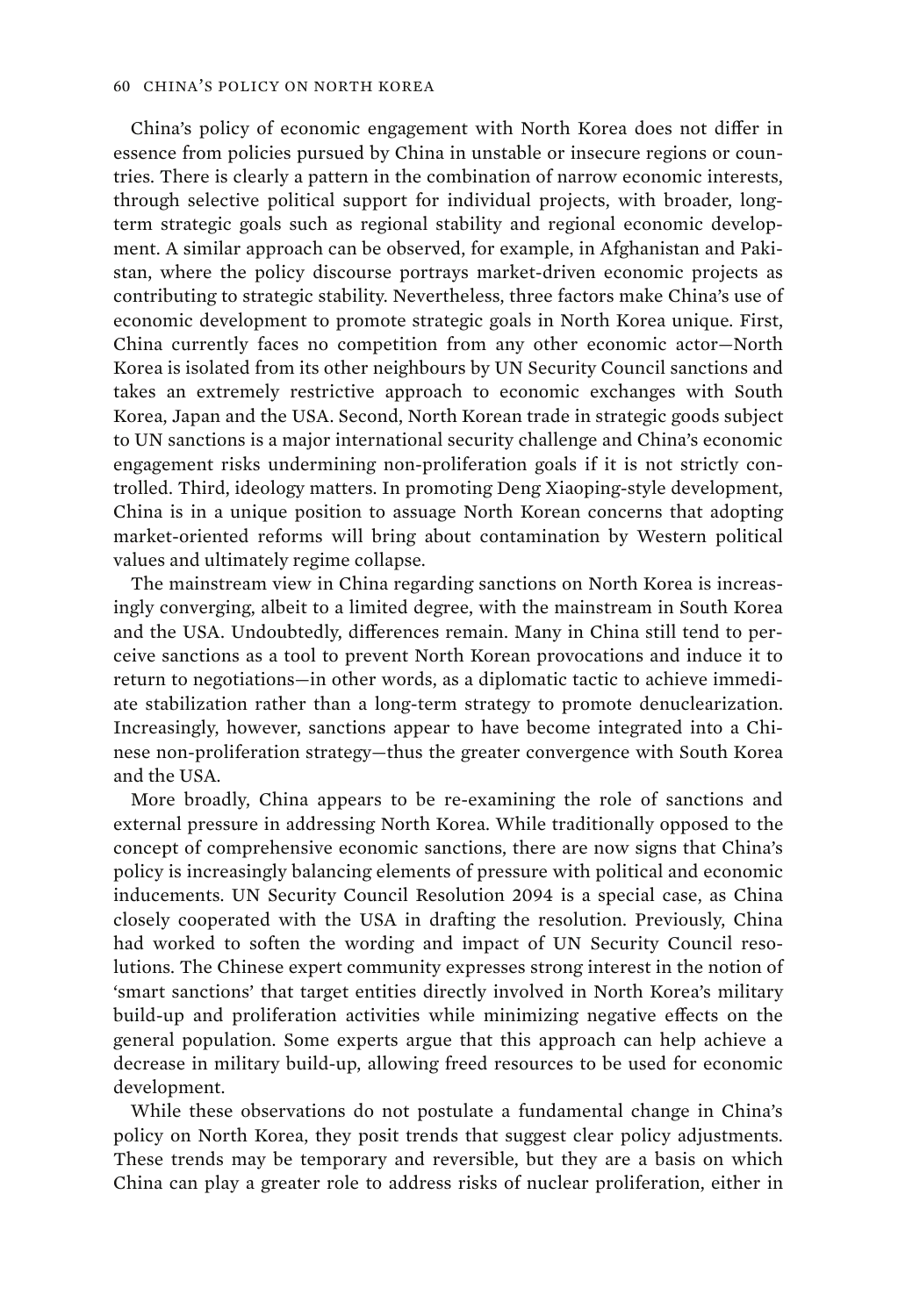the form of improvements of the North Korean military nuclear programme (vertical proliferation) or as illegal exports (horizontal proliferation).

The growth of bilateral trade provides China with new responsibilities but also new capabilities to ensure that UN Security Council sanctions are enforced through increased controls over cargo transiting through Chinese airports and harbours to and from North Korea. Greater transparency in sanctions enforcement, such as public announcements when seizing illicit products transiting Chinese territory, could help China gain international support for its economic engagement of North Korea, especially in South Korea, Japan and the USA, where its intentions are sometimes questioned.

Building on Kim Jong Un's emphasis on welfare and economic development, China is also in a unique position to state clearly that progress in these areas can only be achieved in the absence of proliferation. In this regard, the lack of highlevel political support for greater economic exchanges under Xi Jinping suggests that Chinese policy may be moving towards more conditional economic engagement. Building on this trend, China could more explicitly link deeper economic engagement to an effective moratorium on North Korea's nuclear weapon and missile programmes. In the current stalemate, a viable option for China's partners—in particular South Korea and the USA—appears to be focusing diplomatic efforts on sanctions enforcement and the terms of China's economic engagement with North Korea to ensure that they progress in step, while giving China credit for supporting reform and opening in North Korea. If China could be persuaded to explicitly link economic engagement with denuclearization, it would not propose rewarding strategic restraint with aid (as South Korea and the USA did until 2008–2009) but would instead support more market-based exchanges in return for a moratorium, while scaling back support when North Korea takes illegal action.

Similarly, China has a real interest in preventing the proliferation of nuclear materials and missile technologies from North Korea. Chinese analysts acknowledge that, given North Korea's proliferation record, the risk of exports of nuclear and missile technology is real. However, in general, they conclude that, if the regime feels financially secure, then it will have little incentive to engage in such activities. Conversely, if North Korea continues to suffer from international sanctions, then the financial and strategic rewards of proliferation could outweigh the risks. Known examples of North Korean nuclear exports occurred during the high point of economic assistance to North Korea from the USA and South Korea. Stricter monitoring of North Korean trade activities in Chinese ports and airports would limit risks of illicit strategic trade but might be insufficient to stop them.

While the denuclearization of the Korean peninsula still appears to be China's foreign policy goal, it seems increasingly out of reach in the short term. With the nuclear status of North Korea enshrined in its constitution, it is now evident that the nuclear programme is not something that can be bargained away, but rather a non-negotiable strategic goal for North Korea. As a result, although the international community will not send signals that it could recognize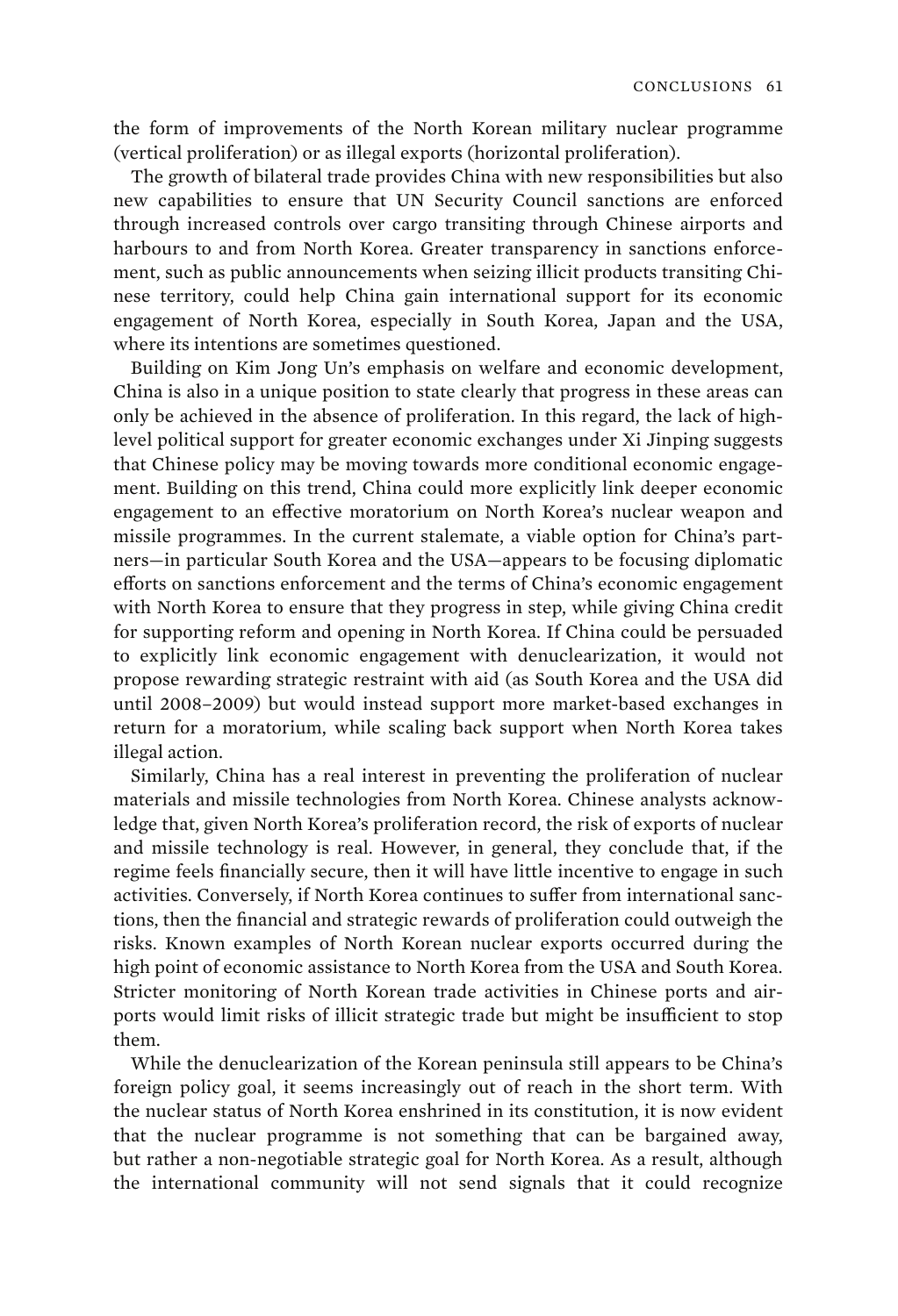the nuclear status of North Korea, non-proliferation and containment increasingly appear as intermediary goals that should be pursued in priority through diplomatic efforts, including coercion through sanctions. China's increasing economic ties with North Korea, along with its unique potential to enforce sanctions, make it the most important player in the pursuit of these intermediary goals.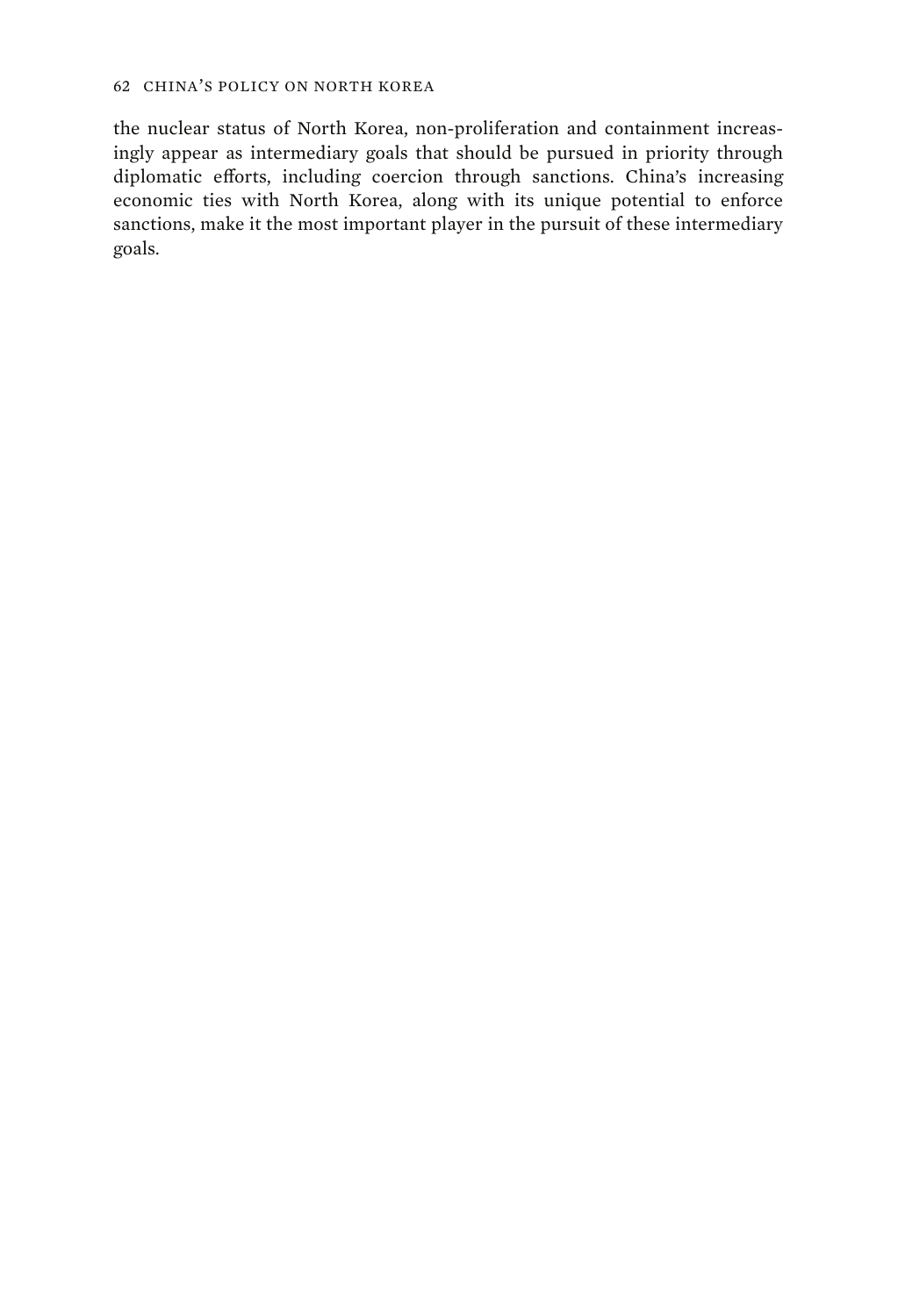# **Appendix A. Official visits**

#### **Table A.1.** Official visits from China to North Korea, 2009–13

This non-exhaustive list includes visits by members of the Central Committee of the Communist Party of China (CPC), senior military officers and provincial leaders.

|                  | Head of delegation |                                                                                                            |  |
|------------------|--------------------|------------------------------------------------------------------------------------------------------------|--|
| Date             | Name               | Position                                                                                                   |  |
| Visits in 2009   |                    |                                                                                                            |  |
| 9 Jan.           | Hu Zhengyue        | Assistant Foreign Minister                                                                                 |  |
| 21-23 Jan.       | Wang Jiarui        | Head, International Department, CPC Central Committee                                                      |  |
| 17-19 Feb.       | Wu Dawei           | Nuclear envoy, Vice-Minister of Foreign Affairs                                                            |  |
| 13-17 Apr.       | Li Jinhua          | Vice-Chairman, National Committee of the Chinese People's                                                  |  |
|                  |                    | Political Consultative Conference                                                                          |  |
| 8-13 May         | Wu Donghe          | Chairman, China-DPRK Friendship Association                                                                |  |
| $16 - 21$ Aug.   | Wu Dawei           | Vice-Foreign Minister                                                                                      |  |
| 16-18 Sep.       | Dai Bingguo        | <b>State Councillor</b>                                                                                    |  |
| $21 - 24$ Sep.   | Zhang Yannong      | President, People's Daily, leading a delegation of Chinese media                                           |  |
| $4-6$ Oct.       | Wen Jiabao         | Prime Minister                                                                                             |  |
| 22-26 Nov.       | Liang Guanglie     | Minister of National Defence                                                                               |  |
| Visits in 2010   |                    |                                                                                                            |  |
| 6-9 Feb.         | Wang Jiarui        | Head, International Department, CPC Central Committee                                                      |  |
| $2-9$ May        | Guan Youfei        | Deputy Director, Foreign Affairs Office, Ministry of National<br>Defence                                   |  |
| 27 May           | Wang Min           | CPC official, Liaoning                                                                                     |  |
| 14-16 June       | Chen Weigen        | Vice-Governor, Jilin                                                                                       |  |
| 28 June-2 July - |                    | State Administration of Radio Film and Television                                                          |  |
| 8 Aug.           | Liu Jing           | Vice-Minister of Public Security                                                                           |  |
| 16-18 Aug.       | Wu Dawei           | Special Representative for Korean Peninsular Affairs                                                       |  |
| 9-11 Oct.        | Zhou Yongkang      | Member, Standing Committee of the CPC Politburo, and                                                       |  |
|                  |                    | Secretary, CPC Political and Legislative Affairs Committee                                                 |  |
| 18-22 Oct.       | Ma Li              | Deputy Editor-in-Chief, People's Daily                                                                     |  |
| 19-26 Oct.       |                    | Delegation of Chinese People's Volunteer Army veterans                                                     |  |
| 23-26 Oct.       | Guo Boxiong        | Vice-chairman, Central Military Commission                                                                 |  |
| $22 - 23$ Nov.   | Wang Hemin         | Vice-Minister of Commerce                                                                                  |  |
| 24 Nov.          | Chen Zhu           | Minister of Health                                                                                         |  |
| 8-9 Dec.         | Dai Bingguo        | State Councillor                                                                                           |  |
| Visits in 2011   |                    |                                                                                                            |  |
| 13-14 Feb.       | Meng Jianzhu       | State Councillor and Minister of Public Security                                                           |  |
| 20 Feb.          | Zhang Zhijun       | Vice-Minister of Foreign Affairs                                                                           |  |
| $11-15$ Apr.     | Zhang Mingqi       | Vice-President, All-China Federation of Trade Unions                                                       |  |
| $16-20$ May      | Chen Zongxing      | Vice-Chairman, Chinese People's Consultative Conference                                                    |  |
| 10-14 June       | Li Yuanchao        | Head, Organization Department, CPC Central Committee                                                       |  |
| 24-28 June       | Chen Zhenggao      | Deputy Secretary, CPC Liaoning Provincial Committee, and<br>Governor of Liaoning                           |  |
| $9-12$ July      | Zhang Dejiang      | Vice-Prime Minister                                                                                        |  |
| 3 Oct.           | Guo Shengkun       | Alternate member, CPC Central Committee, and Secretary, CPC<br>Committee, Guangxi Zhuang Autonomous Region |  |
| 27 Oct.          | Li Keqiang         | Vice-Prime Minister, and Deputy Party Secretary, State Council                                             |  |
| Visits in 2012   |                    |                                                                                                            |  |
| 20-25 Feb.       | Fu Ying            | Vice-Minister of Foreign Affairs                                                                           |  |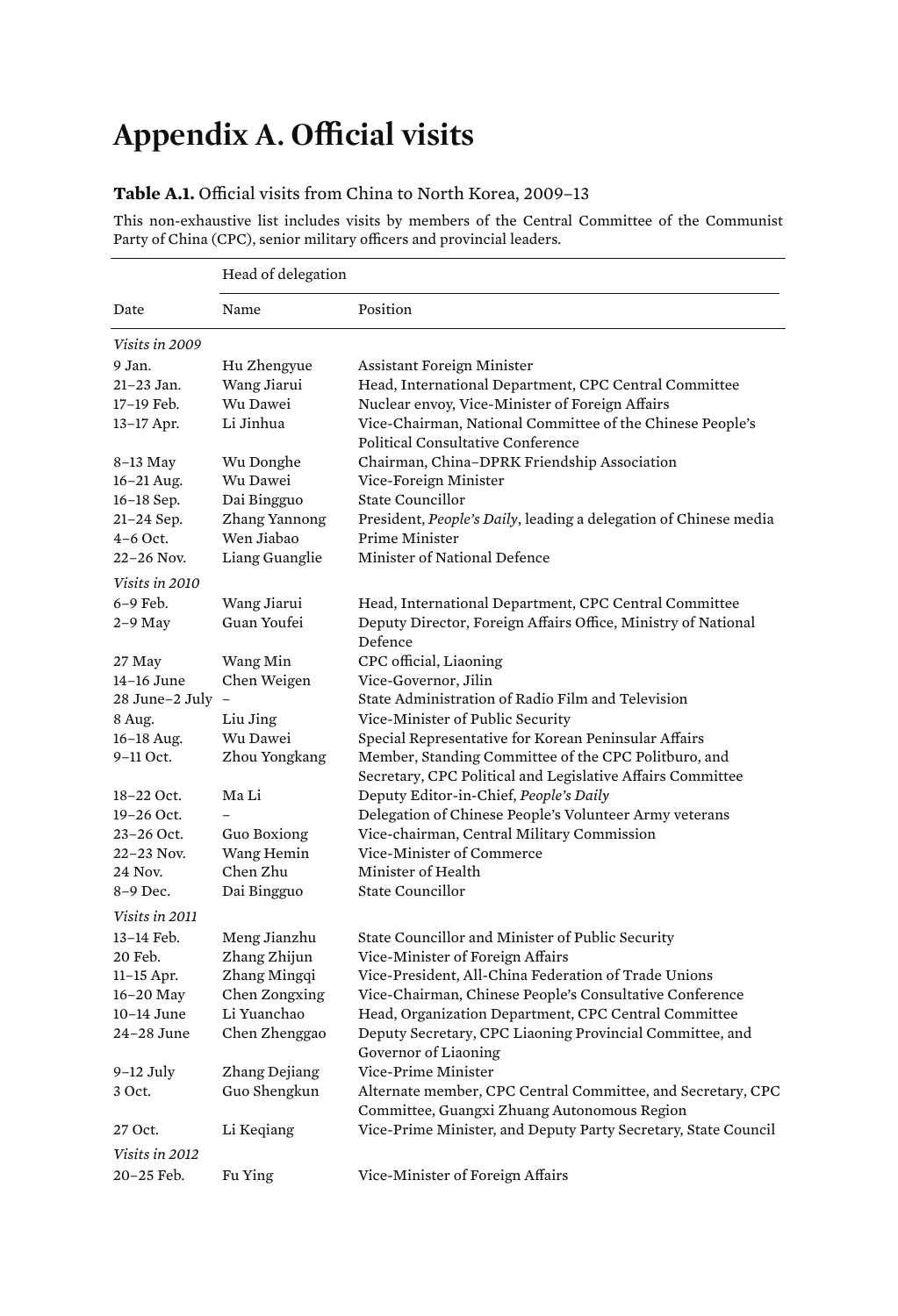#### 64 CHINA'S POLICY ON NORTH KOREA

|                     | Head of delegation |                                                                                     |
|---------------------|--------------------|-------------------------------------------------------------------------------------|
| Date                | Name               | Position                                                                            |
| 5 Apr.              | Oian Lihua         | Major General and Director, Foreign Affairs Office, Ministry of<br>National Defence |
| 7-14 May            | Li Zhaoxing        | Chairman, China Association for International Friendly Contact                      |
| $30$ July- $3$ Aug. | Wang Jiarui        | Head, International Department, CPC Central Committee                               |
| $29 - 30$ Nov.      | Li Jianguo         | Member, CPC Politburo, and Vice-chairman and Secretary-                             |
|                     |                    | General, National People's Congress                                                 |
| Visits in 2013      |                    |                                                                                     |
| July                | Li Yuanchao        | Vice-President and member, CPC Politburo                                            |
| 26 Aug.             | Wu Dawei           | Special Representative for Korean Peninsular Affairs                                |

### **Table A.2.** Official visits from North Korea to China, 2009–13

This non-exhaustive list includes visits by members of the Central Committee of the Workers' Party of Korea (WPK), senior military officers and provincial leaders.

|                           | Head of delegation            |                                                                                       |  |
|---------------------------|-------------------------------|---------------------------------------------------------------------------------------|--|
| Date                      | Name                          | Position                                                                              |  |
| Visits in 2009            |                               |                                                                                       |  |
| $17-21$ Mar.              | Kim Yong Il                   | Prime Minister                                                                        |  |
| 1 Sep.                    | Kim Yong Il                   | Vice-Foreign Minister                                                                 |  |
| 22 Sep.                   | Kil Chol Hyok                 | Secretary, Central Committee, Kim Il Sung Socialist Youth<br>League                   |  |
| 22-26 Sep.                | Pak Jae Gyong                 | Vice-Minister of the People's Armed Forces                                            |  |
| 27-31 Oct.                | Choe Thae Bok                 | Chairman, Supreme People's Assembly, and Secretary, WPK<br>Central Committee          |  |
| $3-7$ Nov.                | Kim Kwang Su                  | Major General and Deputy Commander, Korean People's Air<br>Force                      |  |
| 17 Nov.                   | Kim Jong Gak                  | Member, National Defence Commission                                                   |  |
| 15-19 Dec.                | Ju Sang Song                  | Minister of People's Security                                                         |  |
| Visits in 2010            |                               |                                                                                       |  |
| 30 Mar.-3 Apr. An Yonggi  |                               | Director, Foreign Affairs Department, Ministry of the People's<br><b>Armed Forces</b> |  |
| 29 Apr.-1 May             | Kim Yong Nam                  | President, Presidium of the Supreme People's Assembly                                 |  |
| $3-7$ May                 | Kim Jong Il                   | Unofficial visit                                                                      |  |
| $12-22$ June              | Kim Chang Ryong               | Minister of Land and Environment Protection                                           |  |
| 26-30 Aug.                | Kim Jong Il                   | Visiting north-eastern China                                                          |  |
| 12 Oct.                   | Kim Gve Gwan                  | First Vice-Minister of Foreign Affairs and nuclear envoy                              |  |
| $12-16$ Oct.              | Ri Yong Chol                  | First Secretary, Kim Il Sung Socialist Youth League                                   |  |
| 14 Oct.                   | Pyon In Son                   | Vice-Minister of the People's Armed Forces                                            |  |
|                           | 30 Nov.-4 Dec. Choe Thae Bok  | Chairman, Supreme People's Assembly, and Secretary, WPK<br>Central Committee          |  |
| Visits in 2011            |                               |                                                                                       |  |
| 20-26 May                 | Kim Jong Il                   |                                                                                       |  |
| $5-9$ July                | Thae Jong Su                  | Alternate member, WPK Politburo, and Member, WPK Central                              |  |
|                           |                               | Committee Secretariat                                                                 |  |
| $9-12$ July<br>25-27 Aug. | Yang Hyong Sop<br>Kim Jong Il | Vice-President, Presidium of the Supreme People's Assembly                            |  |
| 26-30 Sep.                | Choe Yong Rim                 | Prime Minister                                                                        |  |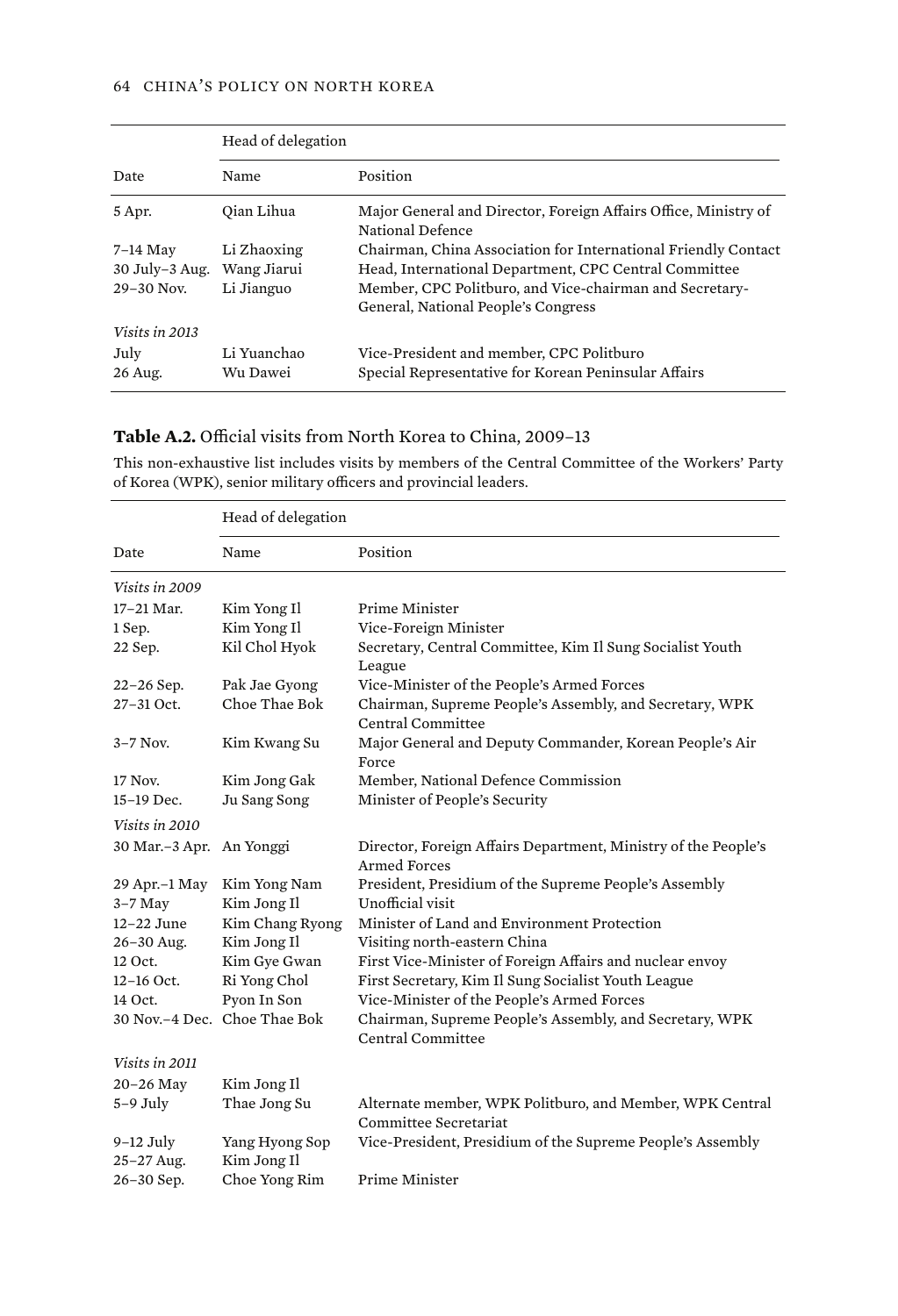|                | Head of delegation |                                                                                                 |  |
|----------------|--------------------|-------------------------------------------------------------------------------------------------|--|
| Date           | Name               | Position                                                                                        |  |
| 30 Oct.        | Kim Gye Gwan       | First Vice-Minister of Foreign Affairs and nuclear envoy                                        |  |
| 17 Nov.        | Ri Yong Chol       | Top youth official                                                                              |  |
| 13 Dec.        | Ri Gun             | Chief, US Affairs Bureau, Ministry of Foreign Affairs                                           |  |
| 15 Dec.        | Han Kwang Bok      | Deputy Prime Minister                                                                           |  |
| Visits in 2012 |                    |                                                                                                 |  |
| 26 Feb.        | Kim Gye Gwan       | First Vice-Minister of Foreign Affairs and nuclear envoy                                        |  |
| 21-23 Apr.     | Kim Yong Il        | Alternate member, WPK Politburo, Secretary for Foreign                                          |  |
|                |                    | Affairs, WPK Central Committee, and Head, WPK International<br>Department                       |  |
| 7 May          | Ri Young Hwan      | Secretary, Central Committee of the Kim Il Sung Socialist Youth                                 |  |
|                |                    | League                                                                                          |  |
| $12-18$ May    | Jang Hyon Chol     | Secretary, Central Committee of the Kim Il Sung Socialist Youth<br>League                       |  |
| 14 May         | Kang Ka Kuk        | Vice-Minister of Public Health                                                                  |  |
| $24-28$ July   | Ri Myong Su        | Member, WPK Politburo, Member, National Defence<br>Committee, and Minister of People's Security |  |
| $13 - 18$ Aug. | Jang Song Taek     | Head, WPK Central Administrative Department, and member,<br>WPK Politburo                       |  |
| Visits in 2013 |                    |                                                                                                 |  |
| 25 May         | Choe Ryong Hae     | Vice-Marshal and Vice-Chairman, WPK National Defence<br>Commission                              |  |
| 18 June-?      | Kim Gye Gwan       | First Vice-Minister of Foreign Affairs and nuclear envoy                                        |  |
| 16-24 Sep.     | Kim Gye Gwan       | First Vice-Minister of Foreign Affairs and nuclear envoy                                        |  |

*Sources for tables A.1 and A.2*: Chinese Ministry of Foreign Affairs, '中国同朝鲜的关系' [China's relations with North Korea], May 2011, <http://www.fmprc.gov.cn/chn//gxh/cgb/zcgmzysx/yz/1206 \_7/1206x1/t5543.htm>; and *Comparative Connections*, various issues.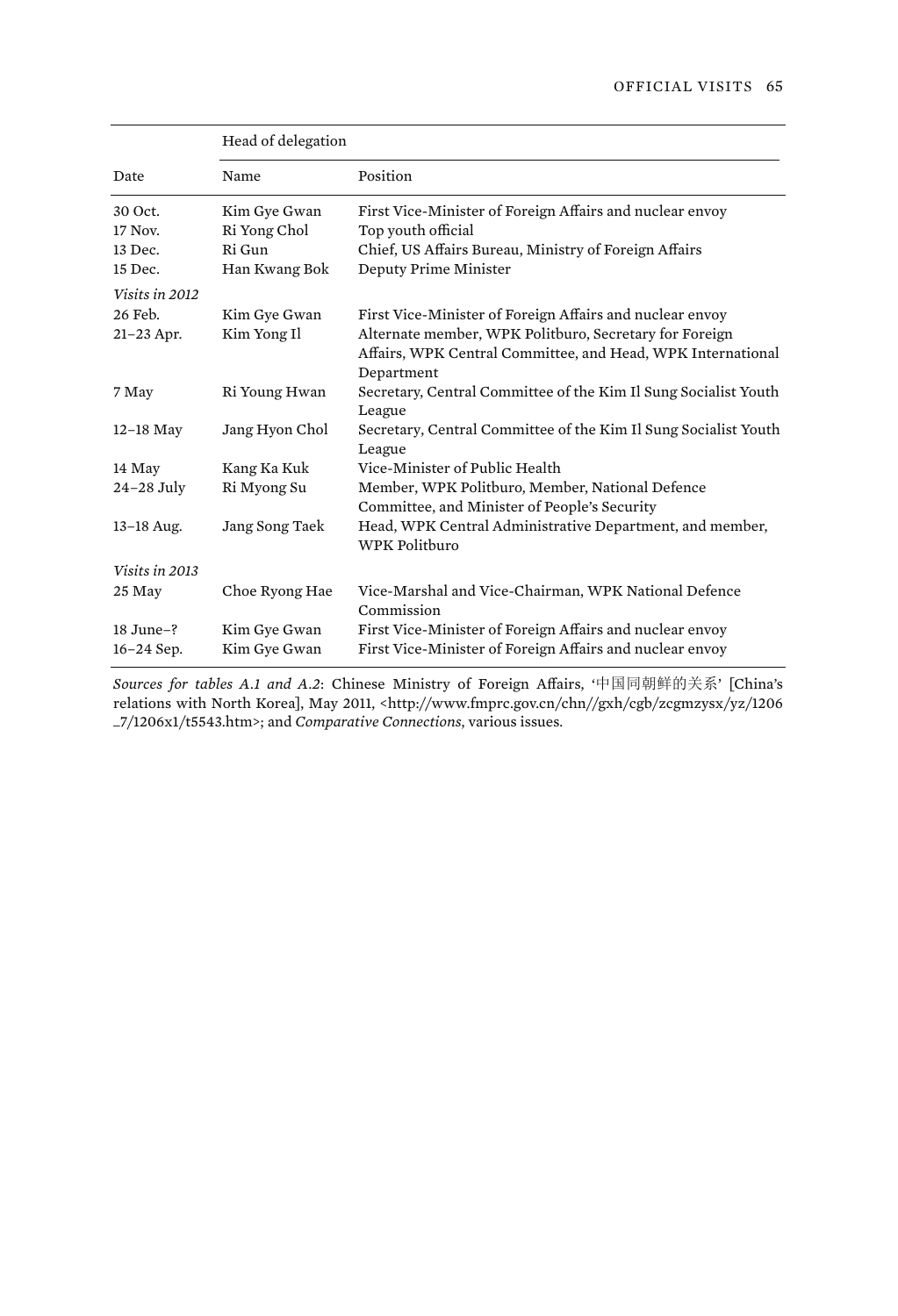## **Appendix B. Key statements and agreements of the Six-Party Talks**

China has continuously called for a resumption of the Six-Party Talks. Although the Six-Party Talks have failed to achieve the denuclearization of the Korean peninsula, Chinese experts draw an overall positive conclusion. They posit that the Joint Statement of 19 September 2005, the subsequent 13 February 2006 Denuclearization Action Plan and the 29 February 2012 Agreement should be seen as particularly positive and tangible outcomes that should act as a basis for negotiations on a future agreement.

These three documents are reproduced below.

#### **Joint Statement of the Fourth Round of the Six-Party Talks Beijing, 19 September 2005**

1. The Six Parties unanimously reaffirmed that the goal of the Six-Party Talks is the verifiable denuclearization of the Korean Peninsula in a peaceful manner.

The DPRK committed to abandoning all nuclear weapons and existing nuclear programs and returning, at an early date, to the Treaty on the Non-Proliferation of Nuclear Weapons and to IAEA safeguards.

The United States affirmed that it has no nuclear weapons on the Korean Peninsula and has no intention to attack or invade the DPRK with nuclear or conventional weapons.

The ROK reaffirmed its commitment not to receive or deploy nuclear weapons in accordance with the 1992 Joint Declaration of the Denuclearization of the Korean Peninsula, while affirming that there exist no nuclear weapons within its territory.

The 1992 Joint Declaration of the Denuclearization of the Korean Peninsula should be observed and implemented.

The DPRK stated that it has the right to peaceful uses of nuclear energy. The other parties expressed their respect and agreed to discuss, at an appropriate time, the subject of the provision of light water reactor to the DPRK.

2. The Six Parties undertook, in their relations, to abide by the purposes and principles of the Charter of the United Nations and recognized norms of international relations.

The DPRK and the United States undertook to respect each other's sovereignty, exist peacefully together, and take steps to normalize their relations subject to their respective bilateral policies.

The DPRK and Japan undertook to take steps to normalize their relations in accordance with the Pyongyang Declaration, on the basis of the settlement of unfortunate past and the outstanding issues of concern.

3. The Six Parties undertook to promote economic cooperation in the fields of energy, trade and investment, bilaterally and/or multilaterally.

China, Japan, ROK, Russia and the US stated their willingness to provide energy assistance to the DPRK.

The ROK reaffirmed its proposal of July 12th 2005 concerning the provision of 2 million kilowatts of electric power to the DPRK.

4. The Six Parties committed to joint efforts for lasting peace and stability in Northeast Asia.

The directly related parties will negotiate a permanent peace regime on the Korean Peninsula at an appropriate separate forum.

The Six Parties agreed to explore ways and means for promoting security cooperation in Northeast Asia.

5. The Six Parties agreed to take coordinated steps to implement the afore-mentioned consensus in a phased manner in line with the principle of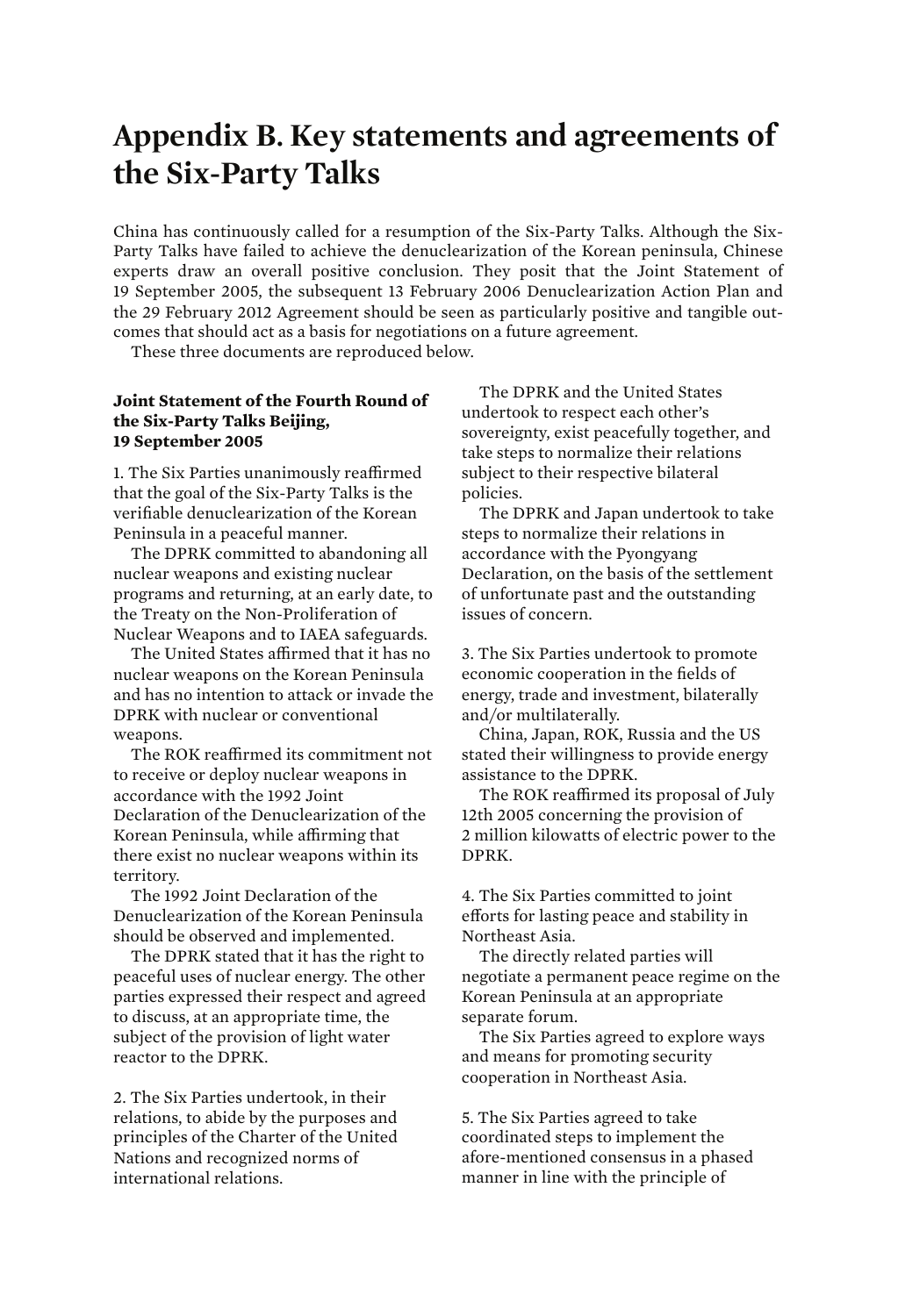'commitment for commitment, action for action'.

6. The Six Parties agreed to hold the Fifth Round of the Six-Party Talks in Beijing in early November 2005 at a date to be determined through consultations.

#### **Denuclearization Action Plan, 13 February 2007**

I. The Parties held serious and productive discussions on the actions each party will take in the initial phase for the implementation of the Joint Statement of 19 September 2005. The Parties reaffirmed their common goal and will to achieve early denuclearization of the Korean Peninsula in a peaceful manner and reiterated that they would earnestly fulfill their commitments in the Joint Statement. The Parties agreed to take coordinated steps to implement the Joint Statement in a phased manner in line with the principle of 'action for action'.

II. The Parties agreed to take the following actions in parallel in the initial phase:

1. The DPRK will shut down and seal for the purpose of eventual abandonment the Yongbyon nuclear facility, including the reprocessing facility and invite back IAEA personnel to conduct all necessary monitoring and verifications as agreed between IAEA and the DPRK.

2. The DPRK will discuss with other parties a list of all its nuclear programs as described in the Joint Statement, including plutonium extracted from used fuel rods, that would be abandoned pursuant to the Joint Statement.

3. The DPRK and the US will start bilateral talks aimed at resolving pending bilateral issues and moving toward full diplomatic relations. The US will begin the process of removing the designation of the DPRK as a state-sponsor of terrorism and

advance the process of terminating the application of the Trading with the Enemy Act with respect to the DPRK.

4. The DPRK and Japan will start bilateral talks aimed at taking steps to normalize their relations in accordance with the Pyongyang Declaration, on the basis of the settlement of unfortunate past and the outstanding issues of concern.

5. Recalling Section 1 and 3 of the Joint Statement of 19 September 2005, the Parties agreed to cooperate in economic, energy and humanitarian assistance to the DPRK. In this regard, the Parties agreed to the provision of emergency energy assistance to the DPRK in the initial phase. The initial shipment of emergency energy assistance equivalent to 50,000 tons of heavy fuel oil (HFO) will commence within next 60 days.

III. The Parties agreed on the establishment of the following Working Groups (WG) in order to carry out the initial actions and for the purpose of full implementation of the Joint Statement:

1. Denuclearization of the Korean Peninsula

2. Normalization of DPRK-US relations 3. Normalization of DPRK-Japan

relations

4. Economy and Energy Cooperation

5. Northeast Asia Peace and Security Mechanism

IV. During the period of the Initial Actions phase and the next phase—which includes provision by the DPRK of a complete declaration of all nuclear programs and disablement of all existing nuclear facilities, including graphite-moderated reactors and reprocessing plant economic, energy and humanitarian assistance up to the equivalent of 1 million tons of heavy fuel oil (HFO), including the initial shipment equivalent to 50,000 tons of HFO, will be provided to the DPRK.

*Source*: US Department of State, 'Joint Statement of the Fourth Round of the Six-Party Talks Beijing, September 19, 2005', 19 Sep. 2005, <http://2001-2009.state.gov/r/pa/prs/ps/2005/ 53490.htm>.

*Source*: US Department of State, 'North Korea: Denuclearization Action Plan', 13 Feb. 2007, <http://2001-2009.state.gov/r/pa/prs/ps/2007/ february/80479.htm>.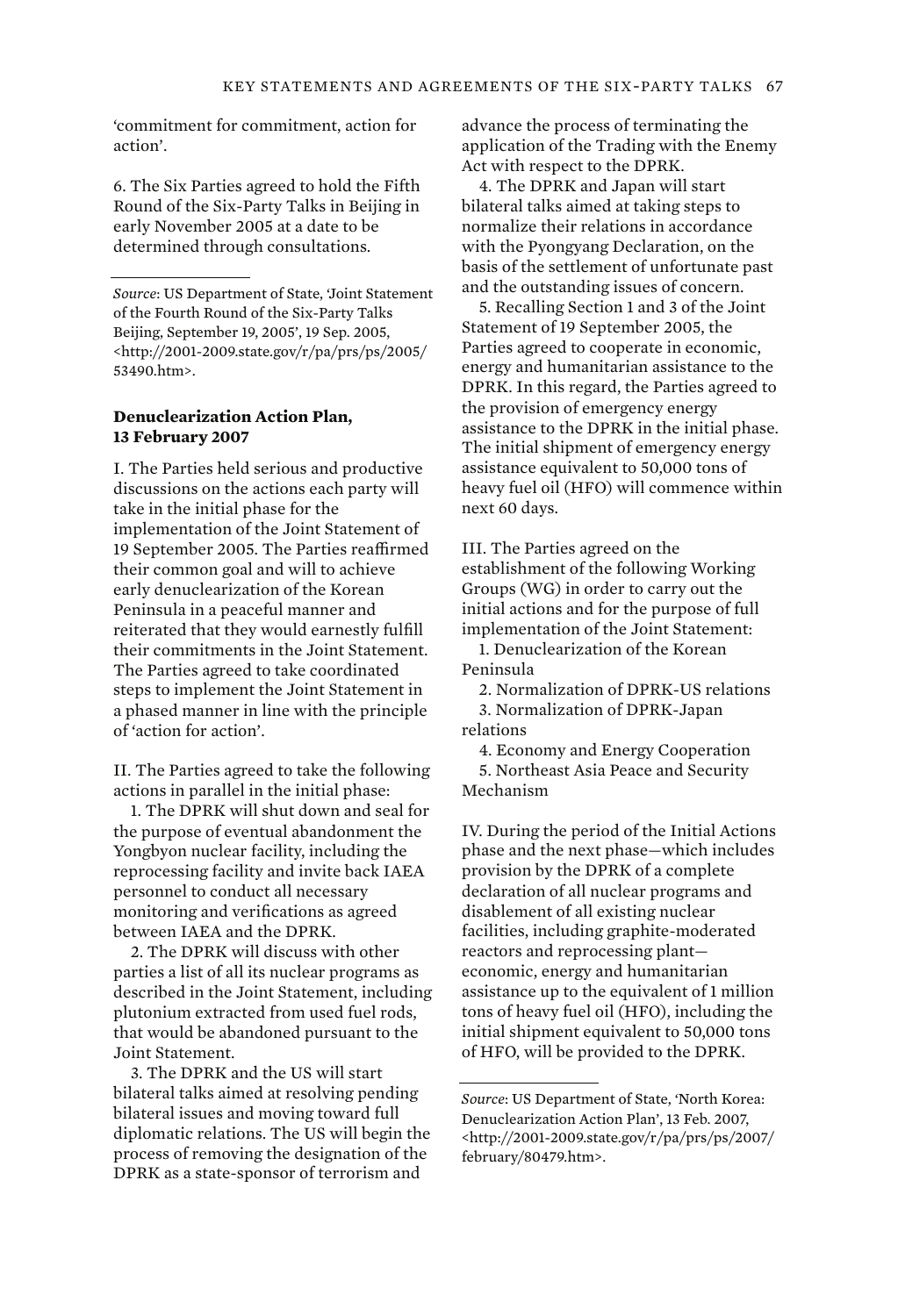#### **Main points of the 29 February 2012 Agreement (Leap Day Deal)**

. . . To improve the atmosphere for dialogue and demonstrate its commitment to denuclearization, the DPRK has agreed to implement a moratorium on long-range missile launches, nuclear tests and nuclear activities at Yongbyon, including uranium enrichment activities. The DPRK has also agreed to the return of IAEA inspectors to verify and monitor the moratorium on uranium enrichment activities at Yongbyon and confirm the disablement of the 5-MW reactor and associated facilities.

The United States . . . have agreed to meet with the DPRK to finalize administrative details necessary to move forward with our proposed package of 240,000 metric tons of nutritional assistance along with the intensive monitoring required for the delivery of such assistance.

The following points flow from the February 23–24 discussions in Beijing:

• The United States reaffirms that it does not have hostile intent toward the DPRK and is prepared to take steps to improve our bilateral relationship in the spirit of

mutual respect for sovereignty and equality.

- The United States reaffirms its commitment to the September 19, 2005 Joint Statement.
- The United States recognizes the 1953 Armistice Agreement as the cornerstone of peace and stability on the Korean Peninsula.
- U.S. and DPRK nutritional assistance teams will meet in the immediate future to finalize administrative details on a targeted U.S. program consisting of an initial 240,000 metric tons of nutritional assistance with the prospect of additional assistance based on continued need.
- The United States is prepared to take steps to increase people-to-people exchanges, including in the areas of culture, education, and sports.
- U.S. sanctions against the DPRK are not targeted against the livelihood of the DPRK people.

*Source*: Nuland, V., Spokesperson, 'U.S.–DPRK bilateral discussions', Press statement, US Department of State, 29 Feb. 2012, <http://www. state.gov/r/pa/prs/ps/2012/02/184869.htm>.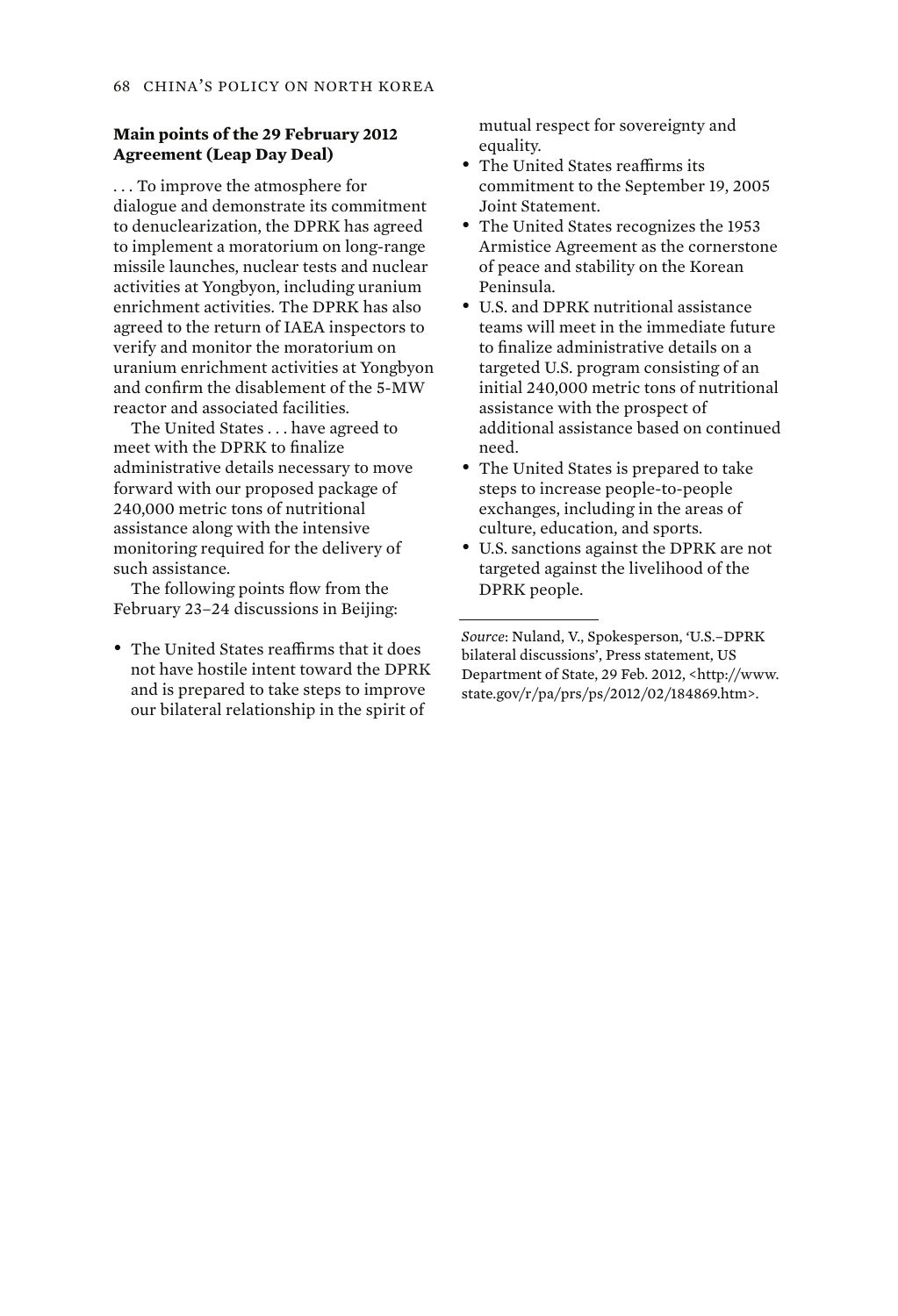### RECENT SIPRI POLICY PAPERS

- No. 30 *Arms Flows to Sub-Saharan Africa*, by Pieter D. Wezeman, Siemon T. Wezeman and Lucie Béraud-Sudreau (Dec. 2011)
- No. 31 *Transparency in Military Spending and Arms Acquisitions in Latin America and the Caribbean*, by Mark Bromley and Carina Solmirano (Jan. 2012)
- No. 32 *Maritime Transport and Destabilizing Commodity Flows*, by Hugh Griffiths and Michael Jenks (Jan. 2012)
- No. 33 *Verifying a Fissile Material Cut-off Treaty: Technical and Organizational Considerations*, by Shannon N. Kile and Robert E. Kelley (Aug. 2012)
- No. 34 *China's Arctic Aspirations*, by Linda Jakobson and Jingchao Peng (Nov. 2012)
- No. 35 *The Future of the Chemical Weapons Convention: Policy and Planning Aspects*, by Mohamed Daoudi, John Hart, Ajey Lele and Ralf Trapp (Apr. 2013)
- No. 36 *The Proliferation Security Initiative: Legal Considerations and Operational Realities*, by Aaron Dunne (May 2013)
- No. 37 *Strengthening the European Union's Future Approach to WMD Non-proliferation*, by Ian Anthony and Lina Grip (June 2013)
- No. 38 *China's Exports of Small Arms and Light Weapons*, by Mark Bromley, Mathieu Duchâtel and Paul Holtom (Oct. 2013)
- No. 39 *Africa and the Global Market in Natural Uranium: From Proliferation Risk to Non-proliferation Opportunity*, by Ian Anthony and Lina Grip (Nov. 2013)

All SIPRI Policy Papers are available to download or buy at <http://www.sipri.org/publications/>.